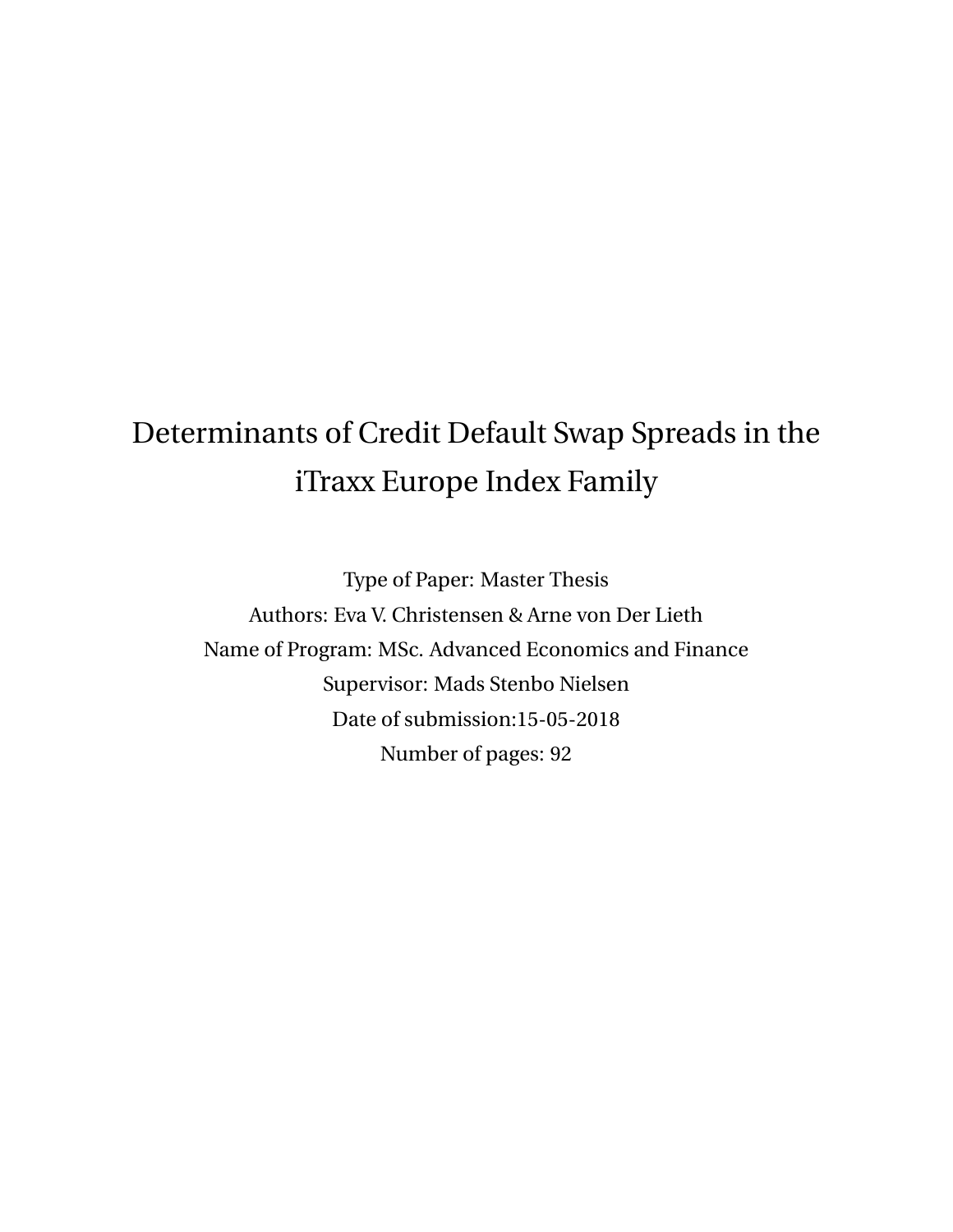#### **Abstract**

This paper investigates the economic and financial drivers of CDS spreads and their changes. Specifically, the analysis is limited on CDSs with European reference entities over a timeframe between January 2012 and December 2017. Several interesting results are obtained. The paper finds evidence that pockets of the CDS markets are inefficiently priced and that the CDS market is segmented to a certain degree from equity, rates and foreign exchange markets. This finding is complemented by evidence for a credit market specific factor relevant for explaining CDS spreads and their changes independent of the liquidity of the underlying CDS contract. Finally, we find that changes as well as the level of CDS spreads is largely determined by systemic factors as opposed to company specific, fundamental variables. This paper hence contributes to the discussion about adequate pricing and hedging models for credit risk.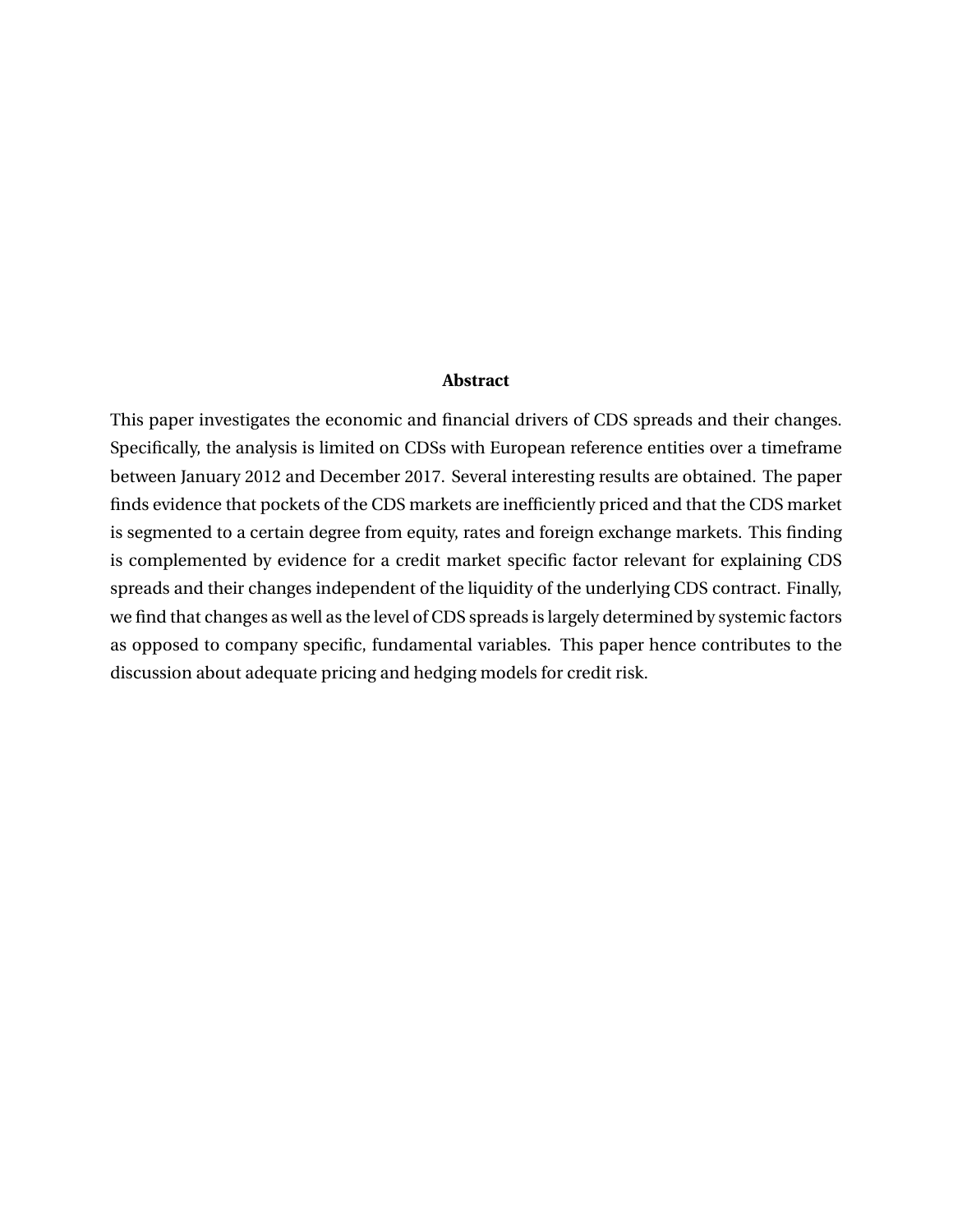# <span id="page-2-0"></span>**Contents**

| <b>List of Tables</b>  |                                                                   |                |  |  |
|------------------------|-------------------------------------------------------------------|----------------|--|--|
| <b>List of Figures</b> |                                                                   |                |  |  |
| Introduction<br>1      |                                                                   |                |  |  |
| 2                      | <b>Literature Review</b>                                          | 7              |  |  |
|                        | 2.1                                                               | $\overline{7}$ |  |  |
|                        | 2.2                                                               | 8              |  |  |
| 3                      | <b>CDS Theory</b>                                                 | 11             |  |  |
|                        | 3.1                                                               | 11             |  |  |
|                        | 3.2                                                               | 12             |  |  |
|                        | 3.3                                                               | 19             |  |  |
|                        | 3.4                                                               | 20             |  |  |
|                        | 3.5                                                               | 23             |  |  |
|                        | 3.6                                                               | 24             |  |  |
| 4                      | <b>Methodology/Employed Models</b>                                |                |  |  |
| 5                      | <b>Relevant Input</b>                                             | 32             |  |  |
| 6                      | <b>Data Description</b>                                           | 34             |  |  |
|                        | 6.1                                                               | 34             |  |  |
|                        | 6.2                                                               | 38             |  |  |
|                        | Single name CDS specific variables/firm-specific variables<br>6.3 | 42             |  |  |
| 7                      | Time series characteristics                                       | 44             |  |  |
| 8                      | <b>Empirical model</b>                                            | 49             |  |  |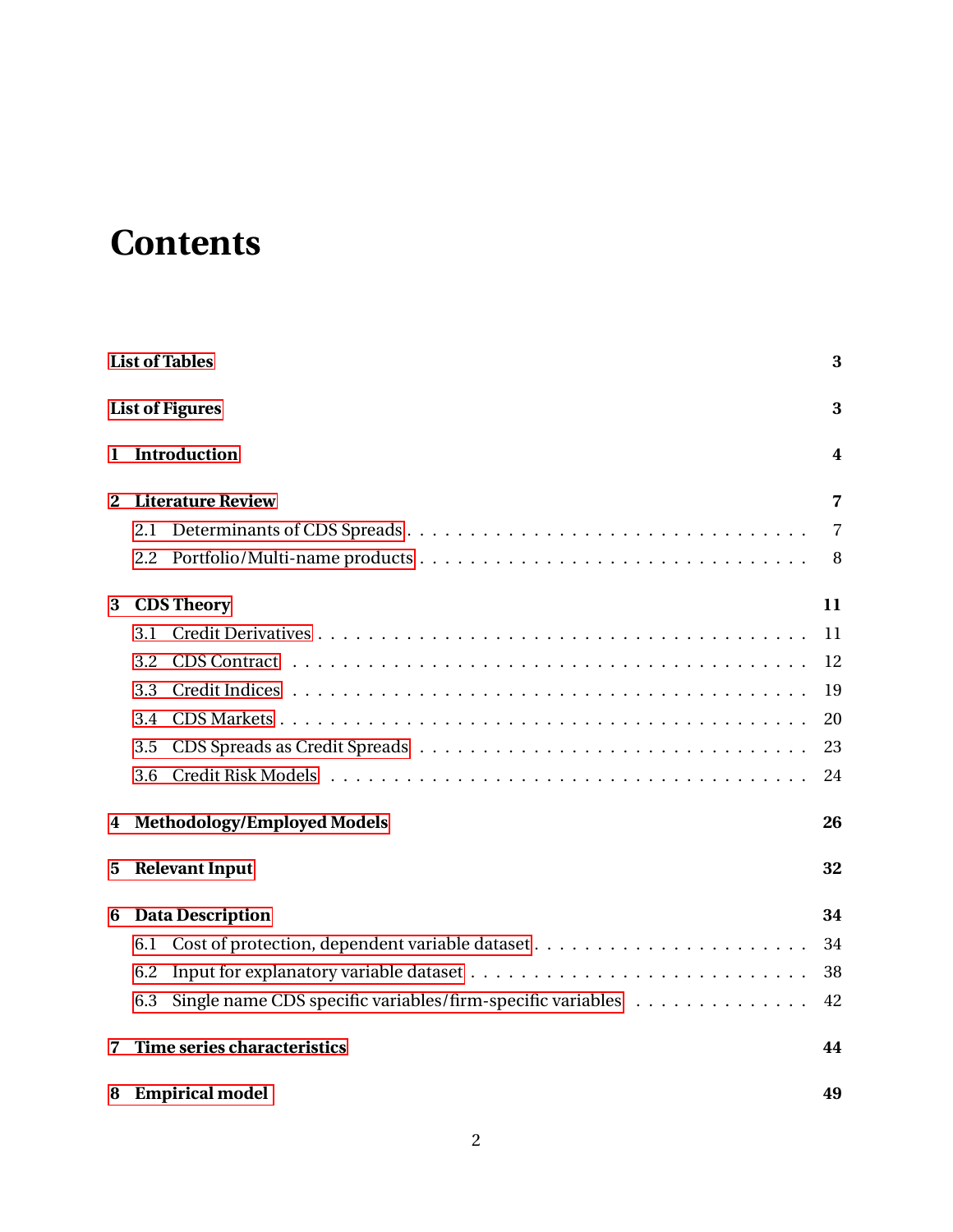| 9 | <b>Empirical Results and Analysis</b>           |  |    |  |  |
|---|-------------------------------------------------|--|----|--|--|
|   |                                                 |  | 52 |  |  |
|   | 9.2                                             |  | 54 |  |  |
|   | 9.3                                             |  | 58 |  |  |
|   | 9.4                                             |  | 65 |  |  |
|   | 9.5                                             |  | 72 |  |  |
|   | <b>10 Principal Component Analysis</b>          |  |    |  |  |
|   | 11 Equity and Credit Market (lead-lag analysis) |  |    |  |  |
|   | 12 Discussion of Results                        |  |    |  |  |
|   | <b>13 Conclusion</b>                            |  |    |  |  |
|   | <b>Bibliography</b>                             |  |    |  |  |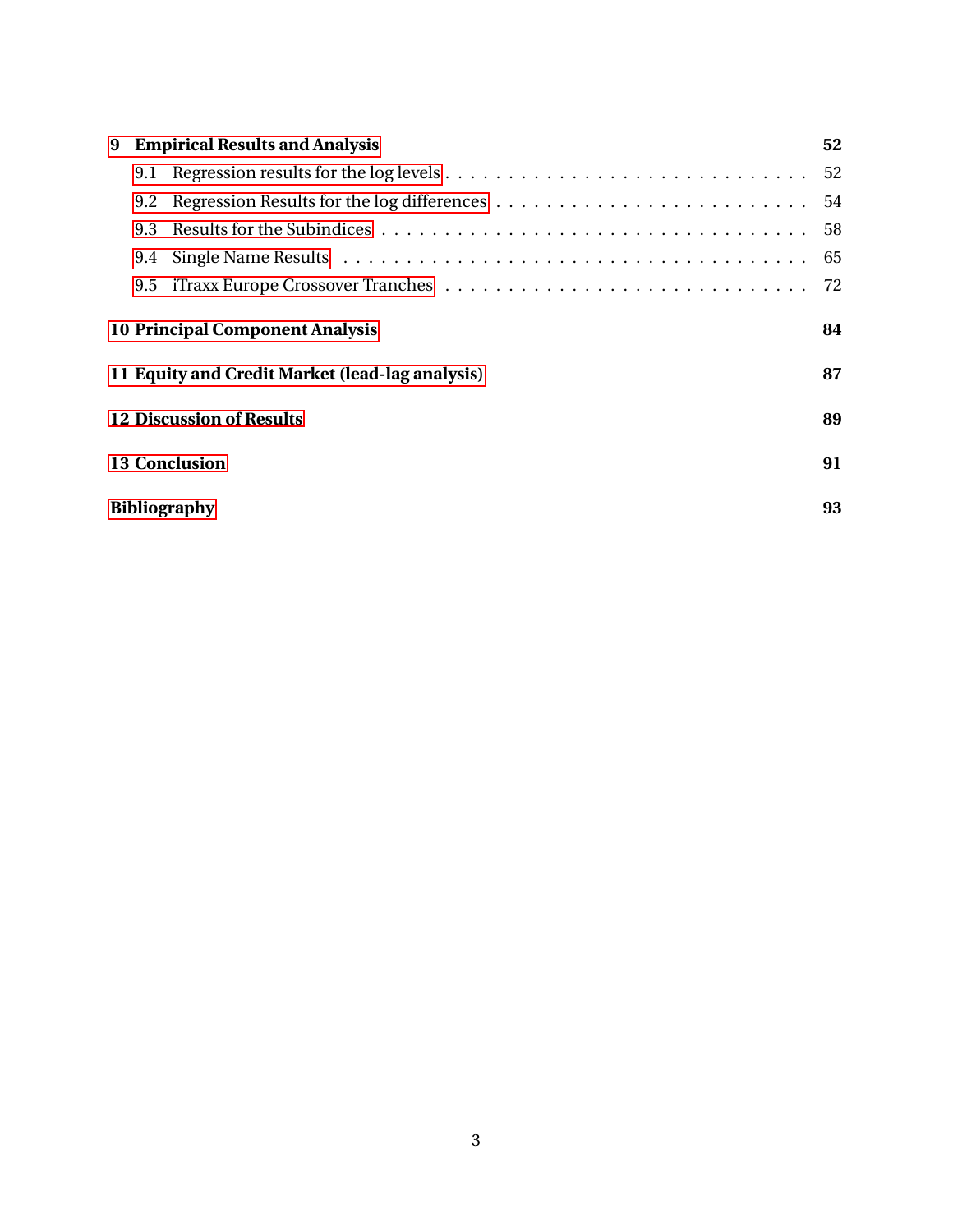# <span id="page-4-0"></span>**Introduction**

#### *Background*

The market for credit derivatives has received extensive attention from researchers, academics, investors and other market participants, especially after the severe financial crisis, in which credit derivatives had a central role. Preceding literature on the subject hence have focused their analysis of credit markets on the time around this event. This have provided useful and necessary information to understand how markets behave and respond to deteriorations in the economic environment. In our thesis, however, we seek to investigate how credit markets behaves in times of normalization and which factors influences the credit risk when the economy tends to be more stable. Specifically, we look at the credit default swaps (CDS) market in the period between January 2012 and December 2017. The analysed time series starts shortly before the second Greek government bailout, i.e. at the height of the European debt crisis and ends amid a period characterized by ultra-low volatility and exceptional market calm. The chosen period hence corresponds to a normalization of the credit market.

Credit default swaps are over-the-counter (OTC) instruments that facilitates the exchange of credit risk between market participants. Practically, a CDS is a contingent claim resembling an insurance contract between two market participants, in which the protection is obtained against default of an underlying reference entity. The contract specifies, among other things, the compensation required by the seller for holding the risk of a possible recovery payment in the event of default. This premium is commonly known as the CDS spread and is the main object of our analysis.

Credit derivatives are important tools for understanding the credit markets, and hence an updated analysis on the drivers of such instruments are considered relevant and meaningful since the market continues to evolve over time. Although many researchers use the corporate yield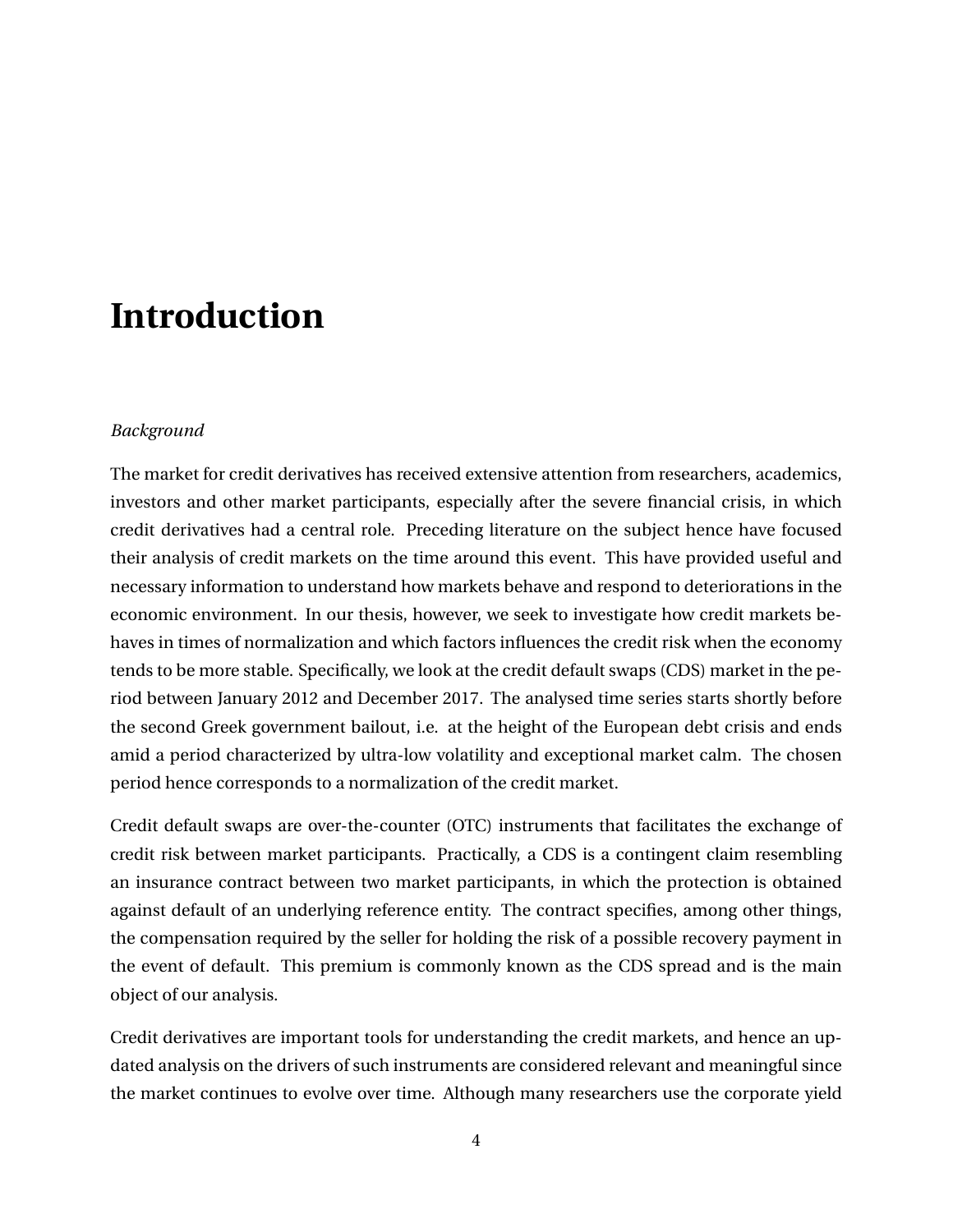spread as a measure of credit risk, such as Collin-Dufresn, Goldstein, and Martin, [2001,](#page-93-0) we focus on the CDS spreads since they are perceived to be a cleaner measure of credit risk (Longstaff, Mithal, and Neis, [2005,](#page-94-0) Blanco, Brennan, and Marsh, [2005,](#page-93-1) and Bai and Wu, [2016\)](#page-93-2).

With the prominent change in the CDS market from solely consisting of highly liquid singlename CDS contracts, to a significantly more liquid market for CDS index trading, a focus on the latter has motivated our analysis. In addition, the spreads of credit indices are interesting to investigate since aggregated CDS spreads can be a possible measure of systemic risk (Breitenfellner and Wagner, [2012\)](#page-93-3). Further limitations of our study lead us to focus on CDS index spreads in Europe due to their prominent position in the market. The iTraxx Europe accounted for 30% of total notional outstanding in 2017 (Swaps and Association, [2018\)](#page-95-0). According to the Bank of International Settlements, the total notional outstanding of European CDS in 2017 amounted to \$5.8 trillion, for which the shares of the single-name CDSs and the iTraxx indices was 42% and 58%, respectively.

#### *Aim*

In our thesis, we aim to provide a comprehensive analysis of the determinants of CDS spreads in the iTraxx Europe index family. We start by identifying determinants of credit spreads based on traditional credit risk models, and further incorporate several additional financial and macroeconomic variables. For the single-name spreads, we also include some firm-specific variables. Further, we employ these determinants in regression analyses to investigate the levels and changes of spreads for the selected, generic, CDS indices, a selection of single name CDSs, and generic CDS index tranches. Similar to the research of Collin-Dufresn et al., [2001](#page-93-0) and Ericsson, Jacobs, and Oviedo, [2009,](#page-94-1) among others, we perform a principal component analysis to see if there exists a common systematic factor that cannot be explained by our models. We further extend our analysis to examine whether the equity and credit markets are interconnected. We therefore investigate the lead-lag relationship between stock markets and the CDS market by testing for Granger causality and controling for lagged returns in our regressions.

This thesis differs from the existent research by using recent data with daily frequency on CDS indices, a selection of single name CDSs and tranches on the iTraxx Crossover index. In addition, we stand out by considering both level and changes in credit spreads. While the papers described above focus their analysis on data up until 2012, this thesis investigates a time span of January 2012 until December 2017, and as such contributes to the existing literature with an up-to-date analysis focused on the European market. Furthermore, this paper considers the explanatory power of proxies for inflation, investor confidence and expected growth from secu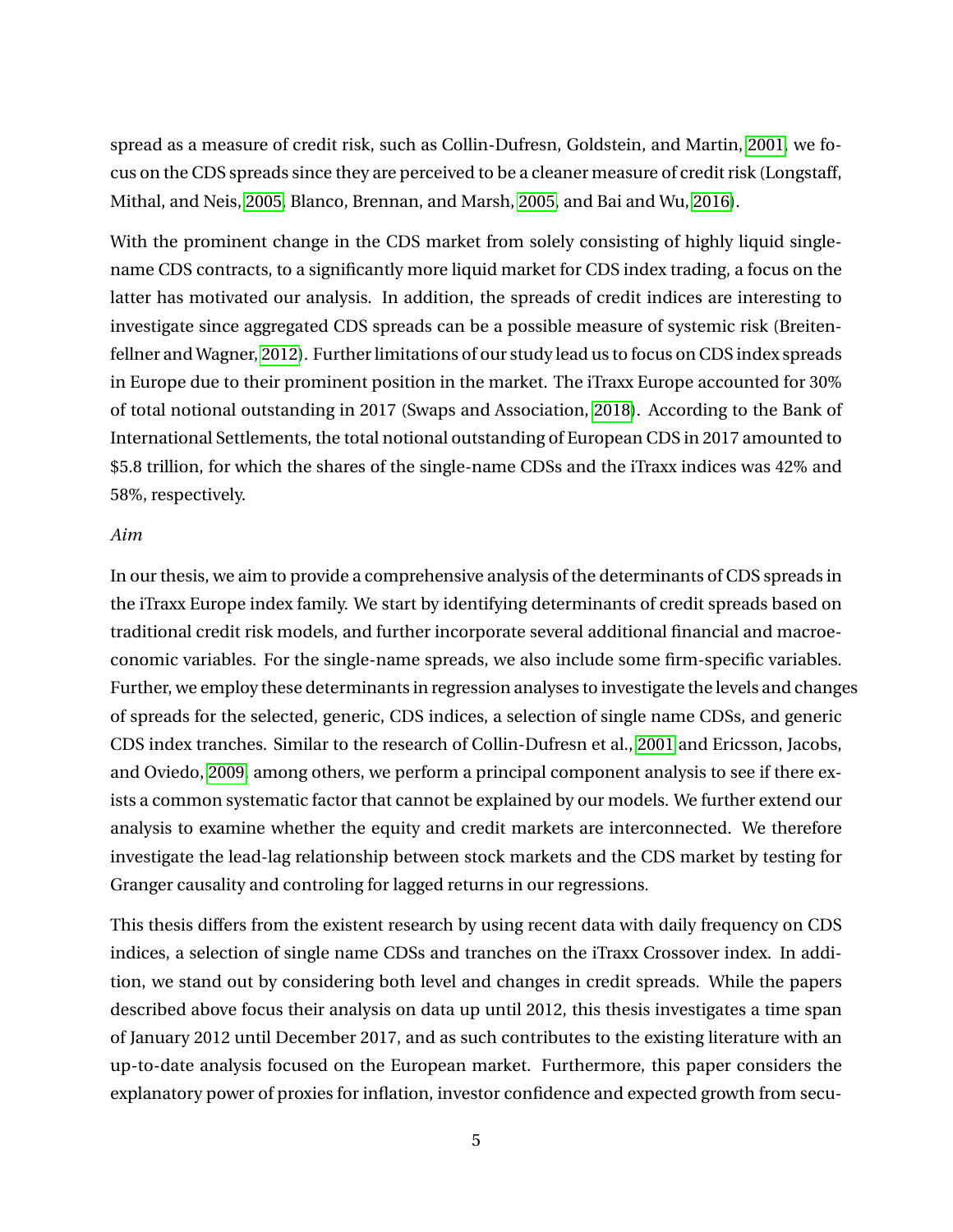rities traded in the financial markets.

### *Outline*

This thesis is outlined as follows. In section 2, we present previous research that has motivated our analysis. Section 3 gives detailed descriptions of the CDS contract, the considered CDS indices, and the evolvement of CDS markets, as well as a discussion of CDS spreads as a measure of credit spread. In addition, theory of the two main approaches to credit risk modelling is briefly explained. In section 4, we present the methodology behind our modelling approach, and explain relevant inputs. This also include the choice of data and variables for our empirical analysis, and time series characteristics. In section 5, we perform the empirical analysis and present the corresponding results. Finally, we conclude our thesis in section 6.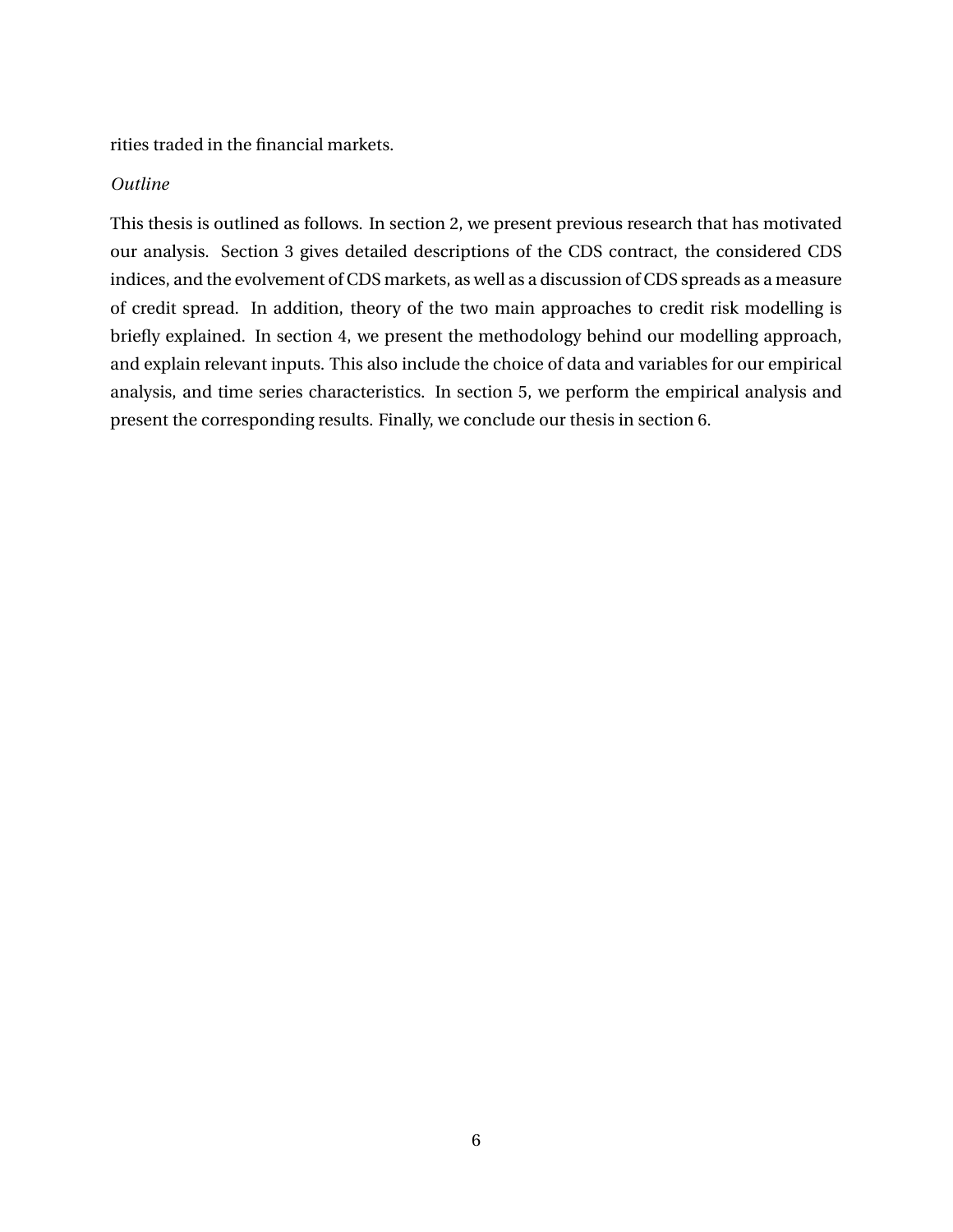## <span id="page-7-0"></span>**Literature Review**

### <span id="page-7-1"></span>**2.1 Determinants of CDS Spreads**

Collin-Dufresn et al., [2001](#page-93-0) investigate the determinants of changes in credit spreads on individual bond yields and find that variables suggested by traditional models of default risk have limited explanatory power. They argue that, from a contingent-claim stance, credit spreads mainly arise from the risk of default and the uncertainty of the recovery payment, and hence consider numerous proxies to account for the changes in default probability and changes in recovery rate. However, their analysis is only able to explain 25% of the variation in the credit spreads. This emphasizes the critique of inadequacy in structural models, such as that of Merton, [1974.](#page-95-1) They find, however, after employing a principal component approach on the residuals, high cross-correlation in the residuals that are driven by a single common factor. Confirming that the omitted variables are not firm-specific, they rerun the regression with added explanatory variables to include macroeconomic, liquidity and financial variables as proxies for the systematic common factor. Again, they are unsuccessful in explaining the systematic component. Perhaps due to the pronounced difficulty of implementing structural models in practise, Collin-Dufresn et al., [2001](#page-93-0) apply a more direct approach in which the theoretical determinants of credit spreads are identified using the structural approach. The identified variables are then applied to the regression for changes in credit spreads as explanatory variables, instead of using them as inputs to a structural model. This approach has been a major motivation for our analysis, although we examine the CDS spreads rather than corporate bond yield spreads.

Ericsson et al., [2009](#page-94-1) assess the explanatory power of structural variables for both changes in credit spreads as well as for the levels of credit spreads, using a sample of CDS in a linear regression framework. In their analysis, they find that structural covariates such as volatility and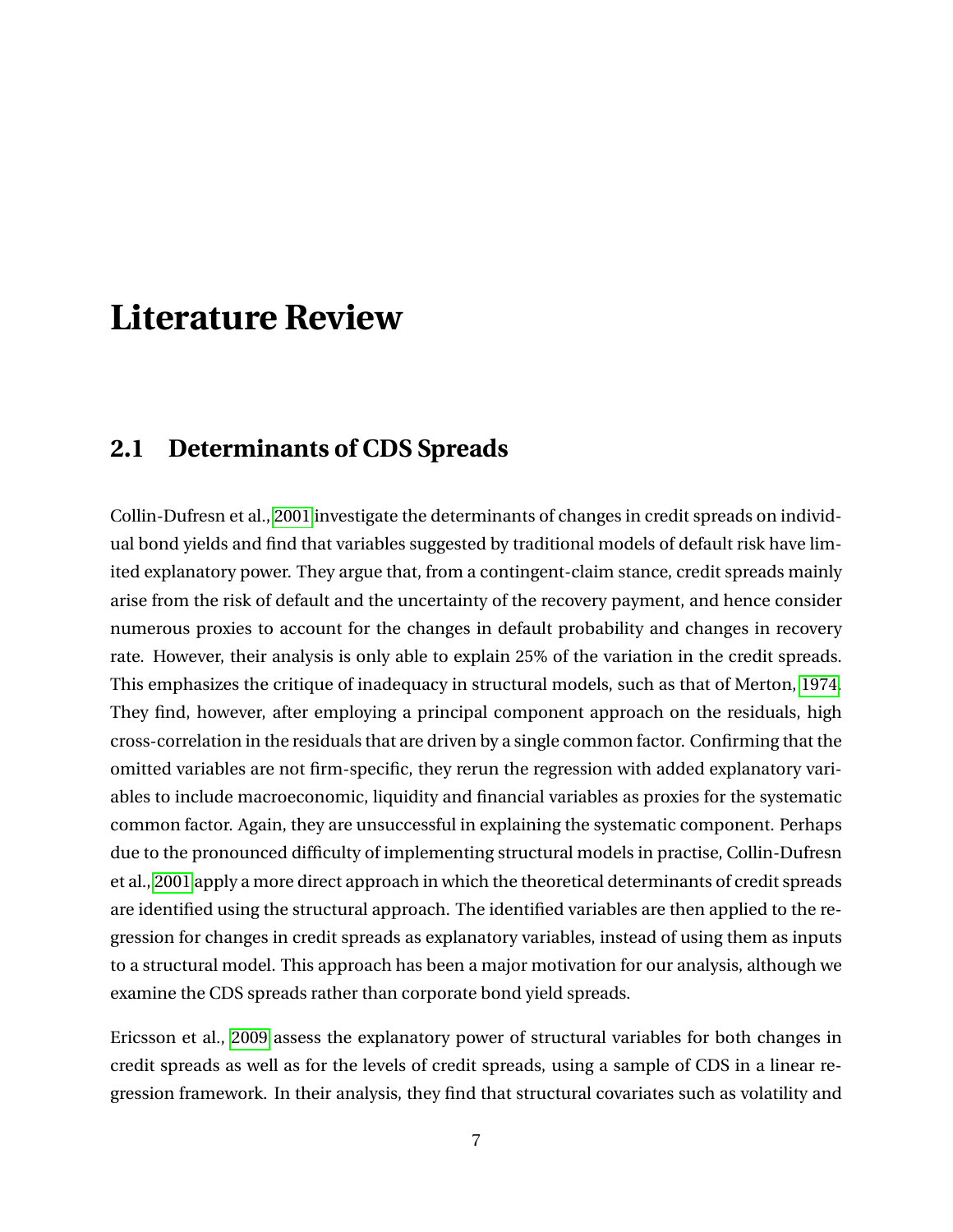leverage do, in fact, explain a significant proportion of the CDS spread variation, subsequently 60% (23%) for the levels (changes) of the spreads. Further, using a principal component analysis, they find little evidence of a systematic common factor, contradicting one of the major findings in Collin-Dufresn et al., [2001.](#page-93-0) When including the same theoretical determinants of default and recovery risk as in Collin-Dufresn et al., [2001,](#page-93-0) the explanatory power increases, and their regression explains more of the variation in the spreads than what is observed in Collin-Dufresn et al., [2001.](#page-93-0) This is explained by the enhanced liquidity in the credit market and by the superiority of spread as a measure for credit risk.

Other empirical work on CDS spreads include, among others, Abid and Naifar, [2005](#page-93-4) and Zhang, Zhou, and Zhu, [2009.](#page-95-2) Abid and Naifar, [2005](#page-93-4) study the determinants of CDS spreads using linear regression, including credit rating, maturity, risk-free interest rate, slope of the yield curve, and volatility level of equities. Estimated coefficients of these independent variables are found to be significant and consistent with theory, in addition to explaining more than 60% of the total level of CDS spreads. Specifically, credit rating is considered to be the most influential determinant of the CDS spreads. Further, also in this analysis, macroeconomic variables are proven to have significant influence in determination of the CDS spreads. Furthermore, the authors argue for the superiority of CDS spreads relative to corporate bonds as a measure for credit risk.

## <span id="page-8-0"></span>**2.2 Portfolio/Multi-name products**

While the empirical literature on the determinants of single-name CDS is extensive, the amount of studies on the empirical components of the spread changes of CDS indices is scarce. Bystrom, [2008](#page-93-5) was one of the first researchers to investigate the spreads of CDS indices. In his paper, he analyses the relationship between the iTraxx CDS market and the stock market by looking at the link between CDS spread changes, equity market returns and equity market volatility. This is the first research to look at the connection between stock return volatilities and CDS spreads, which is found to be positively correlated. His analysis indicates that the iTraxx CDS market tends to be led by the stock market. Furthermore, he finds evidence that the current as well as lagged stock returns account for a considerable amount of the variation in CDS spread changes.

Alexander and Kaeck, [2008](#page-93-6) investigate the determinants of iTraxx Europe spreads by using a Markov switching model. They find strong evidence that the significant influence from the theoretically suggested determinants are regime-dependent. During volatile periods, CDS spreads become highly sensitive to stock volatility, and the spreads are more strongly affected by stock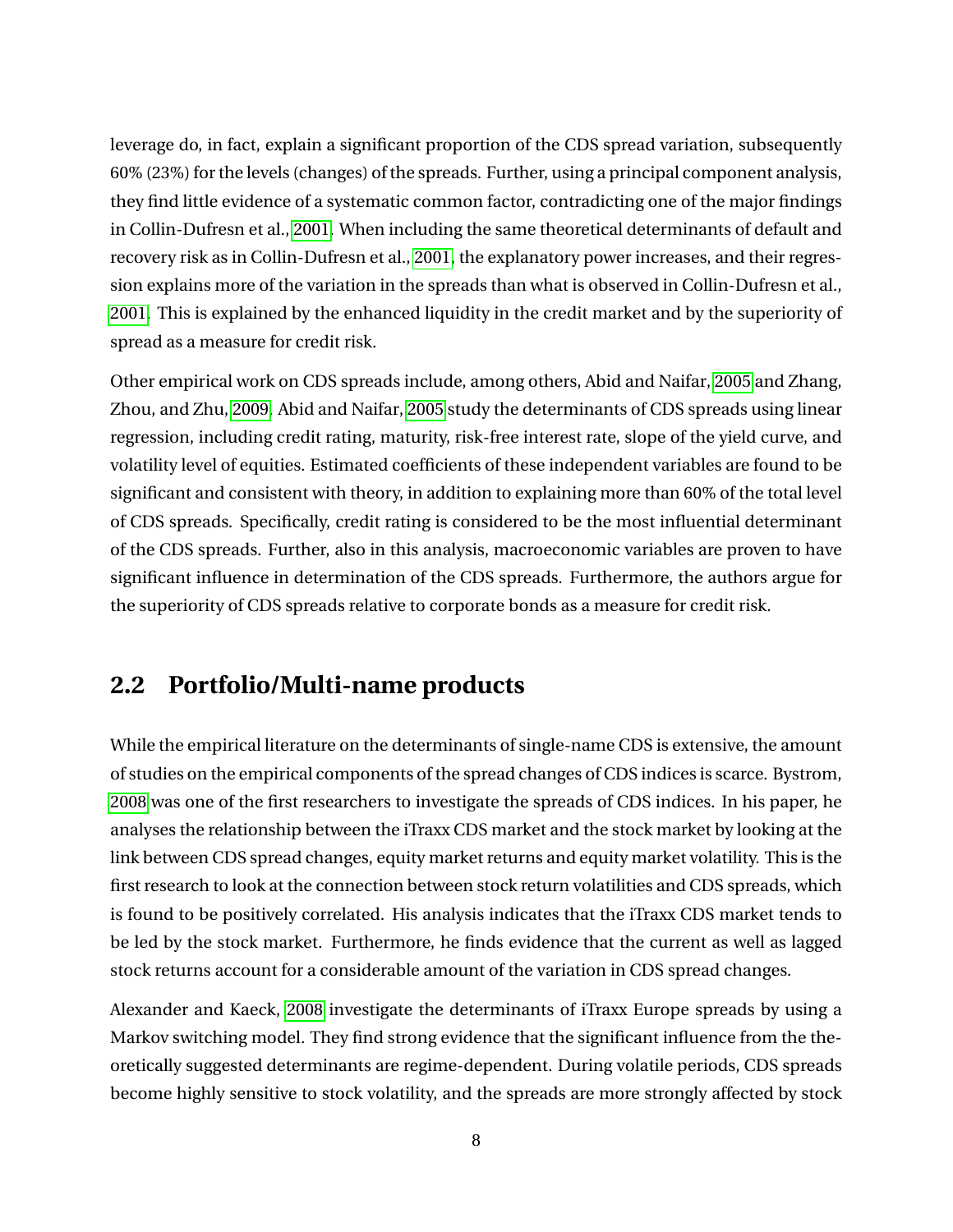volatility than stock returns. Moreover, in tense periods, CDS spreads are found to be more or less immune to changes in risk-free interest rates. In contrast, CDS spreads become more sensitive to stock returns than to stock volatility in more tranquil periods, and during these periods, the majority of the CDS indices has increased sensitivity to interest rate changes. In line with Collin-Dufresn et al., [2001,](#page-93-0) the amount of variations in CDS spreads are found to be limited to 20-30% with the majority of unexplained variation being linked to a common systemic factor.

Giammarino and Barrieu, [2009](#page-94-2) use an adaptive nonparametric model to investigate systemic factors influencing daily changes of default risk in the iTraxx Europe index. The estimated regression coefficients include the Euro interest rate swap rate versus 1-year Euribor, Eurostoxx 50 returns and changes in the VStoxx 50 volatility index. Variables are selected to exhibit timevarying conduct and risk of sudden and significant jumps.

Breitenfellner and Wagner, [2012](#page-93-3) examine the risk factors explaining daily changes in spreads of the iTraxx Europe CDS indices before, during and after the global financial crisis. They document time-varying significance of the spread determinants. They find that particularly stock returns and implied volatility significantly determine spread changes before and after the crisis, while global financial variables tend to have explanatory power during the pre-crisis and crisis period. In their research different proxies for liquidity reveal a significant influence on spread changes for financials, while being unrelated to spread changes of non-financial companies. Furthermore, they examine the lead-lag relationship between spread changes and stock returns. During the crisis period they find that stock market returns lead spread changes, while a bidirectional relationship appears in the post-crisis period. From this, the authors state the hypothesis that changes in credit spreads could provide equity market participants with useful information related to systemic risks.

### *Relation between credit and equity markets*

Norden and Weber, [2009](#page-95-3) examine the lead-lag relationship between CDS, bond and stock markets using a vector autoregressive model. Their empirical findings reveal a leading position for stock markets relative to CDS and bond markets, while CDS spread changes "Granger cause" bond spread changes. The authors additionally find that the co-movement between CDS spreads and bond returns is pronounced for companies with low credit quality or large bond issues. Further, in line with Blanco et al., [2005,](#page-93-1) a vector error correction analysis reveals that the CDS market leads the price discovery process relative to the bond market.

Finally, Fung, Sierra, Yau, and Zhang, [2008](#page-94-3) analyse the relationship between the equity market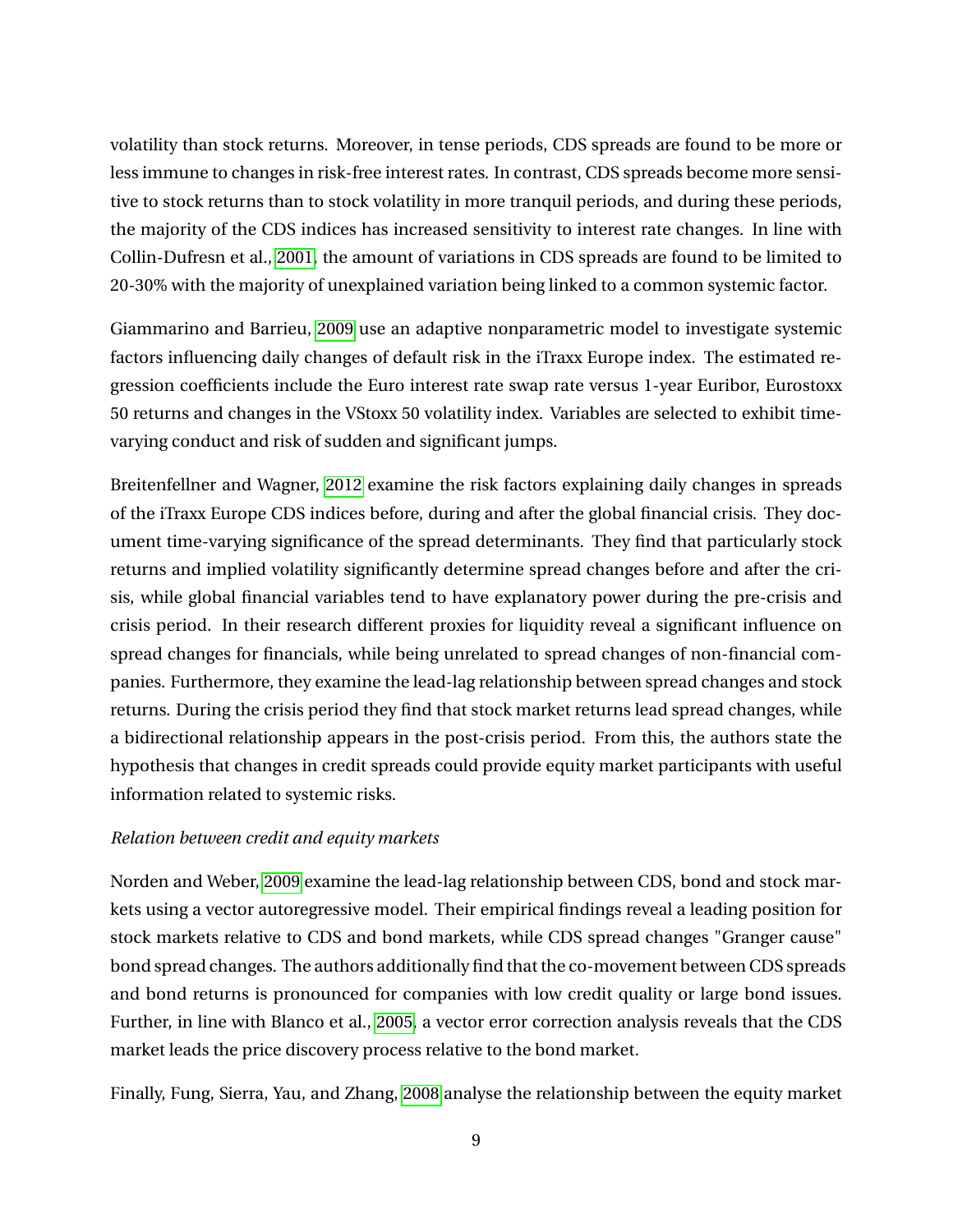and the CDS market, using American CDX indices. Their results indicate that the information flow between the US stock market and the CDS market depends on the credit quality of the underlying reference entity. Particularly, in the pricing process, a bidirectional relationship is found between the stock market and the high-yield CDS market. For the CDS index with investment grade rated constituents, Fung et al., [2008](#page-94-3) find that the stock market is unidirectionally leading changes in the index spread. Moreover, the researcher find that CDS markets play a vital role in volatility transmission between markets, with stronger signals from investment-grade CDS indices. Hence, the authors conclude that CDS and equity markets provide relevant information for price discovery to participants of both markets.

This thesis differs from the existent research by using recent data with daily frequency on CDS indices, a selection of single name CDSs and tranches on the iTraxx Crossover index. In addition, we stand out by considering both level and changes in credit spreads. While the papers described above focus their analysis on data up until 2012, this thesis investigates a time span of January 2012 until December 2017, and as such contributes to the existing literature with an up-to-date analysis focused on the European market. Furthermore, this paper considers the explanatory power of proxies for inflation, investor confidence and expected growth from securities traded in the financial markets.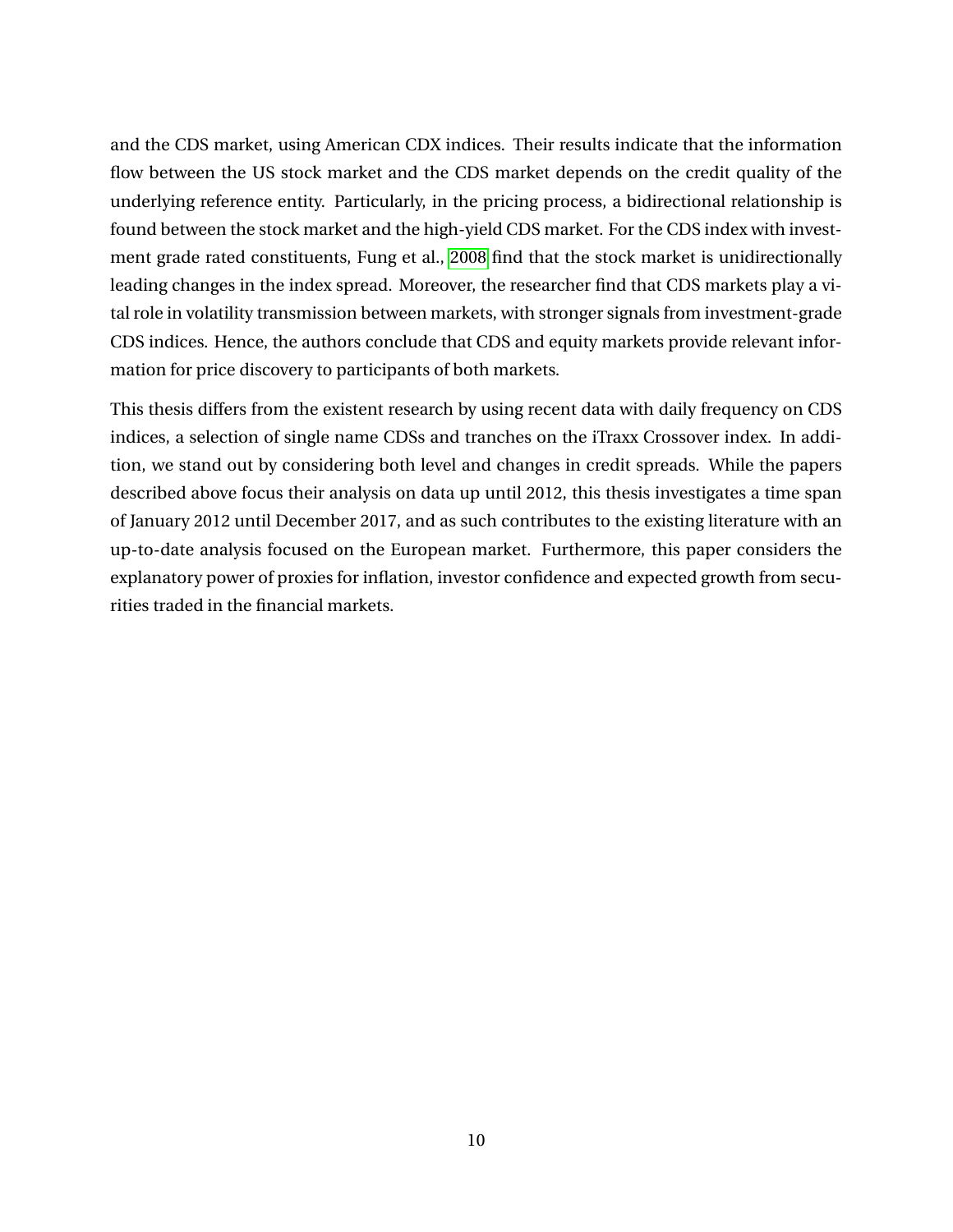## <span id="page-11-0"></span>**CDS Theory**

### <span id="page-11-1"></span>**3.1 Credit Derivatives**

Credit derivatives are contracts where the payoff depends on the creditworthiness of one or more companies, institutions or countries. They are over-the-counter (OTC) instruments that allow for credit risk transfer between two parties. As opposed to exchange-traded products, they are subject to their own documentation, typically written under master terms developed by the International Swaps and Derivatives Association, henceforth abbreviated by its acronym, ISDA. The importance of the development of credit derivative contracts lies in the availability for market participants to trade credit risk in the same manner as they trade market risk and that the supply of these contracts is theoretically unlimited, which increases market liquidity. Specifically, for financial institutions, credit derivatives are thereby means to actively manage portfolios of credit and counterparty risks by entering derivative contracts to protect themselves against credit events and offering derivatives contracts to gain exposure to otherwise unavailable corners of the credit market. Unsurprisingly, banks and insurance companies have historically been the most active buyers and sellers, respectively, of credit derivatives Hull, [2012.](#page-94-4) This may also be because banks and financial institutions can have an informational advantage in trading credit derivatives. The advantage arises as a financial institution that works closely with a company by providing advice, granting loans and handling new issues of securities traded in the financial markets is likely to have more information about the creditworthiness of the company than other financial institutions that have no dealing with the company. This informational asymmetry may lead to speculative utilization of credit derivatives due to superior information to the market, rather than as a risk management tool.

Overall, credit markets have adopted the definitions proposed by ISDA as means to minimize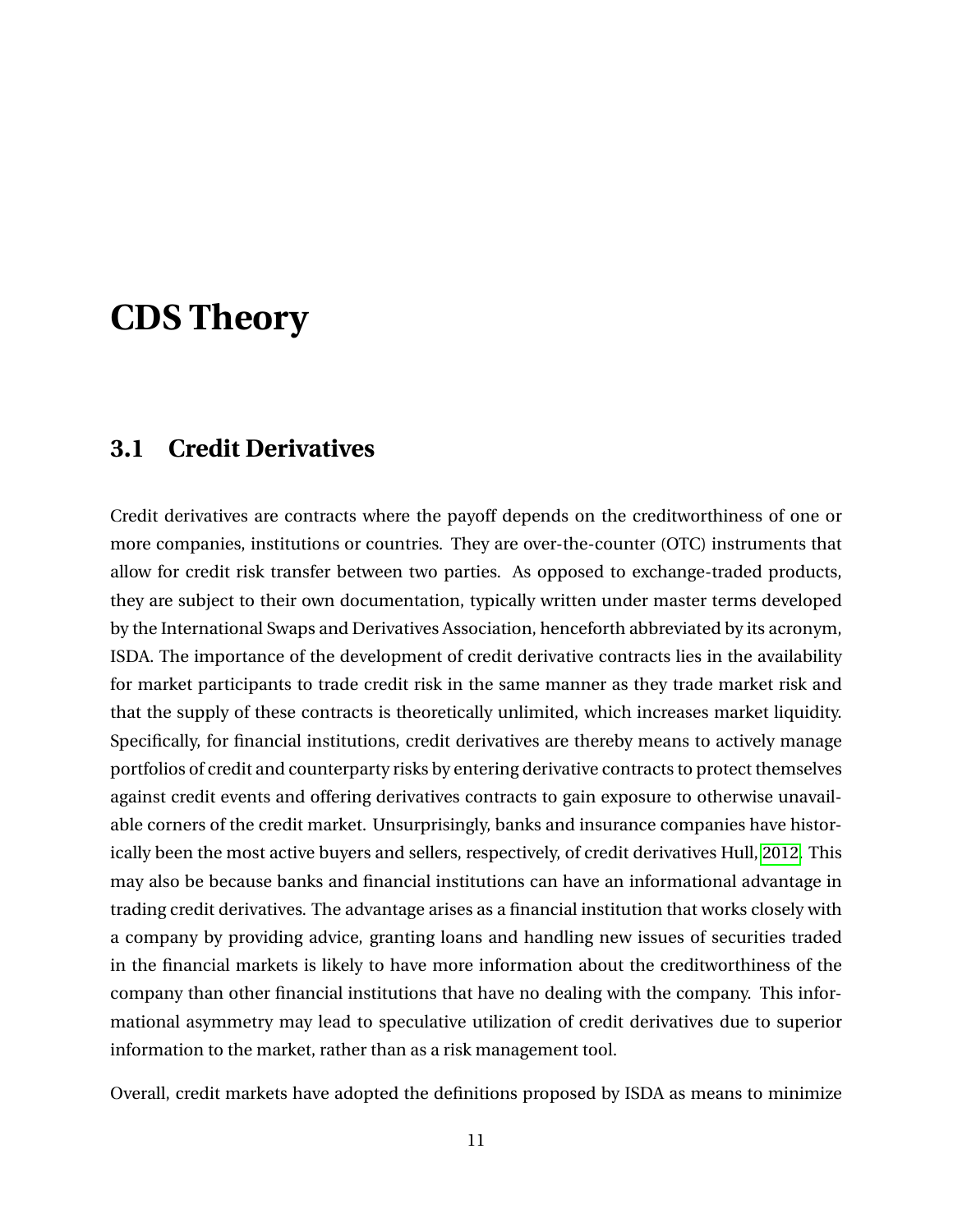legal risk. Since 1992, with the first publication of the ISDA Master Agreement, the ISDA has advocated standardization and played a significant role in the growth of the CDS market by contributing to high liquidity through trading of standardised contracts. Definitions provided by ISDA are continuously modified, as the credit market evolves over time. While the CDS is an OTC product and the contractual terms specified by ISDA are relatively flexible, the definitions have contributed to the development of a standard CDS contract in the market O'Kane, [2010.](#page-95-4)

### <span id="page-12-0"></span>**3.2 CDS Contract**

Credit derivatives can be grouped into single-name or multi-name contracts, with the most common credit derivatives from both groups being credit default swaps (CDS) and collateralized debt obligations (CDO), respectively Hull, [2012.](#page-94-4) Credit default swaps can be categorized again into three types: single-name CDS, basket CDS and CDS indices Bank, [2009.](#page-93-7) Essentially, the credit default swap works as an insurance against the default of a so-called reference entity. In plain vanilla form the contract offers protection for a single corporate or sovereign reference entity Bank, [2009.](#page-93-7) In exchange for protection the CDS buyer pays a regular premium, often referred to as the CDS spread, to the protection seller until either the maturity of the contract or a credit event, whichever event occurs first. More generally a CDS may be thought of as a put option on a corporate bond with a strike price equal to face value, exercise right at the prespecified default events and otherwise knock-out at maturity. The protection buyer is hence protected from losses incurred by a value decline of the bond that is caused by a credit event. The CDS spread is typically defined as a percentage of the notional amount of the contract insured and quoted in basis points paid for protection per calendar year. Insurance premia are usually paid every quarter on the four IMM-dates; March 20, June 20, September 20 and December 20 and are calculated on an Actual/360 basis of the full year. If the reference entity defaults, i.e. a credit event occurs, the protection seller must provide compensation for the credit loss to the buyer in form of a cash settlement or physical delivery of the reference obligation and the protection buyer compensates the seller with the accrued spread since the last IMM date. The method settlement of the contract upon default of the reference entity is determined at contract entry by the two counterparties. In a physically settled contract, the buyer of the protection obtains the right to sell the underlying obligations, for example a bond, to the protection seller, who in turn is obligated to buy the obligations at face value. One feature of physical delivery, known as cheapest-to-deliver (CTD) obligation or delivery option, allows the buyer of the protection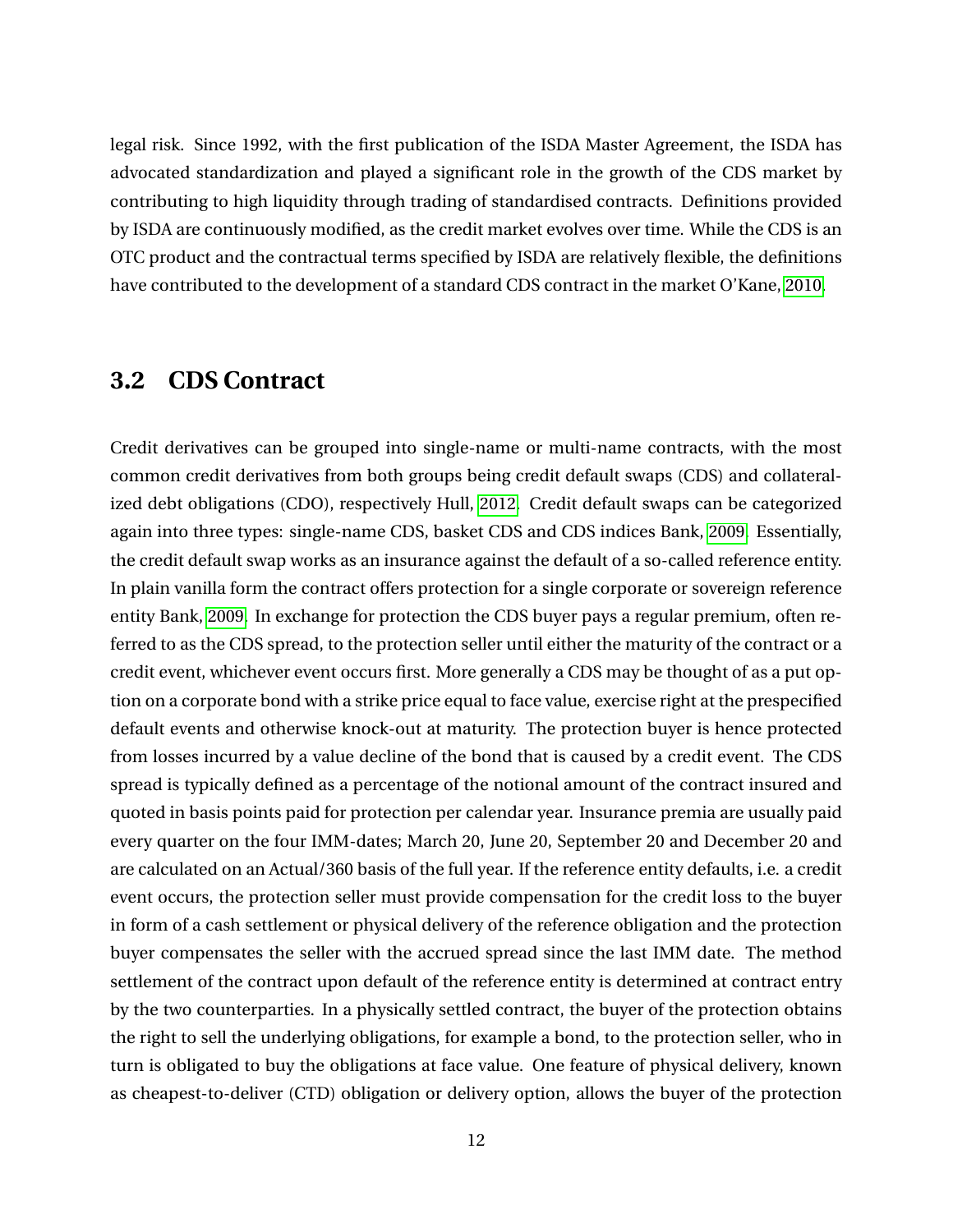to choose what option to deliver from a list of qualifying obligations, irrespective of currency and maturity as long as they are pari passu or senior to the reference obligation Houweling and Vorst, [2005.](#page-94-5) Naturally, the CTD feature is accounted for in the CDS spreads of such contracts as the protection seller requires compensation for the risk of receiving a lower-quality obligation. Alternatively, in cash settled contracts, the protection buyer receives the difference between the contract notional and the post-default market value of the reference obligation from the seller, also called the loss given default (LGD). The market value, also referred to as the recovery value, is determined as the mid-market value of the obligation through a Credit Event Auction organized by ISDA Hull, [2012.](#page-94-4) Nowadays cash settlement is most common, and often necessary when the total notional principal outstanding in the market exceeds the face value of total outstanding debt issued by the reference entity. This is possible due to the absence of a formal requirement for the buyer of the protection to actually hold the underlying reference obligation. Hence investors may purchase "naked" CDS protection to speculate on the credit quality of the reference entity or to hedge a position in the entity's equity  $\frac{1}{1}$  $\frac{1}{1}$  $\frac{1}{1}$  Prior to the introduction of CDS auctions and cash settlements, investors had to seek for alternative obligations to deliver once a credit event occurred. As the supply of debt claims was limited, investor demands would drive up the price on these deliverable obligations higher than the recovery value of the contract Markit, [2010.](#page-94-6) This lead to the motivation to develop a new and improved settlement mechanism, credit event auctions, more transparent and trustworthy price for the whole market to use.

<sup>&</sup>lt;sup>1</sup>A naked position in a CDS refers to buying CDS protection without holding a position in the underlying entity. This means that the investors are not exposed to the credit risk for which the protection is bought for, and hence typically use the CDS to bet on the direction of the market.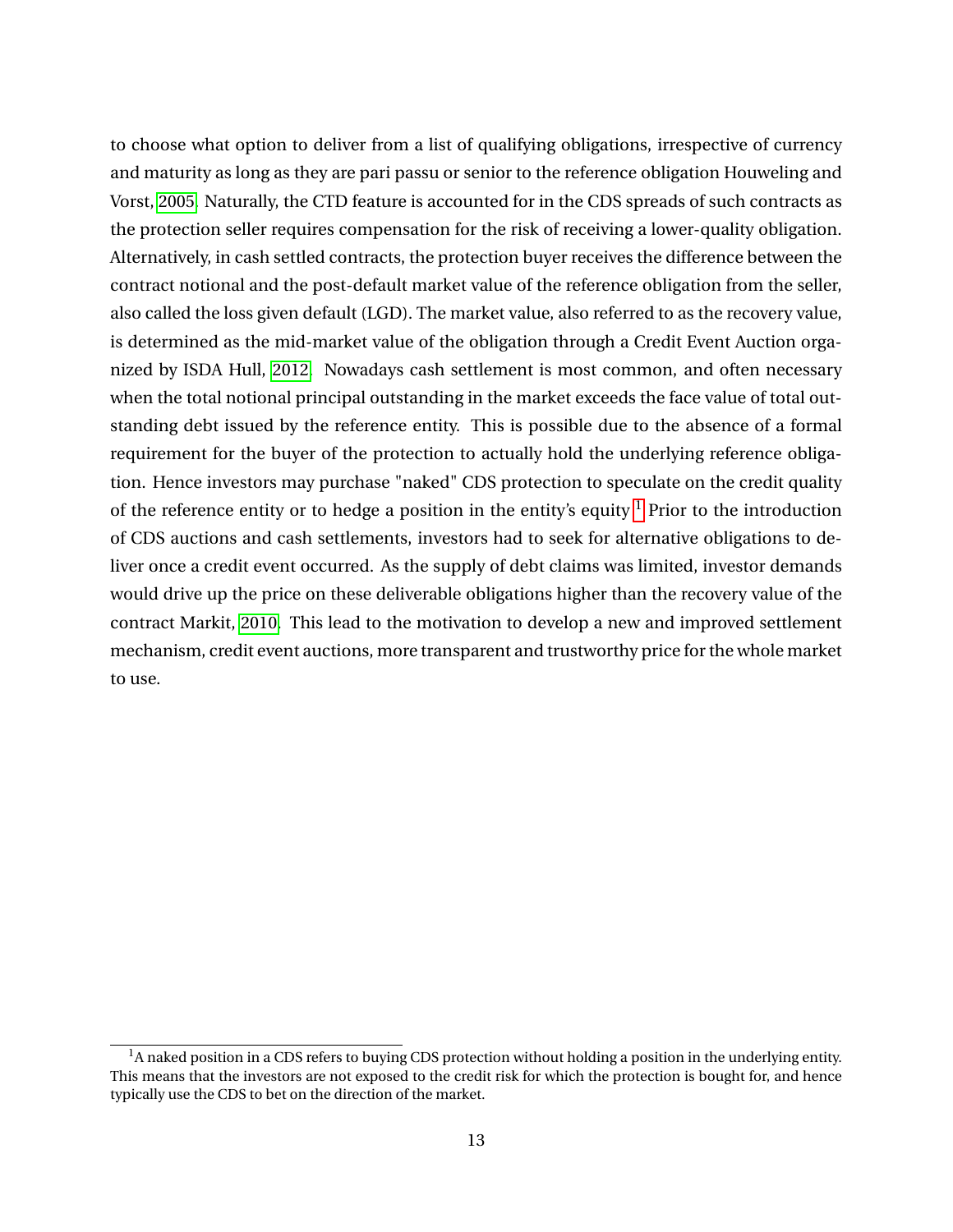

The basket CDS involves multiple reference entities, and in its simplest version provides a payoff once the first of these entities defaults (first-to-default CDS). This is less expensive than buying credit protection on each single name of a portfolio of debt claims, but also provides less insurance, as only the first to default is compensated for. One common expansion is hence the first-m-of-n-to-default CDS, in which the first m defaults of n issues are insured Lando, [2004.](#page-94-7)

CDS indices can be defined as an insurance against the default risk on the pool of single-names in the index, in which each entity has an equal share of notional amount. Liquidity of the index is enhanced by limiting the constituents to the most liquid single-name CDSs. The special feature of this type of CDS is that, if a credit event occurs, the CDS index does not cease to exist, but continues to trade with reduced notional amount Bank, [2009.](#page-93-7) CDS indices are explained in more detail in the next section.

Moreover, a market has evolved for trading of CDS index tranches, or synthetic collateralized debt obligations (CDOs), where CDS contracts relate to specific tranches in a portfolio of CDSs, typically an index of reference entities such as the iTraxx Europe Bank, [2009.](#page-93-7) Each tranche represents a portion of credit risk, with ascending risk levels. Specific risk levels will be determined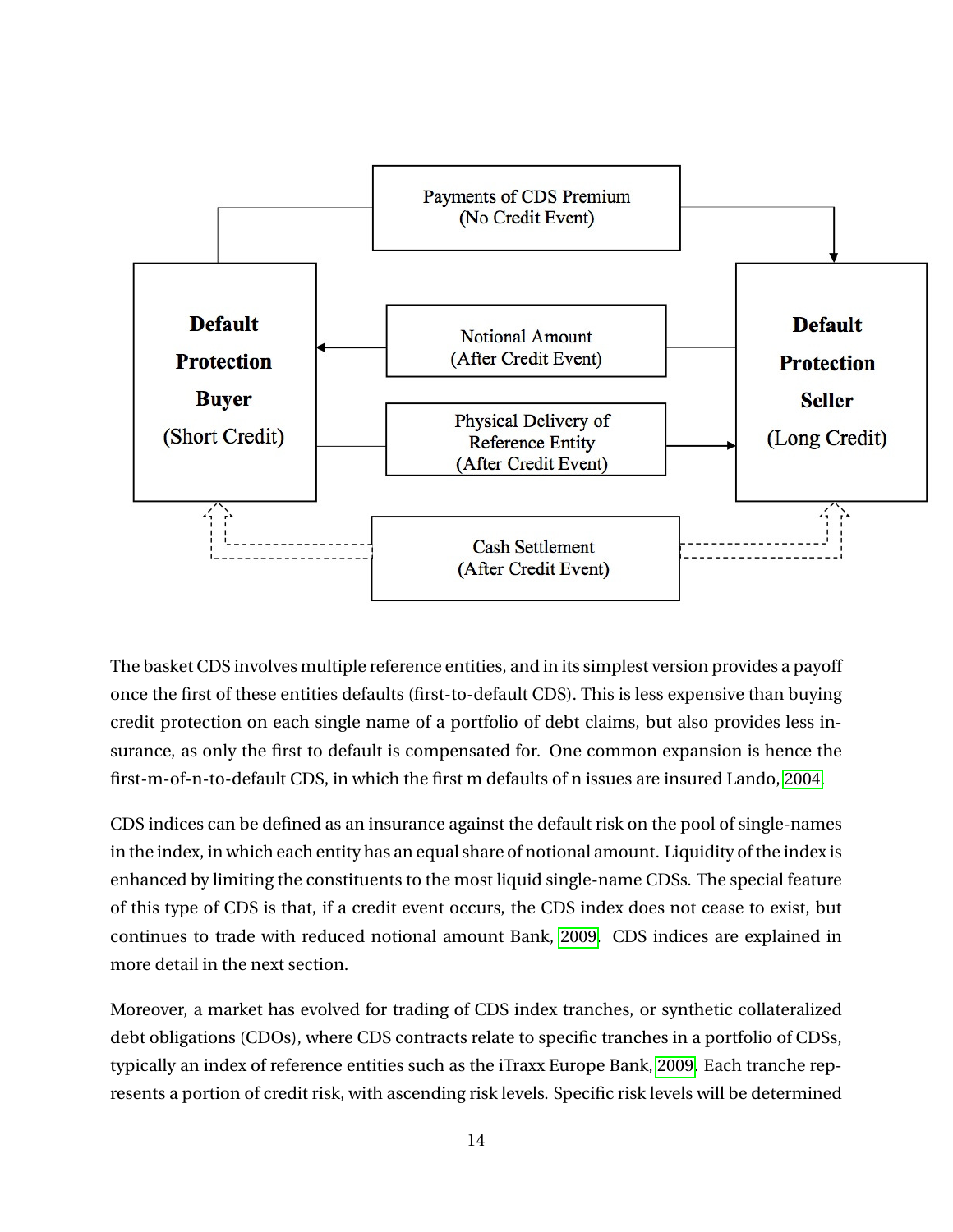by the attachment and detachment points of a tranche as they clarify which portion of losses from the occurrence of credit events in the underlying CDS index will be covered by the tranche. Synthetic CDOs thus have the attractive feature of added flexibility for their buyers and exposure to credit risk that is limited to their individual preference or investment mandate. For illustration Figure X shows the tranche mechanism of the iTraxx Europe Crossover Index. The lowest and most risky tranche is called the Equity tranche. The tranche is exposed to the first 10% of the losses from defaults in the index portfolio. Next, the mezzanine tranches, split up in junior and senior mezzanine, absorbs the losses on the index portfolio exceeding the 10% and 20% thresholds, respectively. Finally, the senior tranche covers losses of the portfolio that exceed 35% of the notional. Clearly for the senior tranche to absorb losses a large part of the index constituents would have to default. Intuitively, expectations that losses reach this point are low and, as such, the senior tranche is considered very safe. Closely connected to their varying risk profiles, tranches have different individual returns and premium payments.

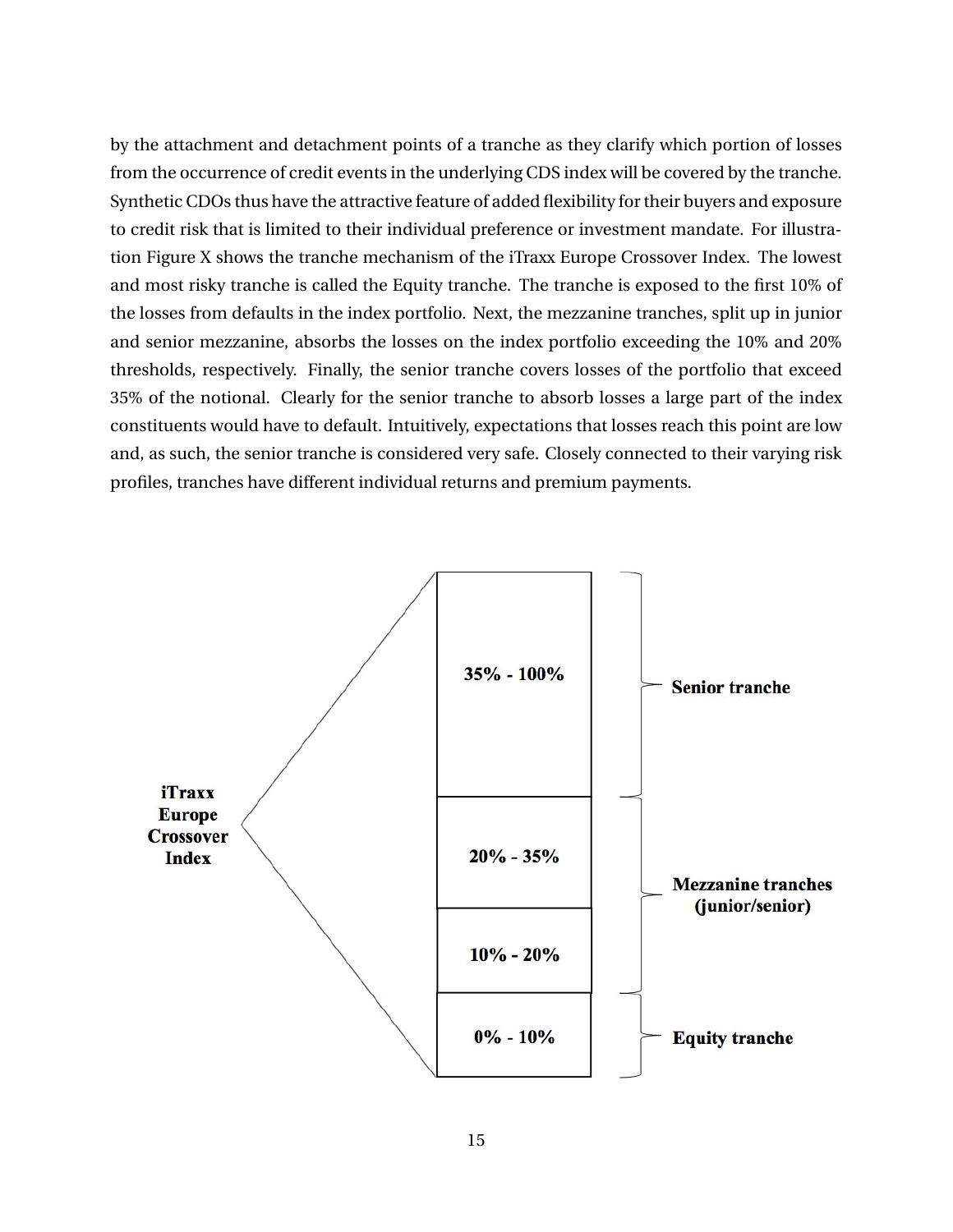In a default swap, the buyer of the protection is exposed to the risk of default of the protection seller. If a credit event occurs on the reference entity and the protection seller defaults, the protection buyer might not receive the compensation specified in the contract as the protection seller might default from a contagion effect. This may particularly happen as CDS transactions per se are unfunded transfers of credit risk. That is that in principle, the protection seller can sell protection for credit events without bringing any funds at inception of the transaction. The Credit-Linked Note (CLN) is a *funded* alternative that minimises counterparty risk. In a CLN the protection seller buys a bond from the protection buyer, and the cash flow of this bond is linked to the performance of a reference issuer Lando, [2004.](#page-94-7) In this way default protection is funded in the sense that the protection seller, by buying the bond, has provided funds initially.

One essential aspect of standardized CDS contracts is the definition of a credit event that triggers the pay-out of CDS contracts. As can be seen from below list default of the CDS contract might not necessary coincide with default of a loan or bond, which causes risks for investors and opens the door to strategic default of reference entities Association, [2018.](#page-93-8) Widely followed ISDA master terms currently define credit events as one of the following events:

- 1. Bankruptcy
- 2. Obligation Acceleration
- 3. Obligation Default
- 4. Failure to Pay
- 5. Repudiation/Moratorium (sovereign entities)

### 6. Restructuring

Still the contracting parties may decide which credit events to include, specific to the individual contracts. However, Bankruptcy, Failure to Pay and Restructuring are typically considered the most important definitions of credit events. While this definition is uniquely specified in each contract, there exist some differences between credit markets with regards to standard specifications, especially related to restructuring. The definition of restructuring as a credit event has been modified multiple times by the ISDA, resulting in the currently existing range of restructuring types. Currently restructuring types range from full restructuring (CR), to modified restructuring (MR), and modified-modified restructuring (MMR), to no restructuring (XR) Augustin, Subrahmanyam, Tang, Wang, et al., [2014.](#page-93-9) Markit's iTraxx Europe indices and the single name CDS that we will use for analysis use MMR in the standard contracts.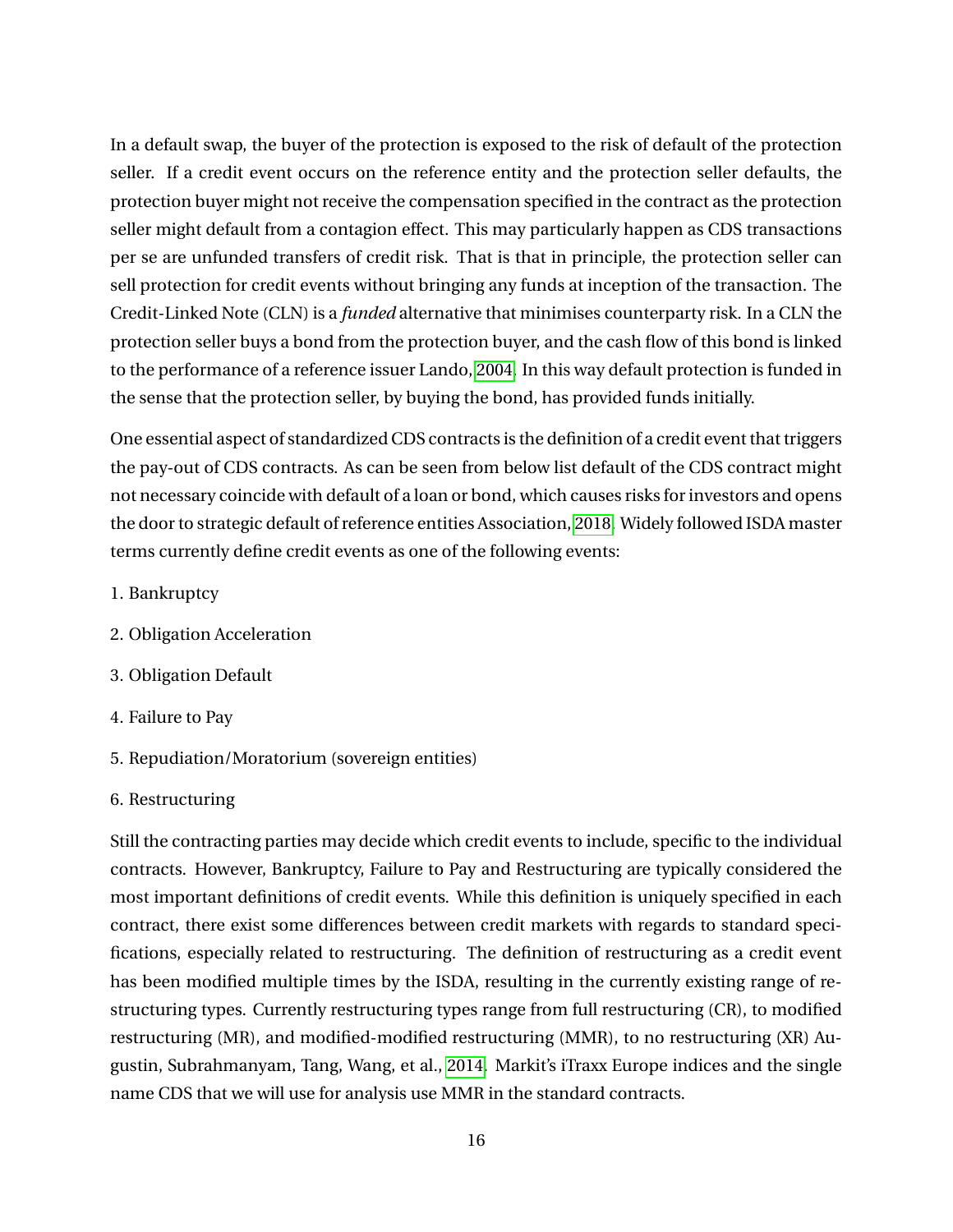Initiatives to further standardize the CDS market were taken by the ISDA through the implementation of the CDS Big Bang and CDS Small Bang protocols in 2009, for American and European CDS markets respectively. These protocols introduced significant changes to the standard contract and trading conventions as a response to the global financial crisis, with the aim of restarting the market and improving efficiency and transparency in the CDS market as well as to facilitate central clearing. Previously, standard CDS contracts were issued at a par spread - a zero cost of entry - such that the fair value of the CDS was zero. To standardize cash flows, fixed coupons were introduced for single-name CDS contracts with upfront payments that account for differences relative to the running par/marked-to-market value. This has been the standard for CDS indices since their inception of trading. Similar for Europe and North America, corporate investment grade credits and high yield credits will typically trade with a fixed coupon of 100 and 500 basis points, respectively. In Europe, additional coupons are available, allowing for more flexibility. Several different fixed coupons exist to minimize the upfront payments, since high yield credit typically trade with a higher spread than credit with higher rating. Markit, [2009.](#page-94-8) One of the benefits of the standardization of the coupon payments is greater operational efficiency, but also the enhanced eligibility for central clearing.

If the CDS premium is different from the fixed coupon, an upfront payment must be exchanged. This can go in the favour of both parties, depending on the size of the annualized CDS premium. In the case the premium is higher than the fixed coupon, the upfront amount is paid by the buyer of the protection, while the seller of the protection must compensate the buyer for "overpaying" for protection if the opposite is true. Counterparty credit risk is hence reduced. On the first coupon date, the buyer must pay the full coupon price, and the seller pays "accrued interest" to the buyer for the portion of the coupon related to the time before the CDS protection is active (referred to as the value date in the contract) Association, [2018.](#page-93-8)

The standardization of single-name CDS contracts was further initiated through changes in the maturity dates, first by the 2009-protocols and again in 2015. Previously, single-name CDS contracts traded on the dates of the coupon payments, i.e. quarterly. New contractual definitions from ISDA was introduced to align the standard maturity dates of the single-names with those of the CDS indices, i.e. on the roll dates of June 20 and December 20 Association, [2018.](#page-93-8)

Another aspect of the Big Bang and Small Bang Protocols of 2009 was to implement the abovementioned auction settlement mechanism into the standard CDS documentation. Furthermore, the responsibility to formally determine whether a credit event has occurred was fully transferred to the Determination Committees (DCs). This was previously controlled for by the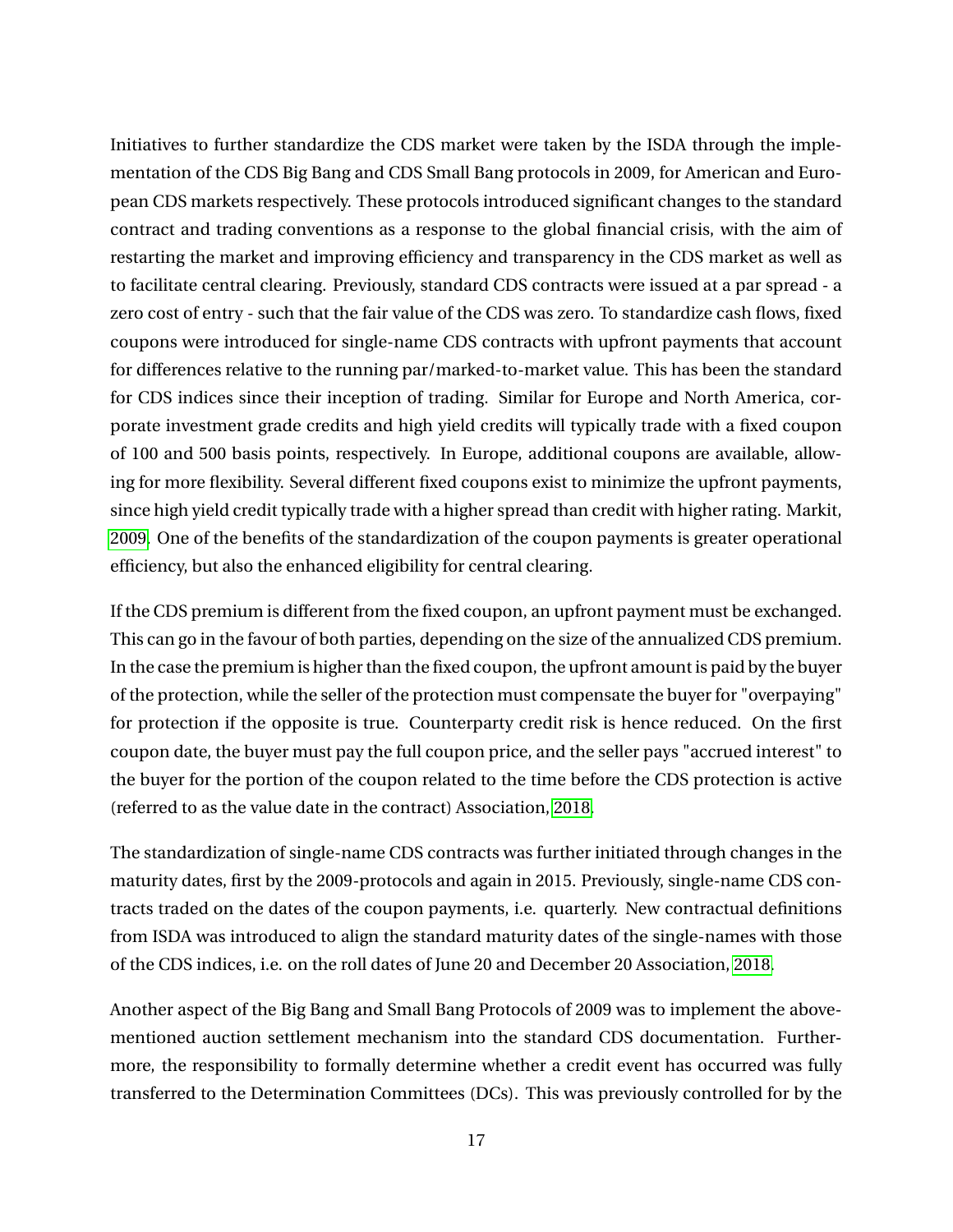two parties in the CDS contract. In order to establish a consistent process to determine the occurrence of a credit event on a market-wide basis, and to enable clearing and offsetting trades, ISDA constructed the DCs. Hence, on the basis of information provided by the market participants, the DCs employ the standard market-definitions in order to decide upon the occurrence of a Credit Event, or similar issues, in individual cases. The decision to hold a CDS Auction or not after a Credit Event, in compliance with the Determination Committee Rules, also lies with the DCs. The 2003 Credit Derivative Definitions provided by ISDA were updated in 2014. Alterations following the new standard definition were mainly related to European financials and global sovereign CDS (see Swaps and Association, [2014\)](#page-95-5).

### *Hedging and trading*

CDS contracts are used in various ways, but in practice we typically separate between the application of CDSs in hedging activities, and the more speculative approach through different trading activities.

In its most basic form, the form for which it was originally developed, a CDS contract is used by financial institutions to hedge their credit exposure from lending without selling the underlying debt security. Practically, if a bank purchases a bond, but does not want to be exposed to the risk of a default by the bond issuer, the bank may purchase CDS protection on this bond. This provides the bank with capital relief and insurance against credit losses (ECB, 2009). This trade is known as the CDS-bond basis trade, and should in theory, under a no-arbitrage argument, yield a return equal to the risk-free rate. However, as we will see in section Xx(CDS as credit spread), several factors cause deviations from this argument. One of the attractive features of such a hedging strategy is that it allows investors to hedge credit risk in isolation from interest rate risk and currency risk, as the underlying bonds or loans do not have to be sold (Naifar and Abid, 2005). CDS contracts might also be used to hedge counterparty risk between dealers and other financial institutions. Such demand tends to be high in times of distress. Thereby investors are protected from widening credit spreads of their counterparties Bank, [2009.](#page-93-7)

Over time, CDS contracts have evolved into widely used tools for speculation and arbitrage Bank, [2009.](#page-93-7) Intuitively, market participants can acquire credit exposure without having to provide initial funds by selling uncovered CDS protection and in addition receive premium payments as compensation. The return on equity is hence higher in such a trade than by e.g. directly purchasing cash bonds that requires funding. Moreover, going long the credit by selling CDS protection facilitates the use of leverage in a credit position. Another important aspect of the CDS contract in trading activities is that it provides a viable and less expensive way for mar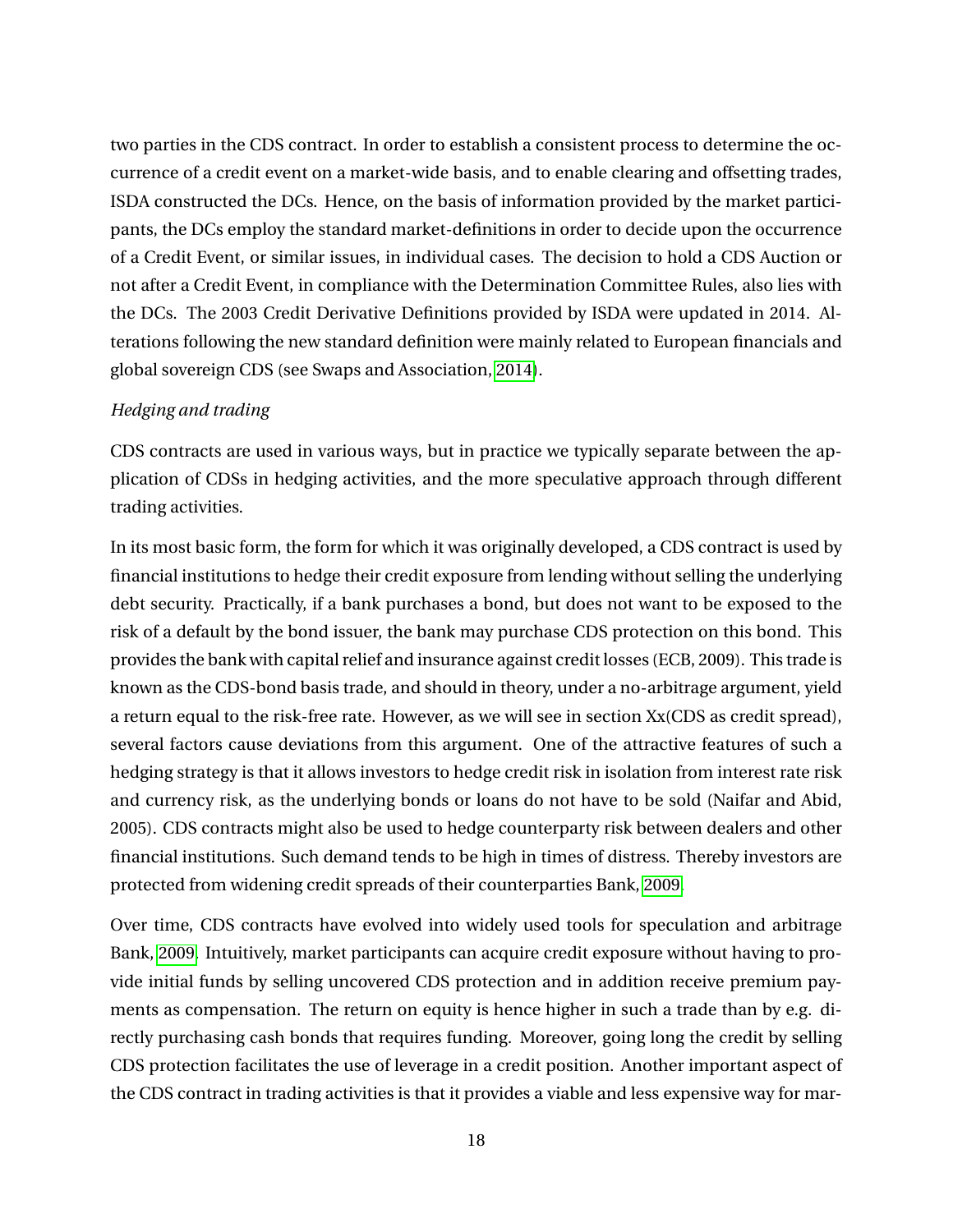ket participants to short credit risk Houweling and Vorst, [2005.](#page-94-5) Buying CDS protection gives the same credit exposure as shorting the corresponding underlying reference entity. This is an attractive feature of the CDS, as shorting cash bonds can be difficult and costly in practice as bond markets tend to be illiquid and security lenders hence demand high lending fees Bank, [2009.](#page-93-7)

### <span id="page-19-0"></span>**3.3 Credit Indices**

Participants in credit markets have developed indices to track credit default spreads and as benchmarks for credit risk as perceived by global markets. The indices usually consist of an equally weighted portfolio of single name CDS with same sized notional. The index notional thus equals the number of constituents multiplied by their notional. Naturally, by the law of one price and arbitrage forces in the market, the index spread trades close to the average of the constituents CDS spreads. More specifically, the index will normally trade at spreads slightly lower than the referenced entities average CDS spread, as the index is traded more often and the CDS index market is more liquid  $2$ . Generally, no arbitrage requirements will be satisfied if the index bid spread is larger or equal the average constituents bid while the index ask is smaller or equal the average constituents ask spread. If arbitrage requirements are violated, "skew" traders will push spreads back to no arbitrage requirements. When one of the index members defaults, the buyer of the index CDS receives a payoff equal to the single name CDS payoff and premium payments are reduced by the index weighting of the defaulted reference entity. The two most important families of portfolios used by index providers are the CDX family, which covers both corporate and sovereign reference entities in North America and in emerging markets, and the iTraxx family, which covers those in Europe and Asia. Both families are owned and administrated by the Markit Group Limited. The underlying portfolios of CDS are updated on the first and third IMM date, usually 20 March and 20 September, each year. Companies that do no longer satisfy the portfolio rules leave the index while companies that satisfy the requirements enter the index and together with the remaining corporates form the latest series of the given index. Furthermore, a given series is offered with differing maturities, e.g. 3, 5, 7 and 10 years, of which the 5-year maturity tends to be traded most liquidly. In case of a default, the series that include the defaulted reference entity are updated and get a v. N? added to their names, where N is the number of credit events at reference entities up until the most recent trading day. The iTraxx Europe index, also referred to as "The Main" or the benchmark, consists of the 125 most

<sup>2</sup>See DTCC http://www.dtcc.com/repository-otc-data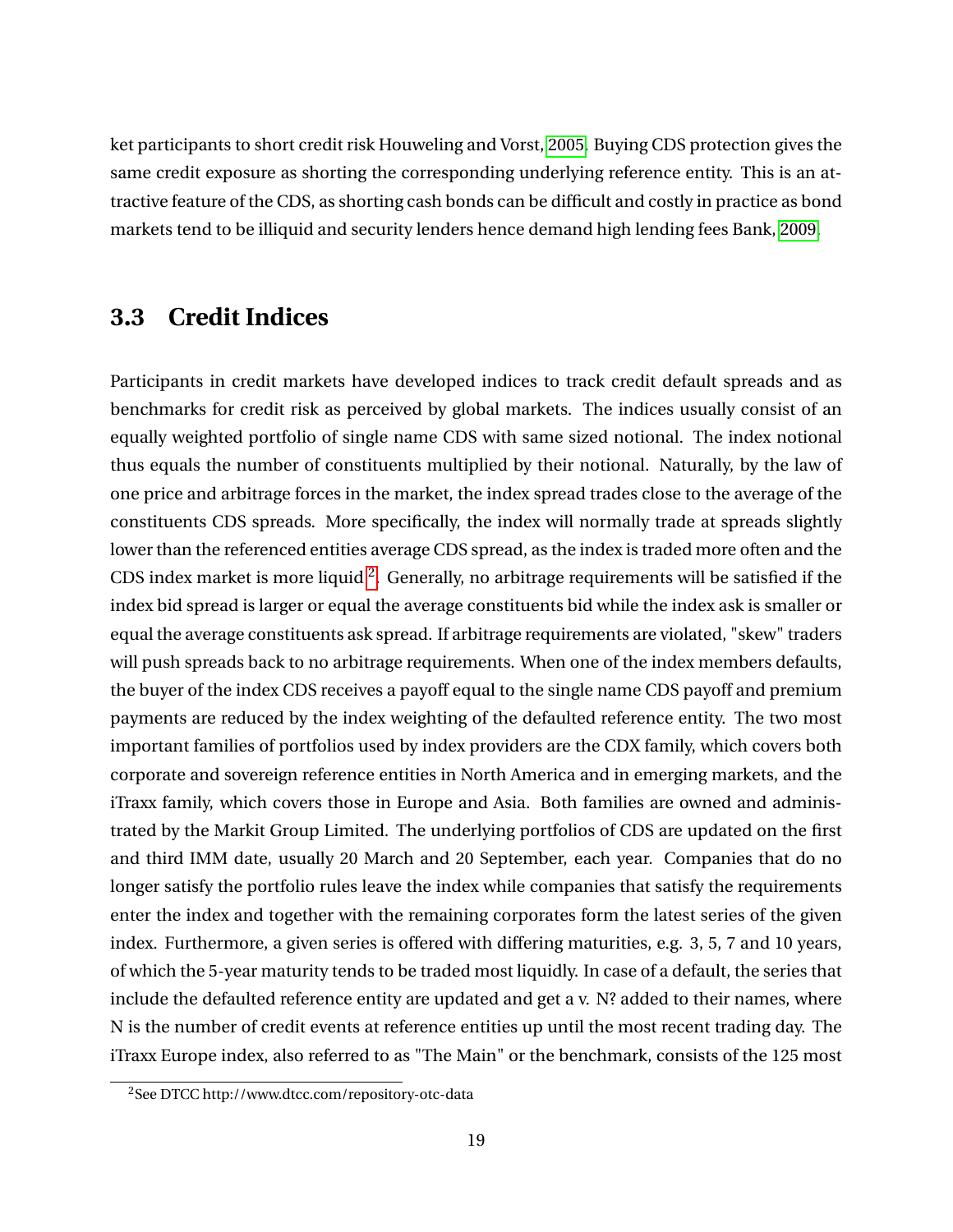liquidly traded European entities with investment grade rating. In addition, several subindices of the iTraxx Europe are traded in the market. The iTraxx Europe Crossover index is composed of the 75 most liquid sub-investment grade names trading in Europe. The iTraxx Europe Subordinated Financials and the iTraxx Europe Senior Financials comprises the 30 financial entities from the benchmark index, referencing subordinated and senior debt, respectively. Furthermore, the iTraxx Europe Non-Financials Index are composed of the remaining 95 non-financial entities of the benchmark index. Finally, the iTraxx Europe HiVol index is grouping the 30 entities with the highest spreads from the benchmark index Markit, [2016.](#page-94-9)

Markit, [2014](#page-94-10) emphasizes several benefits of using CDS indices. For one, credit indices provide tradability in the sense that they can be traded and priced more easily than a basket of cash bond indices or single-name CDS. Further, CDS contracts provide significant liquidity, and this is even more pronounced for CDS indices. Operational efficiency is enhanced through standardized terms, legal documentation and electronic straight-through processing, which supports low transaction costs. By allowing for rules, constituents, fixed coupons and daily prices to be publicly available, CDS indices offer high transparency. Finally, Credit indices are supported by all major dealer banks, buy-side investment firms, and third parties.

## <span id="page-20-0"></span>**3.4 CDS Markets**

The market for actively managing credit risk did not develop until mid-1990s, when JP Morgan created the first CDS contract Augustin et al., [2014.](#page-93-9) By its original nature, the CDS contract was meant to reduce the risk exposure for banks related to its lending activities. Traditionally, the buyer of protection had a "real" position in the CDS market, meaning that they also held the underlying credit security. From the early 2000's, the CDS market grew tremendously until the onset of the global financial crisis, particularly evident in the growth of the total gross notional amount outstanding that grew from \$6 trillion in 2004 to \$60 trillion prior to the crisis in 2007 Augustin et al., [2014.](#page-93-9)This growth can be seen in light of increased standardization through new contractual definitions introduced by ISDA in 2003, but also due to a less see-through and regulated market  $3$ . Furthermore, the introduction of new types of credit derivatives such as CDS indices and synthetic CDOs attracted new market participants and boosted the trading volume, and the speculative use of the market evolved as the new participants started to buy "naked"

<sup>&</sup>lt;sup>3</sup>The Commodity Futures Modernization Act of 2000 stated that CDSs were neither futures nor securities and so are outside the remit of the SEC and the CFTC (Tett, 2009)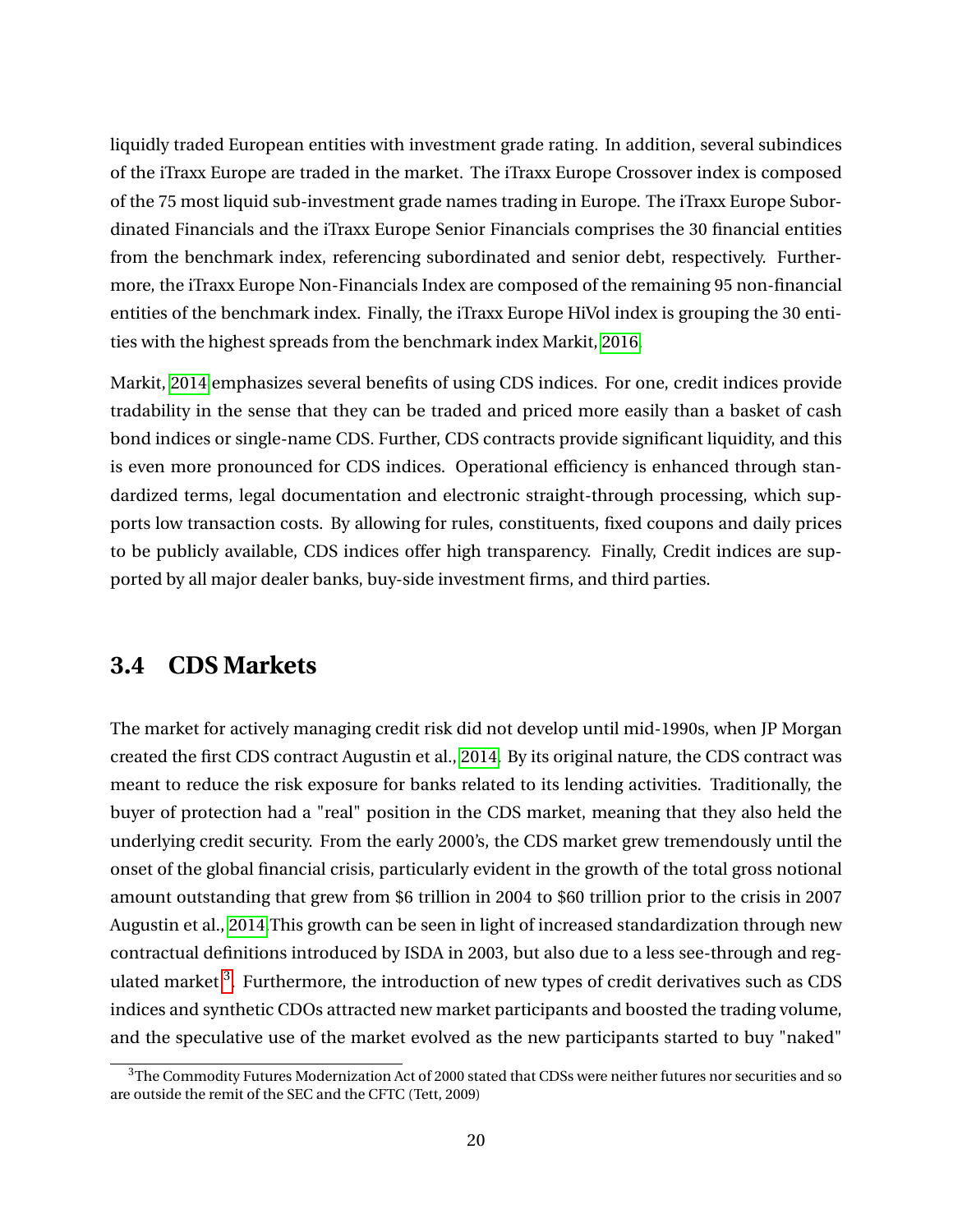protections.

The growth in the market ended abruptly with the advent of the financial crisis, after which the CDS market declined significantly due to its central role in the crisis Augustin et al., [2014.](#page-93-9) Another factor causing the decline was related to the regulators initiative to decrease the dealers' net exposure to counterparty risk through "portfolio compression".  $4$  Because of the collapse, growing concern from regulators lead to several regulatory developments for the CDS market in order to provide more transparency. Through the before-mentioned Big Bang Protocol and Small Bang Protocol in 2009, CDS contracts started to be centrally cleared through newly introduced Central Counterparties (CCPs). The underlying motivation was that fixed payment dates, fixed coupons and central clearing would facilitate trade in CDSs again as there would be centrally agreed on prices, less counterparty risk and easier exiting of trades. Further, the Dodd-Frank Act in 2010 increased the role of the CCPs with imposed regulatory framework Augustin et al., [2014.](#page-93-9) One feature of the latter made it more expensive for major banks to take (short) positions in CDSs. These measures can be seen as a response to the substantial bailout of AIG, who had the largest net position as CDS seller, amounting to \$182 billion, as a result of its sudden requirement of posting collateral after its credit downgrade and the large amount of defaults on its almost exclusively short position in the CDS market D'Errico, Battiston, Peltonen, and Scheicher, [2017.](#page-93-10) AIGs major position in the CDS market made this bailout historic. The subsequent decline in CDS market activity after the crisis has mainly been driven in the decline of single-name contracts, as the market share of CDS indices has increased significantly relative to the single names.

Initially, as previously stated, insurance companies held the largest part of the short CDS positions (long the credit) and banks typically held the major part of the long CDS position (short the credit). One interesting trend noted from the CDS statistics provided by the Bank of International Settlement (BIS) is that the insurance companies, while hedging with positions on both sides of the market, have a net position as buyers of protection. Furthermore, hedge funds tend to have a net position as protection sellers, and with a three times bigger total position in the CDS market than the insurance companies. According to BIS, reporting dealers have historically held a significant part of the total notional CDS outstanding. Although, the shares for the dealers are overstated as they do not represent net positions. Intuitively, dealers typically hedge

<sup>4</sup>According to Augustin et al., [2014](#page-93-9) "Portfolio compression refers to the process through which two counterparties cancel their existing contracts so as to replace them with new ones such that they reduce the number of contracts and gross notional value amounts outstanding, while maintaining the same net exposure and risk profile."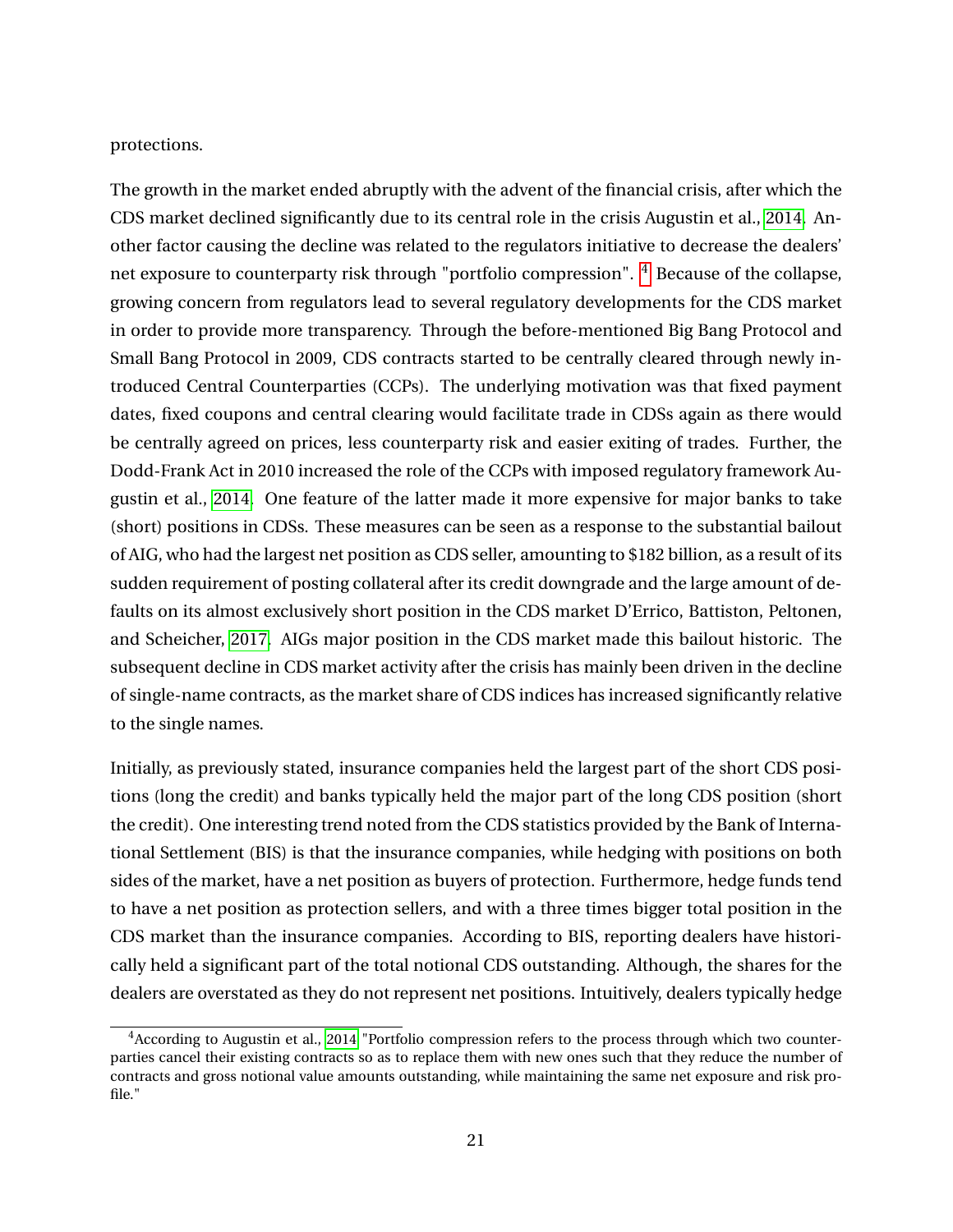their positions through new CDS contracts with other dealers until an investor is found who is willing to take on the risk. However, over the past three years, the shares held by reporting dealers have continuously decreased from close to 50% in the first half of 2014, to roughly 25% in the second half of 2017. Interestingly, we note that, over the same period, reporting dealers and CCPs have together accounted for 76%-80% of the total notional outstanding, showing the inverse trend for the CCPs. This indicates the trend of the market for CDS trading to continuously move towards more central clearing, away from bilateral trading. While most of the CDS index trading in Europe is now centrally cleared, the fragmentation of the single-name CDS market is persistent. The portion of centrally cleared CDS index contracts has fluctuated between 74% and 83% the last three years, while for the single names this has accounted for around 40%-50% over the same period.



Figure: Single-name and multi-name CDS market, 2009/2012 - 2017. Source: BIS Semiannual OTC derivatives statistics.

<span id="page-22-0"></span>Total notional outstanding for European CDS, including single-names and the aggregate iTraxx Europe index family, was \$5.8 trillion as of 29 September 2017. Of these, single names accounted for 42% and the various iTraxx Europe indices accounted for the remaining 58% ICMA, [2018.](#page-94-11)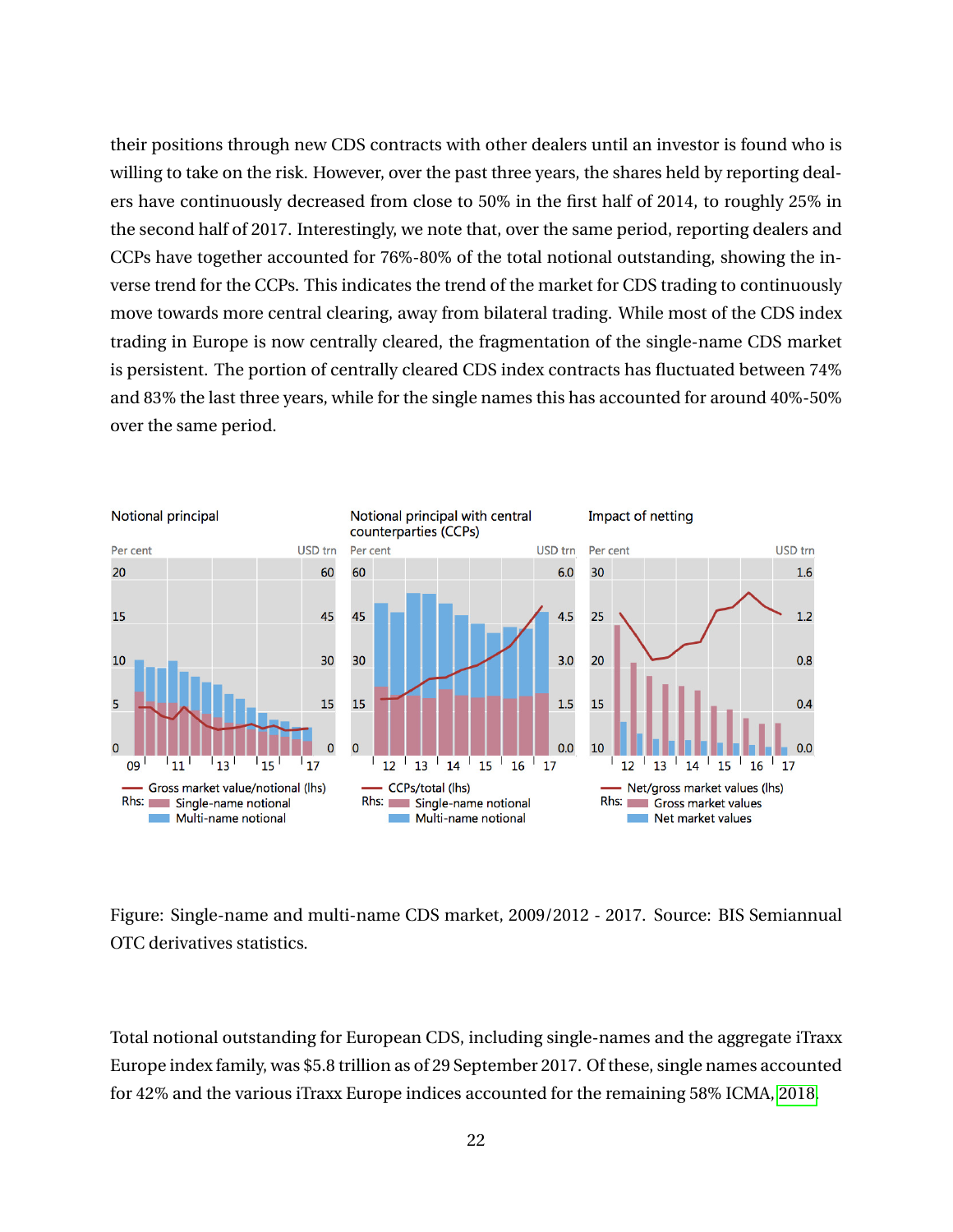## **3.5 CDS Spreads as Credit Spreads**

Credit risk has received widespread attention by researchers, academics and investors, and can be measured by the CDS spread or the corporate bond yield spread, where the latter is calculated as the difference between the yield on risky corporate bonds and the risk-free rate. The use of credit spread measures in the existing research is twofold. On one side, Collin-Dufresn et al., [2001](#page-93-0) and Campbell and Taksler, [2003,](#page-93-11) among others, use the corporate bond spread. On the other side, the use of CDS spreads as a measure of credit risk are employed in Ericsson et al., [2009,](#page-94-1) Bai and Wu, [2016,](#page-93-2) among others. According to Bai and Wu, [2016,](#page-93-2) both measures should give similar results, however, they point out several practical implications that follow from the use of corporate bond yield spreads. For instance, term structure effects are more difficult to control for with corporate bonds due to non-fixed maturities. Further, they point out a liquidity factor inherent in the bond spreads that is driven by characteristics of the bond and its trading conventions rather than firm-specific factors.

Since both spreads are considered as proxies for credit risk, interests have arisen for investors to speculate on the difference between the two. Certain factors, such as the cheapest-to-deliver option and liquidity, reduce the validity of the CDS spread as a clean measure of credit risk. However, the amount of spread caused by the cheapest-to-deliver option accounts for only a small part O'Kane, [2010.](#page-95-4) In contrast to corporate bonds, CDS contracts are liquidly traded and CDS spreads from a liquidity perspective can hence be considered the better measure for credit risk. Additionally, the spread between corporate debt securities and the risk-free rate suffers from disagreement over what is the applicable risk-free rate and often not matching cash flows or only approximately matching maturities. Therefore, the CDS spread is usually considered as a cleaner measure of credit risk Blanco et al., [2005,](#page-93-1) Longstaff et al., [2005.](#page-94-0) The perception of the CDS spread as a purer measure of credit risk is further explained by the trading conventions. While CDS contracts typically trade with standardized contracts, corporate bond yields are likely to be affected by contractual differences such as coupon rates, seniority and embedded options Zhang et al., [2009.](#page-95-2)

Credit derivatives, due to their pronounced liquidity  $^5$  $^5$  relative to bonds, quickly process relevant information e.g. for monitoring the creditworthiness of a single company. Furthermore, portfolio products, such as credit indices, are well suited to reflect systemic information concerning the creditworthiness of a sector or an overall economy (Breitenfellner and Wagner, [2012.](#page-93-3) Ac-

<sup>5</sup>See DTCC http://www.dtcc.com/repository-otc-data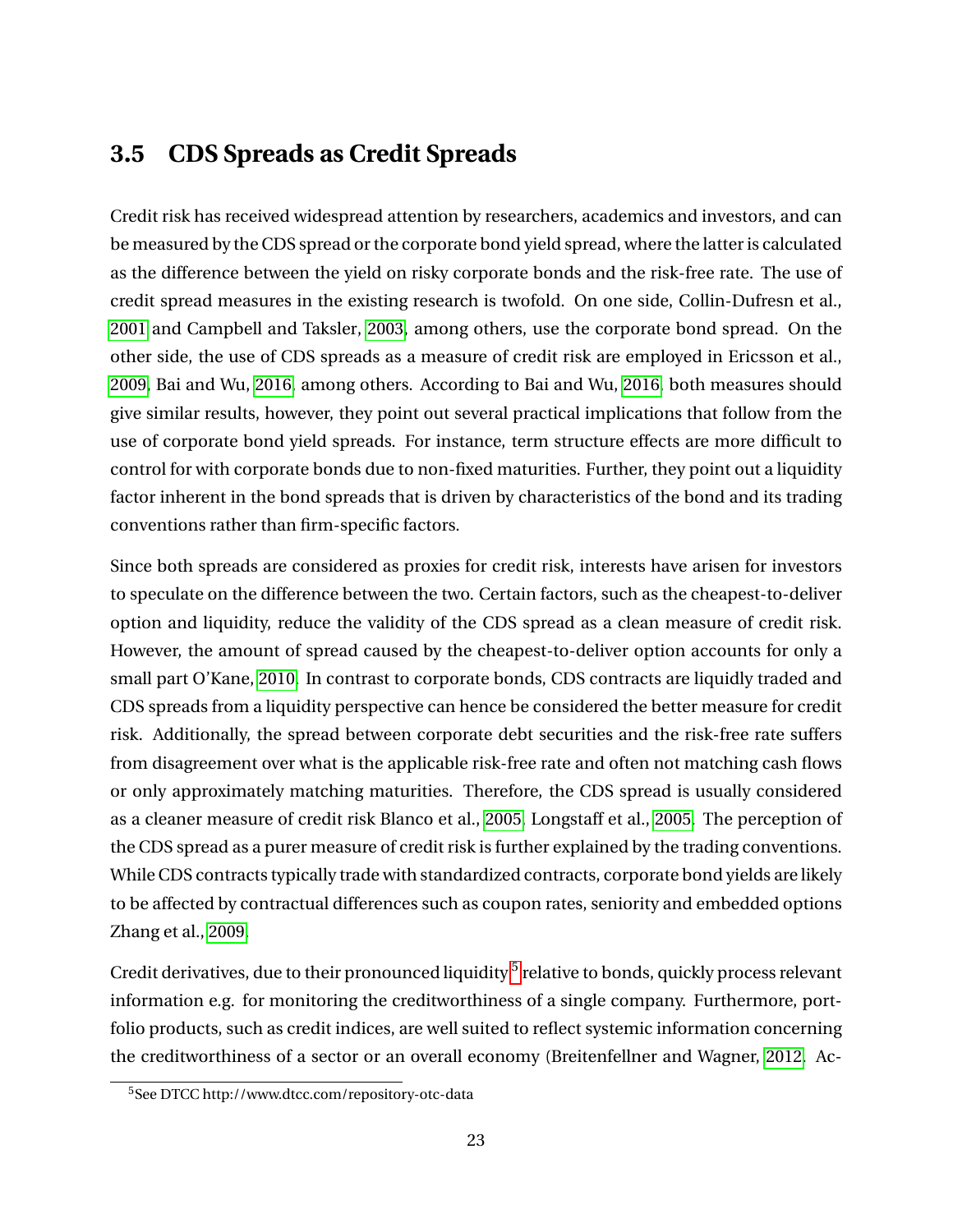cording to Blanco et al., [2005,](#page-93-1) the CDS spreads and bond spreads tend to relate in the long run, while the quicker reaction of CDS spreads in the short run is explained by the fact that the CDS is typically unfunded and does not face short-sale restrictions.

## <span id="page-24-0"></span>**3.6 Credit Risk Models**

### *Two approaches*

Credit risk models are widely divided into two main approaches, the structural model and the reduced-form model. Structural models root back to the seminal papers of Black and Scholes, [1973](#page-93-12) and Merton, [1974,](#page-95-1) while reduced-form models originated with the seminal work of Jarrow and Turnbull (1995), and subsequently studied by Lando, [1998,](#page-94-12) Duffie and Singleton, [1999,](#page-94-13) Hull and White, [2000,](#page-94-14) among others. In the former model, default is treated endogenously, while exogenously for reduced-form models.

A structural model takes as a starting point some fundamental object to the firm, such as the market value of the firm?s assets or the cash-flow of the firm. In structural models based on Merton's seminal work Merton, [1974,](#page-95-1) the value of a firm's assets is assumed to evolve randomly over time and is typically modelled by a stochastic process such as a geometric Brownian motion. This type of model assumes that default is triggered when the value of a firm's asset falls below a particular threshold, the default boundary, expressed as a function of the amount of debt outstanding (Collin-Dufresn et al., [2001\)](#page-93-0) or possibly debt covenants. The main determinants of credit spreads in these models are suggested by the original Merton, [1974](#page-95-1) model to include maturity of debt issued, leverage, asset value, asset volatility and interest rates. However, various extensions and modifications have been proposed in later research, such as random default at any time, stochastic interest rates, jumps and strategic defaults Huang and Huang, [2012,](#page-94-15) as well as including several additional determinants of spreads. While structural models are widely used in credit risk modelling, they have proven to do a poor job in empirically explaining the magnitude of the credit spreads. This result is commonly known as the credit spread puzzle.

In reduced-form models, also known as intensity-based models, credit risk is jointly determined by the occurrence of default and the recovered amount at default. Default is often represented by a random stopping time with a stochastic or deterministic arrival intensity (hazard rate), while the recovery rate is usually assumed to be constant. This illustrates a key motivation behind reduced form models well, namely to avoid the detailed modelling of the asset dynamics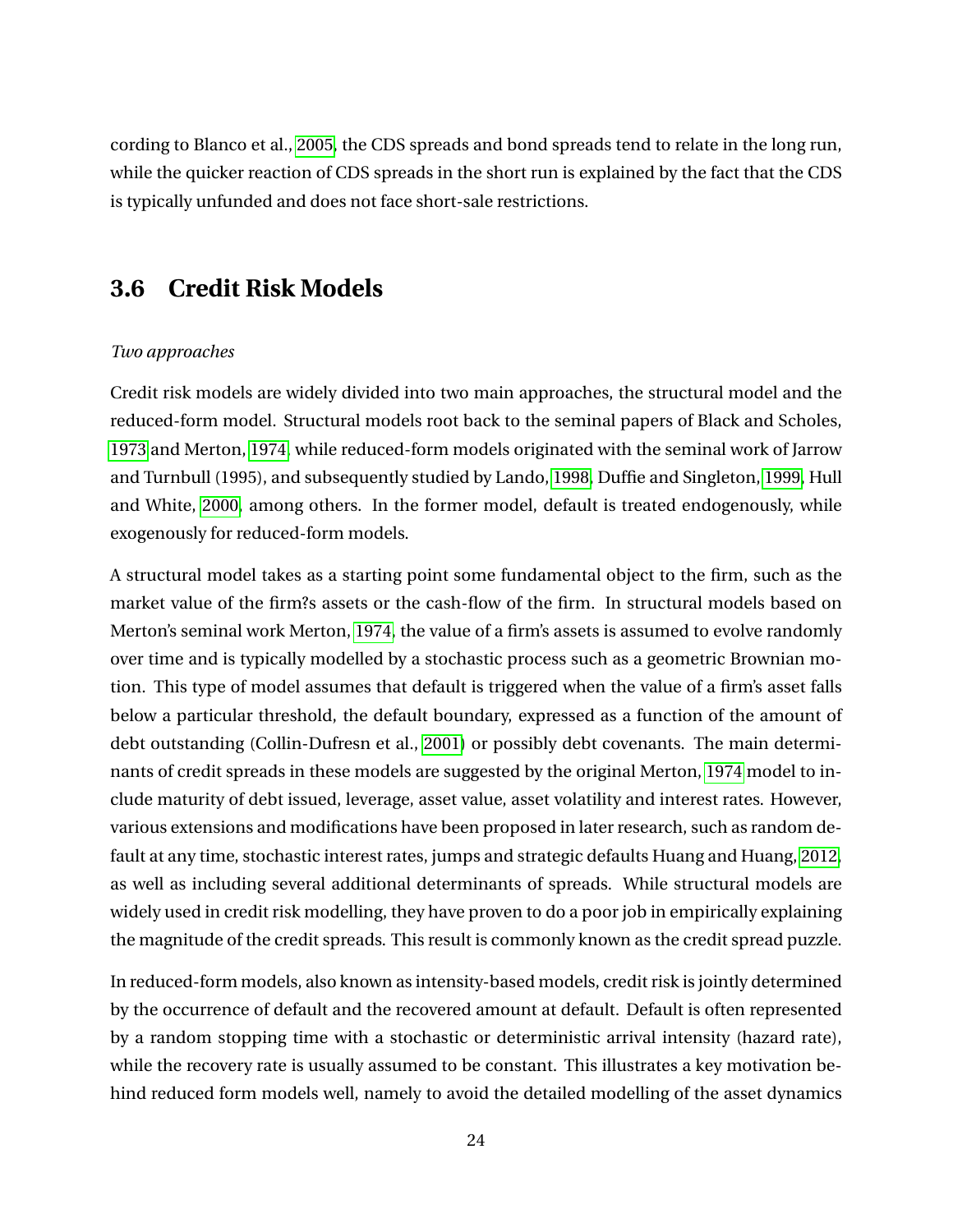and capital structure of an issuer. While reduced-form models are recognized as more successful practically, the main drawback of these models is that they often assume a latent default process and are thus silent on the economic determinants of spreads (Ericsson et al., [2009\)](#page-94-1).

The empirical literature on reduced form models has focused on estimating the parameters of one of three processes: the hazard rate process, the spread process or the risky short-rate process. Especially for the hazard rate process, firm-related variables may be used for modelling. One of the first reduced form models was presented by Jarrow and Turnbull, [1995,](#page-94-16) in which default and recovery is determined by the Poisson default process.

For our analysis we take inspiration from both the structural model and the reduced form model approaches.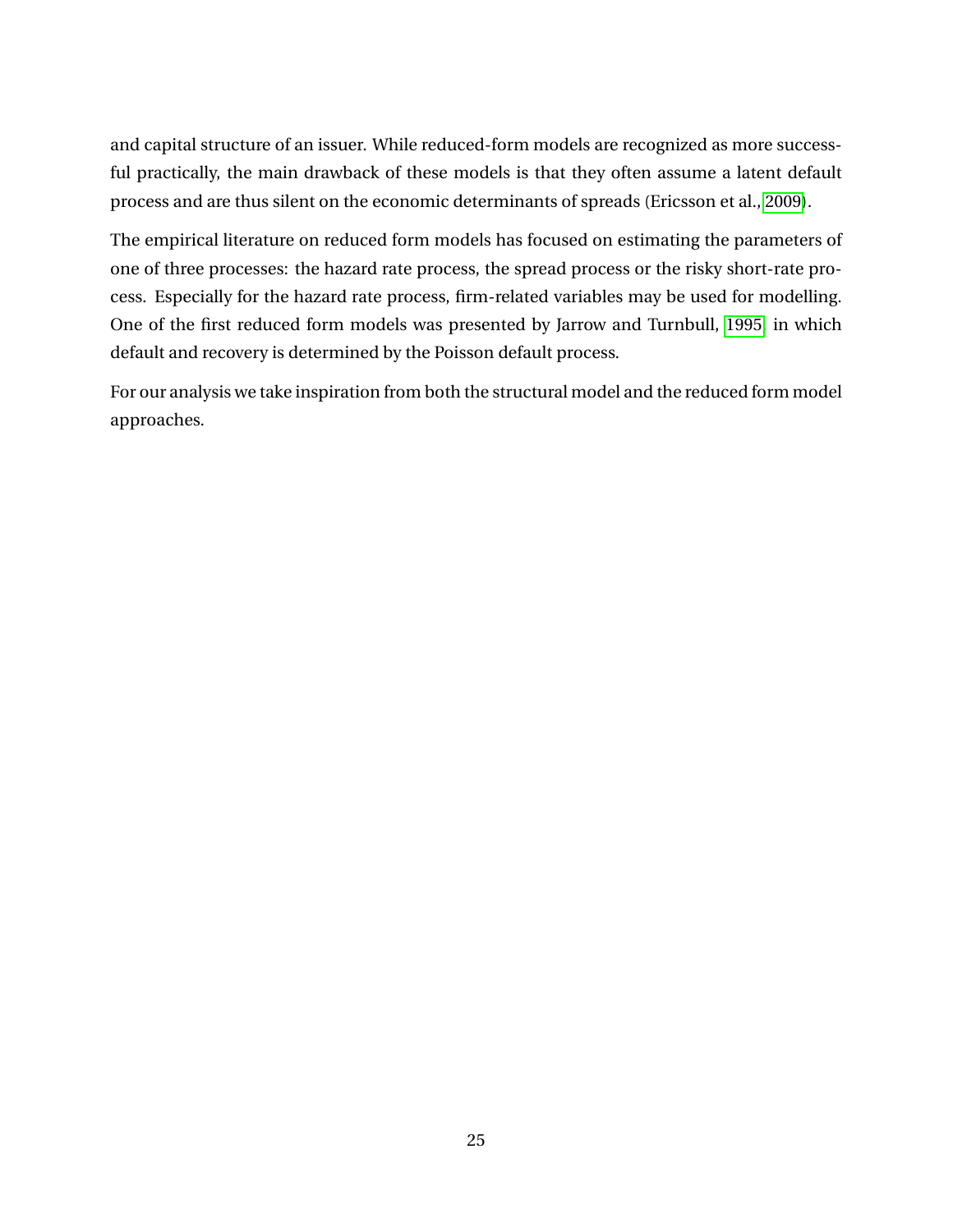# <span id="page-26-0"></span>**Methodology/Employed Models**

In this section, we introduce the motivation behind our empirical analysis, while the specifications of the performed analysis and regressions will be presented in section X. For the empirical analysis, we take inspiration from reduced form models, particularly the pricing model released by the ISDA (White, [2013\)](#page-95-6) as this model is also employed by Bloomberg for reporting CDS spreads. Influence from the reduced model can be seen in our model specification, while influence from Merton's structural model and extensions can be seen in our variable selection for explaining the variation in CDS spreads of CDS Indices, single name CDSs the senior tranche of a generic CDS index and the payment upfront made for junior and mezzanine tranches of the same generic synthetic CDO.

Yield and credit curves are key inputs to credit risk modelling as they determine the discount factors and survival probabilities related to the debt obligation of interest and therefore are used for pricing derivative contracts on the obligation of interest. However, the focus of this paper is not on modelling default, as the iTraxx Europe index constituents are investment grade rated firms for which default rarely occurs and the referred to index is renewed every 6 months and there has been no default occurrence in an on-the-run index during the period that we investigate. For this reason, we only show how default is modelled and the intuition behind the modelling. We do not strive to model defaults or default probabilities. We take the quoted prices of single name CDS, CDS indices and tranches on these indices - synthetic CDOs - as given but explain the motivation for and intuition behind the standard pricing model for credit default swaps as published by the ISDA. Further details on how pricing and valuation of credit derivatives is done in practice can be found in numerous textbooks and research papers, some of which will be referred to directly in our text.

The theoretical foundation behind the tremendous growth in size, scope and complexity of derivatives markets has been the development of the risk-neutral pricing framework. In effi-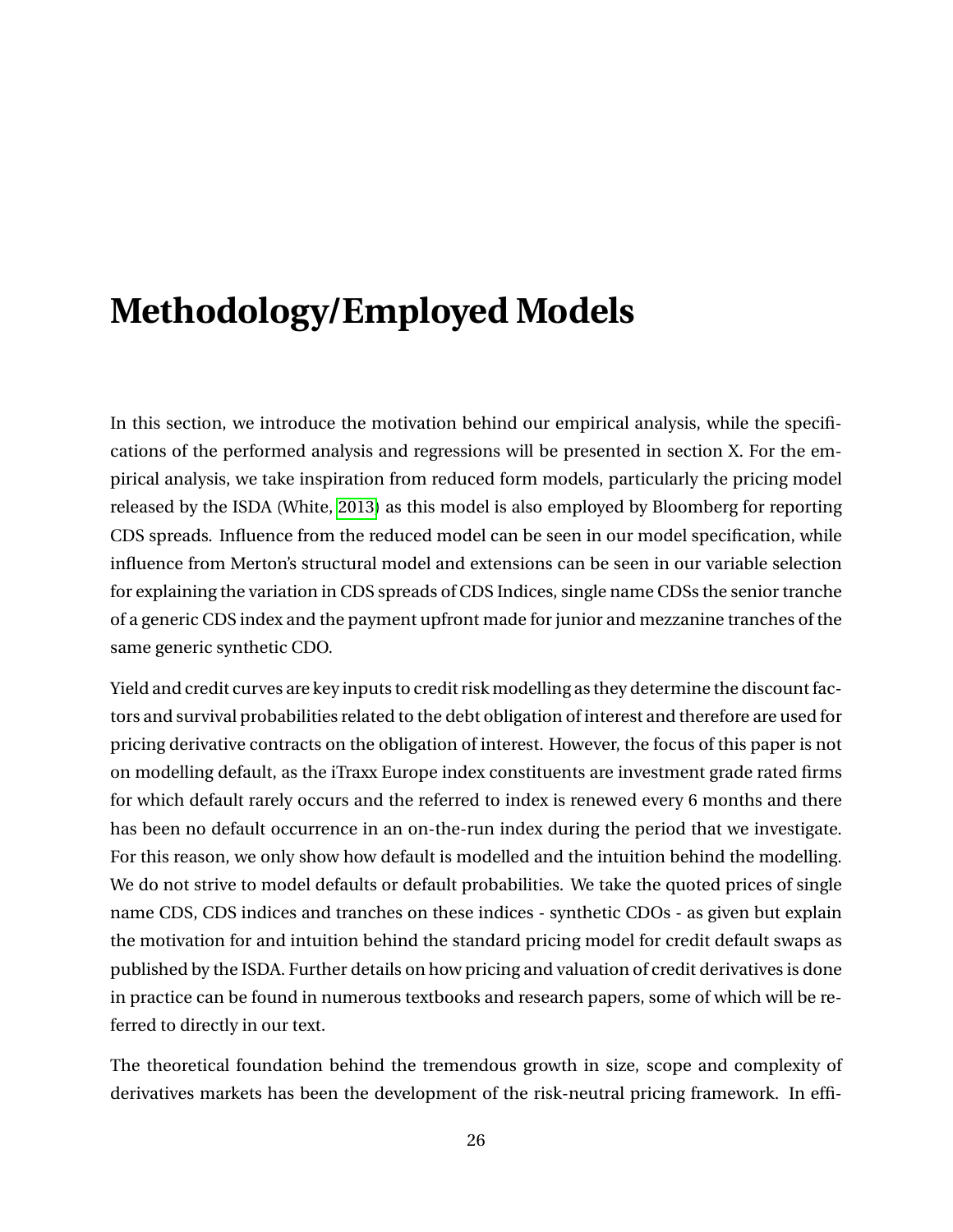cient, complete capital markets and under the principle of no arbitrage (check whether correct) the risk neutral pricing framework starts by acknowledging that every derivative security must be superfluous in the market, have the same price as its replicating portfolio and hence should be hedgeable. Under given assumptions, issuers of credit derivatives can hedge their position by trading the underlying asset, such that their net portfolio of derivatives and hedging position is not affected by market movements. By no arbitrage principles the issuers of credit derivatives should hence earn the risk-free rate on their hedged portfolio of assets.

Intensity based models are mainly based on two exogenous variables, the recovery-rate and the hazard rate. Consider the hazard rate to be the 1 year probability of default in a risk-neutral world, given that no default has occurred so far. Here, we note that the risk neutral default probability is a composite of the actual default probability and investors' default risk premium.

### *Yield curve*

All credit derivative securities with future cash flows consider the time value of money, hence a discount curve is required for pricing. The term structure of interest rates is sufficient for this. The interest rate chosen can have a significant effect on the price of the derivative, which implies the importance of an adequate choice of the interest rate that is applied to expected cash flows for pricing the derivative. Given this importance, there is a debate on which term structure is applicable for derivatives pricing. To understand the debate, it becomes important to acknowledge that commercial and investment banks typically have major net short positions in the derivatives market, as pointed out above. One faction argues that, since commercial and investment banks need to hedge their risks, the interest rate used to discount the cash flows is the one at which they fund the purchase of the hedging instruments. In Europe, this is the Euribor rate (specifically the swap rate against 6m Euribor rates). The 6 months Euribor is the rate at which a panel of commercial and investment banks can obtain unsecured Euro funding with 6 months maturity from the inter-bank lending market. The swap rate on the Euribor 6 months rate is hence the risk neutral market expectation of the cost at which commercial and investment banks can obtain long term funding for a period equal to the swap tenor. For a 5 year derivative contract, it can hence be argued that the applicable discount rate is hence the Euribor interest rate swap rate with a tenor of 5 years.

A different faction argues that derivatives should be priced at the interest rate that is closest to the risk-free rate, the OIS swap rate, and subsequently adjusted for counterparty credit risk by adding counterparty specific debt value adjustment (DVA), credit value adjustment (CVA) and collateral rate adjustment (CRA) to the value of the swap. Hence, their argument is that using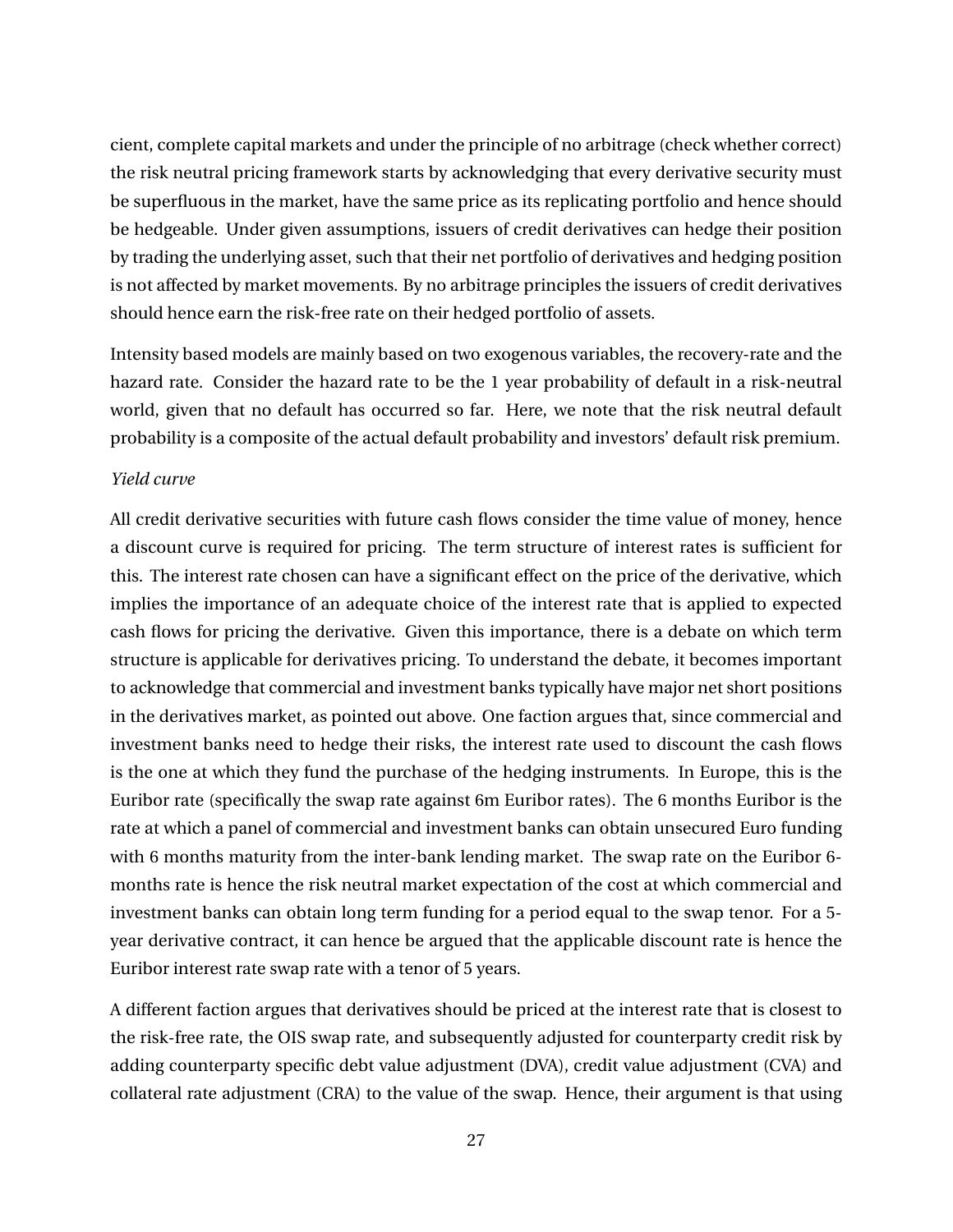the Euribor swap rate for pricing hides true counterparty risk as the rate is determined from a panel of banks with outliers removed (see e.g. Hull, [2012\)](#page-94-4). As we are using transformations of Bloomberg quoted market spreads and payments upfront as dependent variables for our analysis, we take a pragmatic approach and use Euribor swap rates of adequate maturity for our analysis. For analysis, these rates may be used to replace the stochastic process of r(t) and price synthetic zero-coupon bonds that can be used as discount factors. The discount factor is then given by:

$$
P(t,T) = E^p \left[ e^{-\int_t^T r(s)ds} |F_t| \right] \tag{4.1}
$$

Where  $F_t$  is the filtration, representing the information set up to time t.

### *Credit curve*

In the reduced-form approach to credit risk modelling, default is assumed to follow a Poisson process with an intensity, or hazard rate, at time t denoted by  $\lambda(t)$ . For single-name products the default is often modelled as the first jump of a Poisson process, as originally introduced by Lando, [1998.](#page-94-12) This has intuitive meaning, as Poisson processes are often used to model rare events such as default, which normally is a unique event during the life of a company.

If default occurs at the random time *τ*, then the probability of default between time t and an infinitesimal time-period dt, conditional on no default up until time t, is given by:

$$
P(t < \tau \le t + dt | \tau > t) = \lambda(t) dt
$$
\n(4.2)

It is obvious why the term hazard rate as an alternative term for the intensity process has been established. In the Poisson process, the intensity  $\lambda(t)$  is assumed to be deterministic. This is sufficient in order to model the default time as a stochastic event, however, it prevents us from modelling the changes in the hazard rate  $\lambda(t)$  over time due to the fact that new information in the market affects the expectations about the default risk of the credit. This is reflected in the changes of the credit spreads. (O?Kane, 2010). As a result, there is an incentive to generalize the model to allow for stochastic hazard rates. The resulting new model incorporates two stochastic processes, the first one being the Poisson jump process and the other one is the random evolution of  $\lambda(t)$ . This model is said to be doubly stochastic, and is known as a Cox process, originally presented by Lando, [1998,](#page-94-12) in which the probability of surviving at least up to time *T* > *t* is given by: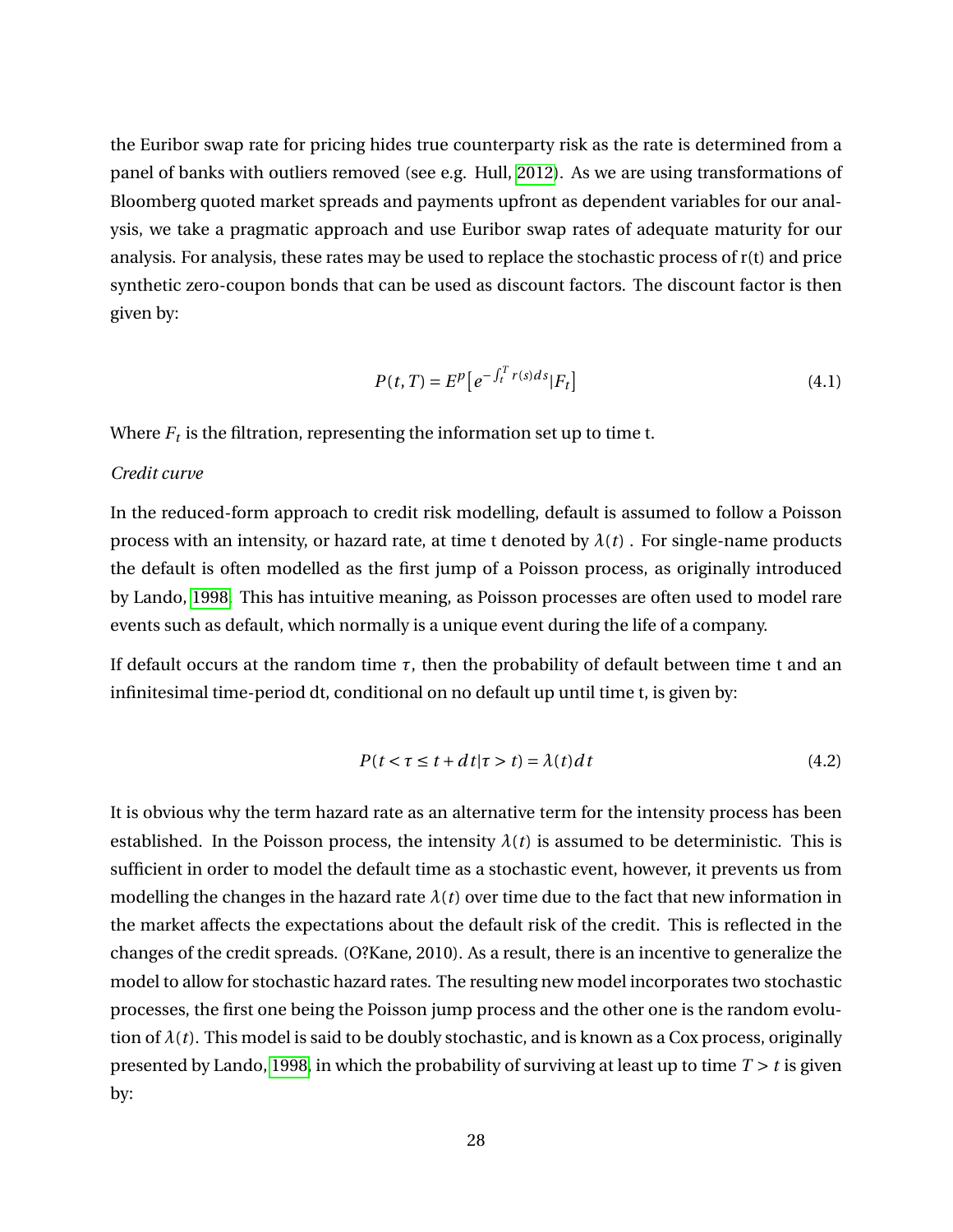$$
Q(t,T) = E^{P}[e^{-\int_{t}^{T} \lambda(s)ds}|F_{t}]
$$
\n(4.3)

Notice that the relationship between the survival probability  $Q(t, T)$  and the default intensity  $\lambda(t)$ , corresponds to that between a zero-coupon bond  $P(t, T)$  and the instantaneous short rate  $r(t)$  in the yield curve above, which implies that the price of a bullet bond (I.e. with no intermediate payments) is given as:

$$
E^{P}[e^{-\int_{t}^{T}(\lambda(s)+r(s))ds}|F_{t}] \tag{4.4}
$$

That is, the default intensity is exactly the element that differentiates the price of a defaultable bond from the price of a corresponding risk-free bond. This analogy can be further extended as we define the forward-looking hazard rate,  $h(t, T)$  as:

$$
Q(t,T) = e^{-\int_t^T \lambda(s)ds} \to h(t,s) = -\frac{\partial \ln[Q(t,s)]}{\partial s} = -\frac{1}{Q(t,s)}\frac{\partial Q(t,s)}{\partial s}
$$
(4.5)

And the constant hazard rate function,  $\Lambda(t, T)$  as:

$$
Q(t,T) = e^{-(T-t)\Lambda(t,T)} \to \Lambda(t,T) = -\frac{1}{T-t}ln[Q(t,T)]
$$
\n(4.6)

The survival probability curve,  $Q(t, T)$ , the forward-looking hazard rate curve,  $h(t, s)$ , and the constant hazard rate curve,  $\Lambda(t, T)$ , are analytically equivalent, and we refer to them generically as credit curves.

In practice, one often assumes independence between interest rate and hazard rate for model convenience. Besides the assumption of independence between interest rates and probability of default one also, inevitably, needs to make assumptions about the recovery value of defaulted debt claims when pricing the protection leg. The easiest and most pragmatic approach is to assume that the recovery rate of defaulted debt is a constant, or equal to some expected value. Mathematically this can be sensible if one assumes independence of the recovery rate from default probability and interest rates. In this approach natural values of the expected recovery rate could be to use long term average recovery rates, differentiated by industries, remaining maturity at default and potentially seniority of debt claims. A typical and pragmatic approach used by the industry is to assume a constant recovery rate of 40%. From a pragmatic approach, the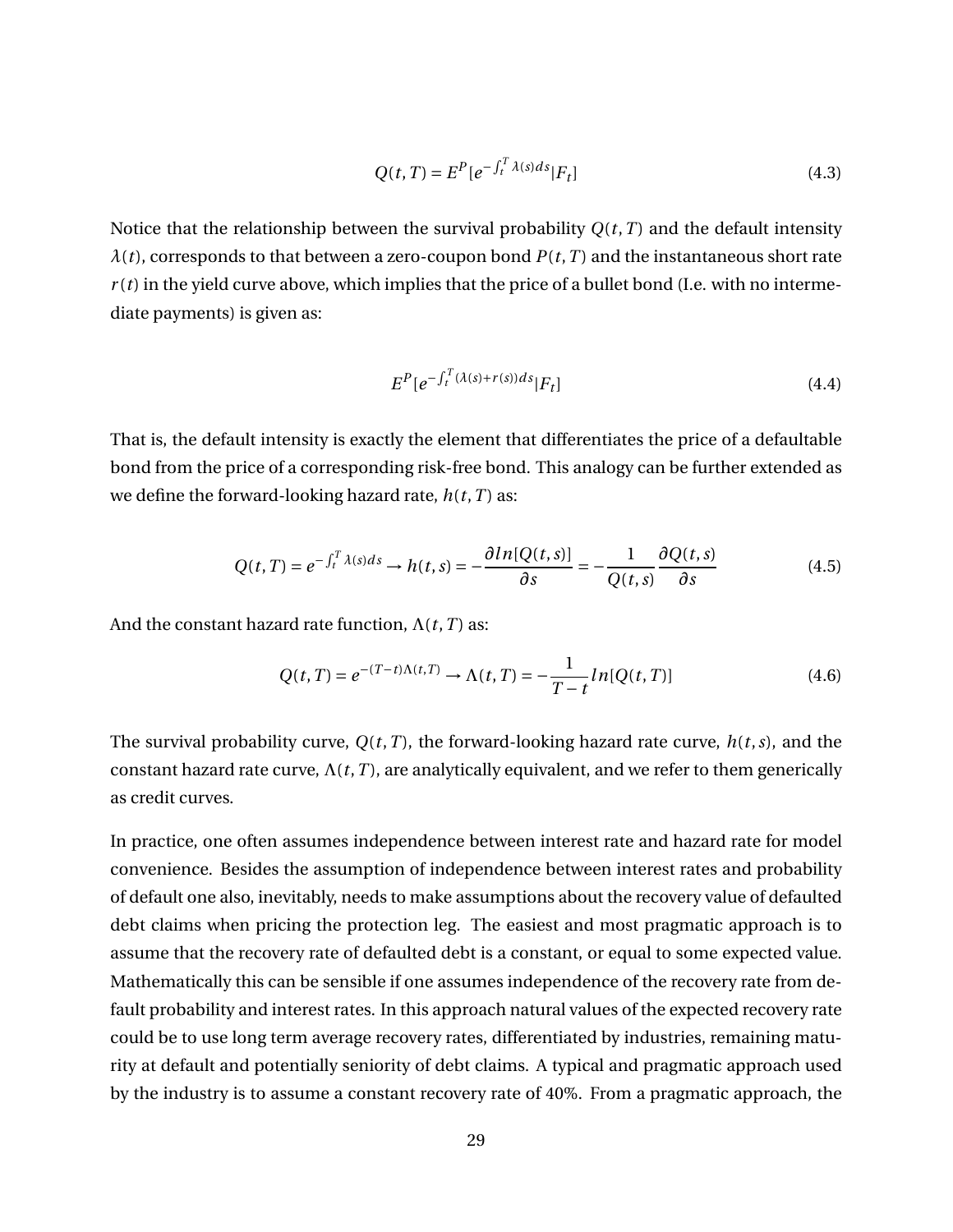assumption of constant recovery can be justified by the fact that recovery rates are often hard to predict prior to default, as well as the fact that what matters for the value of the CDS contract is the expected loss given default, i.e. the probability of default times (1-recovery), so assuming one of them (recovery) is constant does not reduce model flexibility.

After valuing the protection leg and premium leg it is straightforward to find the CDS spread that makes the protection and premium leg equal in present value. Noting that the premium leg can be written as the spread times a risky annuity with tenor equal to the length of the CDS contract plus the net present value of the fraction of the spread that is paid as accrual on default, one can divide the protection leg by the value of the risky annuity plus accrual and thereby find the CDS par spread at which both legs have equal present value and any transaction would have a net present value of zero. Valuation of multi-name products such as indices can be done in the same way as for single-names, as most indices are weighted averages of single names. Hence, the modelling only needs to be adjusted by the weights of the constituents in the index.

In the ISDA big bang and ISDA small bang world the coupon is fixed, the coupons must be paid in full and payment dates are set, which is why CDSs are traded with payments upfront such that transactions have a net present value of zero at inception. Therefore, the payment upfront must equal the present value of protection minus the present value of the premium leg minus accrued premium payments. Given the new market standard post big bang and small bang it is intuitively clear why payments upfront have become the new indicators for cost of protection. Using the ISDA model one can however recalculate the payment upfront into an implied par spread, which, given the observed term structure for credit and interest rates, is a one-to-one mapping and hence an equivalent measure for the price of protection demanded by the market. This is what Bloomberg is doing when reporting spreads for CDS contracts and what we henceforth mostly base our analysis on.

From an economic and mathematical perspective, the assumption of independence between interest rates, probability of default and recovery rate is restrictive and neglects interdependence between interest rates, probability of default and the recovery rate. Additionally, independence of interest rates and probability of default collides with Merton's structural model, which predicts lower spreads for high risk-free rates as the underlying asset's drift under the risk-neutral measure increases and default becomes less likely Merton, [1974.](#page-95-1) Mathematically these interdependencies can be accommodated for and sophisticated reduced form models can be built such as done by Lando, [1998](#page-94-12) and empirically tested by Altman, Brady, Resti, and Sironi, [2005.](#page-93-13)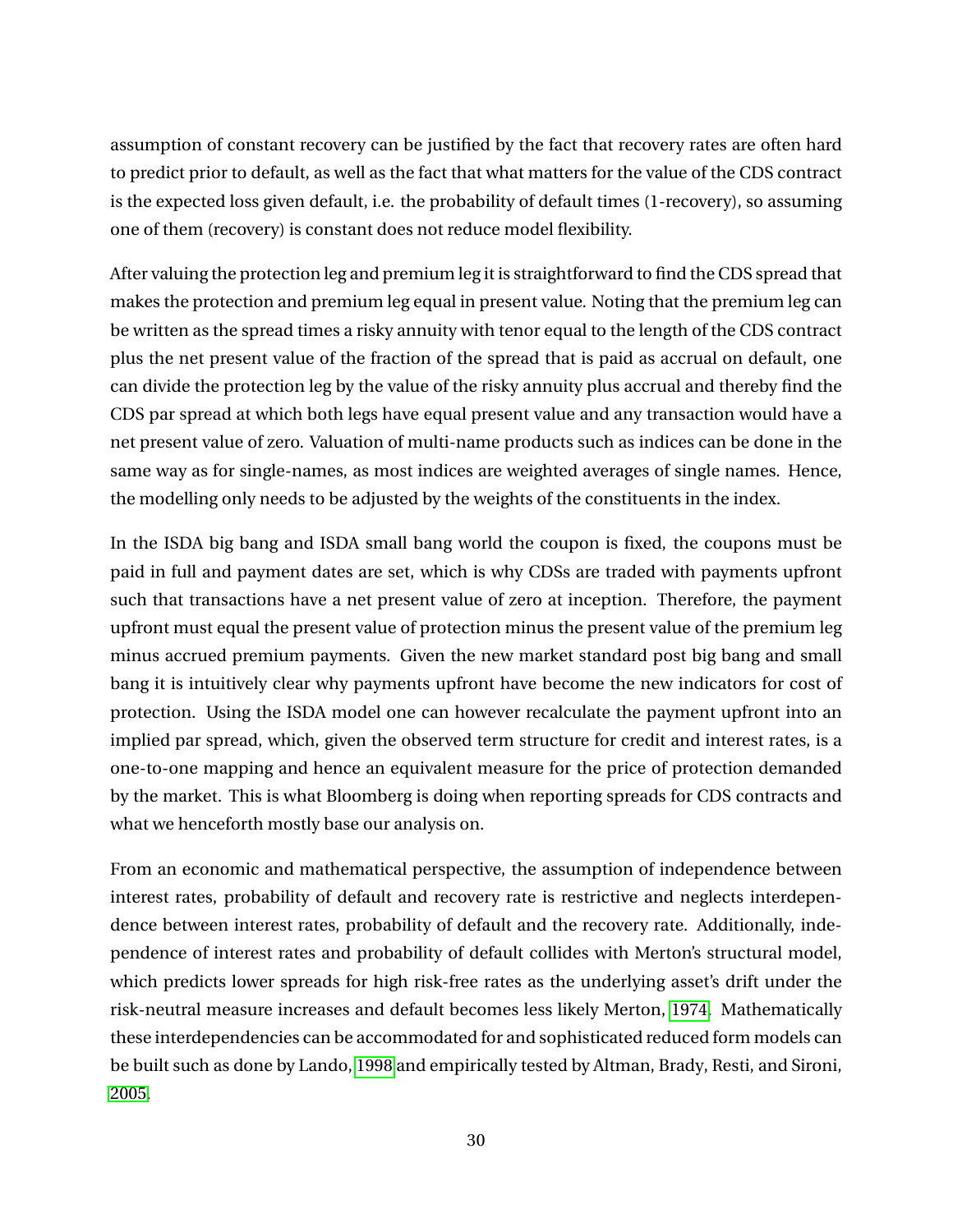We follow a different approach and take prices for protection observed in the market as a manifestation of the market's expectations on probability of default, recovery rates, interest rates and their interdependence. Thereby we take a financial economist's view on the economic and financial drivers of protection cost. It is intuitive that the probability of default and recovery rates are influenced by economic variables such as business climate or access to funding. Additionally, we argue that interdependencies between the variables are driven by macroeconomic variables and change over time. Possible interdependencies could include easier access to finance for companies in distress during bull markets or markets with high funding liquidity. Additional interdependencies could comprise higher recovery rates in times of high market valuations and high risk tolerance. One could furthermore build an argument on that in times of many defaults (and defaults tend to cluster) achievable recovery values are low as the market for distressed assets is limited in size Altman et al., [2005.](#page-93-13) Finally, it is observed that defaults tend to cluster in recessions, that is when economic fundamentals are disadvantageous for equity valuations and hence recovery rates can be expected to be low. Hence there are many economic hypotheses which call for an economic and technical investigation of the drivers of CDS spreads.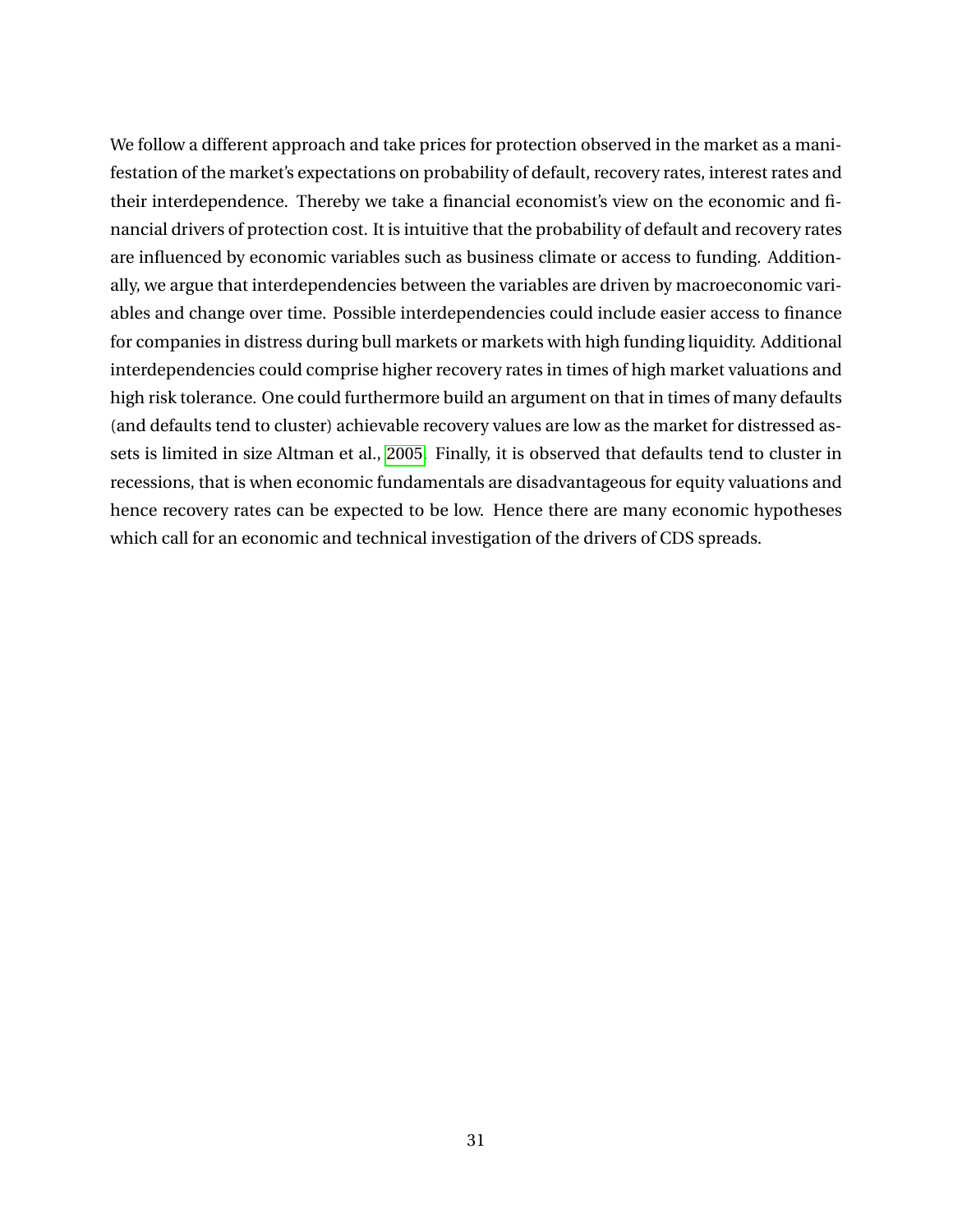# <span id="page-32-0"></span>**Relevant Input**

In efficient capital markets new information is quickly absorbed and prices are based on rational expectations about the future. Prices for protection from credit risk should hence be based on the expectations of investors about future states of the referenced entity as well as the economy. Additionally, the prices that investors are willing to buy or sell credit securities at depend on their individual risk tolerance, which may change over time and with market conditions. Hence, over time and in different market conditions the same investor may be willing to pay different prices for the same security.

Traditional investors in credit markets such as banks and insurances want to preserve capital and hence focus on potential downside in contrast to equity markets where the focus of investors is on the upside of their investments. The skewed return profile of credit as well as the tendency of debt to default in economic downturns will overweigh the risk neutral probability greatly at which insurers and bank are willing to take on that risk (Hull, [2012\)](#page-94-4). Empirical evidence of this can be seen in research quoting hazard rates and CDS spreads. Changes to their risk tolerance are hence likely to influence prices in CDS contracts significantly.

For our analysis of determinants of CDS spreads and their changes we hence include mostly forward-looking variables to the set of explanatory variables that we use in our regressions. Nevertheless, to challenge the notion of efficiently priced CDS, contracts we include two historic variables to test whether past information truly has been priced into CDSs upon closing of the trading days during the sample period covered by our analysis. In addition, we add variables to the explanatory dataset to investigate the effect of economic expectations and proxies for economic expectations. By including these variables, we implicitly also strive to control for changes in the stochastic discount factor as the risk tolerance of primary participants in CDS markets, such as banks or insurance companies (Hull, [2012\)](#page-94-4), changes.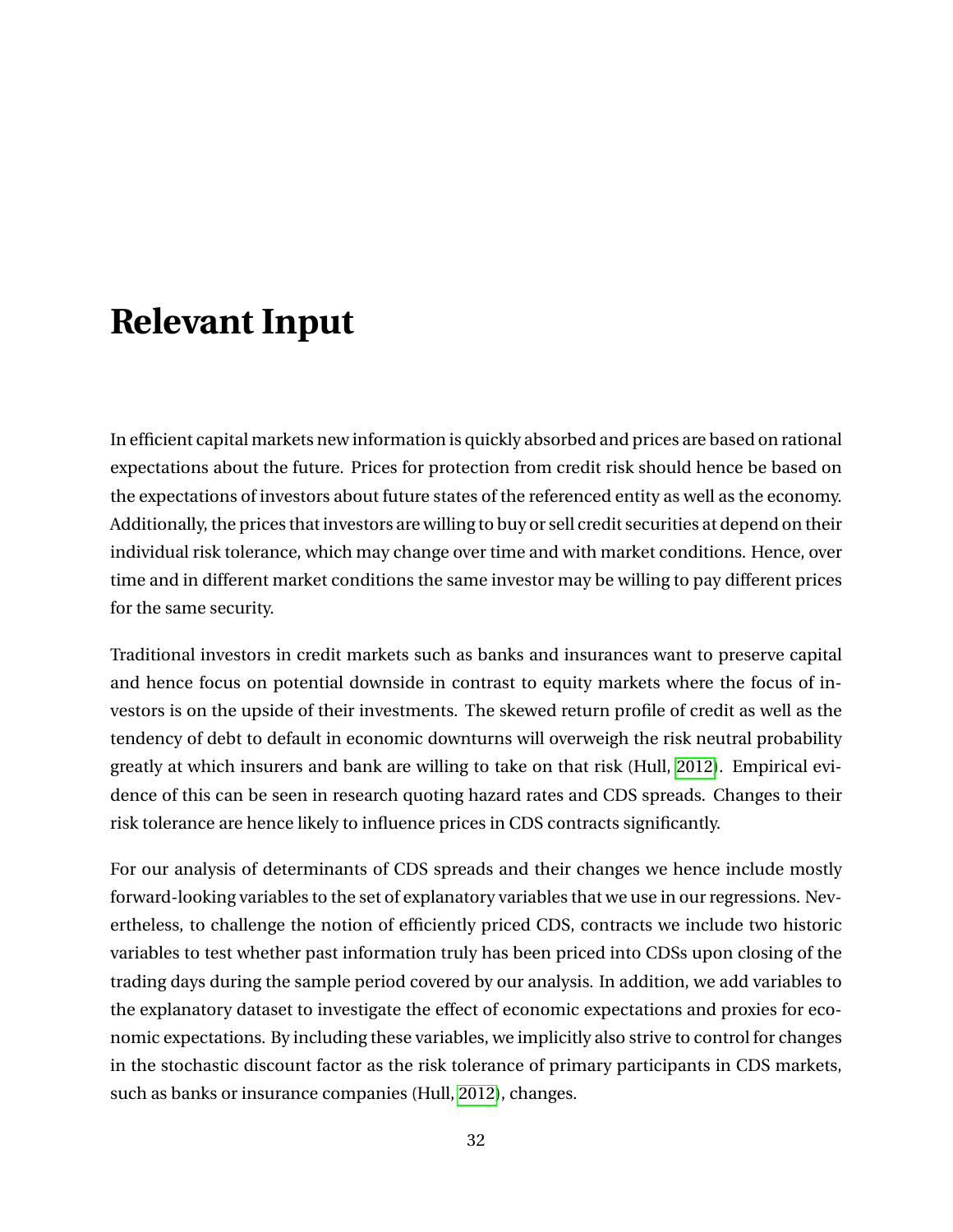We take inspiration for forward-looking financial variables from Merton's structural model. The model identifies five financial variables, the risk-free rate, debt outstanding, asset value, time to maturity and asset volatility as the drivers of credit spreads. However, the true asset value and asset volatility tends to be unobservable in financial markets and probably every investor has a different view on the fundamental value of a company. We hence substitute asset value and volatility by equity value and volatility, which are functions of asset value and volatility respectively - but also of risky debt market value and volatility, which we neglect at this point. Recalling that in the Merton framework equity and debt are contingent claims on the asset value one could theoretically use this assumption and the fact that risk-free rates, equity prices, (implied) volatility, debt size, debt prices and remaining maturity are observable in the markets to back out an asset value and volatility consistent with observed prices. One well known such procedure is the iterative procedure of Vassalou and Xing, [2004.](#page-95-7) We however abstain from searching for an asset value as we note that Merton's assumptions such as firm assets traded in financial markets, no frictions no impact of financing decisions on the asset value and symmetric information in financial markets are likely not to be satisfied. Nevertheless, Merton's model serves as good inspiration for us. And since credit spreads are uniquely determined by the current values of the state variables in the model, it follows that also changes in spreads are determined by changes in Merton's five drivers of credit spread.

For variables relevant for the economy and risk tolerance by investors we take inspiration from traditional investment policies of banks and insurers. Traditionally banks earn income by transforming maturities and aggregating deposits to provide stable funding to the economy (Keiding, [2016\)](#page-94-17). Insurances tend to invest in investment grade rated fixed income securities with long maturities, which they will usually hold on their balance sheets until maturity Stark, [2014.](#page-95-8) Our hypothesis hence is that long-term changes affecting traditional investment policies of banks and insurers will change their risk tolerance and hence their valuation of credit.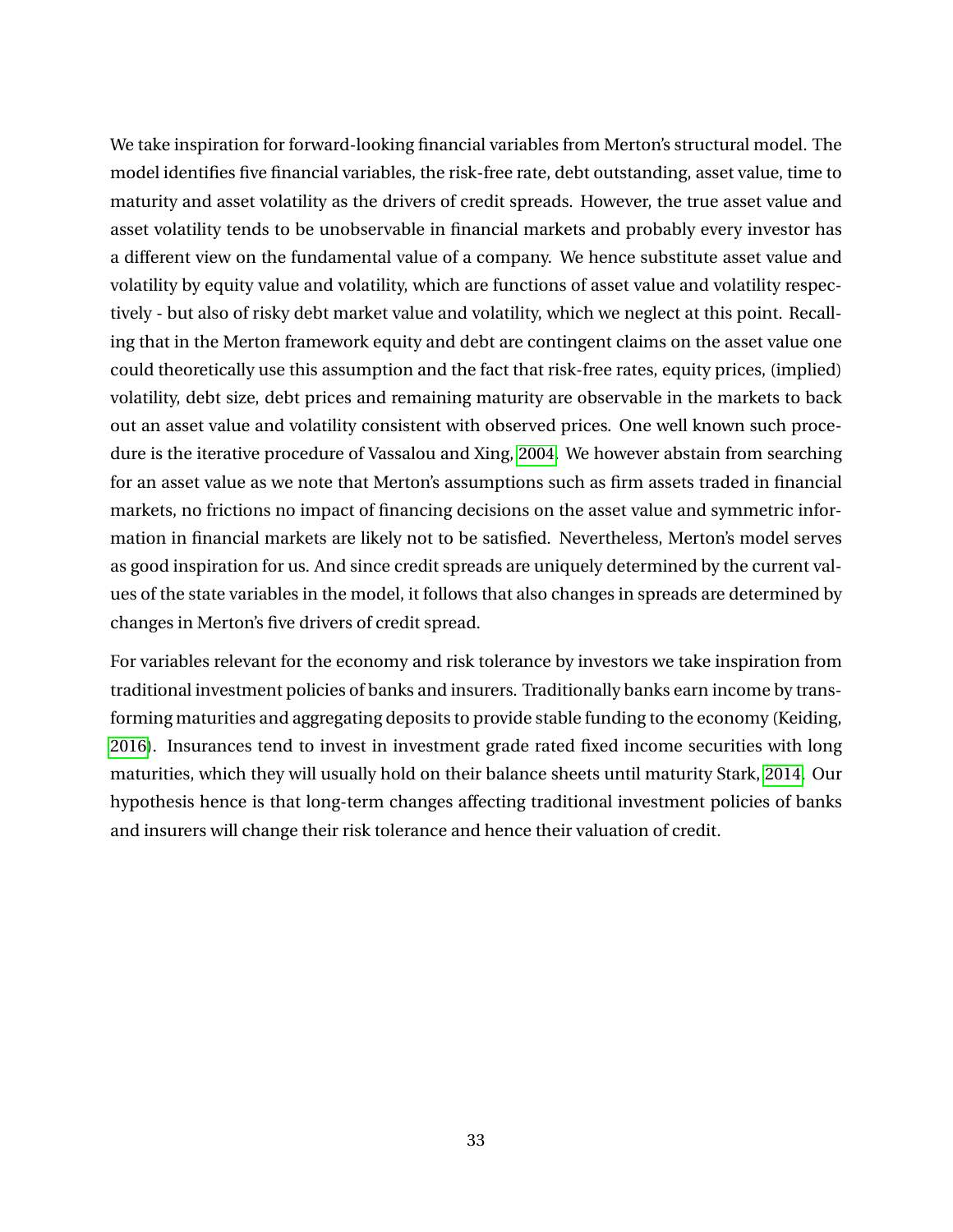## <span id="page-34-0"></span>**Data Description**

We base our analysis on a dataset covering a period of 6 years, from January 2012 until December 2017. Observations are collected on trading days within the stated period and comprise the best bid and best ask price at closing of the market for financial instruments. Bid and ask prices have been obtained from Bloomberg's terminal service. Closing prices in our dataset are then calculated as on the Bloomberg terminal, as the arithmetic mean between best bid- and best ask price observed at market close. We furthermore calculate the difference between best ask- and best bid-price as a measure for market liquidity. This measure is included to regressions where evidence found in statistics from the Depository Trust & Clearing Corporation (DTCC), which provides clearing and settlement services to the financial markets, warrants concern about market liquidity of the respective dependent variables.

## <span id="page-34-1"></span>**6.1 Cost of protection, dependent variable dataset**

### *iTraxx generic CDS indices*

#### iTraxx Europe Main:

The iTraxx Europe generic 5-year index always represents the most recent version of the Markit iTraxx Europe CDS index with a 5-year maturity. The generic index is therefore rolled over every 6 months on the issuance date of the newest series, therefore always includes the most recent constituents and has a fixed maturity that decreases from 5,25 years to 4,75 years, before jumping up to 5,25 years at the rollover date. In a sense the generic iTraxx Europe index is hence comparable to an interest rate swap based on the Euribor 6-months rate. The iTraxx Europe thus often serves as a benchmark for credit risk associated with European investment grade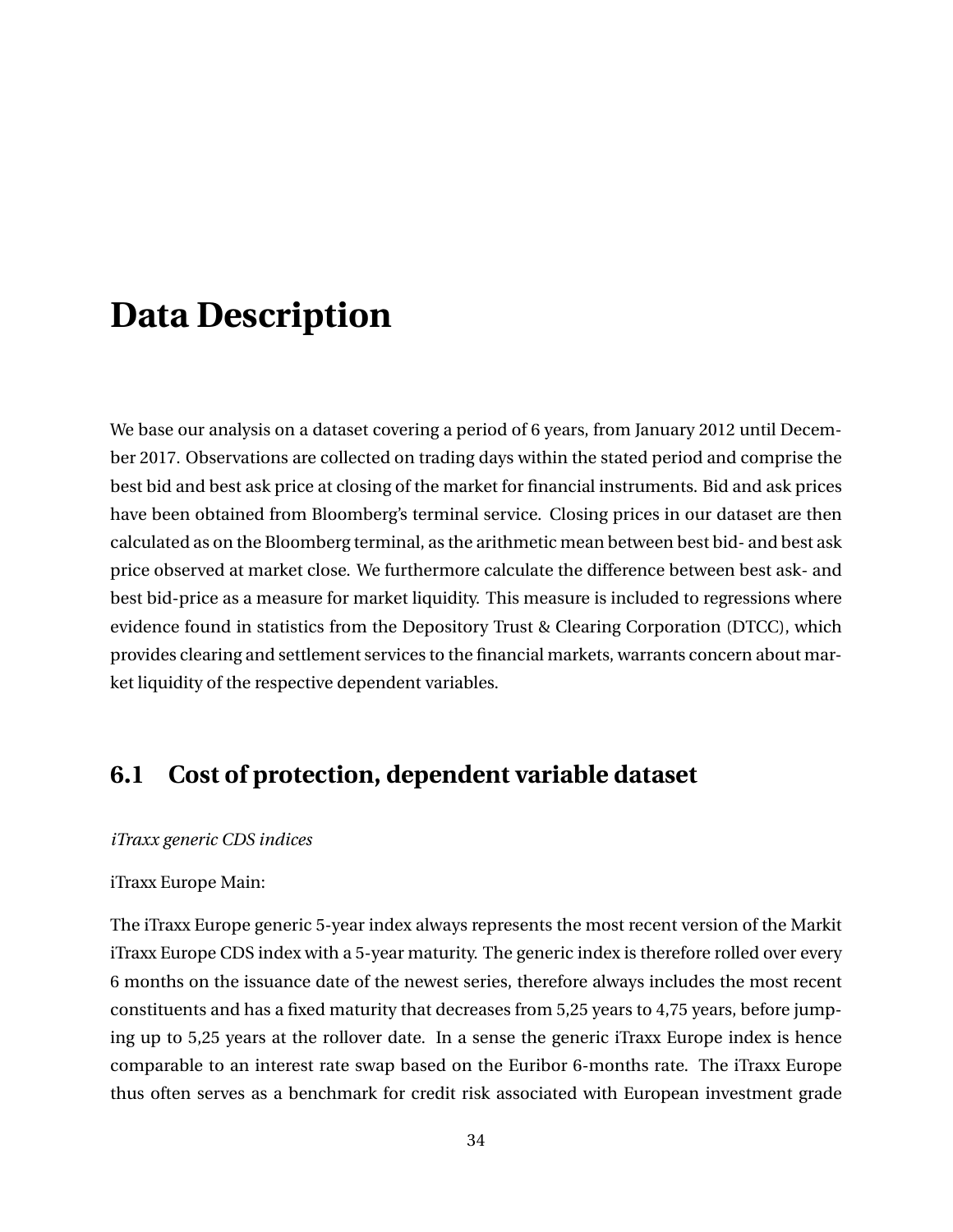rated companies and maturities of approximately 5 years. Cost of protection on the iTraxx Europe index is reported by Bloomberg in basis points cost per year.

### iTraxx Crossover:

The iTraxx Crossover generic 5-year index always represents the most recent version of the Markit iTraxx Crossover CDS index with a 5-year maturity. The generic index is therefore rolled over every 6 months on the issuance date of the newest series, therefore always includes the most recent constituents and has a fixed maturity that decreases from 5,25 years to 4,75 years, before jumping up to 5,25 years at the rollover date. The iTraxx Crossover often serves as a benchmark for credit risk associated with European non-investment grade rated, non-financial companies and maturities of approximately 5 years. Cost of protection on the iTraxx Crossover index is reported by Bloomberg in basis points cost per year.

### iTraxx Senior Financials:

The iTraxx Senior Financials generic 5-year index always represents the most recent version of the Markit iTraxx Senior Financials CDS index with a 5-year maturity. The generic index is therefore rolled over every 6 months on the issuance date of the newest series, therefore always includes the most recent constituents and has a fixed maturity that decreases from 5,25 years to 4,75 years, before jumping up to 5,25 years at the rollover date. The iTraxx Senior Financials index often serves as a benchmark for credit risk associated with senior debt issued by European Financial Institutions and maturities of approximately 5 years. Cost of protection on the iTraxx Senior Financials index is reported by Bloomberg in basis points cost per year.

### iTraxx Subordinated Financials:

The iTraxx Subordinated Financials generic 5-year index always represents the most recent version of the Markit iTraxx Subordinated Financials CDS index with a 5-year maturity. The generic index is therefore rolled over every 6 months on the issuance date of the newest series, therefore always includes the most recent constituents and has a fixed maturity that decreases from 5,25 years to 4,75 years, before jumping up to 5,25 years at the rollover date. The iTraxx Subordinated Financials often serves as a benchmark for credit risk associated with subordinated debt issued by European financial institutions and maturities of approximately 5 years. Cost of protection on the iTraxx Subordinated Financials index is reported by Bloomberg in basis points cost per year.

### *Single-name CDSs*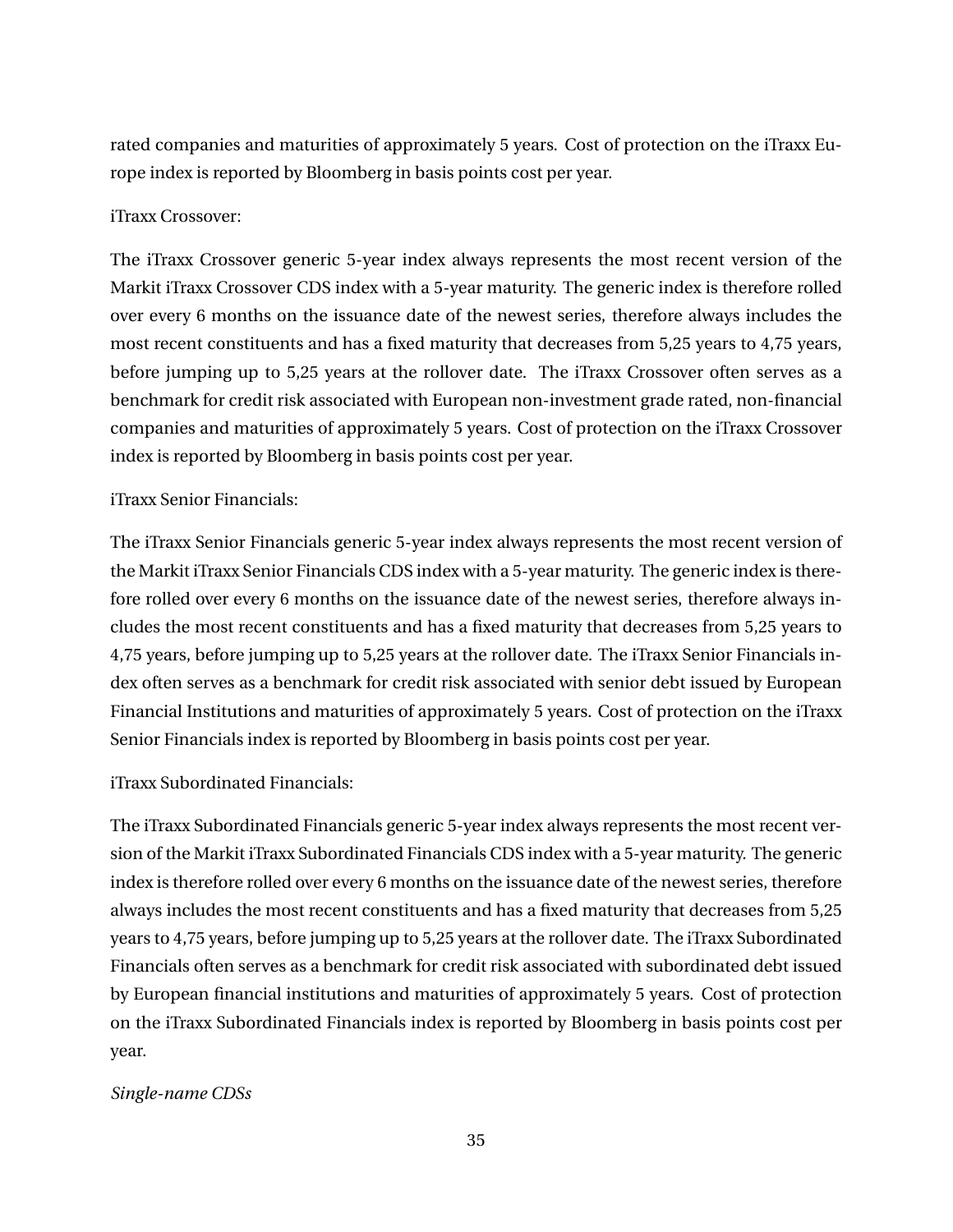Note that until December 2015 single name CDS traded with maturities on the quarterly IMM dates, I.e. a CDS contract with 5-year maturity, entered on 12 February 2012 matured on 20 March 2017. However, since 20. December single name CDS maturity dates have been aligned with CDS index maturity dates. In the given example the single name CDS would hence mature on 20 June 2017 instead of 20 March. The cost of protection is reported by Bloomberg in basis points to be paid for protection per year until the given maturity. We continue to use basis points as the measure for cost of protection in our analysis.

AXA:

The 5-year maturity CDS with the French insurer AXA as reference entity.

BASF:

The 5-year maturity CDS with the German chemical goods company BASF SE as reference entity.

EDF:

The 5-year maturity CDS with the French utility company Electricite De France as reference entity.

Telenor:

The 5-year maturity CDS with the Norwegian telecommunications and media company Telenor ASA as reference entity.

*iTraxx Crossover Tranches*

Generic Equity tranche 0-10%

Generic index of the single equity tranche with detachment point 10% from a synthetic CDO on the iTraxx Crossover 5-year maturity CDS index. The tranche is issued once a year in September on the then on-the-run iTraxx Crossover index and was not available from the Bloomberg terminal for the full sample period, but only starting from September 2014. The maturity of the generic equity tranche hence varies between 5,25 and 4,25 years. Cost of protection of the equity tranche is reported by Bloomberg as payment upfront in percentage points of the tranche notional. In our analysis we use the log of 100 plus the payment upfront as reported by the Bloomberg terminal. The dependent variable in our regression hence resembles a credit linked note with the equity tranche as the credit element.

Generic Junior Mezzanine Tranche 10-20%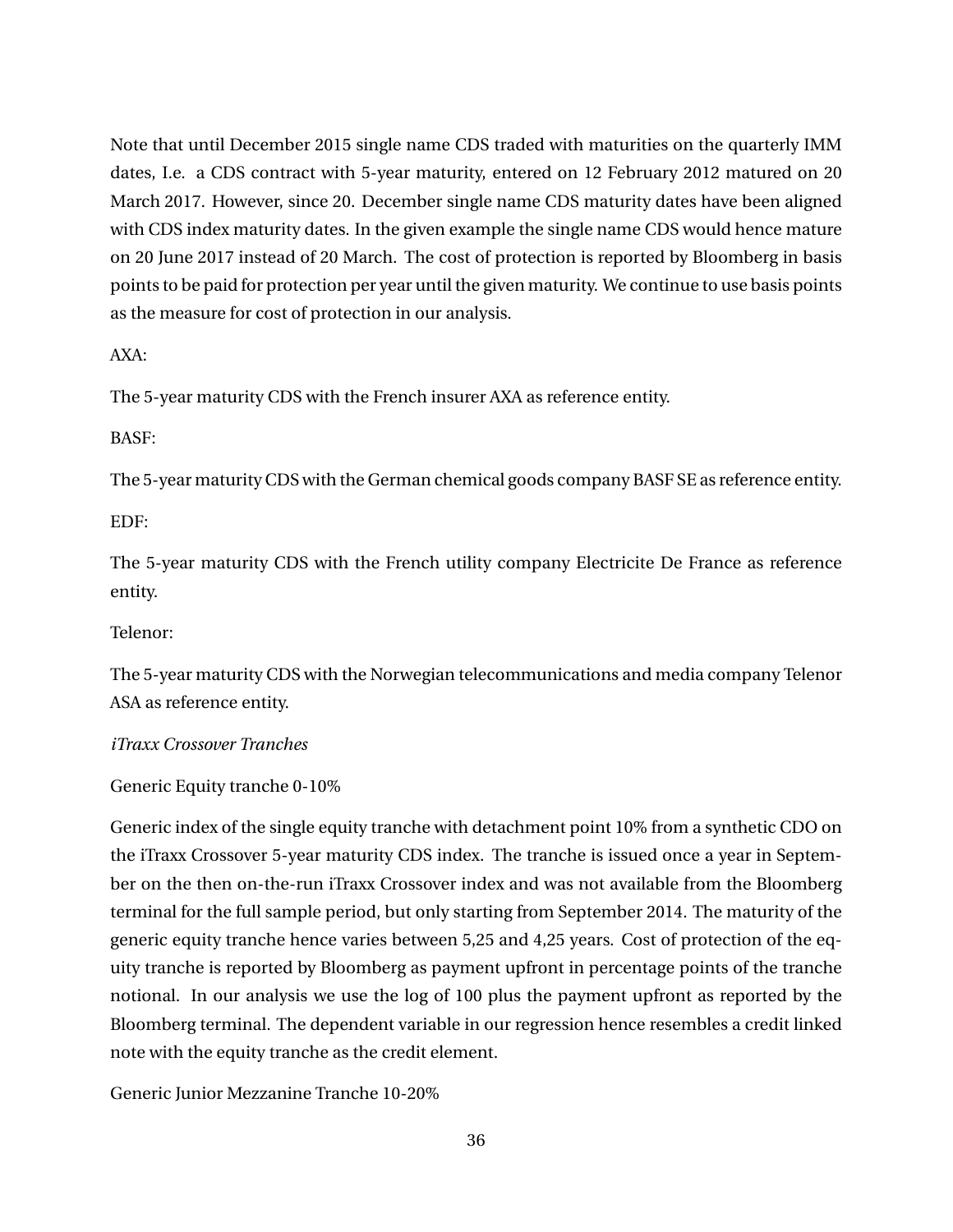Generic index of the single junior mezzanine tranche with attachment point 10% and detachment point 20% from a synthetic CDO on the iTraxx Crossover 5-year maturity CDS index. The tranche is issued once a year in September on the then on-the-run iTraxx Crossover index and was not available from the Bloomberg terminal for the full sample period, but only starting from September 2014. The maturity of the generic junior mezzanine tranche hence varies between 5,25 and 4,25 years. Cost of protection of the junior mezzanine tranche is reported by Bloomberg as payment upfront in percentage points of the tranche notional. In our analysis we use the log of 100 plus the payment upfront as reported by the Bloomberg terminal. The dependent variable in our regression hence resembles a credit linked note with the junior mezzanine tranche as the credit element.

Generic Mezzanine Tranche 20-35%

Generic index of the single mezzanine tranche with attachment point 20% and detachment point 35% from a synthetic CDO on the iTraxx Crossover 5-year maturity CDS index. The tranche is issued once a year in September on the then on-the-run iTraxx Crossover index and was not available from the Bloomberg terminal for the full sample period, but only starting from September 2014. The maturity of the generic mezzanine tranche hence varies between 5,25 and 4,25 years. Cost of protection of the mezzanine tranche is reported by Bloomberg as payment upfront in percentage points of the tranche notional. In our analysis we use the log of 100 plus the payment upfront as reported by the Bloomberg terminal. The dependent variable in our regression hence resembles a credit linked note with the mezzanine tranche as the credit element.

Generic Senior Tranche 35-100%

Generic index of the single senior tranche with attachment point 35% and detachment point 100% from a synthetic CDO on the iTraxx Crossover 5-year maturity CDS index. The tranche is issued once a year in September on the then on-the-run iTraxx Crossover index and was not available from the Bloomberg terminal for the full sample period, but only starting from September 2014. The maturity of the generic senior tranche hence varies between 5,25 and 4,25 years. Cost of protection of the senior tranche is reported by Bloomberg in basis points spread to be paid per year. For our analysis we use the log of the basis points spread reported by Bloomberg as one of the dependent variables.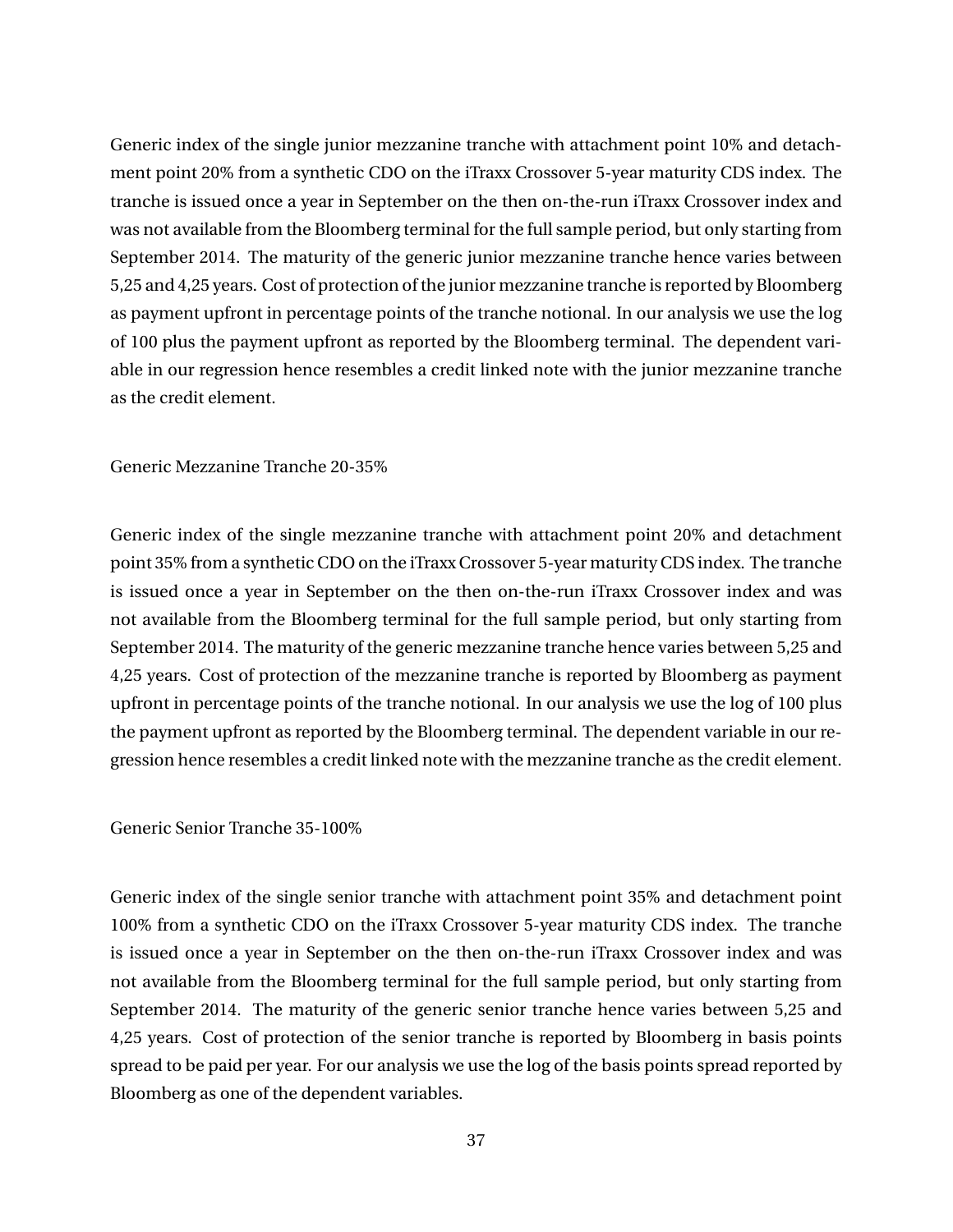# **6.2 Input for explanatory variable dataset**

## EURIBOR swap rate

We include various swap rates on the Euro Interbank Offered Rate (EURIBOR) 6 months rate into our analysis. The Euribor rates are based on the average interest rates at which a large panel of European banks can borrow unsecured from one another and are considered as the most important reference rates in the European money market. Additional to their importance to and reflection of the European money market, we choose to include Euribor rates as they reflect market expectations about the credit risk of banks in the panel. By design interest swaps on the Euribor hence include credit risk, too. This is relevant since the CDS contracts of our sample are Euro denominated and hence will be discounted at the interest rate that the market anticipates for Euro money markets, precisely the Euribor swap rate. By using swap rates with an adequate tenor as an explanatory variable, we hence control for the effect of interest rates and discounting of expected cashflows on credit default swaps. Furthermore, in the ISDA standard model for CDS pricing discounting factors are built using rates from interest rate swaps on the Euribor 6m rate [2018.](#page-93-0)

#### OIS swap rate

We include the Euro overnight indexed swap (OIS) rate into our regression as a measure of the true risk-free rate within the Euro zone. In the overnight indexed swap, a fixed rate of interest, the swap rate, is exchanged for the geometric average of the Euro overnight rate (EONIA), a collateralised overnight lending rate denominated in Euro and close to the overnight rate of the ECB. Because of the daily renewal and collateralised lending, the OIS rate is widely accepted and used as a proxy for the true risk-free rate. Swaps on the OIS rate hence reflect market expectations on the future development of the risk-free rate. We therefore use OIS rates of adequate maturity as an alternative proxy for market expectations interest rates used for valuation of the CDS. A widely observed indicator of health of the financial system can be constructed by subtracting the OIS rate over 6 months from the 6 months Euribor rate. The resulting Euribor-OIS spread reflects the risk premium demanded by the market for lending unsecured to financial institutions over 6 months. In times of healthy financial markets, the spread is small. Before the global financial crisis, the Euribor-OIS spread used to be below 10 basis points (Bloomberg). In times of market distress or distrust among banks, the spread widens as the perceived risk of lending unsecured for a timespan of 6 months is high. In our analysis the Euribor-OIS spread hence serves as a barometer of health for the European financial system. Economically, we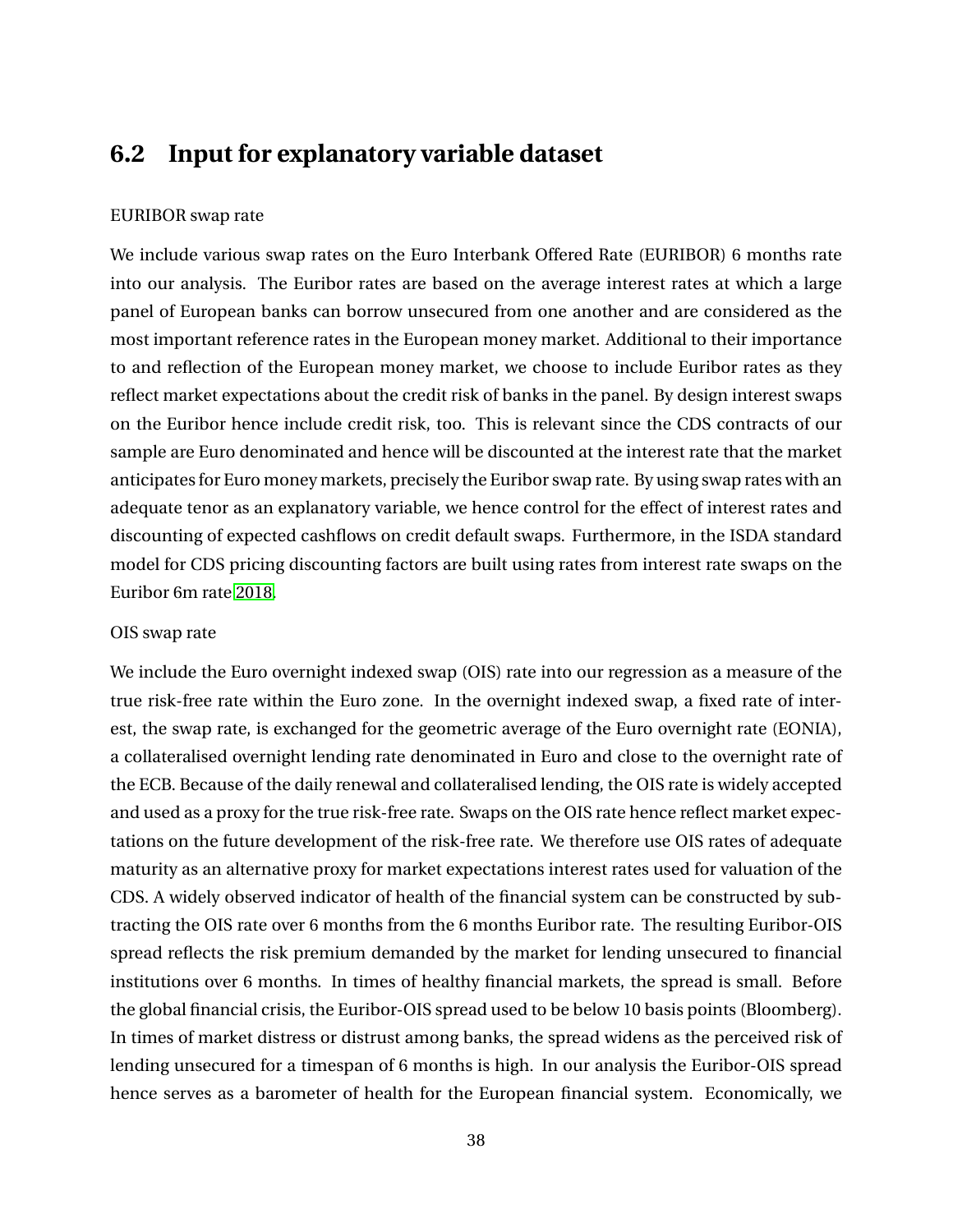believe that high funding liquidity for banks increases the overall loan supply to the economy and thereby reduces the risk of bankruptcy due to competitive pricing of interest and the ability of firms to roll over debt and refinance quickly. Furthermore, the notion that during times of market-wide distress, the supply of risk capital is reduced across the spectrum of bonds in a manner that does not fully discriminate for credit quality, resulting in a price for bearing default risk, per unit of default risk to be borne, that is disproportionately higher for high-quality debt, could explain increased CDS spreads. Alternatively, we could use OIS rates to control for effects of the risk-free rate on CDS spreads and their changes. By taking a proxy without inherent credit risk we thereby might be able to obtain cleaner estimates and see the effects of our economic variables on debt value adjustments (DVAs), credit value adjustments(CVAs) and collateral rate adjustments (CRAs).

## Inflation swap rate

We decide to include the inflation swap rate traded in financial markets as a daily measure of expected inflation in the Euro area. The zero-coupon inflation linked swap exchanges a fixed rate payment at maturity, the quoted swap rate compounded by the tenor of the swap, for an uncertain payment that is determined by the observed inflation, compounded until maturity. Referenced inflation is measured by the eurozone Harmonized Index of Consumer Prices ex tobacco (HICP).

As one of the macroeconomic variables next to GDP growth, inflation is a key driver of financial markets and asset prices. Expectations about future inflation hence should play a central role in asset pricing. Implicitly, expected inflation will be included in the nominal interest rates such as Bund yields, OIS rates or Euribor swap rates. Though, the real interest rate remains unknown. As inflation increases revenue, and under the assumption of sticky costs in the short run that can be caused by long term contracts, inflation is positive for cash flow available for debt service. This reduces the risk of default of a given company and associated reference entity. Other things equal we hence expect inflation to reduce credit spreads additional to the expected decrease following from higher risk-free interest rates. Furthermore, as the swap rate has the risk premium that investors demand for bearing inflation risk for a specified period priced in, we can analyse like-for-like the effect of inflation on credit default swap spreads without neglecting the markets tolerance for this specific type of risk.

## Implied volatility

We decide to use the VSTOXX index (V2X), which measures volatility implied by options on the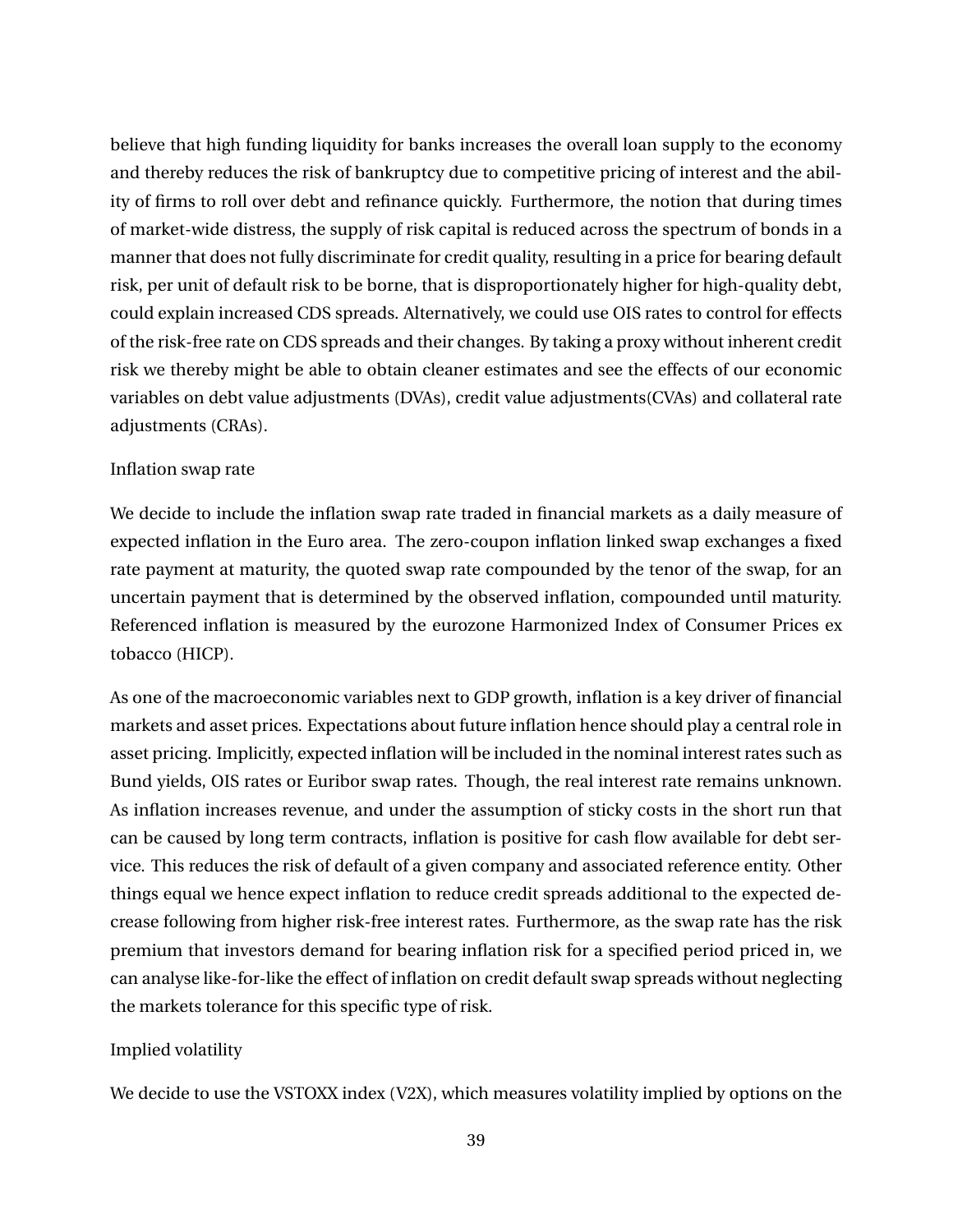Eurostoxx 50 index, as a proxy for the implied equity volatility of the most recent iTraxx CDS index constituents. Similar to the VIX index on the S&P 100 index, the VSTOXX index developed by Deutsche Boerse and Goldman Sachs is a weighted average of implied volatility from put and call options on the Eurostoxx 50 with 30-day maturity and different strike prices. Included in the forward looking implied volatility is the risk of jumps in a company?s asset value. If market participants see increased risks of sudden corrections implied volatility rises as market participants will start to hedge their positions, thereby driving implied volatility up. Theoretically, the market belief about individual firm's future volatility can be extracted from the implied volatilities of options on the firm. However, since most of the index constituents do not have publicly traded options written on them, the market for options on single stocks does not always trade very liquid, and the importance of each implied volatility varies with the CDS spread on the respective reference entity, including an exact measure for implied volatility in the set of explanatory variables proves difficult in practice. Given the diversified nature of the portfolio of iTraxx Europe constituents and assuming there are few idiosyncratic risks present in the implied volatility index, high cross correlation of implied volatility on a firm level [\(2018\)](#page-93-1) could drive CDS spreads. We hence believe that including the VSTOXX index in our regression as a measure of aggregate volatility expectations is a sensible approach to include market expectations with regards to volatility and jump risks to our regression.

## Bund yield

We decide to include the bund yield as an alternative measure of the risk-free rate and as a measure of the steepness of the yield curve. We thereby follow, Collin-Dufresn et al., [2001.](#page-93-2) Traditional sellers of credit default swaps such as banks and pension funds usually invest large parts of their portfolios in domestic bonds such as treasuries (Willis Towers Watson, 2018). A low treasury yield might therefore lead to a low credit risk spread as the return trade-off between treasury yields and risky debt becomes more favourable for credit with lower bund yields and investors can take appreciation gains from selling Bunds. Additionally, high convenience yields might also make traditional treasury buyers overthink their asset allocation and shift weights into selling less liquid, but better rewarded credit. This effect could be particularly strong in the low risk, diversified CDS portfolio of investment grade rated reference entities. Our hypothesis hence is that small term premium incentivises investors to invest in credit, thereby driving down spread levels. Vice versa a larger term premium would move the risk return relationship in favour of holding long maturity, AAA-rated, government bonds which do not have to be marked to market on the balance sheet of financial institutions.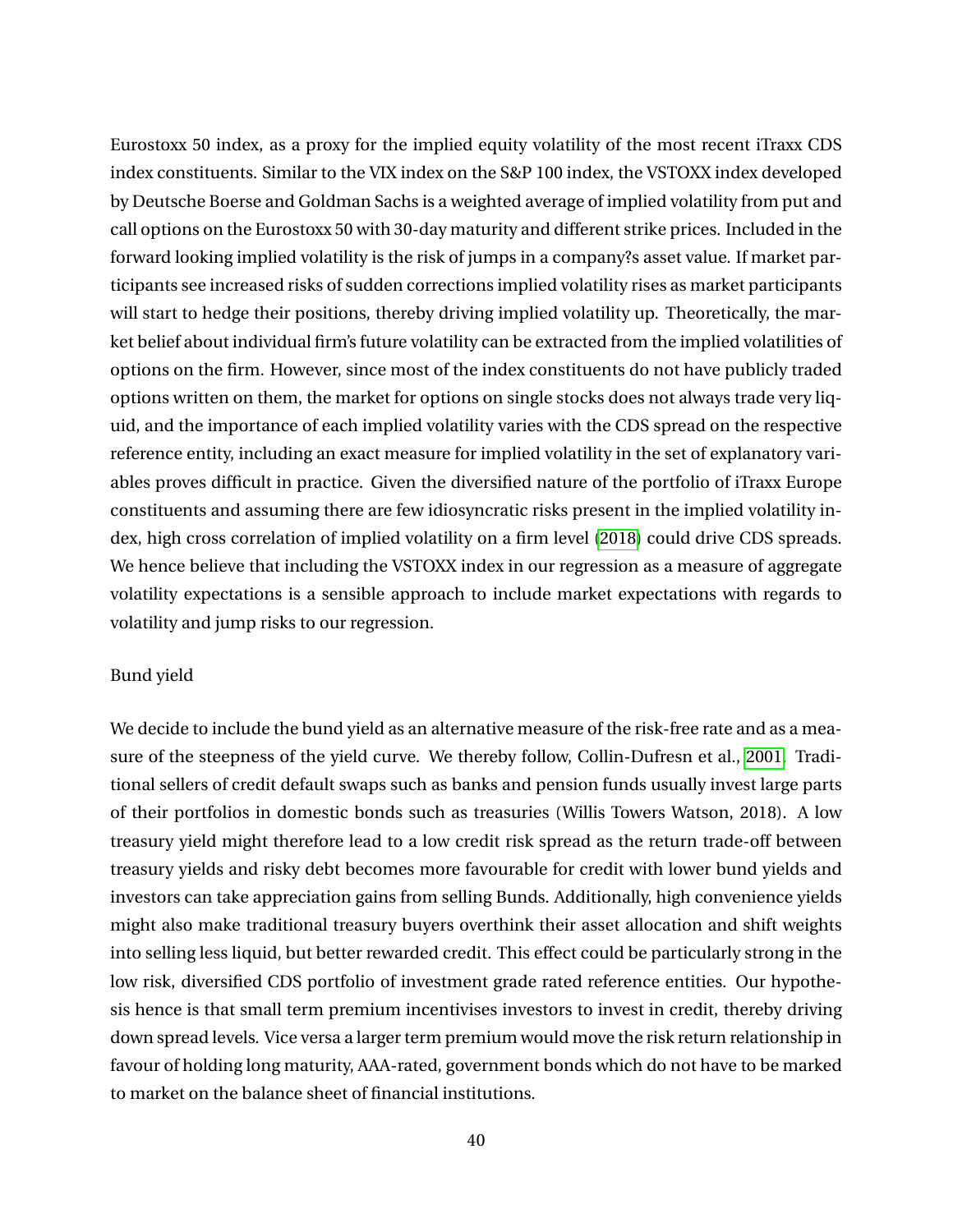From a macroeconomic perspective, an alternative hypothesis would be that small term spread might be a sign of market expectations about slow future growth. Based on this belief market participants could expect higher default rates as the economic environment of firms becomes less friendly for debt repayment. Alternatively, it could be argued that a small spread between 10-year yield and 2-year yield might be evidence that investors are more willing to accept risk, in this case the risk of changing interest rates, i.e. interest rate volatility.

## Remaining days to maturity

We include the remaining days to maturity for CDS contracts into the set of explanatory variables to control for term effects in CDS spreads during the time the most recently issued CDS index is on-the-run. By the size of the coefficient we furthermore hope to make inference about the size and significance of added maturity for pricing CDS contracts. A large coefficient could indicate a steep increase in the term structure of CDS spreads and thereby hint at high perceived uncertainty by the markets, or aversion by markets to sell long term CDS contracts. A low and insignificant coefficient could, on the other hand, indicate that around a 5-year horizon additional time to maturity is not very costly and perceived uncertainty about future spread sizes over the 5-year tenor is relatively constant.

## ECB Euro effective exchange rate

We include the European Central Bank's (ECB) nominal effective exchange rate (EER) index on the strength of the Euro versus a currency basket comprised of currencies of the 20 countries which trade most with the European Economic Region. The index is set to 100 at Q4 1999 and measures the relative strength of the Euro against this benchmark date. Primarily, we decide to include the EER to control for currency effects on firm fundamentals in our regression, as particularly European large caps operate internationally and therefore have currency risks inherent to their business. As a long-term measure we can imagine that depreciation or appreciation of the Euro vis-a-vis the currencies of Europe's largest trade partners serves as a proxy for foreign investors sentiment about prospects of the European economy as they demand or sell Euros for investing or divesting in Europe.

## Index Roll

The iTraxx Europe index is rolled over semi-annually, and the investors holding the existing onthe-run index will typically try to roll into the new on-the-run index by selling the old index contract and buying a new one O'Kane, [2010.](#page-95-0) This behaviour will generally result in a P&L impact due to changes in the composition of the index and the increased maturity. The new index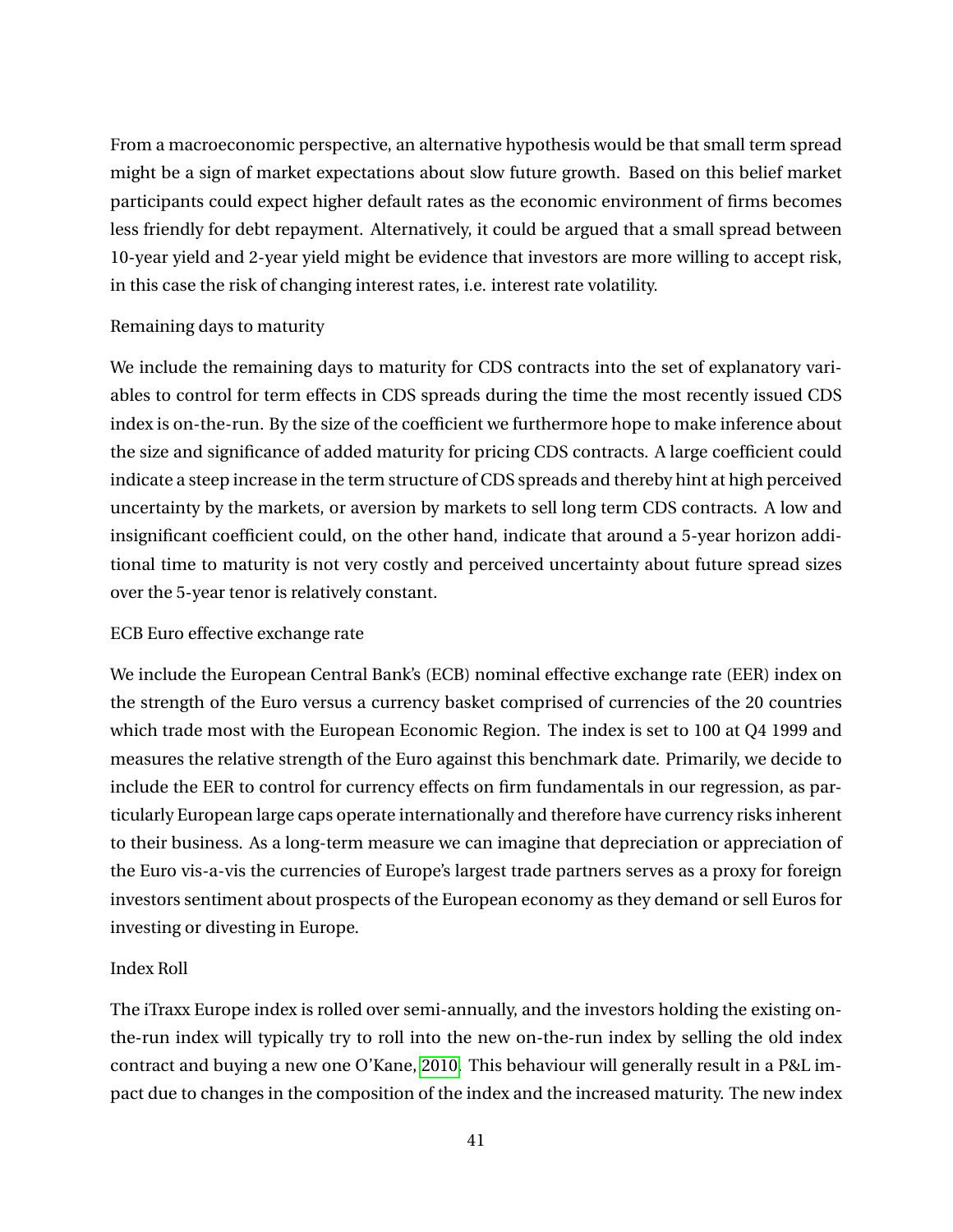has a six months longer maturity than the previous index, and as credit curves tend to be upward sloping this would cause the new index spreads to be wider, ceteris paribus.

### *CDS Index specific variables*

#### Eurostoxx 50

We decide to include the Eurostoxx 50 equity index as a proxy for the equity performance of iTraxx Europe index constituents. Furthermore, the Eurostoxx 50 serves as a measure for business climate and the overall state of the economy in our analysis. As such we expect the index to be negatively related to credit spreads. For the analysis of changes in CDS spreads we include the same-day return of the Eurostoxx 50 as well as the one-day lagged return of the index. This is based on previous research that has found that stock markets tend to react faster than specific parts of credit markets Blanco et al., [2005.](#page-93-3) By including lagged Equity market returns we can further control for low market activity, manifested in stale prices and efficient pricing of CDS contracts.

## **6.3 Single name CDS specific variables/firm-specific variables**

#### Market capitalization

We include market capitalization to measure the equity value of the companies associated with the reference entities of the single-name CDSs that we selected. In Merton's simple structural model debt and equity are both contingent claims on the same underlying asset, the specific company, and hence closely related in their valuation. The Equity value or changes in equity value are hence predicted to coincide with the level of and changes in the debt value. On the other hand, reduced form models do not make explicit assumptions about the integration of credit and equity markets, although it is logical to model hazard rates with input from equity markets, as is done in Jarrow and Turnbull (1995). Economically, a company with high market capitalization is likely able to, at most times, retire debt by issuing new equity. We hence expect a high market capitalization to reduce CDS spreads demanded by credit markets. Besides the immediate effect we also include a lagged return variable to test for the integration of changes in credit and equity markets as formulated in Merton?s seminal work (Merton, 1974). Additionally, with the estimated lead-lag relationship of equity and credit markets we can provide further evidence for the liquidity and market depth of credit markets, as we can make inference on stale prices.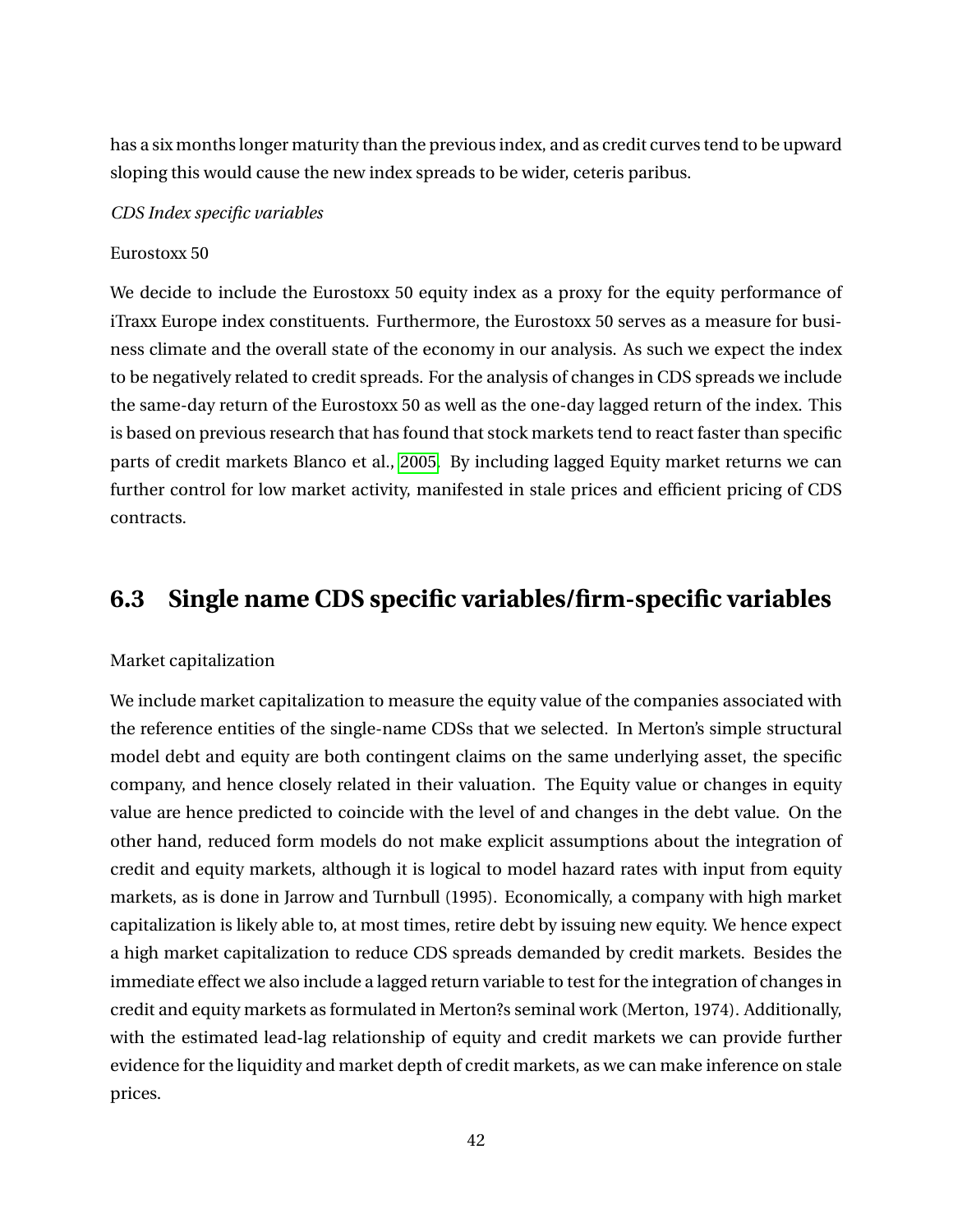## Historic volatility

We include historic volatility over the last 60 trading days to the analysis. Volatility is an integral part of Merton's structural model and has been shown by research to significant for explaining variation in credit spreads (Collin-Dufresn et al., [2001;](#page-93-2) Ericsson et al., [2009\)](#page-94-0). To test for market efficiency, we distinguish between historic volatility and implied volatility. In liquid, wellfunctioning, markets we hence expect historic volatility to be not significant after controlling for implied volatility in the analysis. Vice versa, if historic volatility is significant in the regression this could be evidence for inefficient markets.

## Total debt outstanding

We decide to include short-term debt outstanding plus long-term debt outstanding as a measure of leverage for the companies referenced by the single name CDS that we selected. Naturally, we expect high financial leverage to increase CDS spreads demanded by the market.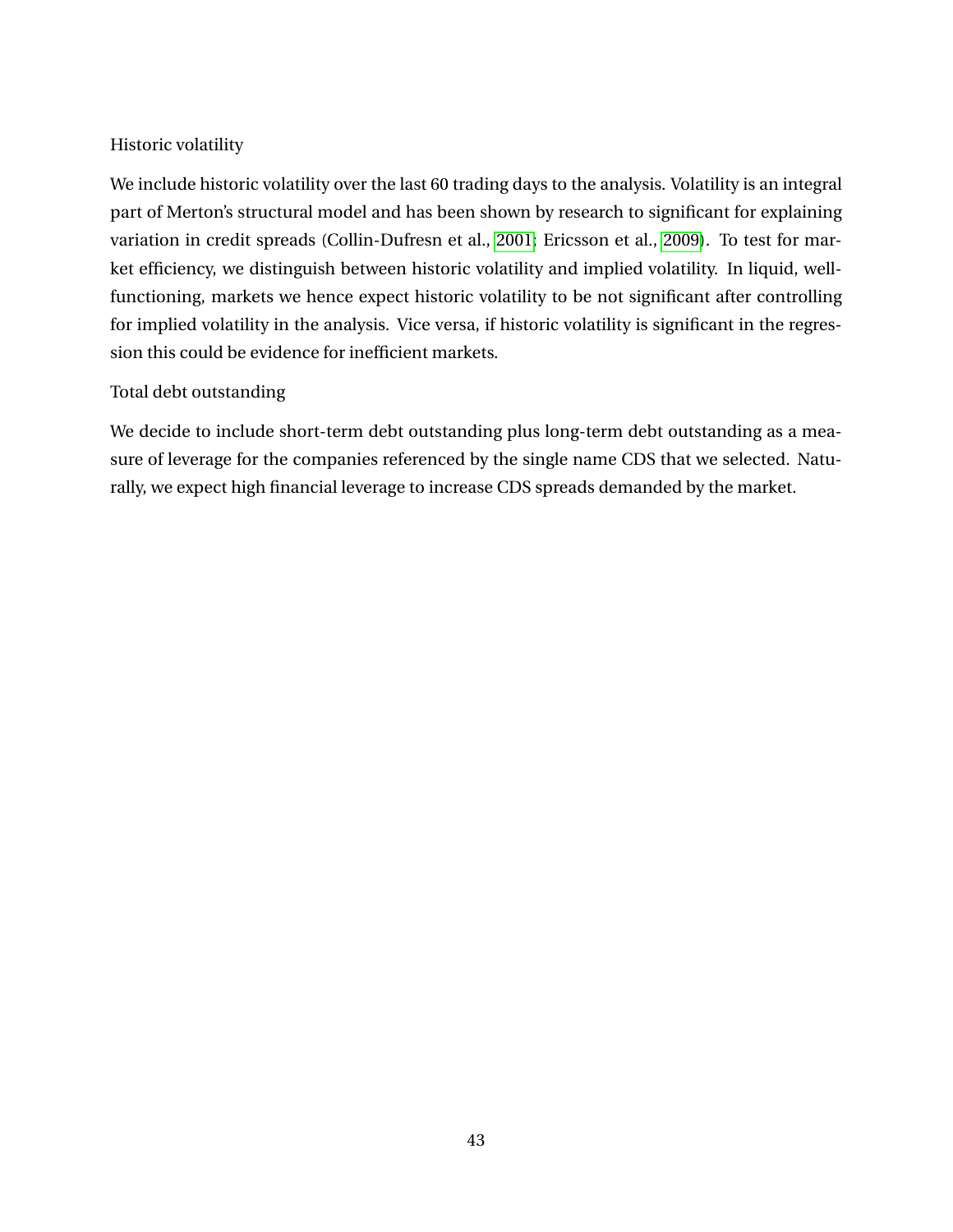# **Time series characteristics**

Over the period of 2012 to 2017 the observed spreads seem to be strongly trended, as can easily be observed from the below graph of iTraxx Europe CDS spreads. Unsurprisingly, we find that the timeseries data and the natural logarithm of the observations are integrated of order 1, i.e. they are I(1). We arrive at this conclusion as we fail to reject the null hypothesis of a unit root for both the trended and drift term version of the Augmented Dickey Fuller test.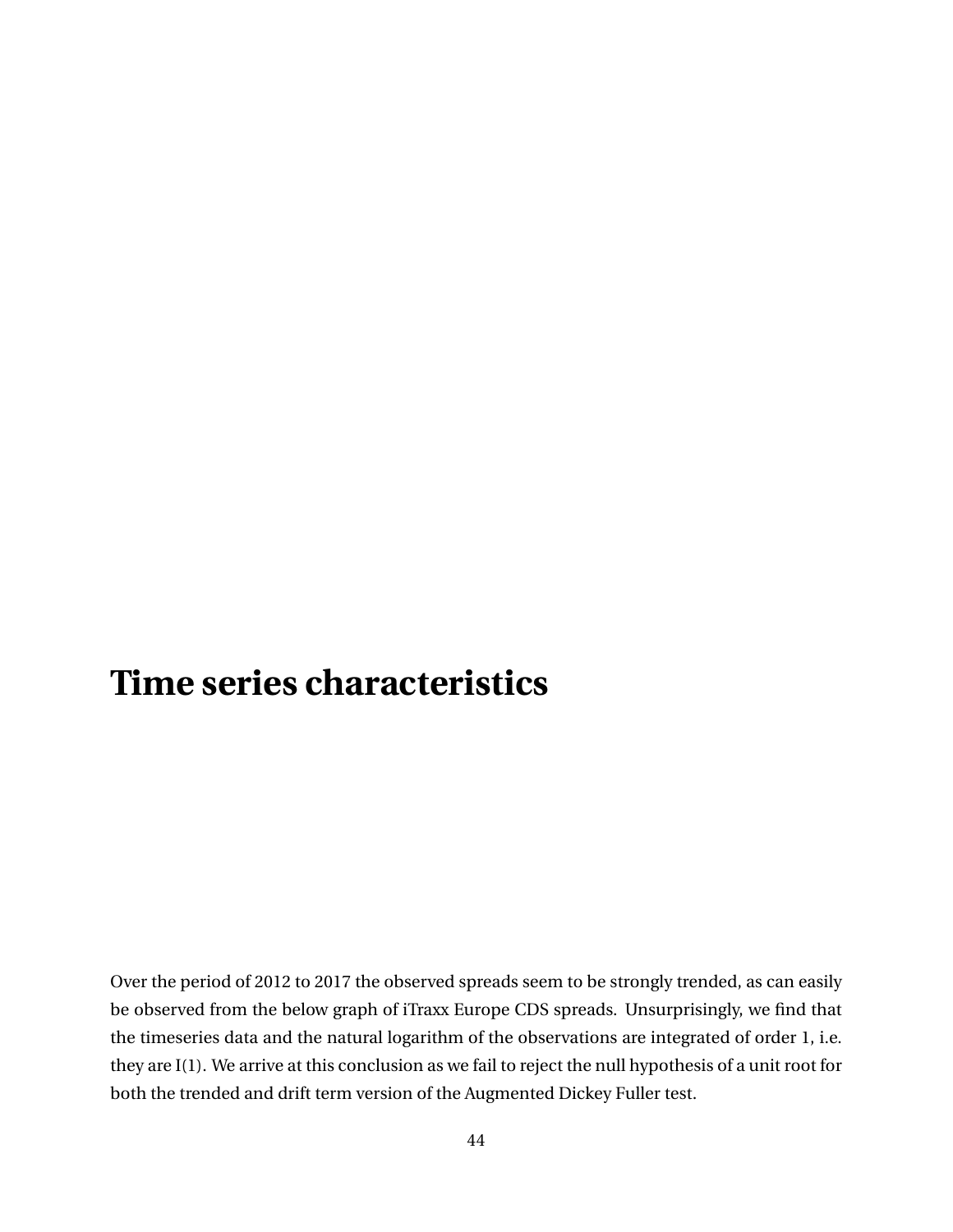## **ITRAXX EUR GEN 5Y**



Figure: iTraxx Europe Spread levels (benchmark on-the-run 5Y mid-spread)

In fact, for any type of risky debt one would expect the credit spread to be trended, as remaining time to maturity affects the probability of survival until maturity and therefore is one of the key inputs to credit models. Ceteris paribus this term structure effect means that most of the time spreads decay as they approach the maturity date. This implies that the credit curve is concave and upward sloping, which tends to be the case for most companies, most of the time. Only distressed companies will have a credit curve that tends to be inverted, i.e. downward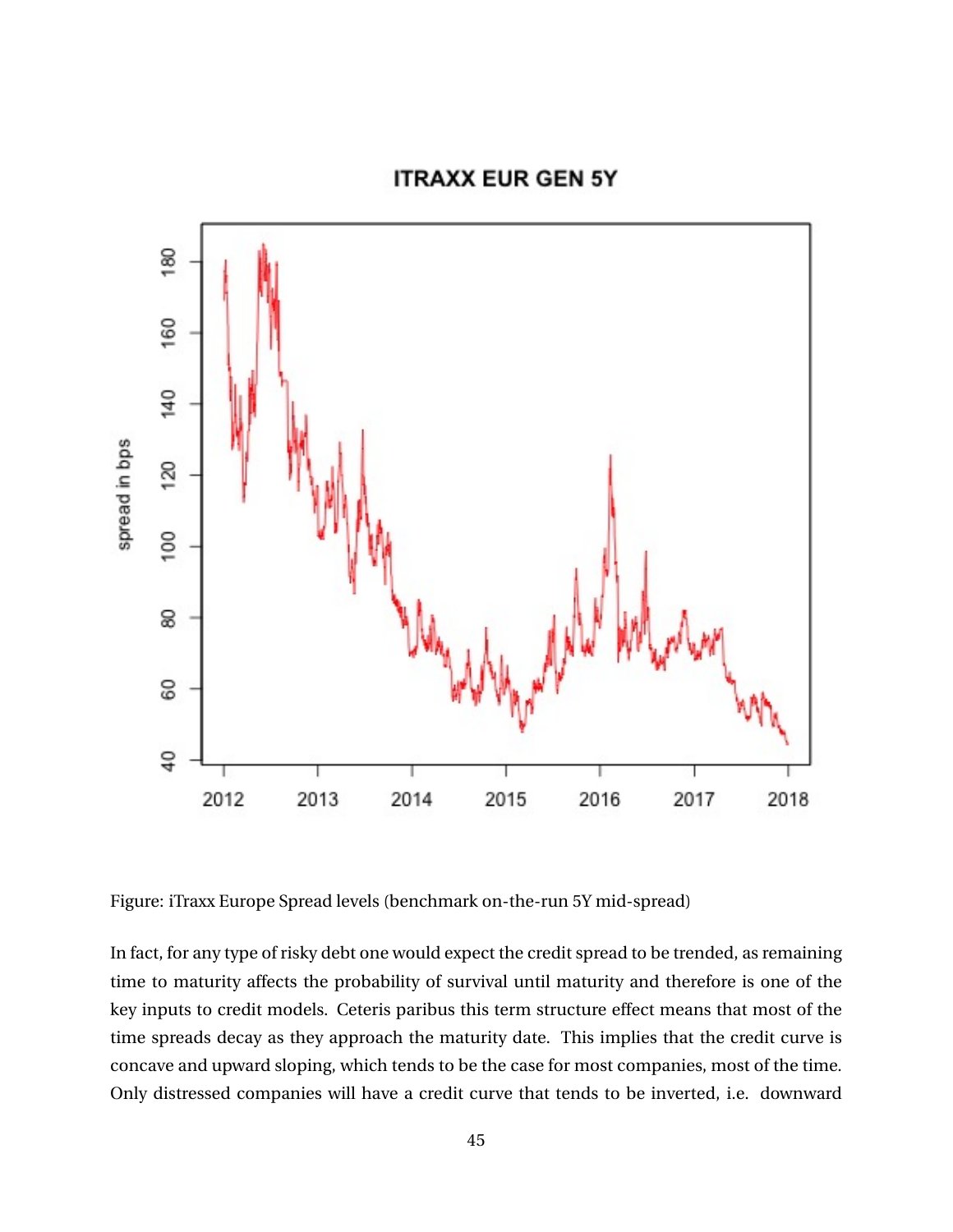sloping with additional maturity. Other things equal, because of the rollover in indices and new maturity dates for single name CDSs, spreads in our sample would show a sawtooth pattern as time to maturity increases every 6 months by about 180 days. Therefore, to account for the term structure effect on CDS spreads, the number of days until maturity have been included to the regression.

We also find non-stationarity amongst the set of explanatory variables. Specifically, we find that the logarithm of the Eurostoxx 50 index, Euribor 5-year swap rates, the yield slope, inflation swap rates, historic volatility and the ECB effective exchange rate index have a stochastic trend and integrated of order 1. We hence have unit root non-stationarity in both dependent and independent variables, and therefore face the risk of estimating a spurious regression in levels if selected variables do not cointegrate.

Beside first differencing or other transformation methods to reduce time series to stationarity, a more interesting and more appropriate way to analyse trending variables is cointegration. Intuitively, following Greene, [2012,](#page-94-1) if two (or more) series are integrated of order one, denoted I(1), then a linear combination of them might be stable around a constant mean. This would imply that the series share a common trend and, as a result, are drifting together at approximately the same rate. In such a case one can distinguish between a long-run relationship between the variables, and the short-run dynamics. That is, respectively, the manner in which the variables drift together, and the relationship between deviations of the variables from their individual longrun trend. Intuition suggests that the linear combination of I(1) variables does not mysteriously create a well-behaved new variable. Rather, something present in the original variables must be missing from the aggregated one. Hence, the only way variables can be cointegrated is that they have at least one common trend of some sort. Given the starting time of our timeseries, common trends present in our data could include; the normalization in credit markets following the turbulences from the global financial crisis and debt crisis; the effect of quantitative easing in all major economies on global financial markets; continuously decreasing interest rates in developed countries; low inflation in the European Union; increasing risk tolerance of investors; the slow economic recovery of Europe. All trends could be reasonably expected to be present in the dependent and explanatory variables and could potentially be the cause of non-stationarity of CDS spreads in our sample period.

If cointegration between dependent and explanatory variables is possible, then differencing the data would be counterproductive since it would remove the slow moving, long-term, trends from the data available and thereby obscure the long-run relationship between the size of credit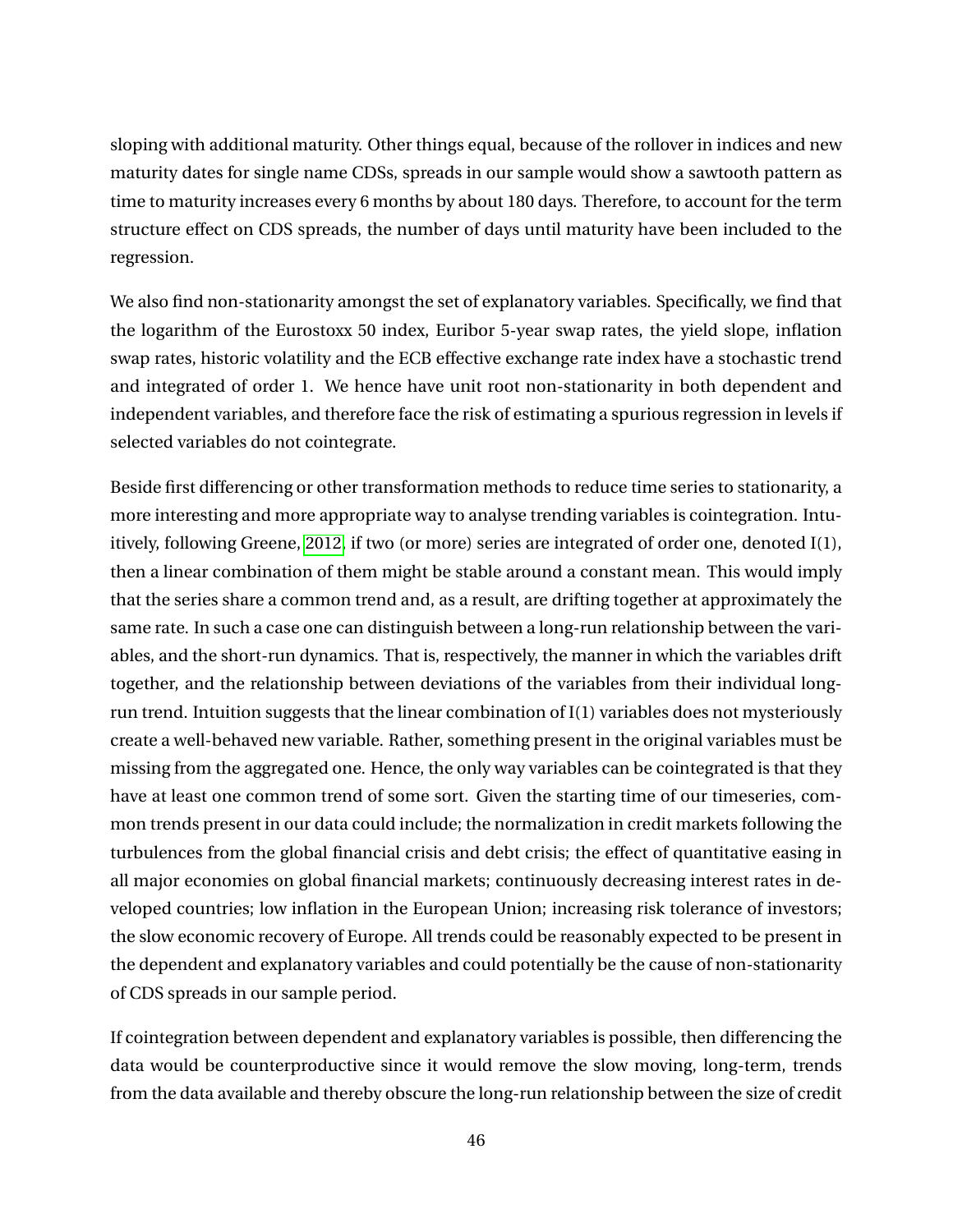spreads and financial or economic variables. Besides better inference about long-term trends in the data, cointegration models have one more advantage in that estimators are super-consistent as they converge faster to their true value (Greene, [2012\)](#page-94-1).

On the other hand, with long term trends removed from the data, a difference regression will give a cleaner picture of short-term dynamics in credit spread changes and taken together with the level analysis allow for an estimation of the significance of long term trends for the level of credit spreads.

## *HAC Standard Errors*

In order to account for possible autocorrelation in the residuals of the estimates, we employ Newey-West heteroscedasticity- and autocorrelation-consistent standard errors. HAC standard errors are asymptotically normal distributed and are an appropriate estimator for the asymptotic covariance matrix (Greene, [2012\)](#page-94-1). Our sample consists of daily data over a 5-year period and is therefore considered to be of significant size for the estimates to be consistent, also for results where serial autocorrelation is not present.

## *Multicollinearity*

One of the main assumptions behind linear regressions is independence between the explanatory variables. Any violation of this assumption causes multicollinearity in the regression. Interpretation of empirical regressions becomes more difficult with increased multicollinearity since the underlying effects of the additional explanatory variables overlap, and hence the individual contribution of the independent variables to the fit of the model becomes vague. In addition, multicollinearity influences the significance of the regression coefficients such that inference might be diluted. On the other hand, regressions might suffer from omitted variable bias if variables that are important for the true data generating process of the dependent variable are omitted. Thus, there exists a trade-off for regression models between suffering from multicollinearity or omitted variable bias. This encourages us to check for signs of multicollinearity in our regressions in the correlation matrices of our explanatory variables (unreported). As a rule of thumb, it is acknowledged that multicollinearity becomes a severe problem for regressions if correlations between explanatory variables exceed 0,80 (Gujarati, [2004\)](#page-94-2).

For the determinants of the changes in the spreads of the iTraxx Europe indices, multicollinearity tend not to be a severe problem. The only remarkable correlation observed for these variables is between the changes in implied equity volatility and the Eurostoxx 50 return, amounting to 0.79. Nevertheless, as the significance and estimated effect of both variables is preserved when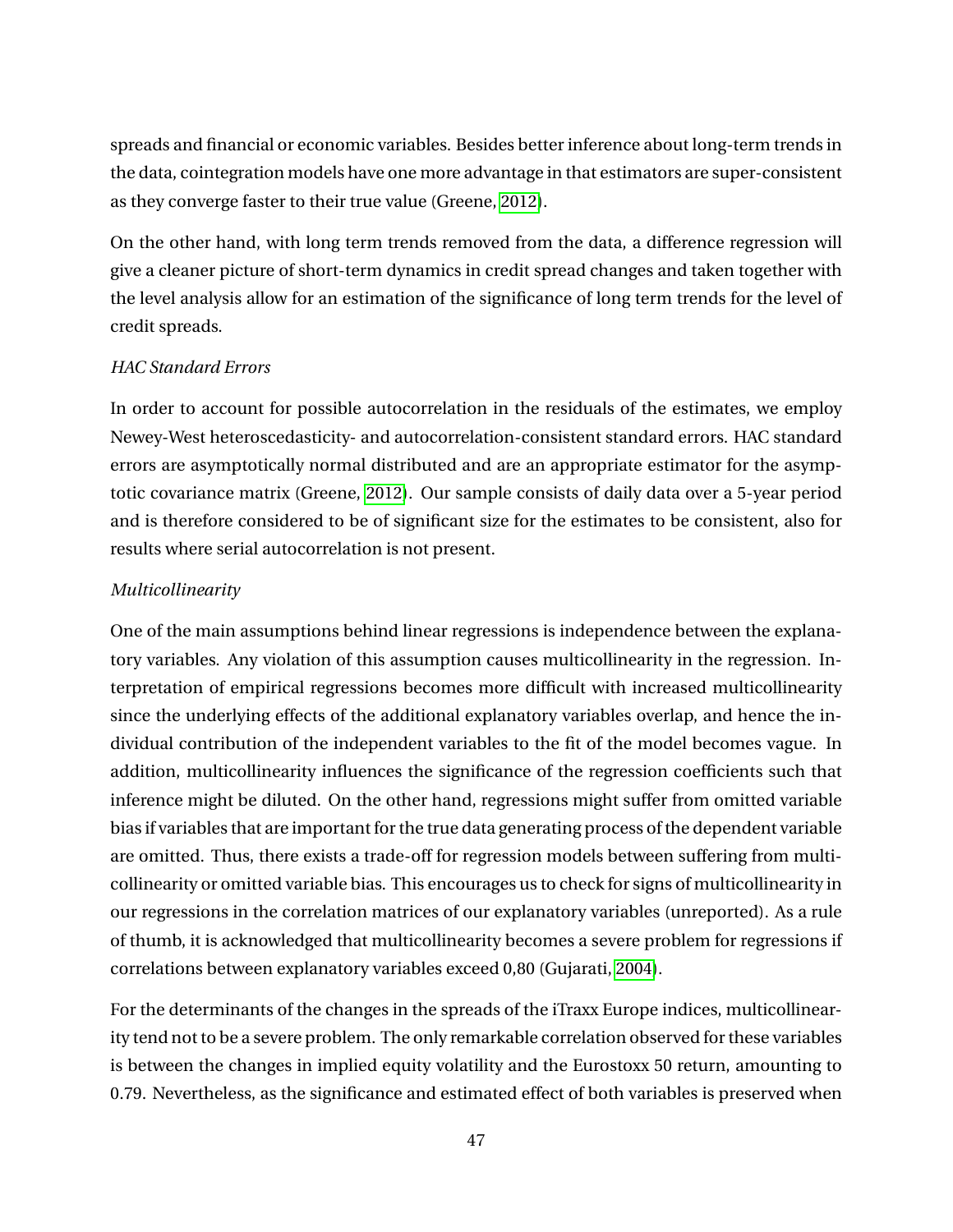added to the multivariate regression, this multicollinearity is interpreted as insignificant.

The correlation matrices for the levels regressions, on the other hand, tend to suffer from higher multicollinearity issues. High correlation is observed between the Euribor rate and the yield slope (0.86), the yield slope and the anticipated inflation (0.82), the Eurostoxx and the Euribor-OIS spread (-0.79), and the Euribor rate and anticipated inflation (0.76). The multicollinearities for the levels regressions makes it more difficult to interpret the results, as will become evident in the next section.

#### *The Error Correction Model*

The error correction model resulting of adding the lagged residuals from the log level regression to the first difference regression of the previous section is shown below. Before adding the lagged residuals we run the augmented dickey fuller regression and use values provided by Engle and Granger in their seminal paper on cointegration and error correction (Engle and Granger, [1987\)](#page-94-3). The estimated model describes the short-term variation of credit spreads around their long-run trends during the 2012 to 2017 episode.

$$
\Delta ln(s_t) = \beta_0 + \beta_1 \Delta X_t + \gamma_1 * u_{t-1}
$$
\n(7.1)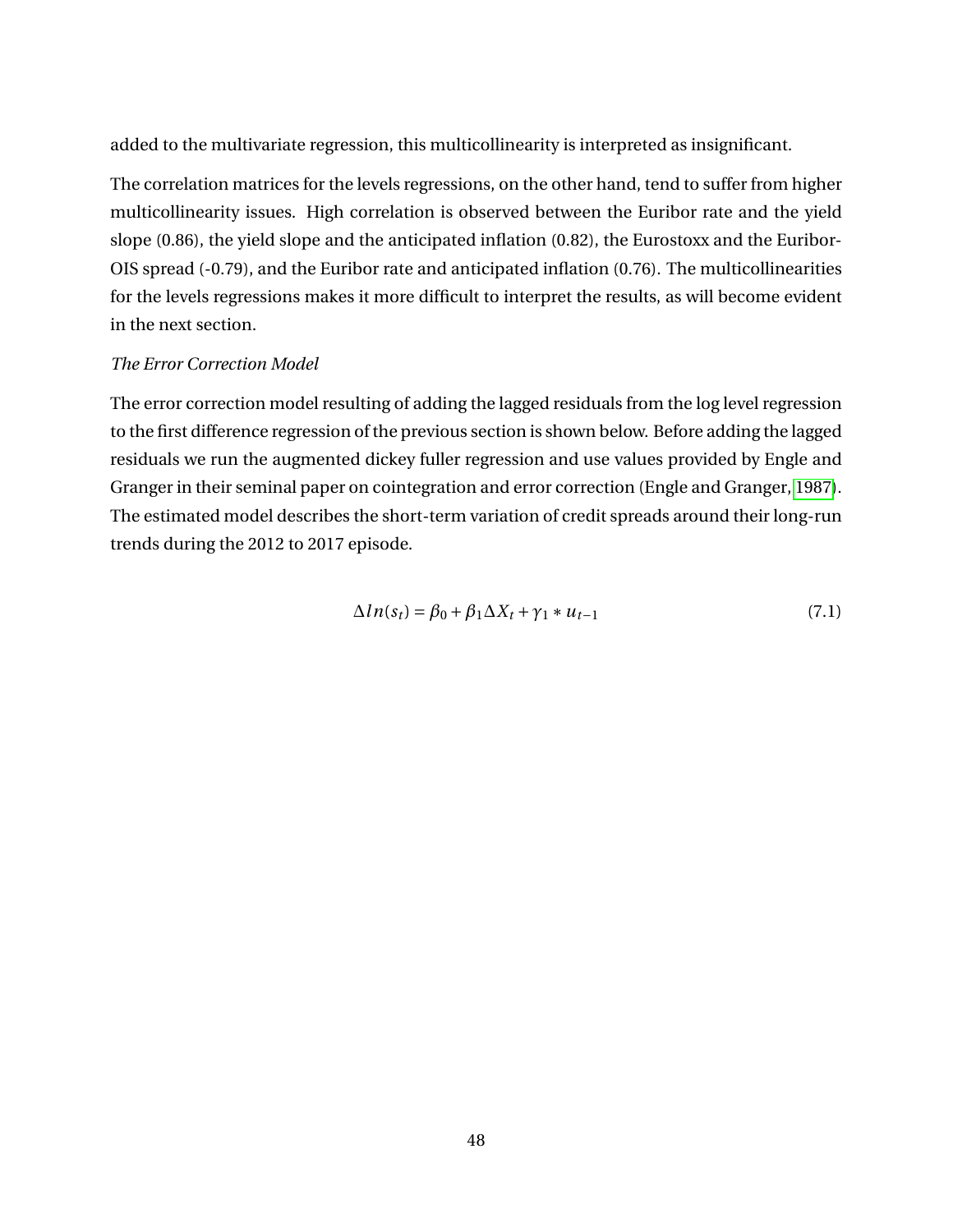# **Empirical model**

Empirical model

We specify the empirical model used for our empirical analysis of the levels of Index CDS spreads as follows:

$$
ln(s_t) = \beta_0 + \beta_1 * ln(SX5E_t) + \beta_2 * Vol_{60d} + \beta_3 * ln(EER_t) + \beta_4 * EURIBOR_{5Y} + \beta_5 * EUR - OIS_t + \beta_6 * YLDslope_t + \beta_7 * Infl_t + \beta_8 * V2X_t + \beta_9 * Days2Mat_t
$$

That is, we regress the natural logarithm of the observed CDS spreads on the natural logarithm of the Eurostoxx 50 index, historic 60 trading day volatility, the natural logarithm of the ECB published effective exchange rate, the Euribor 5Y swap rate, the Euribor-OIS spread, the Yield slope, inflation swap rates, the V2X implied volatility index on the Eurostoxx 50, remaining days to maturity and a constant.

$$
ln(s_t) = \beta_0 + \beta_1 * BAS_t + \beta_2 * leverage_t + \beta_3 * Vol_{60d} + \beta_4 * ln(EER_t) + \beta_5 * EURIBOR_{5Y}
$$
  
+
$$
\beta_6 * EUR - OIS_t + \beta_7 * YLDslope_t + \beta_8 * Infl_t + \beta_9 * V2X_t + \beta_1 0 * Days2Mat_t
$$

The empirical model used for empirical analysis of the levels of single name CDS spreads and payments upfront on tranches of the iTraxx Crossover is similar to the above introduced model, but includes the difference between bid and ask price to control for lower liquidity in the respective CDS markets. The model is hence specified as follows: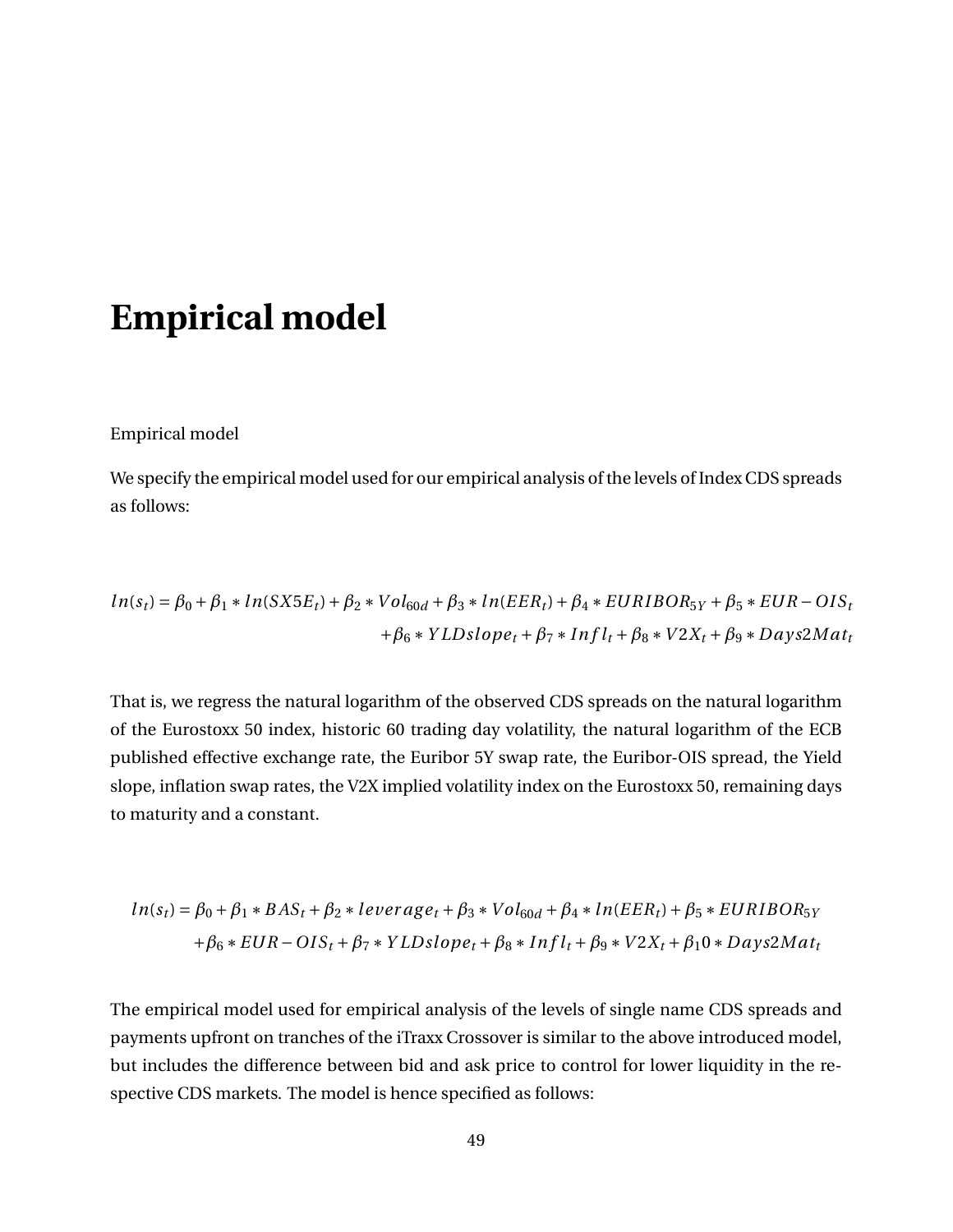$$
ln(s_t) = \beta_0 + \beta_1 * BAS_t + \beta_2 * ln(SX5E_t) + \beta_3 * Vol_{60d} + \beta_4 * ln(EER_t) + \beta_5 * EURIBOR_5y
$$
  
+  $\beta_6 * EUR - OIS_t + \beta_7 * YLDslope_t + \beta_8 * Infl_t + \beta_9 * V2X_t + \beta_1 0 * Days2Mat_t$ 

The empirical model used for our empirical analysis of the changes of Index CDS spreads follows:

$$
\begin{aligned} \Delta ln(s_t) = \beta_0 + \beta_1 * \Delta ln(SX5E_t) + \beta_2 * \Delta ln(SX5E_{t-1}) + \beta_3 * \Delta Vol_{60d} + \beta_4 * \Delta ln(EER_t) \\ + \beta_5 * \Delta EURIBOR_{5Y} + \beta_6 * \Delta EUR-OIS_t \\ + \beta_7 * \Delta YLDslope_t + \beta_8 * \Delta Infl_t \\ + \beta_9 * \Delta V2X_t + \beta_{10} * \Delta roll_t + \beta_{11} * \hat{u}_{t-1} \end{aligned}
$$

That is, we regress the natural logarithm of the observed CDS spread changes on the natural logarithm of the same-day Eurostoxx 50 returns, the one-day lagged Eurostoxx 50 return, absolute changes in last 60 trading day volatility, percentage changes in the ECB published effective exchange rate, absolute changes in the Euribor 5Y swap rate, absolute changes in the Euribor-OIS spread, absolute changes in the Yield slope, absolute changes in the inflation swap rates, absolute changes in the V2X implied volatility index on the Eurostoxx 50, a dummy variable for the index roll date, an error correction term from the log level regression and a constant.

The empirical model used for empirical analysis of the changes of single name CDS spreads and payments upfront on tranches of the iTraxx Crossover is similar to the above introduced model, but includes the absolute changes in bid-ask spreads to control for changes in liquidity in the respective CDS markets. The error correction model for changes in single name CDSs is hence specified as follows:

$$
\Delta ln(s_t) = \beta_0 + \beta_1 * \Delta BAS + \beta_2 * \Delta leverage_t + \beta_3 * \Delta ln(MktCap_{t-1}) + \beta_4 * \Delta Vol_{60d}
$$
  
+  $\beta_5 * \Delta ln(EER_t) + \beta_6 * \Delta EURIBOR_{5Y} + \beta_7 * \Delta EUR - OIS_t + \beta_8 * \Delta YLDslope_t$   
+  $\beta_9 * \Delta Infl_t + \beta_{10} * \Delta V2X_t + \beta_{11} * \Delta roll_t + \beta_{12} * \hat{u}_{t-1}$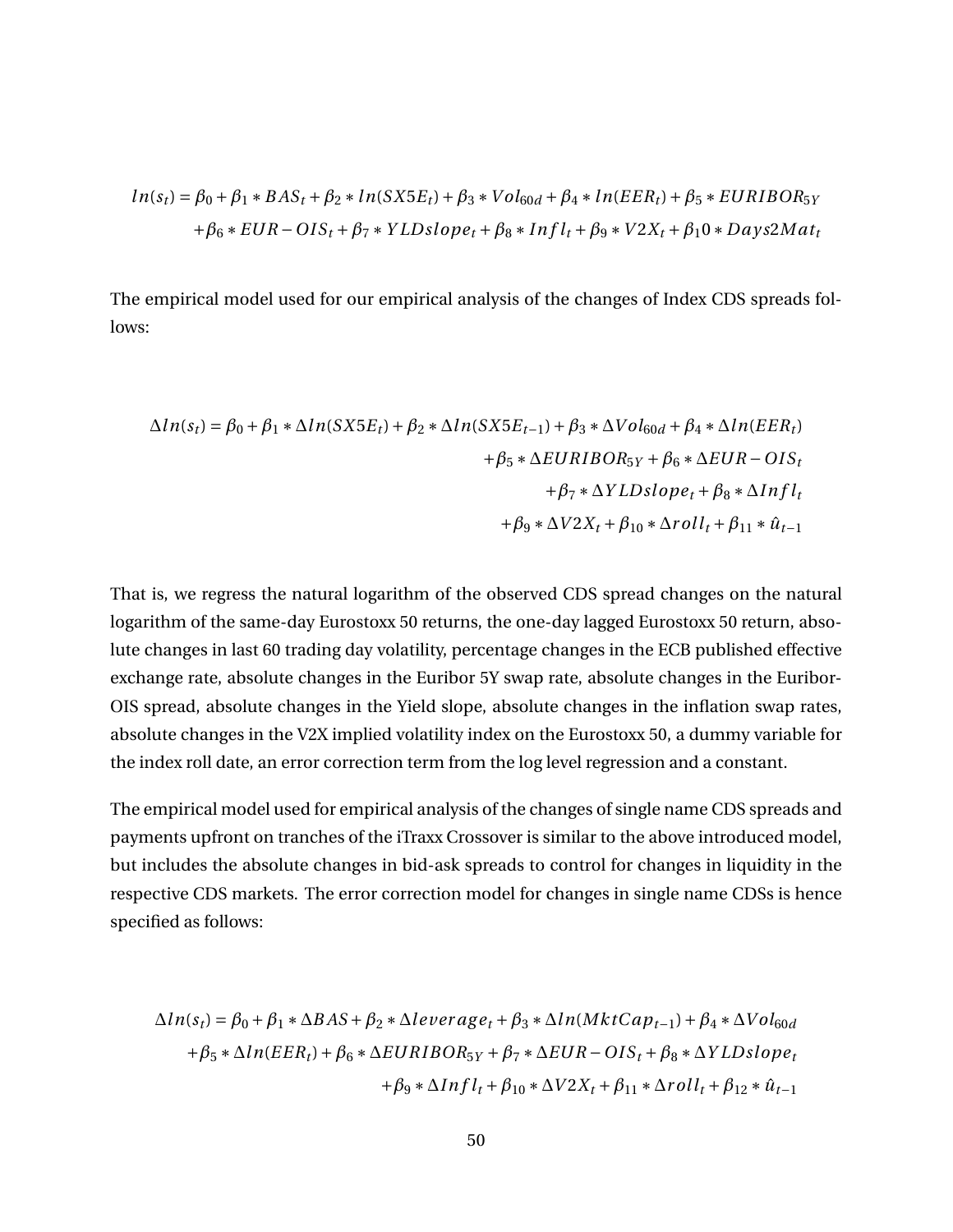We chose to transform the dependent variable using the natural logarithm, while keeping the reduced form model for determining credit spreads in mind. By taking the natural logarithm of the credit spread the right-hand side is transformed to a linear combination of the logarithm of the present value of protection minus the present value of premium payments including accrued premium payments.

$$
ln(s_t) = ln(Protection_t) - ln(Premium_t)
$$
\n(8.1)

Variation in the linear combination of log protection leg and log premium leg is hence a linear combination of variance and covariance of the two terms which we try to estimate with a linear regression model. Transforming CDS spreads with the natural logarithm, furthermore, provides us with interesting properties for the interpretation of the estimated coefficients and accommodates for the non-linear relationship of variables in the model.

By taking a pragmatic approach to transforming explanatory variables we end up with a set of explanatory variables that is mixed log level and level. Similarly, the set of explanatory variables for the difference regression consists of mixed log differenced and differenced variables based on the level explanatory dataset.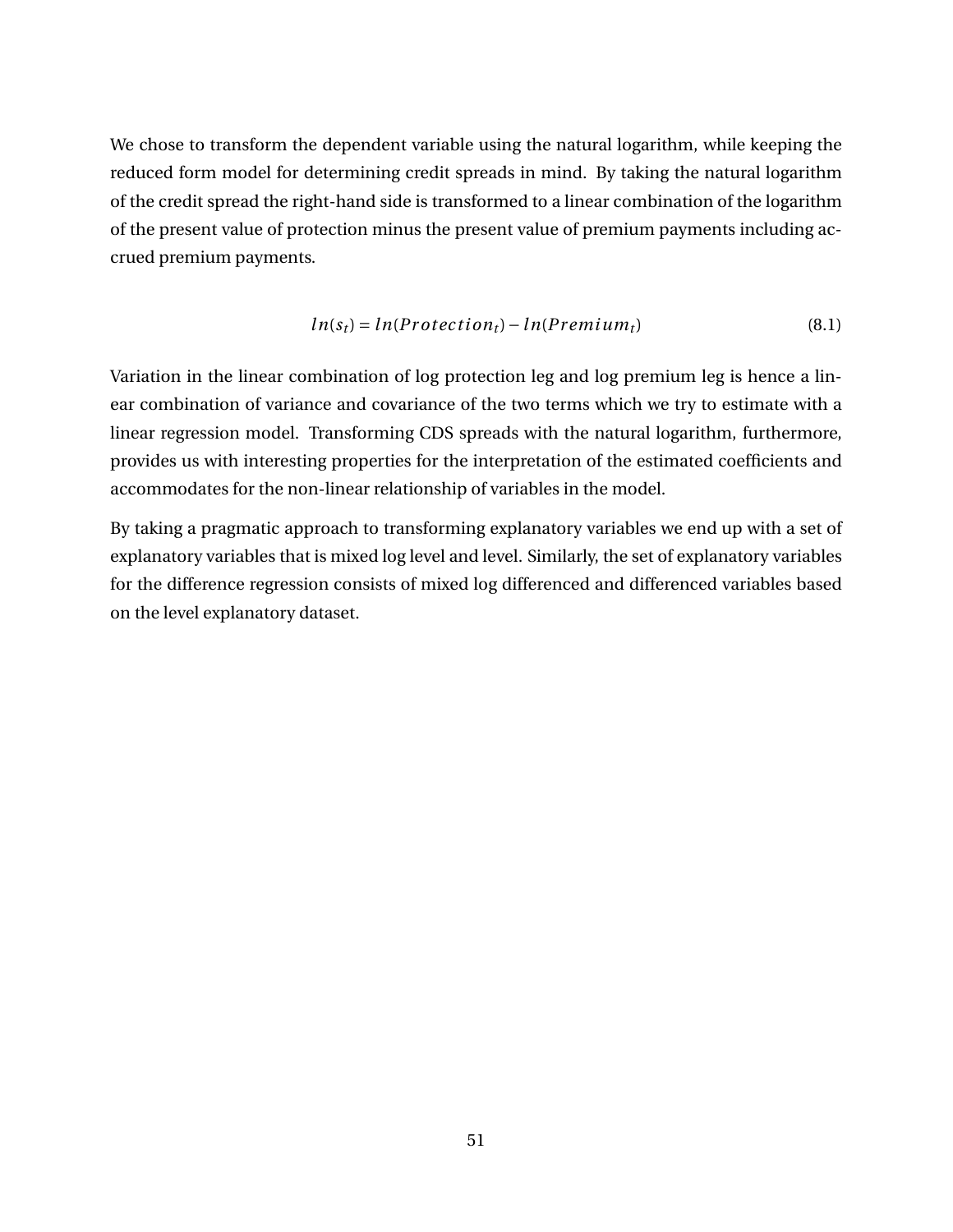# **Empirical Results and Analysis**

|                    |             |            |             |            | <b>ITRAXX EUR GEN</b> |            |            |            |            |             |
|--------------------|-------------|------------|-------------|------------|-----------------------|------------|------------|------------|------------|-------------|
|                    |             |            |             |            |                       |            |            |            |            | Robust SE   |
| SX5E               | $-2.226***$ |            |             |            |                       |            |            |            |            | $-1.815***$ |
| 60d std.dev        |             | 29.377***  |             |            |                       |            |            |            |            | 1.612       |
| EER                |             |            | $-2.664***$ |            |                       |            |            |            |            | $-2.696***$ |
| <b>EURIBOR5Y</b>   |             |            |             | $0.438***$ |                       |            |            |            |            | $-0.116*$   |
| <b>EURIBOR-OIS</b> |             |            |             |            | $1.720***$            |            |            |            |            | $-0.163$    |
| YLDslope           |             |            |             |            |                       | $0.475***$ |            |            |            | $0.458***$  |
| Infl               |             |            |             |            |                       |            | $0.546***$ |            |            | $-0.011$    |
| V2X                |             |            |             |            |                       |            |            | $0.029***$ |            | $0.010***$  |
| Days2Mat           |             |            |             |            |                       |            |            |            | 0.0003     | $0.0004*$   |
| Constant           | 22.227***   | $4.046***$ | 16.899***   | $4.131***$ | $3.968***$            | $3.848***$ | $3.713***$ | $3.788***$ | $3.917***$ | 30.316***   |
| Observations       | 1,504       | 1,504      | 1,504       | 1,504      | 1,504                 | 1,504      | 1,504      | 1,504      | 1,504      | 1,504       |
| Adjusted $R^2$     | 0.864       | 0.118      | 0.077       | 0.399      | 0.588                 | 0.262      | 0.347      | 0.227      | 0.001      | 0.956       |

# **9.1 Regression results for the log levels**

*Note:* <sup>∗</sup>p<0.05; ∗∗p<0.01; ∗∗∗p<0.001

The estimated parameters suggest that long-term changes in credit spreads are indeed driven by both financial and economic expectations. Particularly, using heteroskedasticity and autocorrelation (HAC) robust standard errors, the variables significant at the 5% level for explaining the long-term variation in the observed spreads are estimated to be the Eurostoxx 50 return, the effective exchange rate, the 5-year Euribor swap rate, the slope of the yield curve, implied equity volatility and the remaining days to maturity.

iTraxx Europe spreads inversely depend on the Eurostoxx 50 level. Specifically, if the Eurostoxx 50 index increases by 1%, the iTraxx Europe spread is predicted to decrease by 1.82%. It is striking that the sensitivity of credit spreads to changes in the equity value is larger than one. In Merton's simple structural credit risk model risky debt has a sensitivity to equity returns larger than one if the contingent claim's delta (sensitivity of equity to changes in the asset value) is less than 0.5. Merton's model allows for this if a company is highly levered. Hence, a possi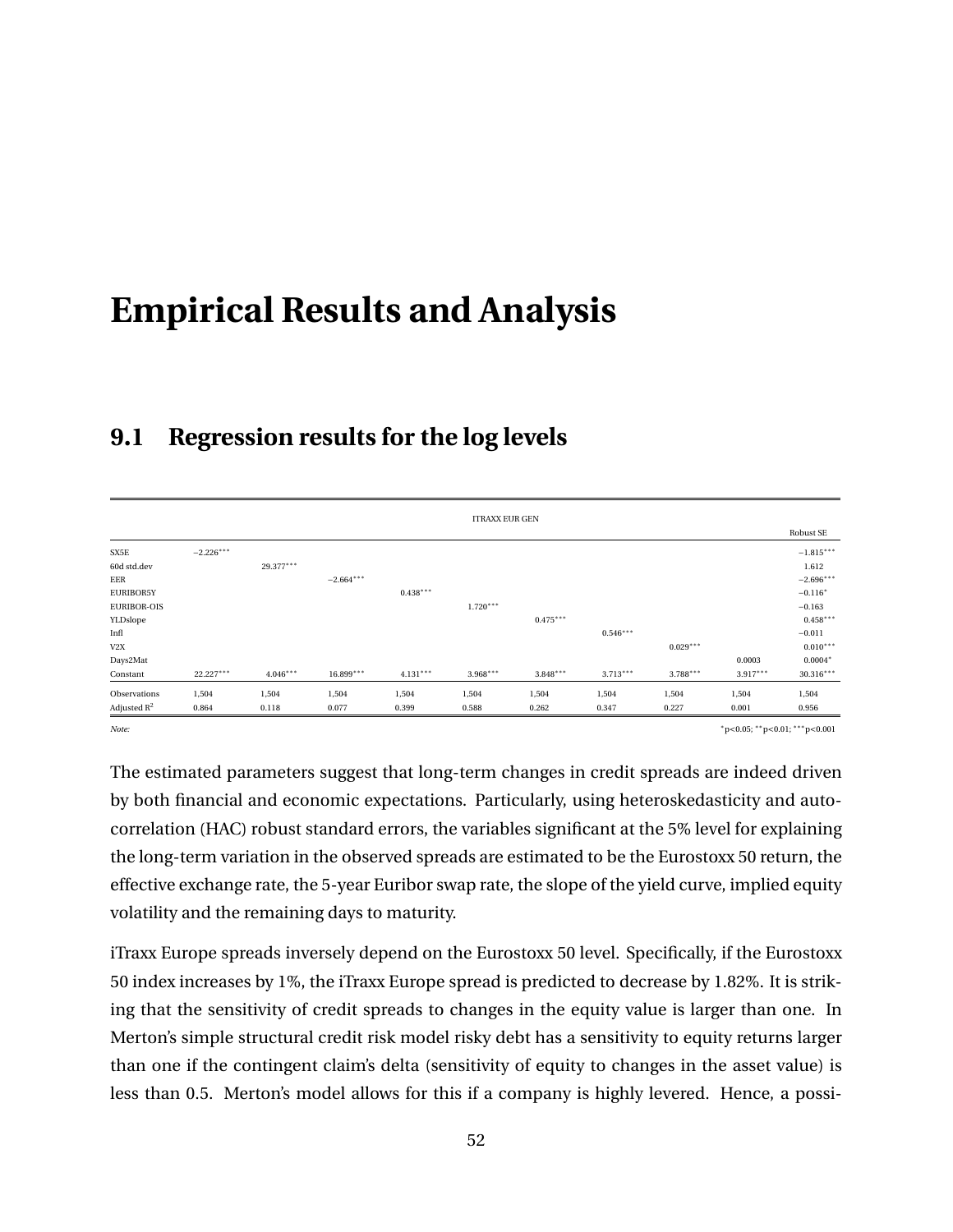ble explanation for this high sensitivity could be the size of leverage that European large caps are deploying. Indeed, adjusted for leases, the average market debt to equity ratio of a large set of European publicly listed companies, including financials, is reported as 88.9% by Aswath Damodaran from New York University's Stern school of Business [\(2018\)](#page-93-1) for January 2018. Under the assumption that iTraxx Europe constituents sustain similar debt levels, leverage could be a plausible explanation for the size of the estimated coefficient and testimony for some degree of integration between equity and credit markets.

Effective exchange rate is negatively related to the CDS index spreads, where a 1% appreciation of the Euro is expected to decrease the iTraxx Europe spread by 2.4%. Under the assumption that foreign exchange rates are driven by economic fundamentals and interest rates over the long-term, an appreciation of the Euro would be a sign of investor confidence in the European economy and market expectations of growth in the real economy, which would make credit less risky as an asset class and therefore reduce CDS spreads.

Significant at the 5% level, the interest rate variable in our empirical model, given by the Euribor 5-year swap rate, is inversely related to iTraxx Europe CDS spreads. If the 5-year Euribor interest swap rate increases by 100 basis point, this is expected to decrease the level of the index CDS spreads by 11.6%. From a Merton model perspective CDS spreads decrease with rising riskfree rates as the underlying assets drift term increases and the asset is hence less likely to face default. However, from the univariate regression, the Euribor rate is estimated to have a positive effect on the spreads. Given that the slope of the yield curve and the Euribor rate have relatively high correlation, and that the estimated effect of the slope of the yield curve is persistent in both regressions, multicollinearity could mean that the true influence of the risk-free interest rate is in fact positive and to a large extent captured by the yield slope coefficient.

An increase of 100 basis points in the slope of the yield curve is predicted to increase the level of CDS spreads by 57.46%. This estimated effect differs from that predicted by credit risk models for investment grade debt, where the yield slope is inversely related to credit spreads. As the yield curve steepens expected future cash flows are discounted more. With upward sloping default risk curves, this means that the value of protection decreases proportionally more than a risky annuity payment over the same period. Hence, other things equal, the spread demanded by the market should decrease. Payments upfront, as they were introduced for CDSs in Europe with ISDA's small bang protocol, would not change this dynamic as they merely are the difference in net present value of fixed coupon payments and running spreads. One interpretation of the coefficient could therefore be that the level of credit default swap spreads is largely de-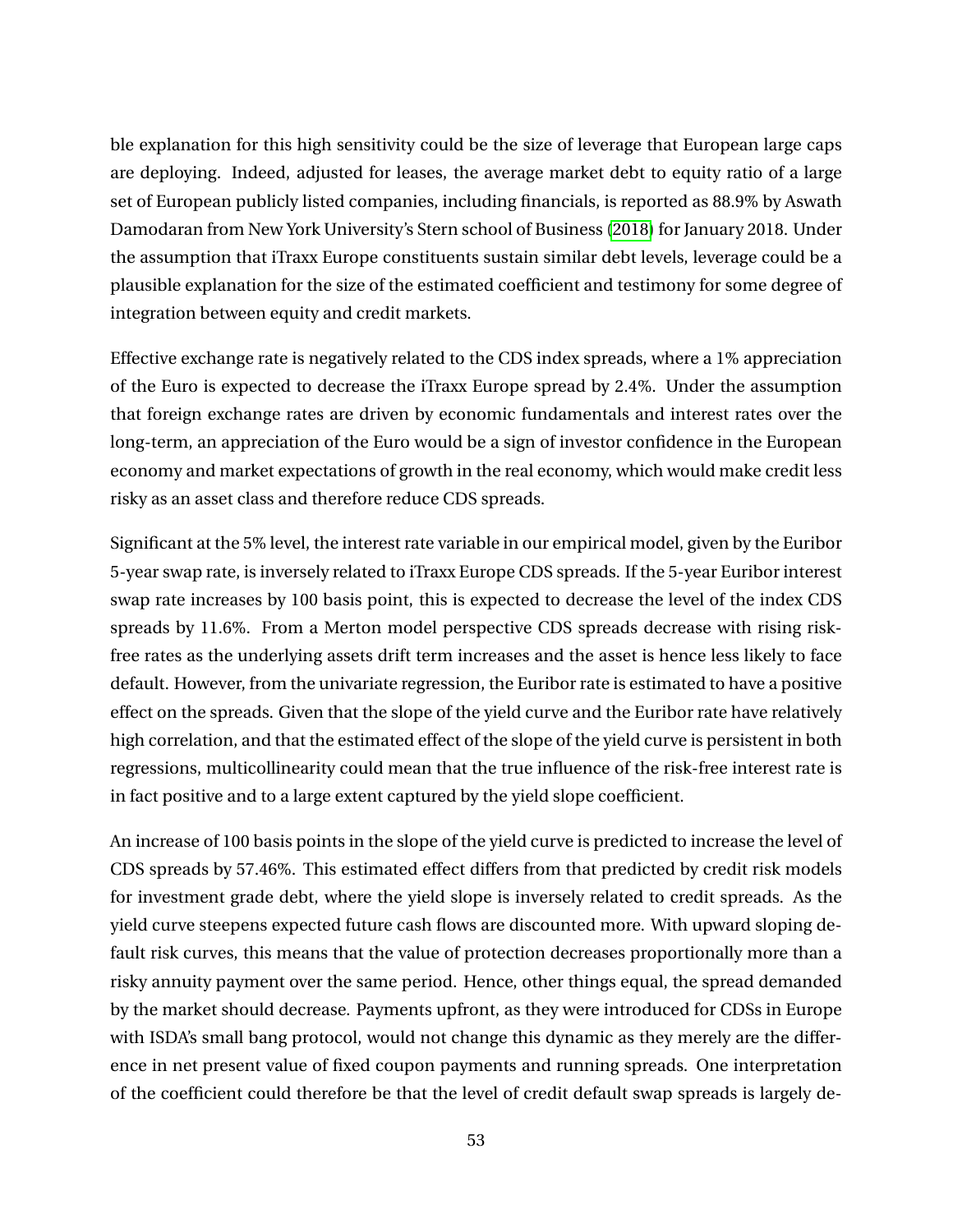termined by supply and demand for CDS contracts. As traditional sellers of protection such as insurance companies, pension funds or banks are required by regulation to hold high quality and liquid assets, such as government bonds, they often position themselves at the long end of the maturity spectrum in order to reap a term premium Stark, [2014.](#page-95-1) As the term premium diminishes and asset-liability management (ALM) becomes challenging, banks, insurances and pension funds might be enticed to seek higher yield and take on additional, unfunded, exposure to credit risk by selling more CDS contracts. From a mathematical perspective, under the assumption of an increasing credit term structure the present value of protection would, ceteris paribus, be more sensitive to a steeper yield curve than the present value of the premium leg. An increase in the yield slope would hence decrease the present value of protection more and thereby lead to lower cost of protection.

The implied equity volatility and the iTraxx Europe spreads are positively related. In particular, if the level of the implied volatility increases by 100 basis points, the credit spread is expected to widen by 1%. This estimate confirms our former intuition about the effect of expected systemic equity volatility on credit spread levels.

One additional day to maturity increases the expected credit spread by 0.04% and, vice versa, every day less to maturity decreases the expected credit spread by 0.04%. This implies that, ceteris paribus, through the term structure effect between a time to maturity of 5.25 years at issuance of the latest on-the-run series and a time to maturity of 4.75 years, the credit spread decreases by 6.95%.

Interestingly, although the Euribor-OIS spread and the anticipated inflation does not have significant impact on the iTraxx Europe index spreads in our empirical model, they are predicted to explain large parts of the variations in these spreads when they are regressed in isolation. The main driver of the iTraxx spreads is the return on the Eurostoxx 50 index with highly significant coefficients in the univariate and the multivariate regressions, as well as an adjusted  $R^2$  of 86.4%.

# **9.2 Regression Results for the log differences**

In this section, we analyse the results from our regressions on the log differences of CDS spreads and explain the significant determinants of spread changes in the on-the-run iTraxx Europe CDS index with a maturity of 5 years over the sample period of 01.01.2012 - 31.12.2017. The regression results are presented in table below.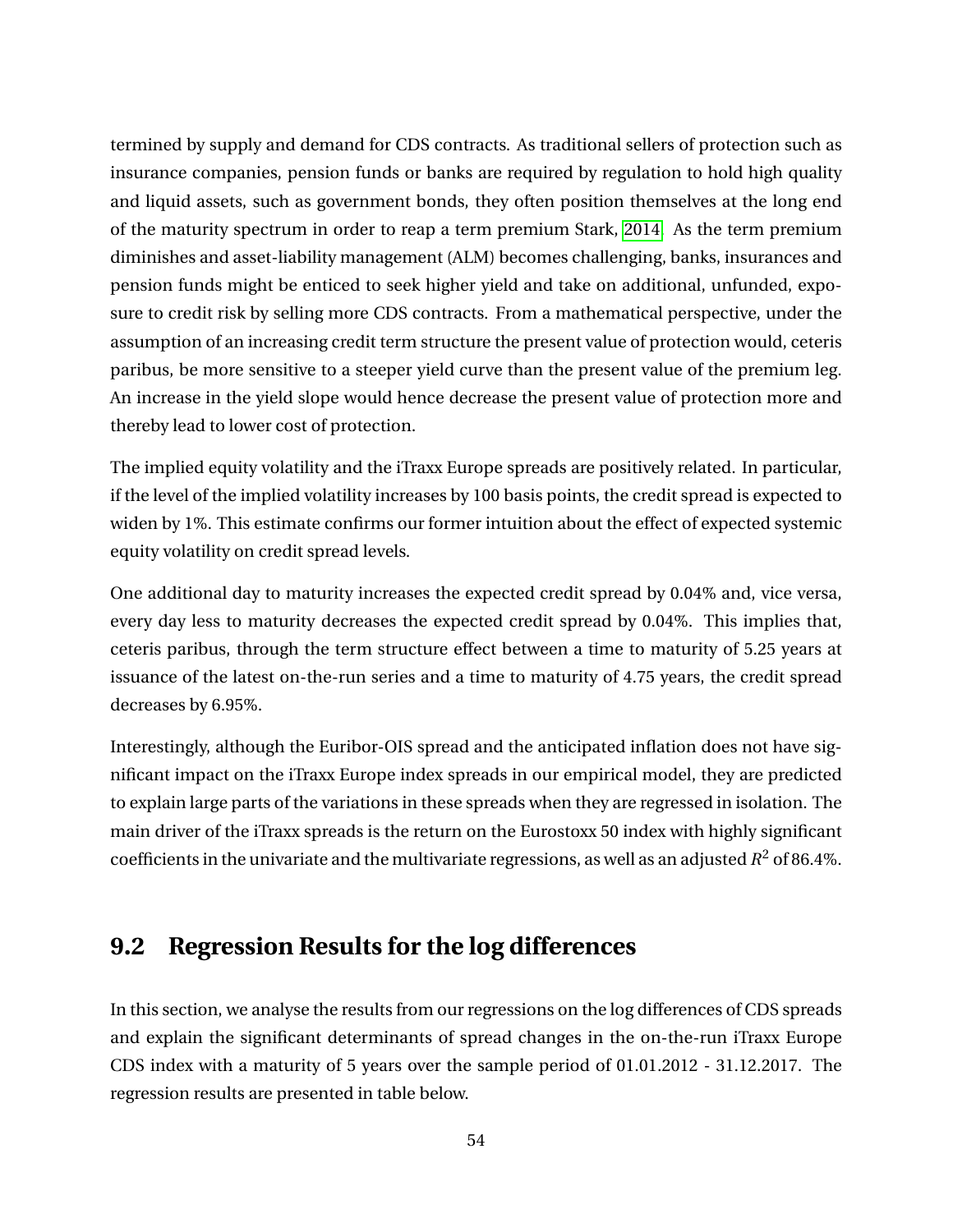|                         |             |          |          |          |              |           | <b>ITRAXX EUR GEN 5Y</b> |              |            |            |             |           |             |
|-------------------------|-------------|----------|----------|----------|--------------|-----------|--------------------------|--------------|------------|------------|-------------|-----------|-------------|
|                         |             |          |          |          |              |           |                          |              |            | Robust SE  |             | Robust SE |             |
| SX5E $r_t$              | $-1.854***$ |          |          |          |              |           |                          |              |            |            | $-1.509***$ |           | $-1.524***$ |
| SX5E $r_{t-1}$          |             | $-0.018$ |          |          |              |           |                          |              |            |            | $-0.077$    |           | $-0.081$    |
| 60d std.dev             |             |          | $5.613*$ |          |              |           |                          |              |            |            | 0.718       |           | 0.690       |
| EER                     |             |          |          | $0.455*$ |              |           |                          |              |            |            | $-0.580**$  |           | $-0.638***$ |
| <b>EURIBOR5Y</b>        |             |          |          |          | $-12.830***$ |           |                          |              |            |            | $8.295***$  |           | $7.852**$   |
| <b>EURIBOR-OIS</b>      |             |          |          |          |              | 6.433     |                          |              |            |            | 12.114      |           | 9.837       |
| YLDslope                |             |          |          |          |              |           | $-26.295***$             |              |            |            | $-5.740*$   |           | $-4.779$    |
| Infl                    |             |          |          |          |              |           |                          | $-41.275***$ |            |            | $-7.978**$  |           | $-7.591**$  |
| V2X                     |             |          |          |          |              |           |                          |              | $1.352***$ |            | $0.324***$  |           | $0.328***$  |
| roll                    |             |          |          |          |              |           |                          |              |            | $7.546***$ | $7.858***$  |           | 7.825***    |
| <b>ECM</b>              |             |          |          |          |              |           |                          |              |            |            |             | 2.452     | $3.567***$  |
| Constant                | $-0.024$    | $-0.064$ | $-0.062$ | $-0.066$ | $-0.075$     | $-0.061$  | $-0.074$                 | $-0.078$     | $-0.056$   | $-0.119$   | $-0.075$    | $-0.064$  | $-0.075$    |
| Observations            | 1,503       | 1,503    | 1,503    | 1,503    | 1,503        | 1,503     | 1,503                    | 1,503        | 1,503      | 1,503      | 1,503       | 1,503     | 1,503       |
| Adjusted $\mathbb{R}^2$ | 0.560       | $-0.001$ | 0.003    | 0.002    | 0.013        | $-0.0004$ | 0.073                    | 0.093        | 0.426      | 0.049      | 0.631       | 0.002     | 0.637       |

*Note:*  $*_{p<0.01}$ ; \*\* $_{p<0.01}$ ; \*\* $_{p<0.01}$ ; \*\* $_{p<0.01}$ 

As expected, stock returns and implied equity volatility are highly significant. In fact, these two variables explain most of the variation in CDS spread changes of the benchmark index, indicated by the high  $R^2$  of the univariate regressions (56% and 43%, respectively). Furthermore, we also find statistically significant explanatory power from changes in the Euribor rate and our proxies for macroeconomic expectations such as growth or inflation.

One interesting finding is the effect of the change in interest rate. Running a univariate regression with the change in the Euribor rate as the only explanatory variable yields a highly significant negative coefficient. This is in line with theoretical arguments. However, the sign of the estimated variable in the full multivariate regression contradicts both our prediction and results from previous studies, such as that of Collin-Dufresn et al., [2001,](#page-93-2) Breitenfellner and Wagner, [2012](#page-93-4) among others. Typically, one would expect that an increase in the interest rate would lower the risk neutral probability of default and hence the CDS spread, as in the case of the univariate regression. The observed positive sign could be explained by the fact that higher interest rates increases the cost of borrowing for borrowers of floating rate debt as well as the cost of replacing maturing debt with newly issued debt. In that way positive changes in the Euribor swap rate increase the chance of the bond issuer to default on his obligations, leading to wider CDS spreads. Furthermore, investors that sell insurances typically have positions in other fixed income securities such as treasuries. When the interest rate rises, investors get a higher risk-exposure on their long positions, making them reluctant to take on extra risk in their short (CDS) positions and, as a result, they demand higher CDS premia. One different interpretation of the change in sign after adding other explanatory variables to the regression might be explained by the effect of the changes in anticipated inflation. The change in inflation swap rates has a negative impact on the change of CDS spreads, as predicted. As inflation is also included in the nominal interest rate, changes in the Euribor rate could mostly represent the changes in the real interest rate when changes in inflation is added to the regression. With a negative influence significant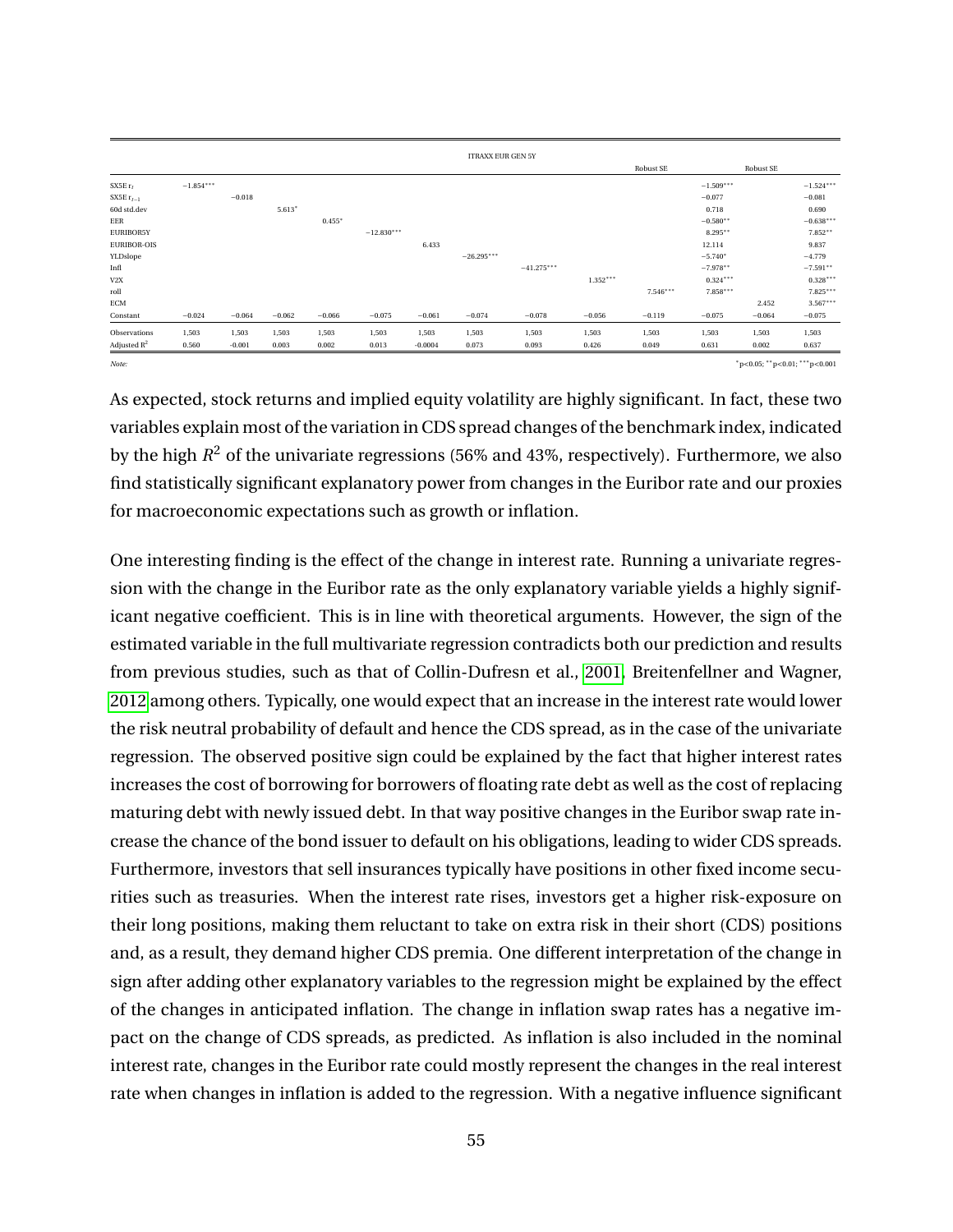on a 1% level, the inflation coefficient can be interpreted as we explained in the data description, namely that regardless of the interest rate, an increase in inflation has positive effects on revenues and cash flows such that the probability of default decreases. Hence, the effect of the changes in the Euribor rate seems to be twofold in terms of our interpretation. A positive shift in the variable increases the change in CDS spreads when the shift is caused by changes in the real interest rate, while it decreases the change in CDS spreads when the shift roots back to the changes in inflation.

Changes in the slope of the yield curve have a statistically significant influence on changes in CDS spreads. Increased steepness of the term structure could indicate an improved economic environment in the future which improves recovery rates Varma, Cantor, and Hamilton, [2004,](#page-95-2) but also be an indication of an economy with monetary tightening of credit Zhang et al., [2009.](#page-95-3) The estimated coefficient in our regression is negative, implying stronger evidence of the former argument. However, when we add the ECM factor, the estimated coefficient of the changes in the slope of the yield curve does no longer have significant impact on the CDS spread changes. This is the only variable affected by the correction model to the extent that the significance level of the coefficient is reduced.

The reason for including a lagged variable of the stock return is based on the findings in previous studies. Norden and Weber, [2009](#page-95-4) present findings that stock markets react quicker than CDS markets due to stock markets pronounced liquidity. In contrast, our regression results show highly significant influence for the immediate stock return, but not for the lagged variable. In fact, the lagged stock return does not tend to contribute in explaining the variation in the CDS spread changes at all, which is seen in the negative  $\mathit{R}^{2}$  of the univariate regression. This suggests that the stock market does not benefit from a reaction advantage relative to the CDS market, and this can be explained by the increased liquidity of the CDS indices. As expected, the regression coefficient of the logarithmic stock return is negative, in line with theoretical reasoning. When the Eurostoxx 50 is rising, it indicates an enhanced overall state of the economy and equity performance of the constituents. Hence, the likelihood of a company defaulting on its debt claims tightens, causing the CDS spread to narrow. The high significance of the variable, and the fact that the stock return is estimated to explain 56% of the variation in the spreads, lead us to perceive the equity and the credit market as highly integrated.

The changes in the effective exchange rate is significant and inversely related to changes in CDS spreads. According to our empirical model, after including the error correction term, a 100 basis points increase in the effective exchange rate basket (as a proxy for a 100 basis points ap-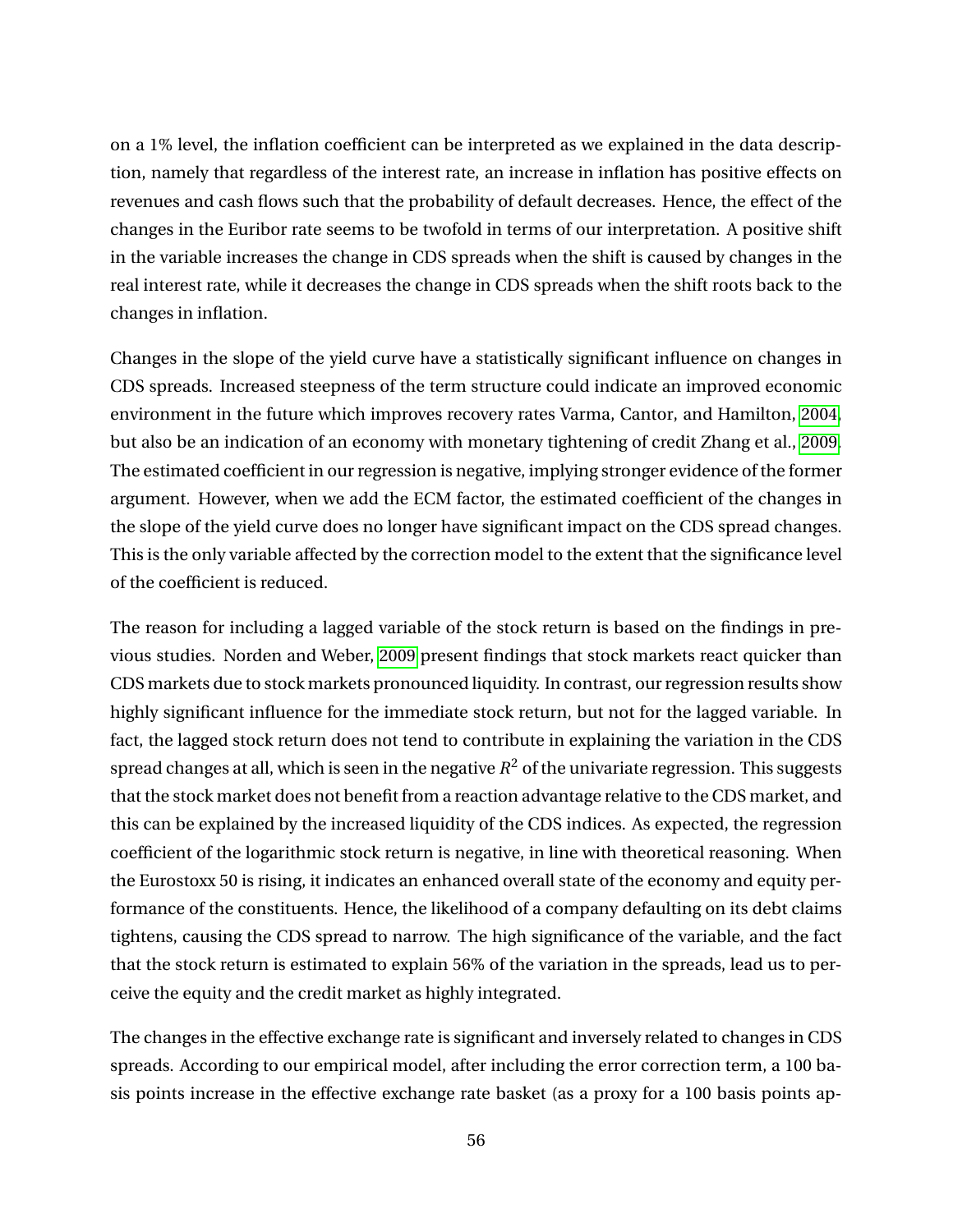preciation of the Euro) reduces the credit spread by 0.64%. Controlling for interest rate and expected inflation, we interpret this finding as evidence for our initial hypothesis that exchange rate movements, as a proxy for growth expectations and foreign investor sentiment about investing in Europe, can be used to explain credit spread changes. Given the variable's significance at the 0.1% level, we see this as evidence for the intuition that anticipation of economic growth reduces credit spreads. The significance level of the coefficient and its point estimate increases when we include the ECM factor in the regression. This might indicate that the EER has a significant effects on the CDS spreads in the long term, as the ECM adjust the model to account for the long-term effects from the levels regression.

Changes in the implied equity volatility represents uncertainty in the market, since it indicates movements in the equity values. Increased volatility leads to higher probability of default, and as a result, the CDS spread increases. This positive relationship is confirmed in our regression results. While the regression coefficient is significant, its magnitude is small, indicating limited influence on the CDS spread changes.

The roll dummy is found to be highly significant, in addition to having the expected positive sign. Every time a new series is launched, the CDS spread increases significantly. This is explained by the term structure of the credit curves. The maturity of the newly launched series is six months longer, and since credit curves tend to be upward sloping for investment grade firms, the CDS spread naturally increases. In addition, the new composition of the newly launched series of constituents might include entities with higher spreads, as they are restricted by a liquidity requirement rather than spread width.

The change in the Euribor-OIS spread is not statistically significant, however, we find it intuitive to comment on the coefficient. The explanatory variable is the change in the difference between the Euribor and the OIS swap rate. This change in the difference is usually small, however explodes at time of perceived stress in the financial markets. Prior to the global financial crisis, this measure was not of big interest to investors or analytics since its magnitude was minuscule. As a measure for bank credit risk, the size of the spread increased rapidly during the crisis, as banks started to worry about default between each other. After the crisis, this measure has received increased attention from credit markets. An increase in the Euribor-OIS spread signals higher credit risk for the banks and thus exacerbates financial stability and increases in the probability of default. This widens the CDS spread. The change in the Euribor ? OIS spread could also be interpreted as a measure of funding risk in the real economy, and an increase in the variable typically indicates a credit crunch. Hence, the insignificance of the variable is not surprising, as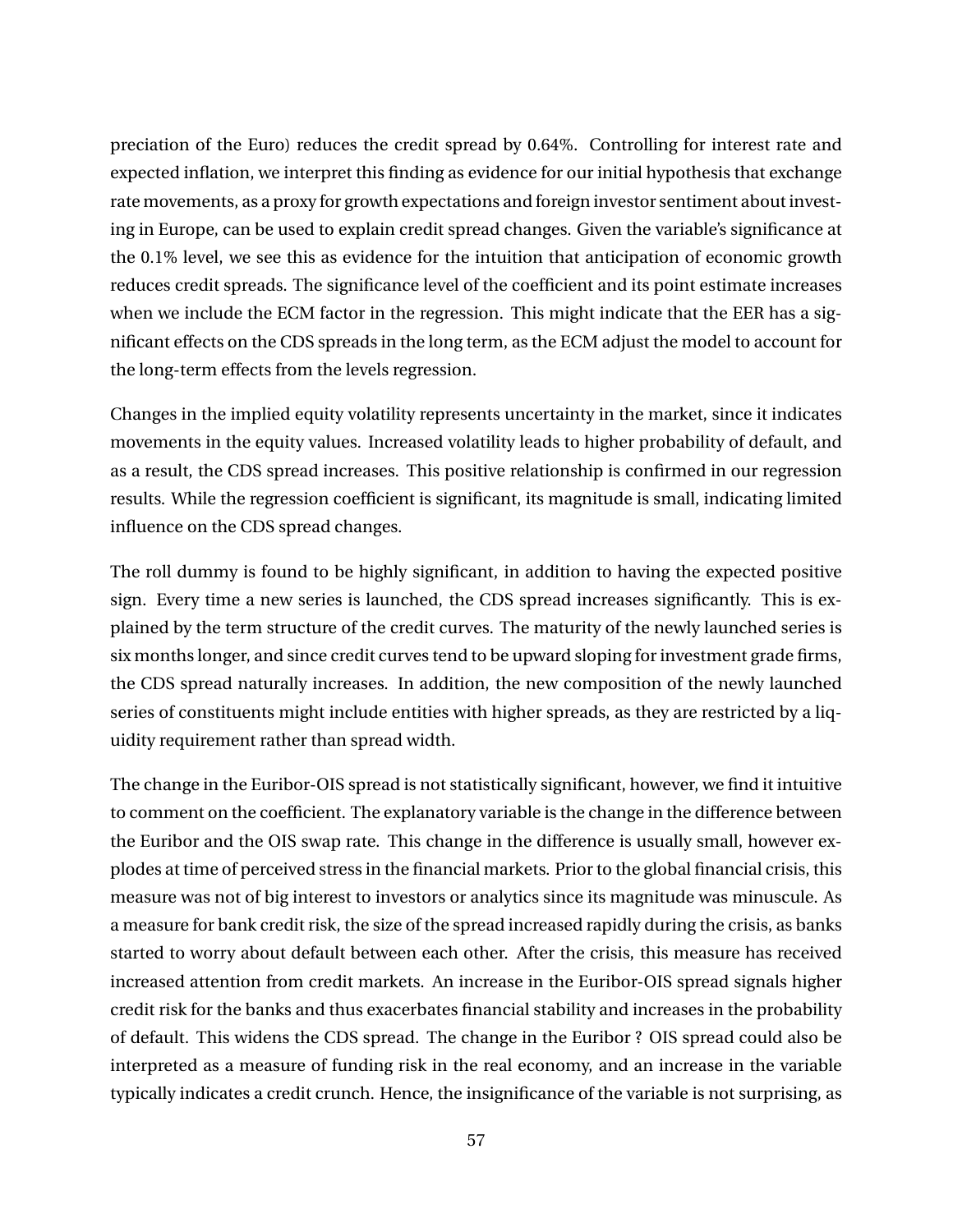the credit market has been in a period of normalization during our sample period.

The error correction term is highly significant. This indicates that long-term effects from the levels regression, that otherwise would have been lost as a result of taking first differences, have significantly been implemented in our regression results. Interpretation of the coefficient is that a one unit increase in the residuals of the log level regression increases credit spreads by 3.63%.

Our empirical model achieves a high adjusted *R* <sup>2</sup> of 63.1%, which provides a significantly higher predictability than previous research, such as that of Collin-Dufresn et al., [2001](#page-93-2) and Ericsson et al., [2009.](#page-94-0) Including the lagged residual from the log levels regression given by the ECM factor, in order to correct for values that might be lost by taking first differences, improves the adjusted  $R<sup>2</sup>$  of our empirical model with additional 60 basis points. Hence, through our analysis, we are able to explain 63.7% of the variations in the changes of the iTraxx Europe index.

# **9.3 Results for the Subindices**

We extend the analysis to assess the explanatory power of our selected independent variables on spread levels and changes of spread levels of the iTraxx Europe Subordinated Financials, the iTraxx Europe Senior Financials and the iTraxx Europe Crossover index, which reference a portfolio of CDS on subordinated and senior debt issued by European financial institutions and sub-investment grade rated debt issued by European non-financial companies. We do not include the Non-financials and HiVol indices as IHS Markit does not issue new series of the respective indices anymore.

The regression analysis of the different sub-indices yields, up to a certain extent, similar results as for the benchmark iTraxx Europe index. This correspondence is particularly pronounced for the Crossover index. Eurostoxx 50 returns as well as the implied volatility are empirically proven to be the main common drivers of the spread changes for all indices. In univariate regressions changes in stock returns alone explain 51%-52% of the variations in spread changes for the Crossover and the Senior Financials indices and 41% of variation of changes in the Subordinated Financials index. The corresponding adjusted  $R^2$  for single variable regression of the indices on implied volatility is 38%-39% and 30%. Changes in inflation are significant for all indices, with a distinct effect for the Crossover index. The Euro effective exchange rate is again significantly related to CDS spread changes, however differs in significance for the financials indices being most significant for the Senior Financial index. Unsurprisingly, as in the benchmark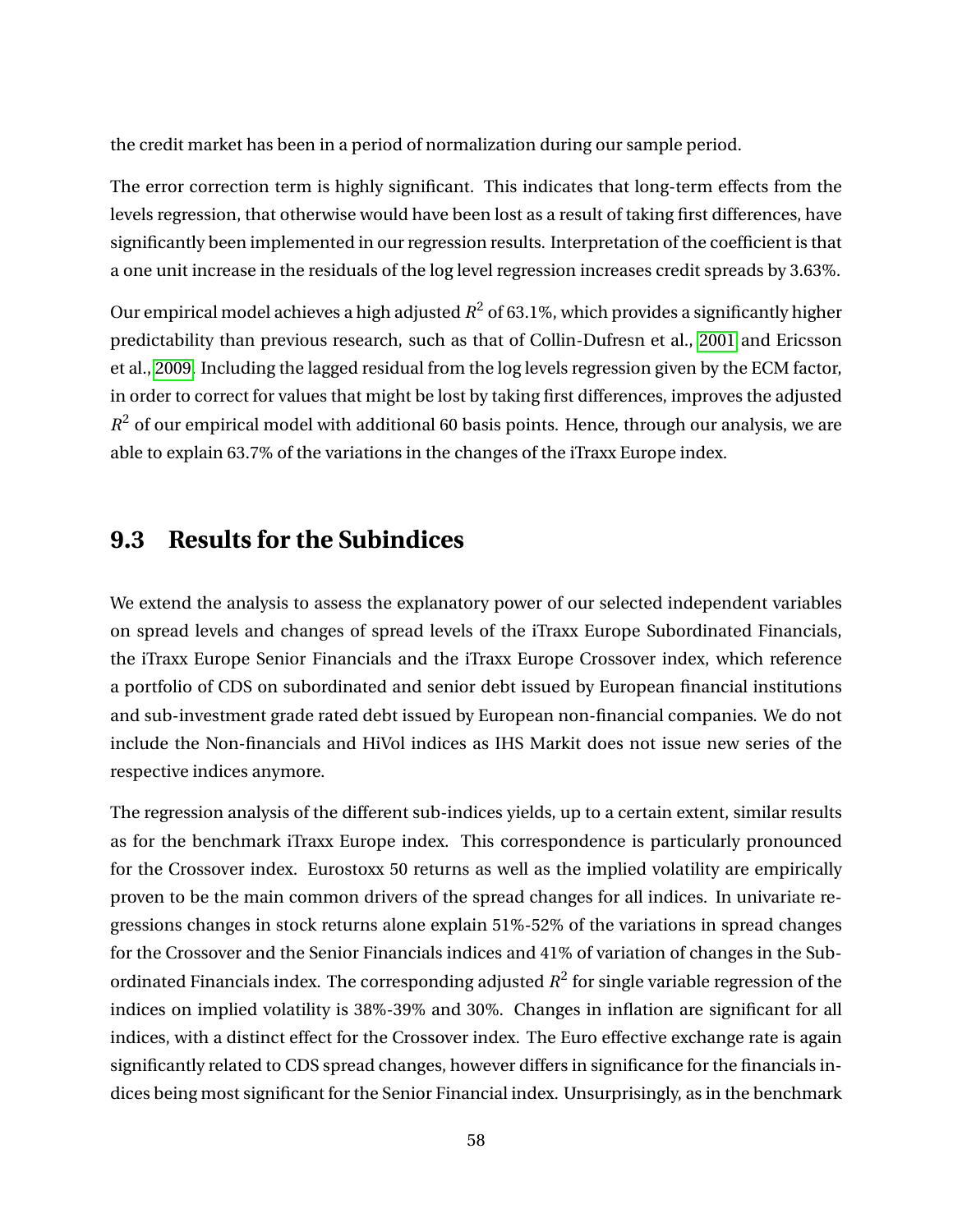case, the roll date effect is highly significant for the three sub-indices considered in this analysis.

In the following we want to briefly discuss differences between the indices level and difference regressions as well as to point out interesting results and possible interpretations of the estimated coefficients.

#### *iTraxx Crossover*

|             |           |             |            |            |            |                            |            |            | Robust SE   |
|-------------|-----------|-------------|------------|------------|------------|----------------------------|------------|------------|-------------|
| $-2.019***$ |           |             |            |            |            |                            |            |            | $-1.697***$ |
|             | 33.971*** |             |            |            |            |                            |            |            | 2.536       |
|             |           | $-3.134***$ |            |            |            |                            |            |            | $-2.257***$ |
|             |           |             | $0.364***$ |            |            |                            |            |            | 0.041       |
|             |           |             |            | $1.604***$ |            |                            |            |            | $-0.186$    |
|             |           |             |            |            | $0.320***$ |                            |            |            | 0.085       |
|             |           |             |            |            |            | $0.428***$                 |            |            | 0.042       |
|             |           |             |            |            |            |                            | $0.030***$ |            | $0.008***$  |
|             |           |             |            |            |            |                            |            | $0.0003*$  | $0.0004*$   |
| 22.019***   | 5.445***  | 20.558***   | $5.623***$ | $5.447***$ | 5.470***   | 5.307***                   | 5.206***   | $5.210***$ | 29.042***   |
| 1,504       | 1,504     | 1,504       | 1,504      | 1,504      | 1,504      | 1,504                      | 1,504      | 1,504      | 1,504       |
| 0.862       | 0.192     | 0.130       | 0.332      | 0.621      | 0.144      | 0.258                      | 0.308      | 0.003      | 0.952       |
|             |           |             |            |            |            | <b>ITRAXX XOVER GEN 5Y</b> |            |            |             |

*Note:* <sup>∗</sup>p<0.05; ∗∗p<0.01; ∗∗∗p<0.001

In the log level regression, the log Eurostoxx 50 index, the logarithm of ECB's effective exchange rate, implied volatility and remaining days to maturity are estimated as significant at the 5% using heteroskedasticity and autocorrelation consistent standard errors. In comparison with the iTraxx Europe index it is surprising that the crossover index is less sensitive to changes in equity valuations as measured by the Eurostoxx 50 index as well as changes in the implied volatility index based on options on the Eurostoxx 50. An explanation for this could be that companies with high yield debt outstanding are not constituents of the Eurostoxx 50 and have less correlation with market returns as they often face highly idiosyncratic risks. Following this argument through, also their true anticipated volatility would consist relatively less of systematic equity volatility as measured by the V2X index but more of their company specific anticipated volatility. Hence also volatility transmission between iTraxx Crossover constituents and Eurostoxx 50 members would be low. Furthermore, the coefficient size suggests the iTraxx Crossover's dependence on long-term exchange rates is less than for the investment grade index. Finally, comparing the term structure coefficient of iTraxx Europe and iTraxx Crossover, it is interesting that both coefficients are estimated to be of the same size. This could be evidence that at the 5-year maturity level the sensitivity to added maturity for investment grade and non-investment grade debt is similar.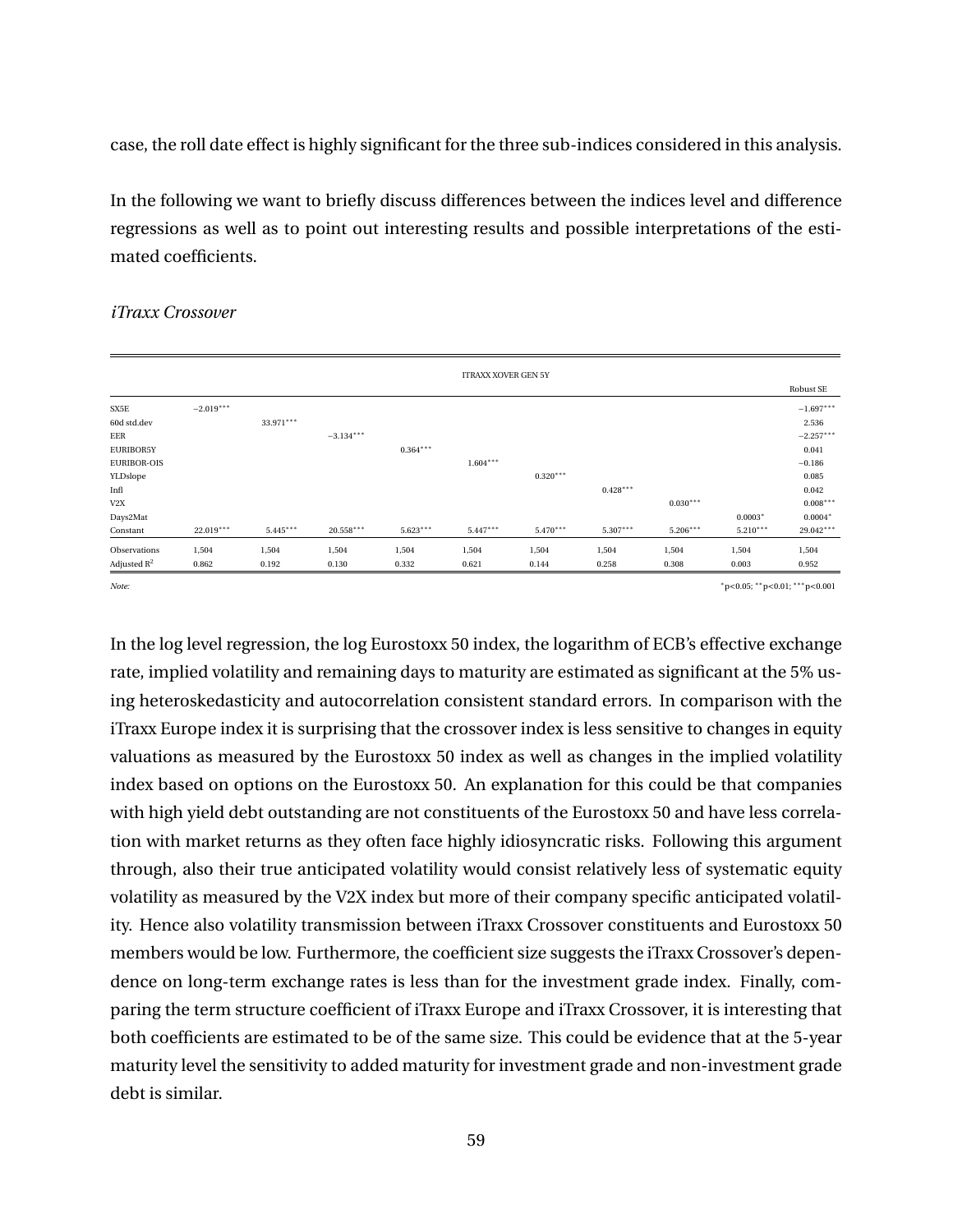|                    |             |           |          |           |              |          | <b>ITRAXX Xover GEN 5Y</b> |              |            |            |              |           |                                   |
|--------------------|-------------|-----------|----------|-----------|--------------|----------|----------------------------|--------------|------------|------------|--------------|-----------|-----------------------------------|
|                    |             |           |          |           |              |          |                            |              |            | Robust SE  |              | Robust SE |                                   |
| SX5E $r_t$         | $-1.730***$ |           |          |           |              |          |                            |              |            |            | $-1.400***$  |           | $-1.418***$                       |
| SX5E $r_{t-1}$     |             | $-0.035$  |          |           |              |          |                            |              |            |            | $-0.074$     |           | $-0.081$                          |
| 60d std.dev        |             |           | 6.975**  |           |              |          |                            |              |            |            | 2.213        |           | 2.172                             |
| EER                |             |           |          | $0.577**$ |              |          |                            |              |            |            | $-0.394*$    |           | $-0.444*$                         |
| <b>EURIBOR5Y</b>   |             |           |          |           | $-11.837***$ |          |                            |              |            |            | $8.174***$   |           | $7.841**$                         |
| <b>EURIBOR-OIS</b> |             |           |          |           |              | 10.294   |                            |              |            |            | $16.332**$   |           | $14.619*$                         |
| YLDslope           |             |           |          |           |              |          | $-24.297***$               |              |            |            | $-4.875*$    |           | $-4.330*$                         |
| Infl               |             |           |          |           |              |          |                            | $-42.189***$ |            |            | $-11.499***$ |           | $-10.803***$                      |
| V2X                |             |           |          |           |              |          |                            |              | $1.255***$ |            | $0.282***$   |           | $0.285***$                        |
| roll               |             |           |          |           |              |          |                            |              |            | $6.787***$ | $7.099**$    |           | $7.165***$                        |
| <b>ECM</b>         |             |           |          |           |              |          |                            |              |            |            |              | 2.174     | $3.969***$                        |
| Constant           | $-0.023$    | $-0.060$  | $-0.058$ | $-0.062$  | $-0.071$     | $-0.056$ | $-0.070$                   | $-0.075$     | $-0.053$   | $-0.110$   | $-0.068$     | $-0.060$  | $-0.068$                          |
| Observations       | 1,503       | 1,503     | 1,503    | 1,503     | 1,503        | 1,503    | 1,503                      | 1,503        | 1,503      | 1,503      | 1,503        | 1,503     | 1,503                             |
| Adjusted $R^2$     | 0.513       | $-0.0005$ | 0.005    | 0.004     | 0.011        | 0.00004  | 0.065                      | 0.102        | 0.386      | 0.041      | 0.576        | 0.002     | 0.583                             |
| Note:              |             |           |          |           |              |          |                            |              |            |            |              |           | $p<0.05$ ; ** p<0.01; *** p<0.001 |

In addition to the coefficients that are significant for influencing changes in the benchmark index, spread changes in the Crossover index seem to be more sensitive to factors of the term structure. Changes in the Euribor-OIS spread and in the slope of the yield curve have significant positive and negative impacts on changes in the Crossover index spreads, respectively. From an economic perspective, constituents of the crossover index are often more reliant on the availability of funding, which is why it makes sense that signs of bad health in financial markets increases CDS spreads. Similarly, from an economic perspective, a steep yield curve could be interpreted as a sign for increased growth expectations, which would benefit average debt fundamentals and thus decrease CDS spreads. From a technical point of view the negative sensitivity of the iTraxx Crossover index could hint at an aggregate hazard rate that is increasing with maturity. Given an aggregate hazard rate that is increasing with maturity, the sensitivity of the protection leg to changes in the long-term interest rate would be larger than the corresponding sensitivity of the premium leg. A change in the yield slope would hence, other things equal, lead to larger change in value of the protection leg than the premium leg and hence to a decrease in CDS spread.

|                    |             |            |             |            | <b>ITRAXX SNRFIN GEN 5Y</b> |            |            |            |            |                  |
|--------------------|-------------|------------|-------------|------------|-----------------------------|------------|------------|------------|------------|------------------|
|                    |             |            |             |            |                             |            |            |            |            | <b>Robust SE</b> |
| SX5E               | $-3.144***$ |            |             |            |                             |            |            |            |            | $-2.789***$      |
| 60d std.dev        |             | 37.949***  |             |            |                             |            |            |            |            | $-3.355$         |
| EER                |             |            | $-3.950***$ |            |                             |            |            |            |            | $-4.378***$      |
| <b>EURIBOR5Y</b>   |             |            |             | $0.627***$ |                             |            |            |            |            | $-0.052$         |
| <b>EURIBOR-OIS</b> |             |            |             |            | $2.439***$                  |            |            |            |            | $-0.257$         |
| YLDslope           |             |            |             |            |                             | $0.664***$ |            |            |            | $0.460**$        |
| Infl               |             |            |             |            |                             |            | $0.798***$ |            |            | $-0.039$         |
| V2X                |             |            |             |            |                             |            |            | $0.037***$ |            | 0.005            |
| Days2Mat           |             |            |             |            |                             |            |            |            | 0.0004     | $0.0005*$        |
| Constant           | 29.790***   | $4.147***$ | 23.140***   | $4.223***$ | $3.995***$                  | $3.835***$ | $3.604***$ | $3.823***$ | $3.806***$ | 46.165***        |
| Observations       | 1,504       | 1,504      | 1,504       | 1,504      | 1,504                       | 1,504      | 1,504      | 1,504      | 1,504      | 1,504            |
| Adjusted $R^2$     | 0.855       | 0.098      | 0.085       | 0.404      | 0.586                       | 0.254      | 0.368      | 0.183      | 0.002      | 0.937            |

#### *iTraxx Senior Financials (Snrfin)*

*Note:* <sup>∗</sup>p<0.05; ∗∗p<0.01; ∗∗∗p<0.001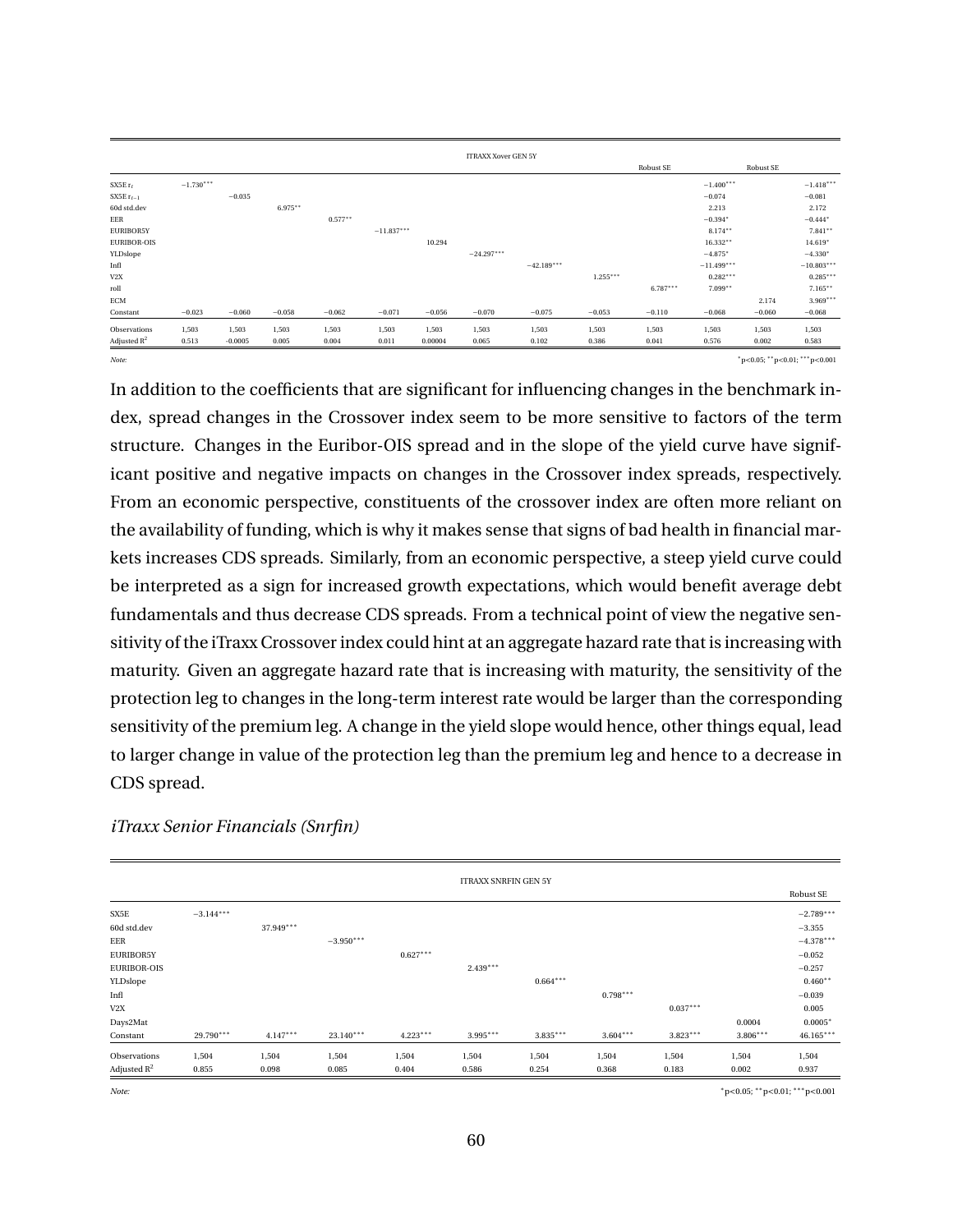In the log level regression of the iTraxx Senior Financials (Snrfin) index on the selected set of explanatory variables we find a significant (at the 5% level) relationship between Snrfin and equity valuations as measured by the log of the Eurostoxx 50 index, the Euro effective exchange rate as measured by the log of the ECB statistic, the yield slope and remaining days to maturity. In comparison with the iTraxx Europe index it is noteworthy that implied volatility and the Euribor 5-year swap rate are not significant for explaining variation in the index levels.

|                    |             |          |          |          |              |          | <b>ITRAXX SNRFIN GEN 5Y</b> |              |            |            |             |           |             |
|--------------------|-------------|----------|----------|----------|--------------|----------|-----------------------------|--------------|------------|------------|-------------|-----------|-------------|
|                    |             |          |          |          |              |          |                             |              |            | Robust SE  |             | Robust SE |             |
| SX5E $r_t$         | $-2.115***$ |          |          |          |              |          |                             |              |            |            | $-1.805***$ |           | $-1.824***$ |
| SX5E $r_{t-1}$     |             | $-0.084$ |          |          |              |          |                             |              |            |            | $-0.162**$  |           | $-0.167**$  |
| 60d std.dev        |             |          | $6.391*$ |          |              |          |                             |              |            |            | 0.716       |           | 0.674       |
| EER                |             |          |          | 0.465    |              |          |                             |              |            |            | $-0.686**$  |           | $-0.740***$ |
| <b>EURIBOR5Y</b>   |             |          |          |          | $-18.944***$ |          |                             |              |            |            | 6.908       |           | 6.911       |
| <b>EURIBOR-OIS</b> |             |          |          |          |              | 17.764   |                             |              |            |            | 21.062      |           | 19.958      |
| YLDslope           |             |          |          |          |              |          | $-32.943***$                |              |            |            | $-8.609**$  |           | $-8.231**$  |
| Infl               |             |          |          |          |              |          |                             | $-47.239***$ |            |            | $-7.631*$   |           | $-7.585*$   |
| V2X                |             |          |          |          |              |          |                             |              | $1.507***$ |            | $0.267*$    |           | $0.263*$    |
| roll               |             |          |          |          |              |          |                             |              |            | $8.262***$ | $8.594***$  |           | $8.548***$  |
| ECM                |             |          |          |          |              |          |                             |              |            |            |             | 1.091     | $2.052***$  |
| Constant           | $-0.055$    | $-0.100$ | $-0.099$ | $-0.103$ | $-0.118$     | $-0.094$ | $-0.114$                    | $-0.117$     | $-0.093$   | $-0.162$   | $-0.108$    | $-0.101$  | $-0.107$    |
| Observations       | 1,503       | 1,503    | 1,503    | 1,503    | 1,503        | 1,503    | 1,503                       | 1,503        | 1,503      | 1,503      | 1,503       | 1,503     | 1,503       |
| Adjusted $R^2$     | 0.518       | 0.0002   | 0.002    | 0.001    | 0.020        | 0.001    | 0.081                       | 0.087        | 0.376      | 0.042      | 0.579       | 0.001     | 0.583       |
| $\cdots$           |             |          |          |          |              |          |                             |              |            |            |             |           |             |

p<0.05; \*\*p<0.01; \*\*\*p<0.001

The regression results for changes in the Senior Financials index differs from the benchmark and the Crossover index by their estimated coefficients on the lagged Eurostoxx 50 returns and the change in the Euribor rate. First, the lagged stock return is predicted by the model to have highly significant influence on the credit spread changes. Intuitively, this could be evidence that the Eurostoxx 50 index leads the Snrfin index or, more simply, that the senior financials index is not that liquidly traded such that end of day prices do not reflect all information available on a specific day. Testament for this hypothesis could be seen in the low transaction volume of Snrfin indices  $^{\rm l}$  and comparatively high bid-ask spreads with the effect that inefficient pricing is not arbitraged away quick. In comparison with the level regression, it is noticeable that changes in the V2X index are significant, albeit with a small coefficient, for explaining short-term variation in Snrfin CDS spreads, while over the long-term the V2X index is deemed not significant. A possible explanation for this conundrum could be that financial institutions often act as intermediaries, take on low operating risk and hence remain relatively neutral to equity market volatility over the long term for which low unlevered betas are testament (see e.g. [2018\)](#page-93-1). Senior debt for financial institutions may thus be expected to have low sensitivity to shifts in equity volatility over the long term, which we may not be able to distinguish from noise over the time period observed.

## *iTraxx Subordinated Financials (Subfin)*

<sup>1</sup>See DTCC http://www.dtcc.com/repository-otc-data)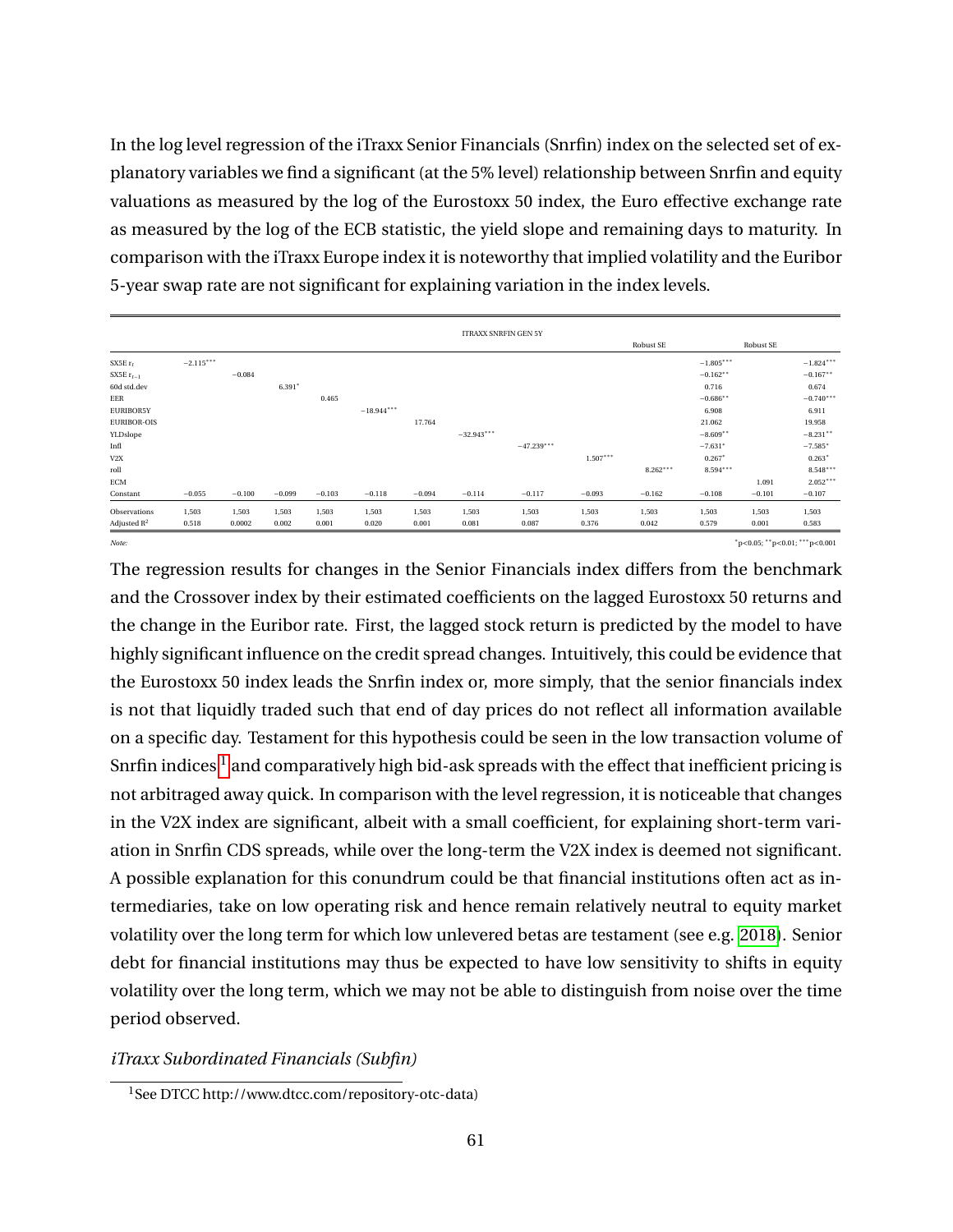|                    |             |            |             |            | <b>ITRAXX SUBFIN GEN 5Y</b> |            |            |            |            |             |
|--------------------|-------------|------------|-------------|------------|-----------------------------|------------|------------|------------|------------|-------------|
|                    |             |            |             |            |                             |            |            |            |            | Robust SE   |
| SX5E               | $-2.439***$ |            |             |            |                             |            |            |            |            | $-2.678***$ |
| 60d std.dev        |             | 40.904***  |             |            |                             |            |            |            |            | $-5.132$    |
| EER                |             |            | $-5.317***$ |            |                             |            |            |            |            | $-4.860***$ |
| <b>EURIBOR5Y</b>   |             |            |             | $0.289***$ |                             |            |            |            |            | $-0.439***$ |
| <b>EURIBOR-OIS</b> |             |            |             |            | $1.789***$                  |            |            |            |            | $-0.274$    |
| YLDslope           |             |            |             |            |                             | $0.277***$ |            |            |            | $0.497**$   |
| Infl               |             |            |             |            |                             |            | $0.489***$ |            |            | 0.051       |
| V2X                |             |            |             |            |                             |            |            | $0.038***$ |            | $0.010*$    |
| Days2Mat           |             |            |             |            |                             |            |            |            | $0.001**$  | 0.001       |
| Constant           | 24.780***   | $4.757***$ | $30.213***$ | $5.054***$ | $4.792***$                  | 4.907***   | $4.621***$ | $4.447***$ | $4.164***$ | 47.959***   |
| Observations       | 1,504       | 1,504      | 1,504       | 1,504      | 1,504                       | 1,504      | 1,504      | 1,504      | 1,504      | 1,504       |
| Adjusted $R^2$     | 0.673       | 0.149      | 0.201       | 0.112      | 0.413                       | 0.057      | 0.180      | 0.253      | 0.005      | 0.869       |

*Note:* <sup>∗</sup>p<0.05; ∗∗p<0.01; ∗∗∗p<0.001

In the log level regression of the iTraxx Subordinated Financials (Subfin) index on the selected set of explanatory variables we find a significant relationship between Subfin and equity valuations as measured by the log of the Eurostoxx 50 index, the Euro effective exchange rate as measured by the log of the ECB statistic, the Euribor 5-year swap rate, the yield slope and volatility implied by options on the Eurostoxx 50 index. In comparison with the iTraxx Europe index it is noteworthy that remaining time to maturity is not significant for explaining variation in the index levels. An explanation for this finding could be that the time effect on Subfin CDS spreads is small and not distinguishable from white noise over the observed period. The Euribor 5-year swap rate coefficient is smaller than the ITraxx Europe coefficient, providing testament to the interest rate risk bourn by financial institutions. Given the subordinate nature of the referenced debt claim, the Subfin's long-term sensitivity to changes in the Euribor 5-year swap rate should not come as a surprise.

|                                  |             |           |          |          |              |          | <b>ITRAXX SUBFIN GEN 5Y</b> |              |            |            |             |           |                                   |
|----------------------------------|-------------|-----------|----------|----------|--------------|----------|-----------------------------|--------------|------------|------------|-------------|-----------|-----------------------------------|
|                                  |             |           |          |          |              |          |                             |              |            | Robust SE  |             | Robust SE |                                   |
| SX5E $r_t$                       | $-2.014***$ |           |          |          |              |          |                             |              |            |            | $-1.678***$ |           | $-1.696***$                       |
| SX5E $r_{t-1}$                   |             | $-0.162*$ |          |          |              |          |                             |              |            |            | $-0.224***$ |           | $-0.233***$                       |
| 60d std.dev                      |             |           | 5.431    |          |              |          |                             |              |            |            | $-0.355$    |           | $-0.430$                          |
| EER                              |             |           |          | 0.503    |              |          |                             |              |            |            | $-0.659**$  |           | $-0.706**$                        |
| <b>EURIBOR5Y</b>                 |             |           |          |          | $-16.346***$ |          |                             |              |            |            | 7.938       |           | 7.416                             |
| <b>EURIBOR-OIS</b>               |             |           |          |          |              | 19.444   |                             |              |            |            | 24.435*     |           | 22.613                            |
| YLDslope                         |             |           |          |          |              |          | $-29.667***$                |              |            |            | $-6.334*$   |           | $-5.869*$                         |
| Infl                             |             |           |          |          |              |          |                             | $-49.430***$ |            |            | $-12.524*$  |           | $-12.455*$                        |
| V2X                              |             |           |          |          |              |          |                             |              | $1.448***$ |            | $0.290**$   |           | $0.291**$                         |
| roll                             |             |           |          |          |              |          |                             |              |            | $7.933***$ | $8.260***$  |           | $8.274***$                        |
| $\ensuremath{\text{ECM}}\xspace$ |             |           |          |          |              |          |                             |              |            |            |             | 0.469     | $1.723**$                         |
| Constant                         | $-0.031$    | $-0.071$  | $-0.073$ | $-0.076$ | $-0.089$     | $-0.066$ | $-0.086$                    | $-0.091$     | $-0.066$   | $-0.133$   | $-0.079$    | $-0.074$  | $-0.079$                          |
| Observations                     | 1,503       | 1,503     | 1,503    | 1,503    | 1,503        | 1,503    | 1,503                       | 1,503        | 1,503      | 1,503      | 1,503       | 1,503     | 1,503                             |
| Adjusted $\mathbb{R}^2$          | 0.410       | 0.002     | 0.001    | 0.001    | 0.013        | 0.001    | 0.057                       | 0.083        | 0.303      | 0.033      | 0.464       | $-0.0003$ | 0.468                             |
| Note:                            |             |           |          |          |              |          |                             |              |            |            |             |           | $p<0.05$ ; ** p<0.01; *** p<0.001 |

The regression results for the Subordinated Financials index differs from the benchmark and the Crossover index by their estimated coefficients on the one-day lagged Eurostoxx 50 returns and the change in the Euribor rate. First, the lagged stock return is predicted by the model to have highly significant influence on CDS spread changes. Intuitively, this could indicate that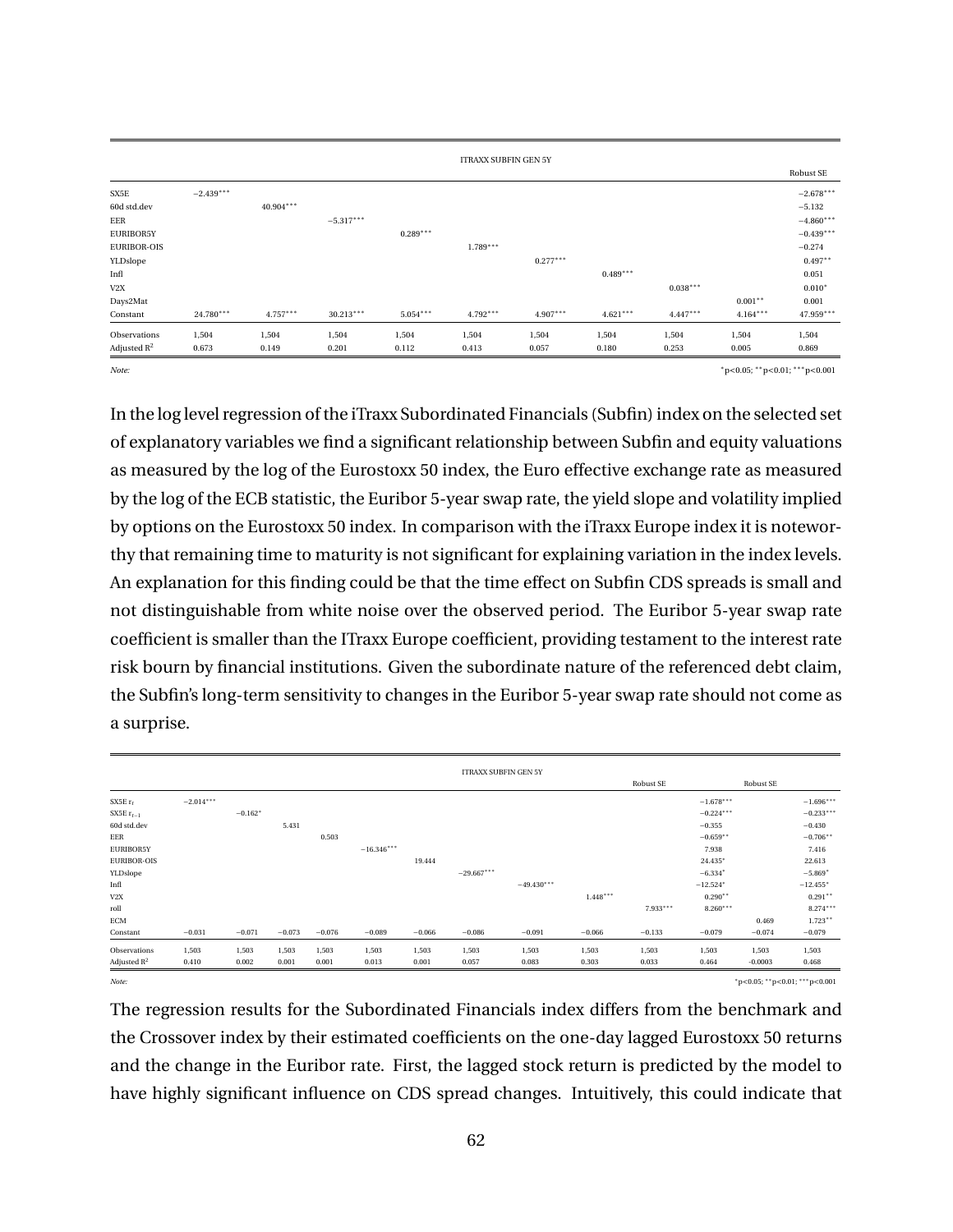the stock market leads the CDS market for subordinated debt from the financial sector, or that the Subfin index is not that liquidly traded which, such that information available at closing of the market is not fully priced in quoted spreads. Evidence for this hypothesis could be seen in the low notional value of Subfin indices traded (DTCC) and comparatively high bid-ask spreads with the effect that inefficient pricing is not arbitraged away quick. Second, the change in the Euribor spread is not affecting short-term spread changes of the sub-index on subordinated financial debt.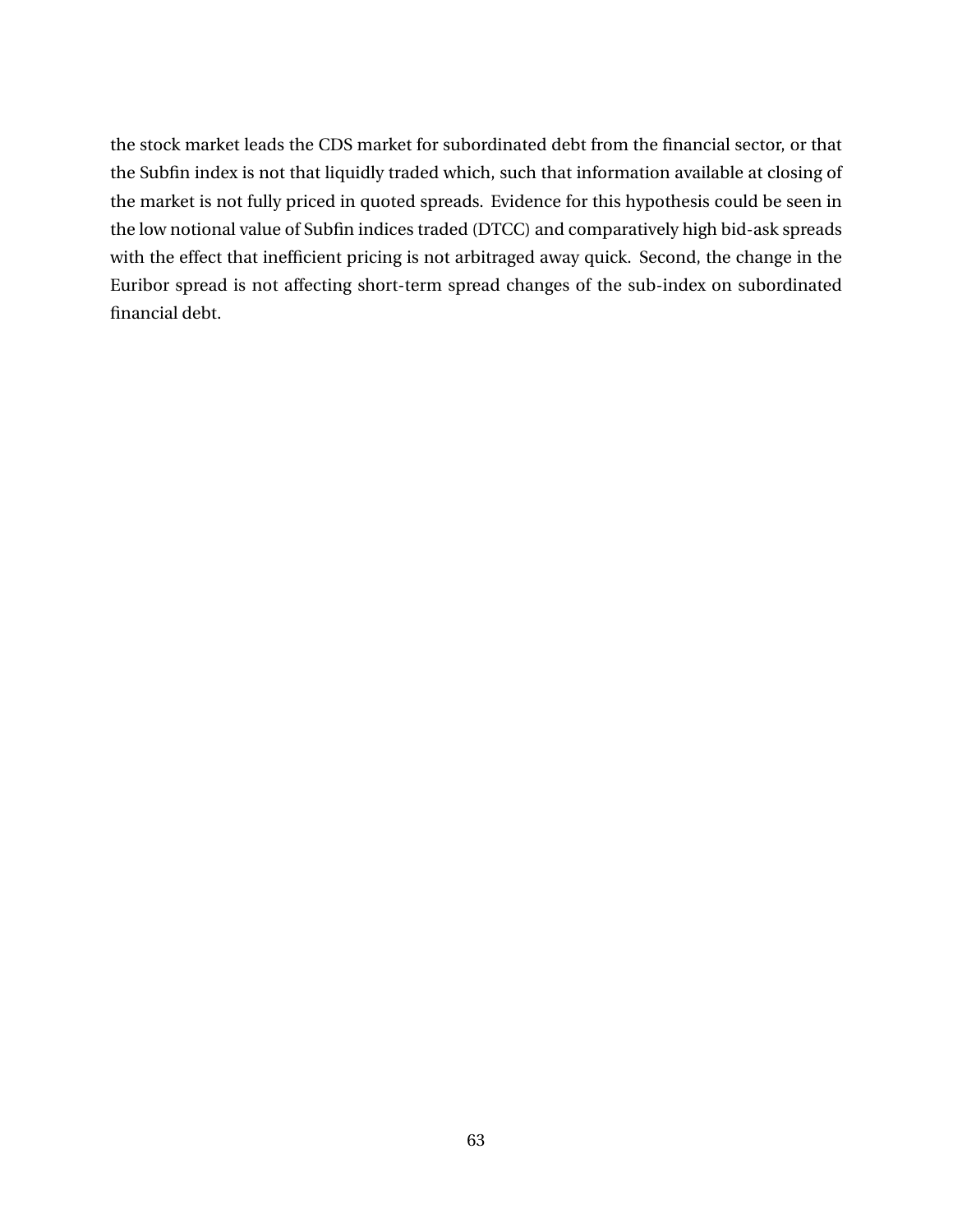

Overall, the results from the analysis of the sub-indices further underline the explanatory performance of our model, achieving an adjusted  $R^2$  of 47% for changes in the Subordinated Financials index, and 58% for changes in the Senior Financials index and Crossover indices.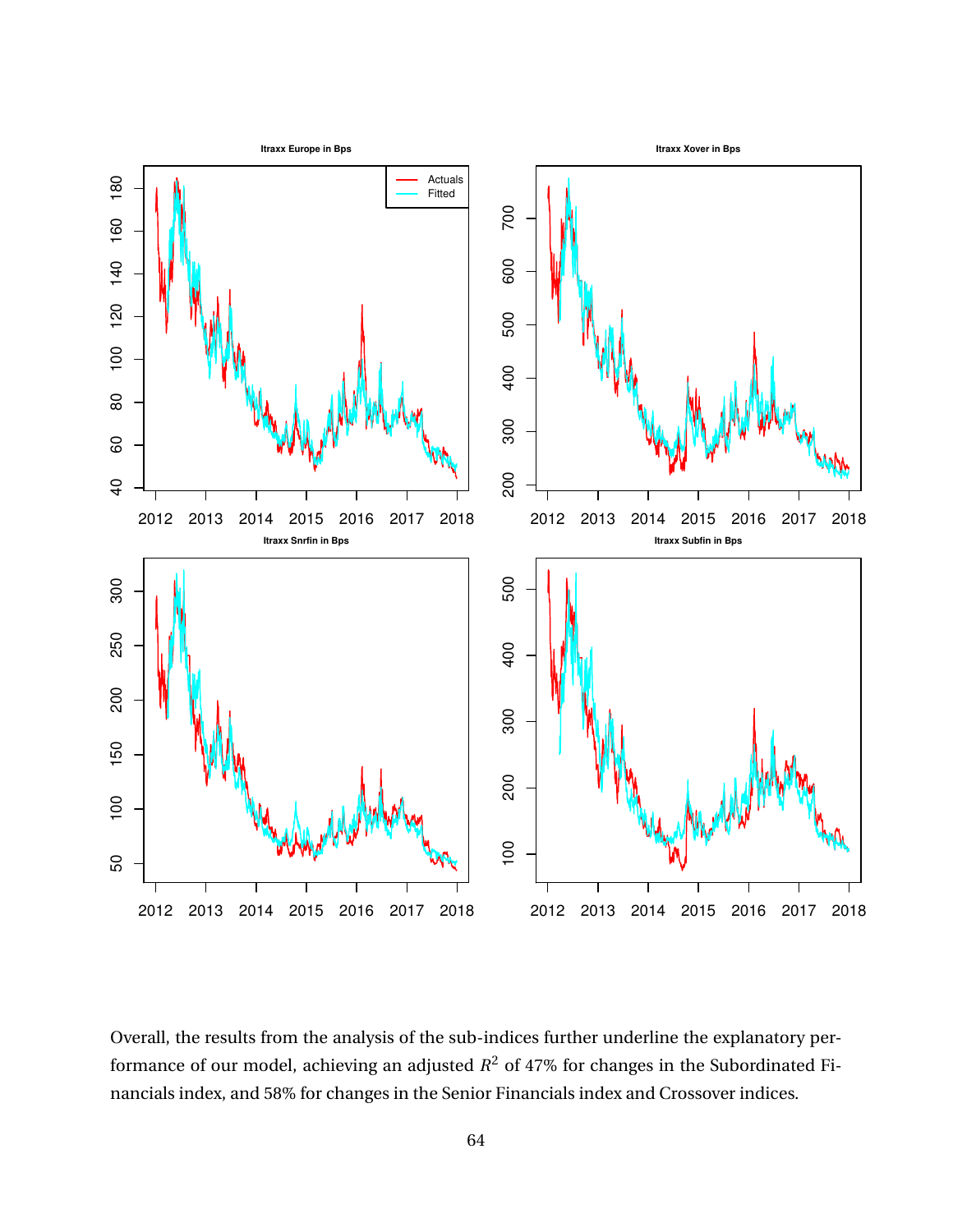# **9.4 Single Name Results**

We run similar regressions on four single-name constituents of the iTraxx Europe index to examine the determinants of single-name CDS spread levels and changes. The constituents are chosen randomly from the major sectors that constitutes the index, with the intention to interpret differences between the drivers of the CDS spread levels and changes of the different industries. For the single-name regressions, we also include the additional firm-specific variables presented in the data description.

|                       |            |            |            |             |            | CDS AXA 5Y |            |            |            |                                 |             |
|-----------------------|------------|------------|------------|-------------|------------|------------|------------|------------|------------|---------------------------------|-------------|
|                       |            |            |            |             |            |            |            |            |            | Robust SE                       |             |
| <b>Bid-Ask spread</b> | $0.143***$ |            |            |             |            |            |            |            |            |                                 | $0.009*$    |
| Leverage              |            | $7.214***$ |            |             |            |            |            |            |            |                                 | $5.868***$  |
| 60d std.dev           |            |            | $0.450***$ |             |            |            |            |            |            |                                 | $0.117*$    |
| EER                   |            |            |            | $-4.509***$ |            |            |            |            |            |                                 | $-3.429***$ |
| <b>EURIBOR5Y</b>      |            |            |            |             | $0.974***$ |            |            |            |            |                                 | 0.181       |
| <b>EURIBOR-OIS</b>    |            |            |            |             |            | $3.314***$ |            |            |            |                                 | $-0.739***$ |
| YLDslope              |            |            |            |             |            |            | $1.014***$ |            |            |                                 | $0.396*$    |
| Infl                  |            |            |            |             |            |            |            | $1.169***$ |            |                                 | $-0.111$    |
| V2X                   |            |            |            |             |            |            |            |            | $0.041***$ |                                 | $0.016***$  |
| Days2Mat              |            |            |            |             |            |            |            |            |            | 0.0002                          | 0.0002      |
| Constant              | $3.684***$ | $2.757***$ | $3.644***$ | 25.610***   | $3.870***$ | $3.628***$ | $3.286***$ | $2.995***$ | $3.579***$ | $4.019***$                      | 17.984***   |
| Observations          | 1,504      | 1,504      | 1,504      | 1,504       | 1,504      | 1,504      | 1,504      | 1,504      | 1,504      | 1,504                           | 1,504       |
| Adjusted $R^2$        | 0.339      | 0.894      | 0.185      | 0.064       | 0.565      | 0.626      | 0.343      | 0.456      | 0.131      | $-0.0003$                       | 0.952       |
| Note:                 |            |            |            |             |            |            |            |            |            | $p<0.05$ ; **p<0.01; ***p<0.001 |             |

*AXA*

The log levels regression for AXA shows that seven out of the ten independent variables in our model have significant influence on the CDS spread. This yields the highest number of significant estimates in our sample of single names. Furthermore, we are able to explain 95% of the variation in the CDS spreads, given by the adjusted  $R^2$ . On the 5% level, these include the Bid-Ask spread, leverage, 60 days volatility, effective exchange rate, the Euribor-OIS spread, the yield slope and the implied equity volatility. Seen in isolation, in the univariate regressions, most of the variables are able to explain a large part of the variation in the spreads, where leverage alone explains 89%. The Euribor-OIS spread and the Euribor rate also have high explanatory power with adjusted *R* <sup>2</sup> of 62.6% and 56.5%, respectively. Interestingly, while the Euribor-OIS spread has a significantly positive effect on the CDS spreads in the univariate regression, as well as in the multivariate regressions for the other constituents, this spread is significantly inversely related to the CDS spread for AXA.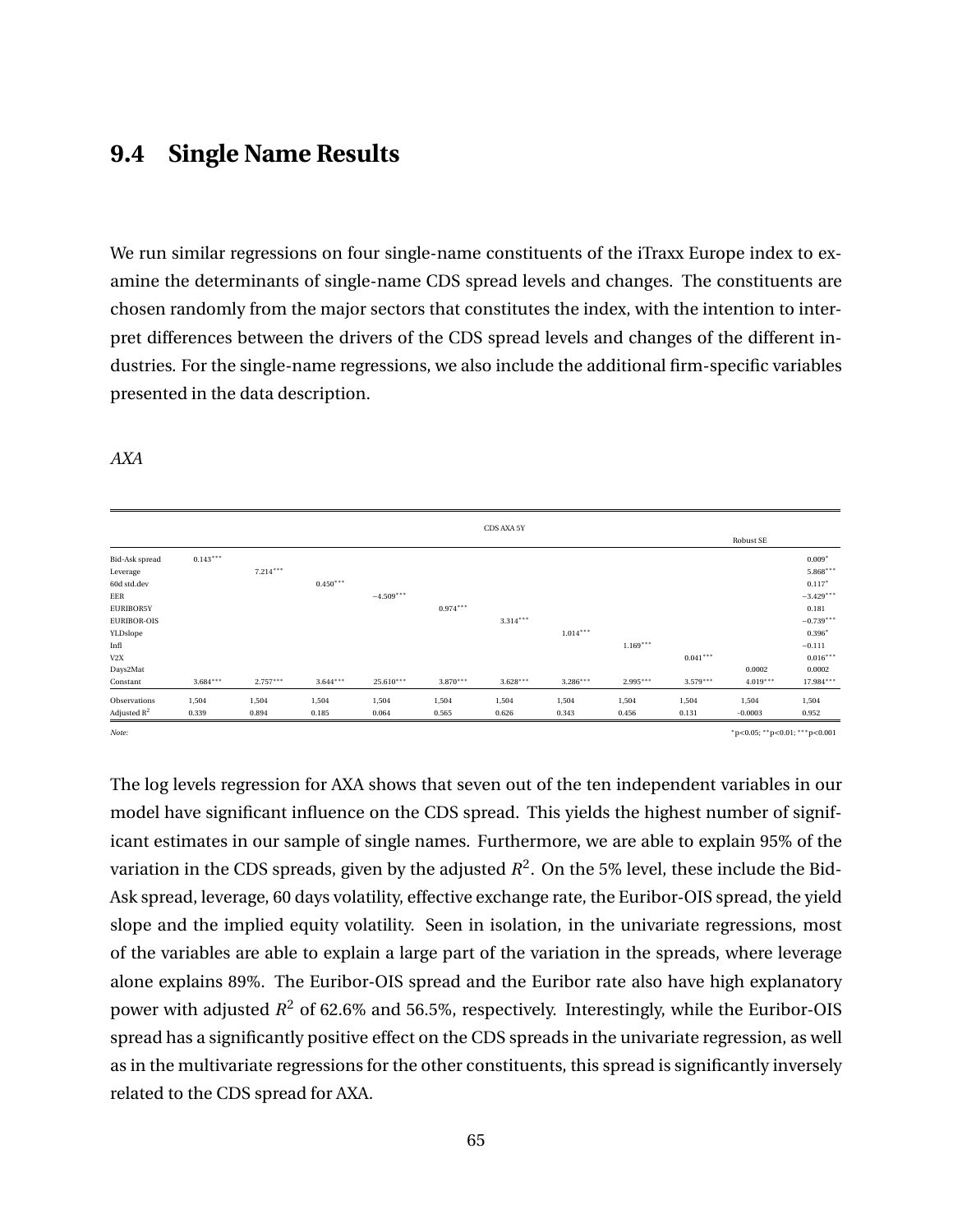|                         |          |            |             |            |           |             |          | AXA CDS 5Y   |              |            |            |             |          |             |
|-------------------------|----------|------------|-------------|------------|-----------|-------------|----------|--------------|--------------|------------|------------|-------------|----------|-------------|
|                         |          |            |             |            |           |             |          |              |              |            |            | Robust SE   |          | Robust SE   |
| Bid-Ask                 | 0.046    |            |             |            |           |             |          |              |              |            |            | 0.048       |          | 0.058       |
| Leverage                |          | 473.590*** |             |            |           |             |          |              |              |            |            | 209.180***  |          | 211.989***  |
| Equity $r_{t-1}$        |          |            | $-0.262***$ |            |           |             |          |              |              |            |            | $-0.263***$ |          | $-0.263***$ |
| 60d std.dev             |          |            |             | $6.459***$ |           |             |          |              |              |            |            | 1.780       |          | 1.943       |
| EER                     |          |            |             |            | $0.772**$ |             |          |              |              |            |            | 0.065       |          | 0.048       |
| <b>EURIBOR5Y</b>        |          |            |             |            |           | $-10.348**$ |          |              |              |            |            | $11.368**$  |          | $11.154***$ |
| <b>EURIBOR-OIS</b>      |          |            |             |            |           |             | 19.226   |              |              |            |            | 30.821*     |          | 27.735*     |
| YLDslope                |          |            |             |            |           |             |          | $-23.718***$ |              |            |            | $-8.312*$   |          | $-7.586*$   |
| Infl                    |          |            |             |            |           |             |          |              | $-41.983***$ |            |            | $-11.871**$ |          | $-11.798**$ |
| V2X                     |          |            |             |            |           |             |          |              |              | $1.346***$ |            | $0.988***$  |          | $0.996***$  |
| roll                    |          |            |             |            |           |             |          |              |              |            | $2.907***$ | $3.298***$  |          | $3.286***$  |
| ECM                     |          |            |             |            |           |             |          |              |              |            |            |             | 1.792    | $2.330***$  |
| Constant                | $-0.129$ | $-0.066$   | $-0.117$    | $-0.123$   | $-0.132$  | $-0.138$    | $-0.120$ | $-0.138$     | $-0.143$     | $-0.121$   | $-0.173*$  | $-0.116$    | $-0.129$ | $-0.116$    |
| Observations            | 1,503    | 1,503      | 1,503       | 1,503      | 1,503     | 1,503       | 1,503    | 1,503        | 1,503        | 1,503      | 1,503      | 1,503       | 1,503    | 1,503       |
| Adjusted $\mathbb{R}^2$ | 0.0001   | 0.236      | 0.019       | 0.008      | 0.005     | 0.006       | 0.001    | 0.044        | 0.071        | 0.313      | 0.011      | 0.398       | 0.004    | 0.405       |
|                         |          |            |             |            |           |             |          |              |              |            |            |             |          |             |

*Note:* <sup>∗</sup>p<0.05; ∗∗p<0.01; ∗∗∗p<0.001

Changes in the CDS spread of AXA are significantly driven by changes in leverage, lagged equity return (market cap changes), changes in the Euribor rate, changes in the Euribor-OIS spread, changes in the slope of the yield curve, changes in anticipated inflation, changes in implied equity volatility, and the Roll Dates. In the univariate regression results, it is evident that the changes in the implied equity volatility and the changes in leverage are the main variables to explain the variations in the changes of the CDS spreads. Corresponding to the log levels regression, our empirical model is able to explain the highest amount of the variations in the CDS spread changes for AXA relative to the other constituents, given by an adjusted  $R^2$  of 40.5%. Intuitively, this can indicate that our estimated model is well fitted to explain the CDS spreads of financials.

*BASF*

|                       |            |            |            |             |            | <b>CDS BASF 5Y</b> |            |            |            |                                       |            |
|-----------------------|------------|------------|------------|-------------|------------|--------------------|------------|------------|------------|---------------------------------------|------------|
|                       |            |            |            |             |            |                    |            |            |            | Robust SE                             |            |
| <b>Bid-Ask spread</b> | $-0.015*$  |            |            |             |            |                    |            |            |            |                                       | $0.038**$  |
| Leverage              |            | 4.392***   |            |             |            |                    |            |            |            |                                       | $3.585*$   |
| 60d std.dev           |            |            | $0.335***$ |             |            |                    |            |            |            |                                       | $-0.007$   |
| EER                   |            |            |            | $-1.357***$ |            |                    |            |            |            |                                       | $-0.676$   |
| <b>EURIBOR5Y</b>      |            |            |            |             | $0.386***$ |                    |            |            |            |                                       | $-0.144$   |
| <b>EURIBOR-OIS</b>    |            |            |            |             |            | $1.675***$         |            |            |            |                                       | $0.997***$ |
| YLDslope              |            |            |            |             |            |                    | $0.429***$ |            |            |                                       | $0.453***$ |
| Infl                  |            |            |            |             |            |                    |            | $0.424***$ |            |                                       | 0.211      |
| V2X                   |            |            |            |             |            |                    |            |            | $0.027***$ |                                       | $0.016***$ |
| Days2Mat              |            |            |            |             |            |                    |            |            |            | $-0.00002$                            | 0.0001     |
| Constant              | $3.805***$ | $2.945***$ | $3.300***$ | $10.121***$ | $3.527***$ | $3.345***$         | $3.264***$ | $3.227***$ | $3.199***$ | $3.772***$                            | 4.627      |
| Observations          | 1,504      | 1,504      | 1,504      | 1,504       | 1,504      | 1,504              | 1,504      | 1,504      | 1,504      | 1,504                                 | 1,504      |
| Adjusted $R^2$        | 0.002      | 0.060      | 0.125      | 0.021       | 0.335      | 0.605              | 0.233      | 0.227      | 0.211      | $-0.001$                              | 0.771      |
| Note:                 |            |            |            |             |            |                    |            |            |            | $"p<0.05;$ ** $p<0.01;$ *** $p<0.001$ |            |

For the log levels of BASF, we are only able to explain 77% of the variations in the CDS spreads ? the lowest of the constituents in levels. Bid-Ask spread, leverage, the Euribor-OIS spread, the yield slope and the implied equity volatility are all significant at the 5% level. Again, the Euribor-OIS spread is able to explain a substantial part of the variation in the CDS spreads, with and adjusted  $R^2$  of 60.5% from the single regression.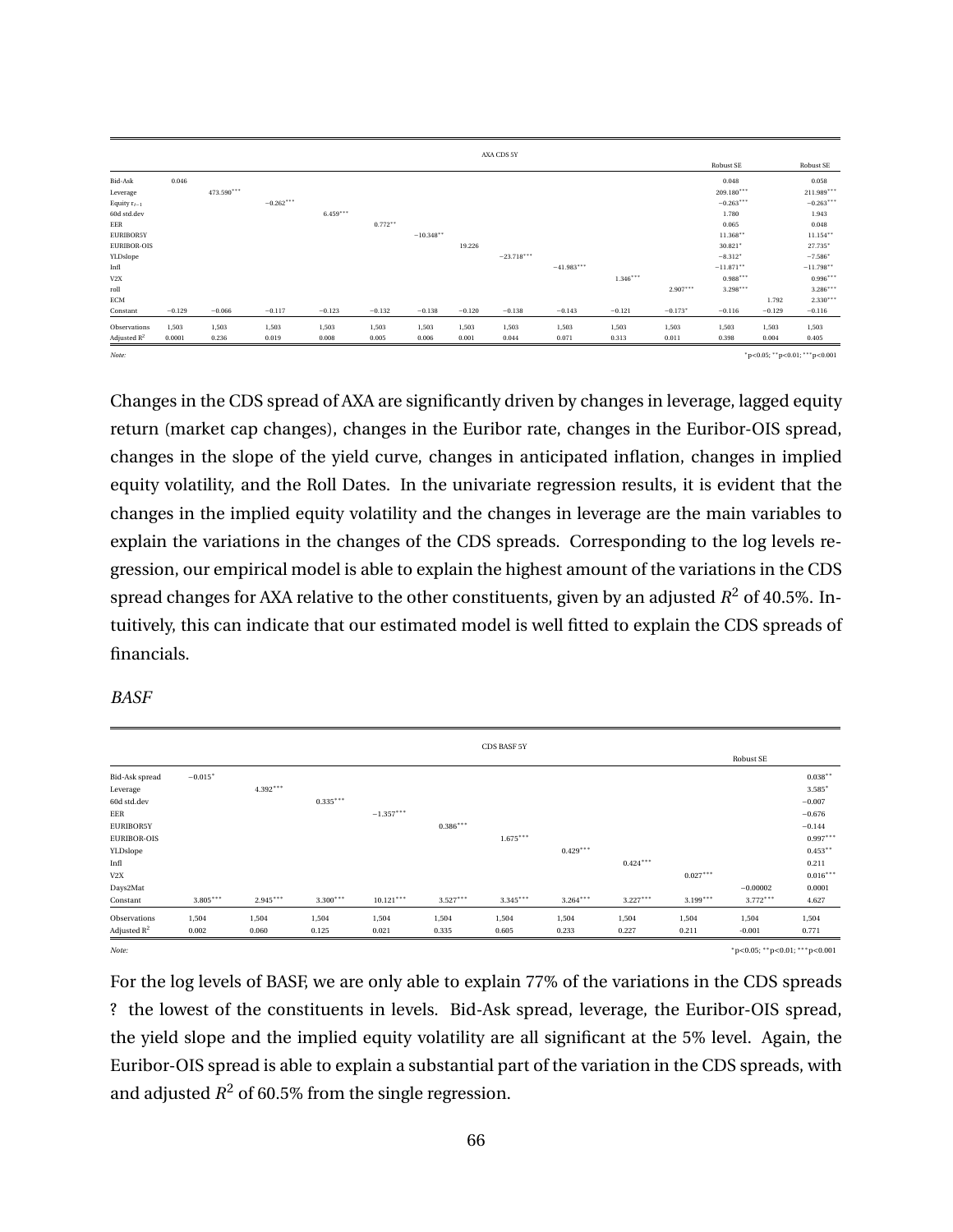|                         |          |            |             |          |           |           |          | <b>BASF CDS 5Y</b> |              |            |            |              |          |                               |
|-------------------------|----------|------------|-------------|----------|-----------|-----------|----------|--------------------|--------------|------------|------------|--------------|----------|-------------------------------|
|                         |          |            |             |          |           |           |          |                    |              |            |            | Robust SE    |          | Robust SE                     |
| Bid-Ask                 | $-0.135$ |            |             |          |           |           |          |                    |              |            |            | $-0.159$     |          | $-0.135$                      |
| Leverage                |          | 234.242*** |             |          |           |           |          |                    |              |            |            | 70.944       |          | 76.771                        |
| Equity $r_{t-1}$        |          |            | $-0.331***$ |          |           |           |          |                    |              |            |            | $-0.272$     |          | $-0.283***$                   |
| 60d std.dev             |          |            |             | 3.060    |           |           |          |                    |              |            |            | $-0.710$     |          | $-0.454$                      |
| EER                     |          |            |             |          | 0.139     |           |          |                    |              |            |            | $-0.429$     |          | $-0.440$                      |
| <b>EURIBOR5Y</b>        |          |            |             |          |           | $-2.329$  |          |                    |              |            |            | $9.006*$     |          | 8.631                         |
| <b>EURIBOR-OIS</b>      |          |            |             |          |           |           | 13.288   |                    |              |            |            | 21.024       |          | 21.583                        |
| YLDslope                |          |            |             |          |           |           |          | $-9.502***$        |              |            |            | $-4.229$     |          | $-3.773$                      |
| Infl                    |          |            |             |          |           |           |          |                    | $-27.174***$ |            |            | $-16.293***$ |          | $-15.966***$                  |
| V2X                     |          |            |             |          |           |           |          |                    |              | $0.604***$ |            | $0.470***$   |          | $0.476***$                    |
| roll                    |          |            |             |          |           |           |          |                    |              |            | $2.491***$ | $2.581**$    |          | $2.548**$                     |
| <b>ECM</b>              |          |            |             |          |           |           |          |                    |              |            |            |              | 0.763    | $1.246***$                    |
| Constant                | $-0.062$ | $-0.060$   | $-0.055$    | $-0.061$ | $-0.063$  | $-0.064$  | $-0.056$ | $-0.066$           | $-0.071$     | $-0.058$   | $-0.100$   | $-0.081$     | $-0.062$ | $-0.080$                      |
| Observations            | 1,503    | 1,503      | 1,503       | 1,503    | 1,503     | 1,503     | 1,503    | 1,503              | 1,503        | 1,503      | 1,503      | 1,503        | 1,503    | 1,503                         |
| Adjusted $\mathbb{R}^2$ | 0.001    | 0.039      | 0.023       | 0.0002   | $-0.0004$ | $-0.0002$ | 0.0005   | 0.009              | 0.041        | 0.086      | 0.011      | 0.135        | 0.001    | 0.138                         |
| Note:                   |          |            |             |          |           |           |          |                    |              |            |            |              |          | *p<0.05; **p<0.01; ***p<0.001 |

According to our empirical model, the changes in the CDS spreads for BASF are driven by the changes in the Euribor rate, changes in anticipated inflation, the changes in implied equity volatility and the Roll Dates. However, when including the ECM, the changes in the Euribor rate are no longer significant, while the inverse relation between the lagged equity return and the changes in the CDS spreads become significant at the 0.1% level. Unfortunately, our model is only able to explain 13.8% of the variations in the changes of the CDS spreads, which is more in line with previous results, such as those of Collin-Dufresn et al., [2001](#page-93-2) and Ericsson et al., [2009.](#page-94-0)

*EDF*

|                    |            |            |            |             |            | CDS EDF 5Y |            |            |            |                                       |            |
|--------------------|------------|------------|------------|-------------|------------|------------|------------|------------|------------|---------------------------------------|------------|
|                    |            |            |            |             |            |            |            |            |            | Robust SE                             |            |
| Bid-Ask spread     | $0.070***$ |            |            |             |            |            |            |            |            |                                       | 0.009      |
| Leverage           |            | $1.907***$ |            |             |            |            |            |            |            |                                       | $3.185***$ |
| 60d std.dev        |            |            | $0.124***$ |             |            |            |            |            |            |                                       | $-0.019$   |
| EER                |            |            |            | $-3.702***$ |            |            |            |            |            |                                       | $-0.943$   |
| <b>EURIBOR5Y</b>   |            |            |            |             | $0.144***$ |            |            |            |            |                                       | $0.378**$  |
| <b>EURIBOR-OIS</b> |            |            |            |             |            | $1.247***$ |            |            |            |                                       | $0.700***$ |
| YLDslope           |            |            |            |             |            |            | $0.166***$ |            |            |                                       | 0.047      |
| Infl               |            |            |            |             |            |            |            | $0.295***$ |            |                                       | $-0.122$   |
| V2X                |            |            |            |             |            |            |            |            | $0.028***$ |                                       | $0.009*$   |
| Days2Mat           |            |            |            |             |            |            |            |            |            | 0.0003                                | 0.0004     |
| Constant           | $3.985***$ | $3.092***$ | $4.074***$ | 21.720***   | $4.233***$ | $4.019***$ | $4.130***$ | $3.956***$ | $3.734***$ | $3.809***$                            | 5.522      |
| Observations       | 1,504      | 1,504      | 1,504      | 1,504       | 1,504      | 1,504      | 1,504      | 1,504      | 1,504      | 1,504                                 | 1,504      |
| Adjusted $R^2$     | 0.089      | 0.284      | 0.085      | 0.165       | 0.047      | 0.339      | 0.034      | 0.110      | 0.244      | 0.002                                 | 0.875      |
| Note:              |            |            |            |             |            |            |            |            |            | $"p<0.05;$ ** $p<0.01;$ *** $p<0.001$ |            |

For the log levels of the CDS spread in the case of EDF, significant variables on the 5% level is given by leverage, the Euribor rate, the Euribor-OIS spread and the implied equity volatility. Although the significant variables are few in numbers, they are able to explain as much as 87.5% of the variations in the levels of the CDS spread. Once again, the Euribor-OIS spread yields the highest adjusted  $R^2$  in the univariate regression, explaining 34% of the variations. In contrast to the other single names, Bid-Ask spread does not have a significant effect on the CDS spreads, implying that EDF is less sensitive to trading-liquidity.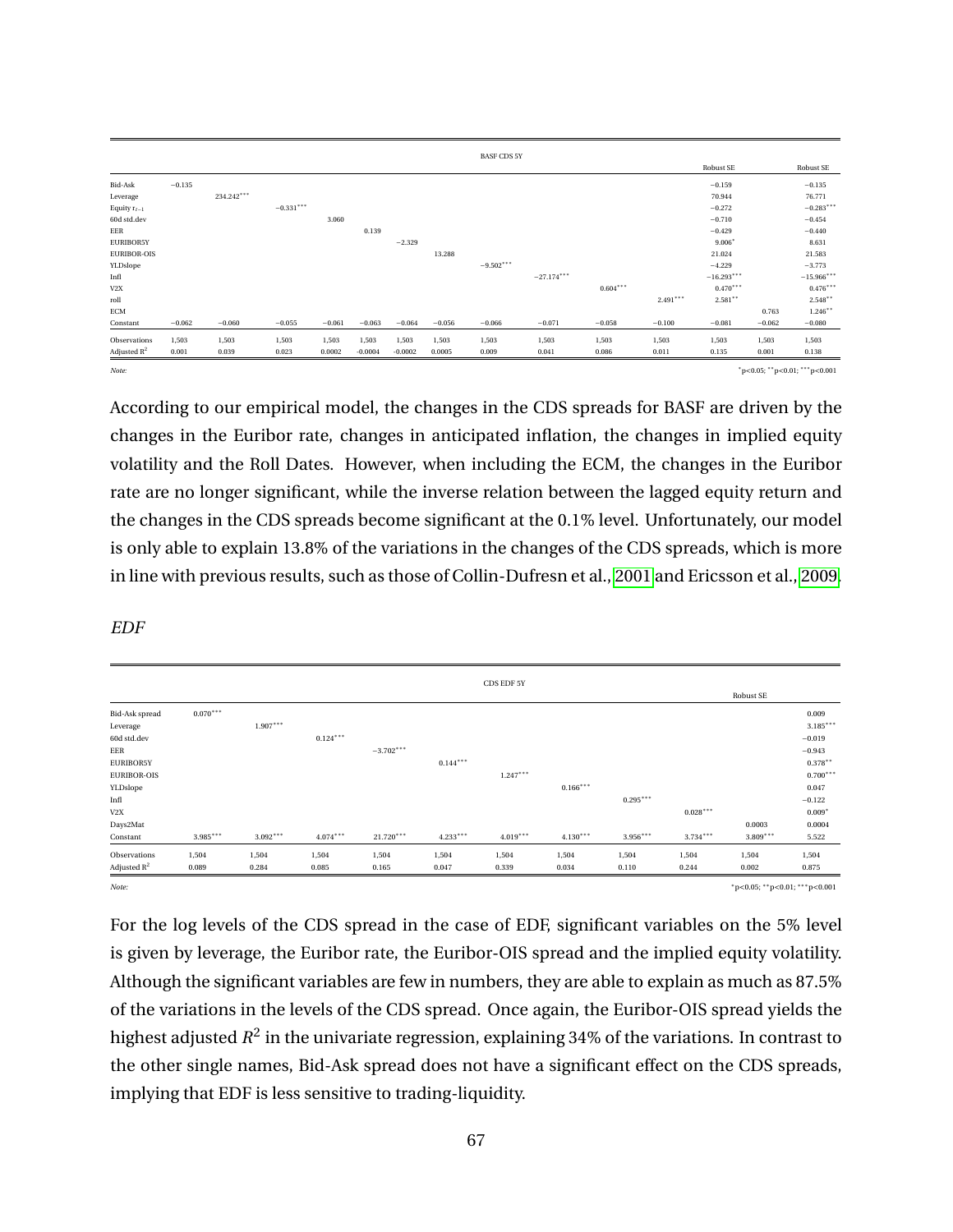|                         |          |            |             |          |          |           |          | EDF CDS 5Y   |              |            |            |              |           |              |
|-------------------------|----------|------------|-------------|----------|----------|-----------|----------|--------------|--------------|------------|------------|--------------|-----------|--------------|
|                         |          |            |             |          |          |           |          |              |              |            |            | Robust SE    |           | Robust SE    |
| Bid-Ask                 | $-0.024$ |            |             |          |          |           |          |              |              |            |            | $-0.019$     |           | $-0.014$     |
| Leverage                |          | 151.346*** |             |          |          |           |          |              |              |            |            | 73.194***    |           | 74.819***    |
| Equity $r_{t-1}$        |          |            | $-0.152***$ |          |          |           |          |              |              |            |            | $-0.141***$  |           | $-0.143***$  |
| 60d std.dev             |          |            |             | 1.347    |          |           |          |              |              |            |            | 0.879        |           | 0.788        |
| EER                     |          |            |             |          | 0.088    |           |          |              |              |            |            | $-0.355$     |           | $-0.345$     |
| <b>EURIBOR5Y</b>        |          |            |             |          |          | $-5.445*$ |          |              |              |            |            | $9.282*$     |           | $9.358*$     |
| <b>EURIBOR-OIS</b>      |          |            |             |          |          |           | 26.506** |              |              |            |            | 32.090*      |           | 32.025*      |
| YLDslope                |          |            |             |          |          |           |          | $-12.429***$ |              |            |            | $-6.390*$    |           | $-6.120*$    |
| Infl                    |          |            |             |          |          |           |          |              | $-27.538***$ |            |            | $-14.214***$ |           | $-13.944***$ |
| V2X                     |          |            |             |          |          |           |          |              |              | $0.719***$ |            | $0.564***$   |           | $0.571***$   |
| roll                    |          |            |             |          |          |           |          |              |              |            | $3.049***$ | $3.306***$   |           | $3.343***$   |
| ECM                     |          |            |             |          |          |           |          |              |              |            |            |              | 0.553     | $1.321*$     |
| Constant                | $-0.038$ | $-0.045$   | $-0.039$    | $-0.039$ | $-0.038$ | $-0.043$  | $-0.026$ | $-0.043$     | $-0.047$     | $-0.034$   | $-0.085$   | $-0.074$     | $-0.038$  | $-0.074$     |
| Observations            | 1,503    | 1,503      | 1,503       | 1,503    | 1,503    | 1,503     | 1,503    | 1,503        | 1,503        | 1,503      | 1,503      | 1,503        | 1,503     | 1,503        |
| Adjusted $\mathbb{R}^2$ | $-0.001$ | 0.083      | 0.016       | 0.001    | $-0.001$ | 0.003     | 0.006    | 0.022        | 0.058        | 0.169      | 0.023      | 0.253        | $-0.0001$ | 0.256        |
|                         |          |            |             |          |          |           |          |              |              |            |            |              |           |              |

*Note:* <sup>∗</sup>p<0.05; ∗∗p<0.01; ∗∗∗p<0.001

For the changes in the CDS spreads of EDF, changes in leverage, lagged equity return, changes in the Euribor rate, changes in the Euribor-OIS spread, the changes in the slope of the yield curve, changes in anticipated inflation, changes in implied equity volatility, and the Roll Dates, are significant at the 5% level. Implied volatility is estimated with the highest adjusted  $R^2$  in the univariate regressions, indicating its prominent role in explaining the variations of the CDS spread changes. After including the ECM variables, we are able to explain 25.6% of the variation in the changes of the CDS spreads.

#### *Telenor*

|                         |            |            |            |             |            | <b>CDS TELN 5Y</b> |            |            |            |                                       |            |
|-------------------------|------------|------------|------------|-------------|------------|--------------------|------------|------------|------------|---------------------------------------|------------|
|                         |            |            |            |             |            |                    |            |            |            | Robust SE                             |            |
| Bid-Ask spread          | $0.046***$ |            |            |             |            |                    |            |            |            |                                       | $0.037***$ |
| Leverage                |            | $0.563***$ |            |             |            |                    |            |            |            |                                       | $2.520***$ |
| 60d std.dev             |            |            | $0.262***$ |             |            |                    |            |            |            |                                       | 0.047      |
| EER                     |            |            |            | $-2.516***$ |            |                    |            |            |            |                                       | $-0.814$   |
| <b>EURIBOR5Y</b>        |            |            |            |             | $0.111***$ |                    |            |            |            |                                       | $-0.022$   |
| <b>EURIBOR-OIS</b>      |            |            |            |             |            | $1.049***$         |            |            |            |                                       | $0.697***$ |
| YLDslope                |            |            |            |             |            |                    | $0.096***$ |            |            |                                       | 0.211      |
| Infl                    |            |            |            |             |            |                    |            | $0.129***$ |            |                                       | 0.139      |
| V2X                     |            |            |            |             |            |                    |            |            | $0.025***$ |                                       | $0.018***$ |
| Days2Mat                |            |            |            |             |            |                    |            |            |            | $0.0003**$                            | $0.001*$   |
| Constant                | $3.582***$ | $3.661***$ | $3.448***$ | $15.619***$ | $3.731***$ | $3.545***$         | $3.686***$ | $3.637***$ | $3.276***$ | $3.181***$                            | 4.915      |
| Observations            | 1,504      | 1,504      | 1,504      | 1,504       | 1,504      | 1,504              | 1,504      | 1,504      | 1,504      | 1,504                                 | 1,504      |
| Adjusted $\mathbb{R}^2$ | 0.070      | 0.007      | 0.125      | 0.141       | 0.052      | 0.444              | 0.021      | 0.038      | 0.358      | 0.006                                 | 0.800      |
| Note:                   |            |            |            |             |            |                    |            |            |            | $"p<0.05;$ ** $p<0.01;$ *** $p<0.001$ |            |

In the log levels regression for Telenor the Bid-Ask spread, leverage, the Euribor-OIS spread, implied equity volatility and the remaining days to maturity, have significant influence on the CDS spreads. Adjusted  $R^2$  of the multivariate regression indicates that our model is able to explain 80% of the variations in the spreads. Corresponding to the rest of the single names, the Euribor-OIS spread achieves the highest  $R^2$  of the univariate regressions, followed by the implied equity volatility. In contrast to the rest of the single name sample, the coefficient for the remaining days to maturity is significant. However, the point estimate is small, indicating that this outlier effect might not be of great importance.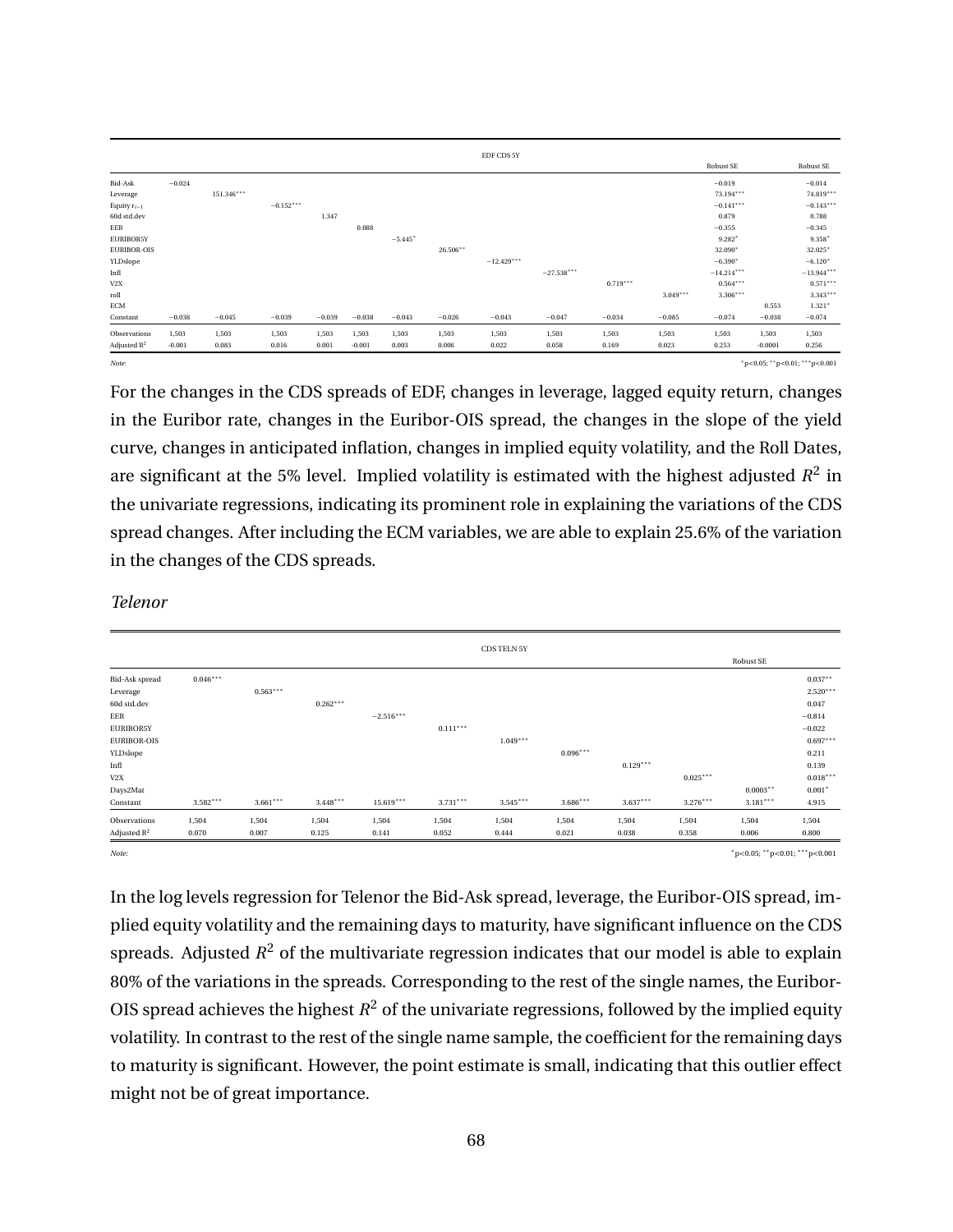|                    |            |           |             |           |            |          |          | TELN CDS 5Y |              |            |            |              |          |                                    |
|--------------------|------------|-----------|-------------|-----------|------------|----------|----------|-------------|--------------|------------|------------|--------------|----------|------------------------------------|
|                    |            |           |             |           |            |          |          |             |              |            |            | Robust SE    |          | Robust SE                          |
| Bid-Ask            | $0.249***$ |           |             |           |            |          |          |             |              |            |            | $0.276**$    |          | $0.295***$                         |
| Leverage           |            | 98.812*** |             |           |            |          |          |             |              |            |            | 44.606*      |          | $46.420*$                          |
| Equity $r_{t-1}$   |            |           | $-0.203***$ |           |            |          |          |             |              |            |            | $-0.194***$  |          | $-0.197***$                        |
| 60d std.dev        |            |           |             | 1.137     |            |          |          |             |              |            |            | 0.289        |          | 0.259                              |
| EER                |            |           |             |           | $0.425***$ |          |          |             |              |            |            | 0.031        |          | 0.019                              |
| <b>EURIBOR5Y</b>   |            |           |             |           |            | 0.824    |          |             |              |            |            | $7.365*$     |          | $7.174*$                           |
| <b>EURIBOR-OIS</b> |            |           |             |           |            |          | $-1.650$ |             |              |            |            | 5.261        |          | 5.231                              |
| YLDslope           |            |           |             |           |            |          |          | $-6.249***$ |              |            |            | $-2.932$     |          | $-2.605$                           |
| Infl               |            |           |             |           |            |          |          |             | $-19.544***$ |            |            | $-11.072***$ |          | $-10.575***$                       |
| V2X                |            |           |             |           |            |          |          |             |              | $0.506***$ |            | $0.447***$   |          | $0.457***$                         |
| roll               |            |           |             |           |            |          |          |             |              |            | $2.586***$ | $2.734***$   |          | $2.744***$                         |
| ECM                |            |           |             |           |            |          |          |             |              |            |            |              | 0.158    | $1.066*$                           |
| Constant           | $-0.060$   | $-0.066$  | $-0.054$    | $-0.060$  | $-0.062$   | $-0.059$ | $-0.061$ | $-0.063$    | $-0.067$     | $-0.057$   | $-0.100$   | $-0.092*$    | $-0.060$ | $-0.092*$                          |
| Observations       | 1,503      | 1,503     | 1,503       | 1,503     | 1,503      | 1,503    | 1,503    | 1,503       | 1,503        | 1,503      | 1,503      | 1,503        | 1,503    | 1,503                              |
| Adjusted $R^2$     | 0.007      | 0.022     | 0.016       | $-0.0002$ | 0.004      | $-0.001$ | $-0.001$ | 0.007       | 0.039        | 0.112      | 0.022      | 0.179        | $-0.001$ | 0.181                              |
| Note:              |            |           |             |           |            |          |          |             |              |            |            |              |          | $*$ p<0.05; ** p<0.01; *** p<0.001 |

Changes in the CDS spreads of Telenor are, according to our empirical model, significantly driven by the changes in the Bid-Ask spread, changes in leverage, the lagged equity return, changes in the Euribor rate, changes in anticipated inflation, changes in implied equity volatility, and the effects of the Rolls Dates. When including the ECM factor, our model achieves an adjusted  $R^2$  of 18.1%. This is mostly driven by the changes in the implied equity volatility, according to the univariate regressions. In contrast to the other constituents, changes in the CDS spreads of Telenor are highly significantly affected by changes in the Bid-Ask spreads.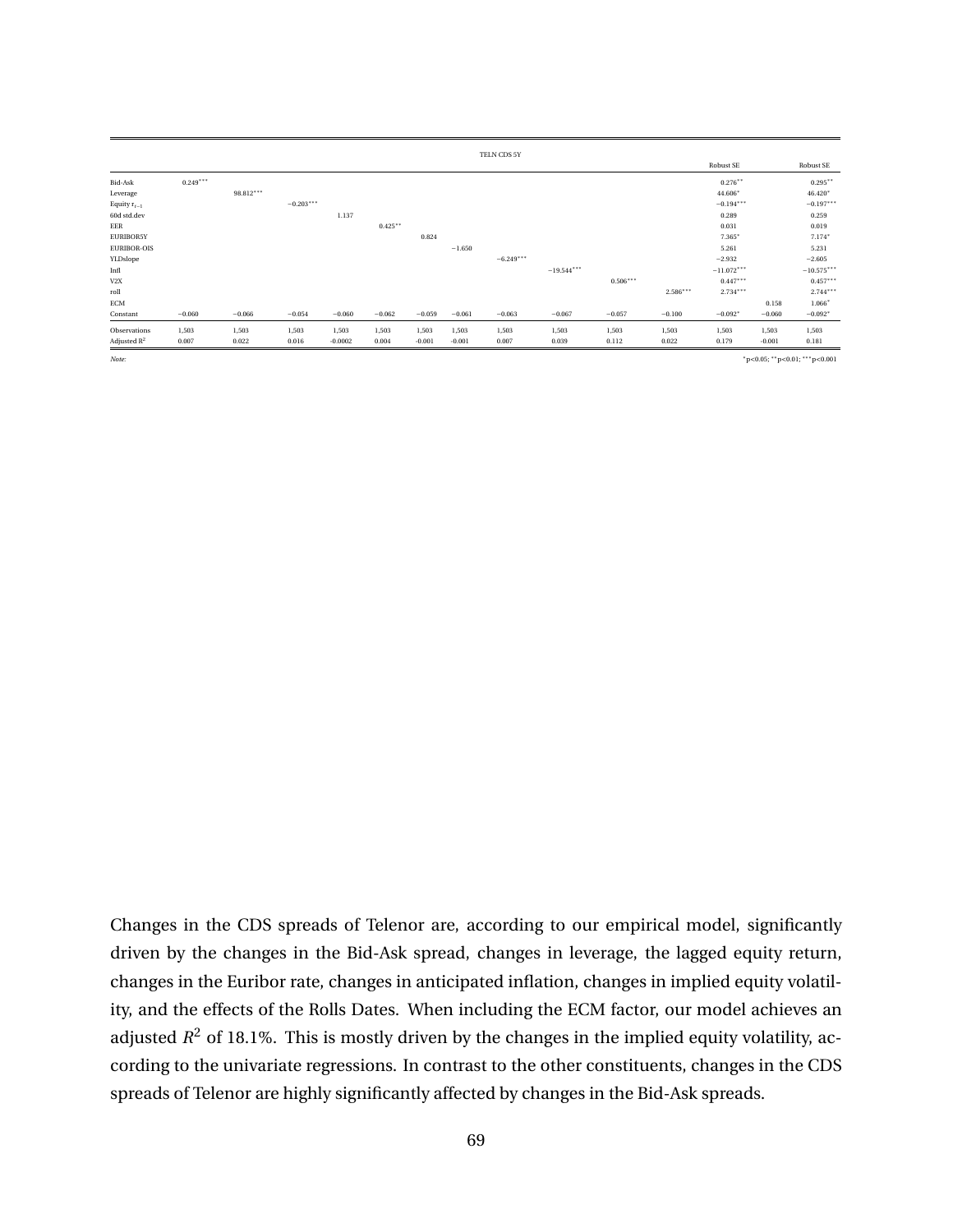

Leverage changes are significant for three out of the four single-names included in the analysis, while the coefficient for leverage in the levels regressions prove significant for all. The leverage of a company has previously been theoretically and empirically proved to affect its credit risk and hence the CDS spread (Collin-Dufresn et al., [2001](#page-93-2) ; Ericsson et al., [2009\)](#page-94-0). Essentially, the higher the leverage, the smaller the debt increase before the company defaults on its debt obligations. Hence, a positive correlation between the leverage factors and the CDS spreads was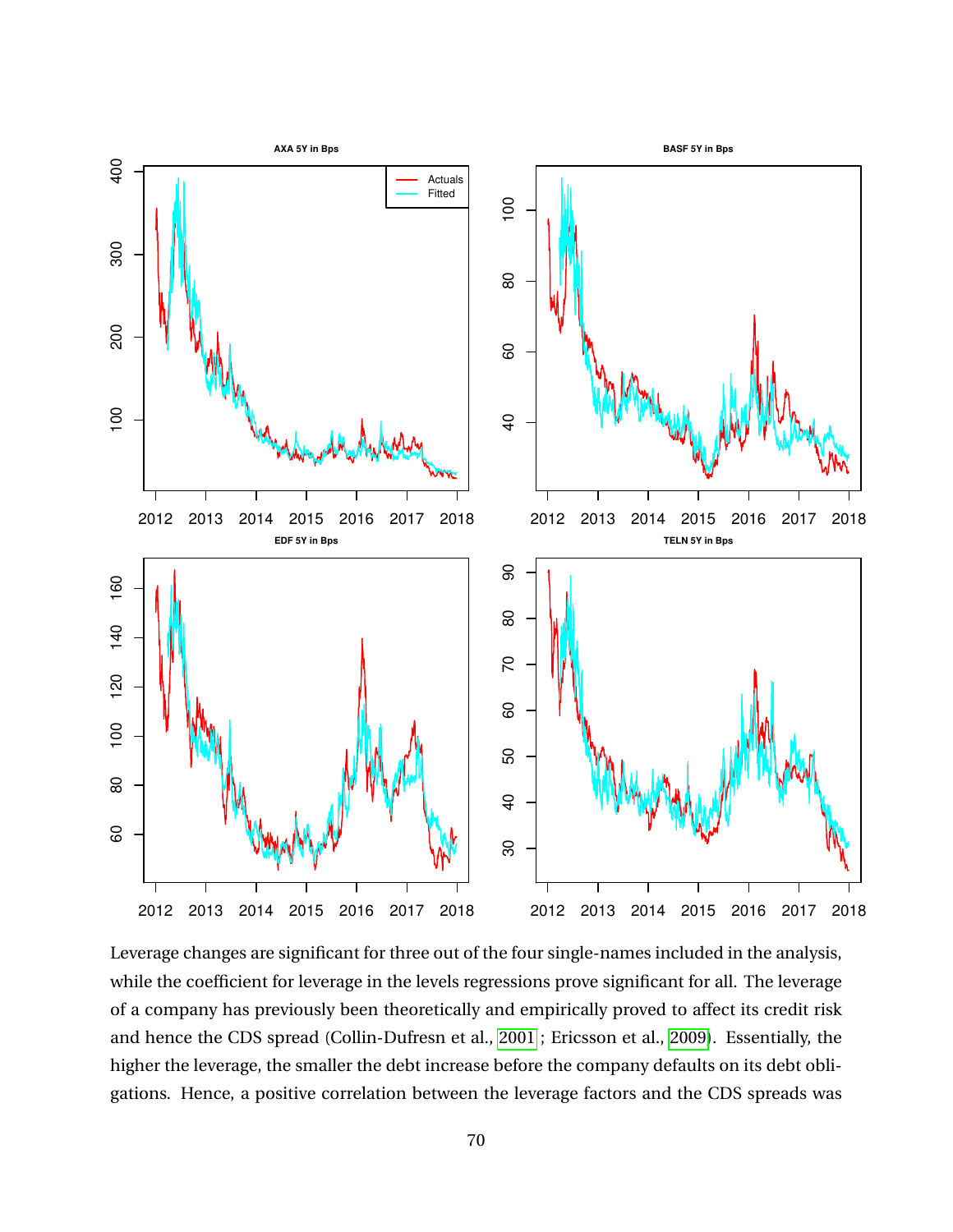expected, and further confirmed by our results. However, the point estimates and significance levels of the coefficients vary a lot between the entities. As mentioned under data description, we have chosen to use the total debt outstanding over the sum of total debt outstanding and market capitalization as a proxy for leverage. Looking at the univariate regressions for both levels and changes, also these estimated coefficients are highly significant for all firms, increasing the viability of our results and further supports our interpretations.

Market capitalization is used as a proxy for the equity value of the entities. According to our empirical model, the lagged equity return proves highly significant for all four single-names and inversely related to the CDS spread changes, as expected. The strong effect of this factor might go beyond explaining only the change in equity value. Compared to the equity value of a firm, its market capitalization is almost always higher, and changes on a daily basis. This is because the variable also reflects perception of the investors, who take into account additional factors such as sales, earning and market trends. As a result, the effect of this variable might be interpreted, in addition to changes in equity value, as implied market view of the company and its performance.

Changes in the Bid-Ask spreads for the single names do not tend to have a significant effect on the changes in the single name CDS spreads. As a measure of liquidity, this result is not surprising, since the constituents of the iTraxx Europe index are the most liquid CDS single names in the market. Despite this, the changes in Bid-Ask spread is significant at 1% level for the changes in CDS spreads for Telenor. This result could indicate that Telenor is more sensitive to changes in liquidity. However, with the argument against liquidity issues of the constituents, this result is likely to be based on other explanations.

Corresponding to the case of the iTraxx Europe index difference regression, the coefficients for the changes in the Euribor rate, the inflation swap changes and the implied equity volatility changes are all significant, with the same signs. From the discussions above this gives intuitive meaning, since all these variables are related to the economic environment and the expectations of it, which should influence individual companies to the same (relative) extent as the aggregated CDS market. Furthermore, the effect of the Roll Dates has the same, highly significant influence on all the single name CDS spread changes as for the iTraxx Europe index spread changes, with the corresponding interpretation. One interesting observation in these difference regressions is the similarities between AXA and EDF. The CDS spread changes of the two constituents are almost equally significantly driven by the same factors, although the determinants in our model is able to explain a relatively higher amount of the variation in the spread changes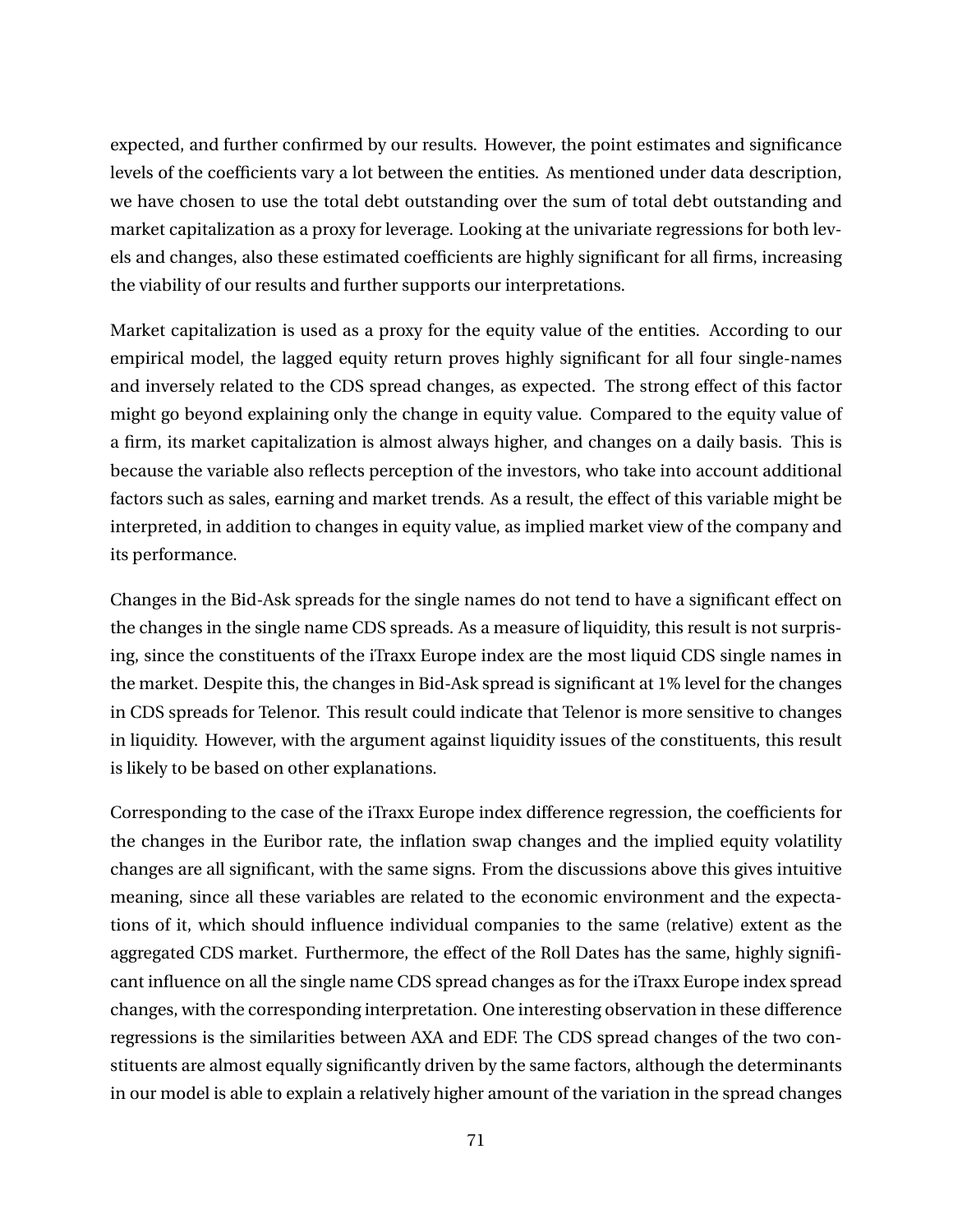#### for AXA.

Throughout the analysis for the single names, we identify varying predictability of the models in terms of adjusted  $R^2$ . This indicate that determinants for both levels and changes of CDS spreads tend to be sector specific. Although the explanatory power of the different variables does not change much between the analysed constituents, representing different sectors, the overall explanatory ability of the model to identify variations in the levels and changes of the spreads vary between sectors (based on  $R^2$ ). Our regression results indicate that our empirical model predicts the levels and changes in CDS spreads well for the financial sector and relatively well for the energy sector, while the model has reduced explanatory power for the TMT and the industrials sectors. Furthermore, changes in implied volatility, changes in anticipated inflation and changes in leverage tend to be the major drivers of the changes in single name CDS spreads, while for the levels the main driver of the spreads is the Euribor-OIS spread.

### **9.5 iTraxx Europe Crossover Tranches**

For a period between November 2014 and December 2017 we furthermore observe market prices for tranches on the iTraxx Crossover index. From the observed data we construct a generic index that is rolled over yearly in September, thereby maintaining a relatively constant maturity of between 5.25 and 4.25 years. We regress each of the four tranches in log levels and log difference on the familiar two sets of explanatory variables plus an error correction term. By comparing the coefficients for the different tranches, we hope to be able to give further inference on the explanatory power of our economic and financial variables for different parts of the portfolio risk. Further, we compare the estimated coefficients with the coefficients from the iTraxx Crossover model estimated over the same sub-period. We furthermore include bid-ask spreads to the regressions as a measure to control for market liquidity and changes in market liquidity. In the observed prices there is some evidence for low trading volume as for each tranche more than 10% of the sample period prices have been stale when compared to previous trading day prices.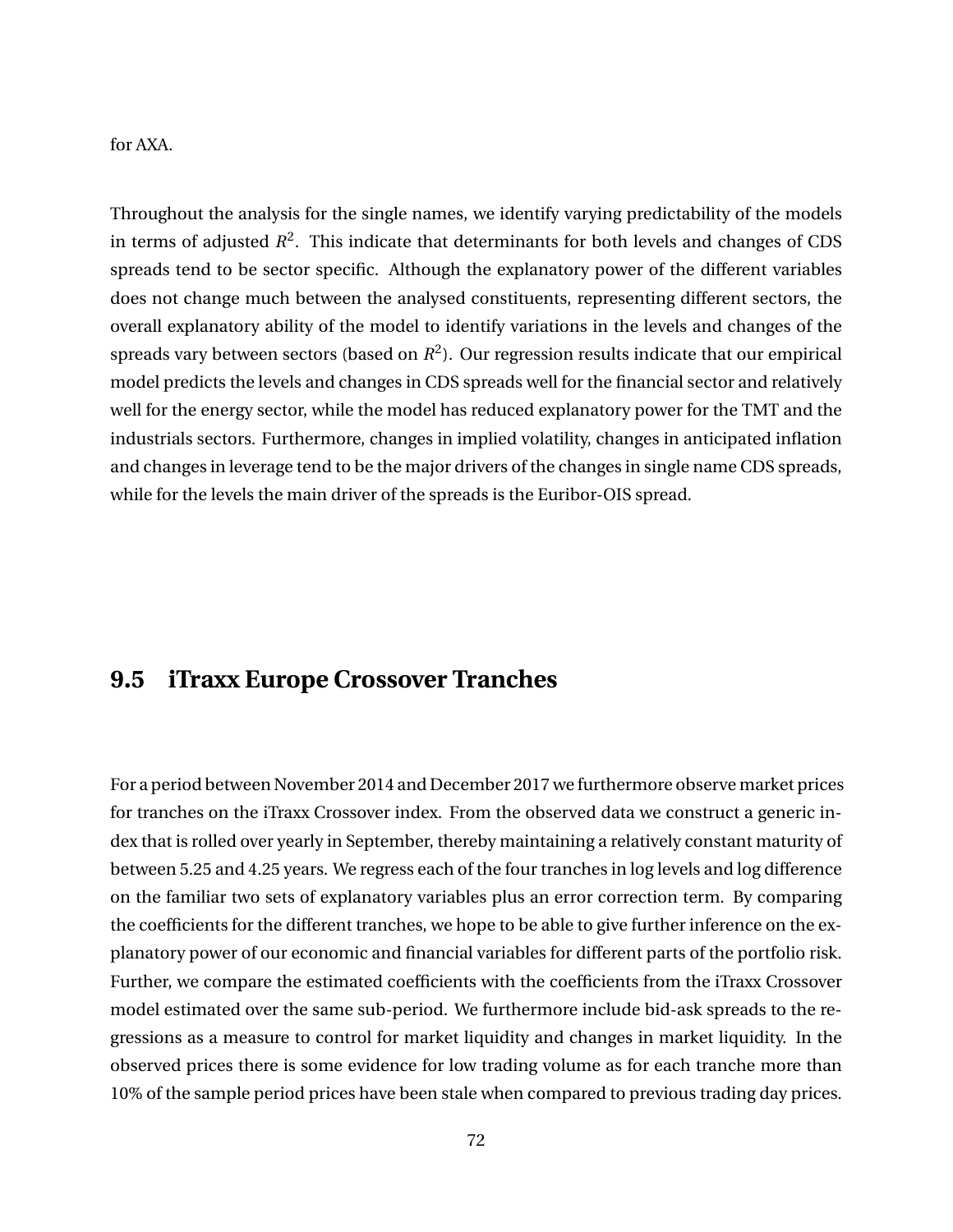

The amount of the variation our model is able to explain in the tranche spreads are lowest for the senior (35-100%) and equity (0-10%) tranches, with  $R^2$  of 22% and 26.5% after including the error correction term, respectively.

*iTraxx Crossover during the subperiod*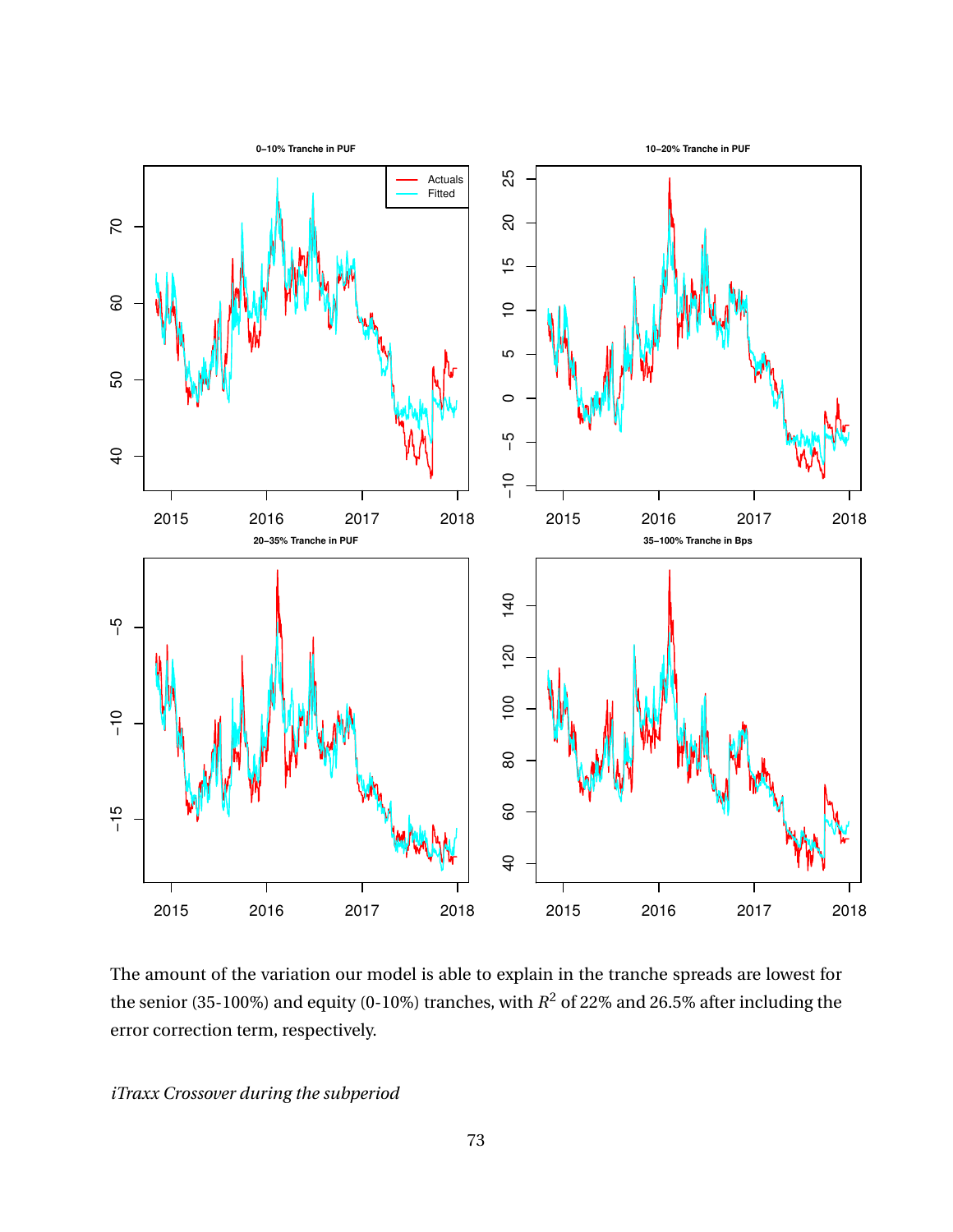|                    |             |           |             |             | ScdoXover GEN 5Y |             |             |            |            |             |
|--------------------|-------------|-----------|-------------|-------------|------------------|-------------|-------------|------------|------------|-------------|
|                    |             |           |             |             |                  |             |             |            |            | Robust SE   |
| SX5E               | $-1.535***$ |           |             |             |                  |             |             |            |            | $-1.589***$ |
| 60d std.dev        |             | 22.466*** |             |             |                  |             |             |            |            | $-3.956*$   |
| EER                |             |           | $-1.031***$ |             |                  |             |             |            |            | $-1.296***$ |
| <b>EURIBOR5Y</b>   |             |           |             | $-0.164***$ |                  |             |             |            |            | $0.182**$   |
| <b>EURIBOR-OIS</b> |             |           |             |             | $1.997***$       |             |             |            |            | 0.365       |
| YLDslope           |             |           |             |             |                  | $-0.283***$ |             |            |            | $0.123**$   |
| Infl               |             |           |             |             |                  |             | $-0.501***$ |            |            | $-0.111*$   |
| V2X                |             |           |             |             |                  |             |             | $0.020***$ |            | $0.004*$    |
| Days2Mat           |             |           |             |             |                  |             |             |            | $-0.0002$  | 0.0001      |
| Constant           | $18.127***$ | 5.437***  | 10.536***   | 5.728***    | $5.369***$       | $5.941***$  | $6.194***$  | $5.273***$ | $6.050***$ | 24.282***   |
| Observations       | 825         | 825       | 825         | 825         | 825              | 825         | 825         | 825        | 825        | 825         |
| Adjusted $R^2$     | 0.667       | 0.447     | 0.046       | 0.034       | 0.541            | 0.179       | 0.577       | 0.639      | 0.003      | 0.913       |

*Note:* <sup>∗</sup>p<0.05; ∗∗p<0.01; ∗∗∗p<0.001

Over the observed period the regression model for the iTraxx Crossover reference index has slightly different coefficients than for the full sample period. Most strikingly, inflation, yield slope, historic equity market volatility and the 5 year Euribor swap rate are significant at the 5% level in the sub sample, while remaining days to maturity are only significant at the 10% level. The sign of the estimated coefficients remains the same, though.

|                    |             |          |            |            |             |          | ScdoXover GEN 5Y |              |            |           |             |          |                                         |
|--------------------|-------------|----------|------------|------------|-------------|----------|------------------|--------------|------------|-----------|-------------|----------|-----------------------------------------|
|                    |             |          |            |            |             |          |                  |              |            |           | Robust SE   |          | Robust SE                               |
| SX5E $r_t$         | $-1.696***$ |          |            |            |             |          |                  |              |            |           | $-1.458***$ |          | $-1.492***$                             |
| SX5E $r_{t-1}$     |             | $-0.094$ |            |            |             |          |                  |              |            |           | $-0.088$    |          | $-0.094$                                |
| 60d std.dev        |             |          | $9.051***$ |            |             |          |                  |              |            |           | 2.563       |          | 2.090                                   |
| EER                |             |          |            | $1.268***$ |             |          |                  |              |            |           | $-0.351$    |          | $-0.398*$                               |
| <b>EURIBOR5Y</b>   |             |          |            |            | $-13.792**$ |          |                  |              |            |           | 8.156       |          | 8.807*                                  |
| <b>EURIBOR-OIS</b> |             |          |            |            |             | 31.365   |                  |              |            |           | 26.439      |          | 27.355                                  |
| YLDslope           |             |          |            |            |             |          | $-18.780***$     |              |            |           | $-3.634$    |          | $-3.265$                                |
| Infl               |             |          |            |            |             |          |                  | $-42.826***$ |            |           | $-9.966***$ |          | $-8.885**$                              |
| V2X                |             |          |            |            |             |          |                  |              | $1.174***$ |           | $0.187*$    |          | $0.182*$                                |
| roll               |             |          |            |            |             |          |                  |              |            | $2.956**$ | 3.366       |          | 3.444                                   |
| <b>ECM</b>         |             |          |            |            |             |          |                  |              |            |           |             | $4.143*$ | $6.400***$                              |
| Constant           | $-0.026$    | $-0.051$ | $-0.045$   | $-0.059$   | $-0.055$    | $-0.047$ | $-0.049$         | $-0.030$     | $-0.041$   | $-0.074$  | $-0.035$    | $-0.052$ | $-0.036$                                |
| Observations       | 824         | 824      | 824        | 824        | 824         | 824      | 824              | 824          | 824        | 824       | 824         | 824      | 824                                     |
| Adjusted $R^2$     | 0.613       | 0.001    | 0.012      | 0.032      | 0.011       | 0.003    | 0.047            | 0.133        | 0.451      | 0.008     | 0.638       | 0.003    | 0.649                                   |
| Note:              |             |          |            |            |             |          |                  |              |            |           |             |          | $n < 0.05$ : ** n < 0.01: *** n < 0.001 |

Over the subperiod, again, the log of the Eurostoxx 50 index seems to contribute most to explaining variations in credit spreads, as the single variable regression  $\mathbb{R}^2$  is high. Second, the implied volatility index on the Eurostoxx index explains 63.9% of the variation in a single variable regression. Moreover, inflation, the Euribor-OIS spread, historic volatility and the yield slope all explain sizeable parts of the variation of iTraxx Crossover spreads in a single variable regression.

Similarly, the subperiod model for changes in the iTraxx Crossover spreads has different coefficients and significant variables at the 5% level than the model for the full sample period. Specifically, the Euribor-OIS spread, yield slope and the roll dummy variable cease to be significant at the 5% level.

#### *0-10*% *Equity tranche*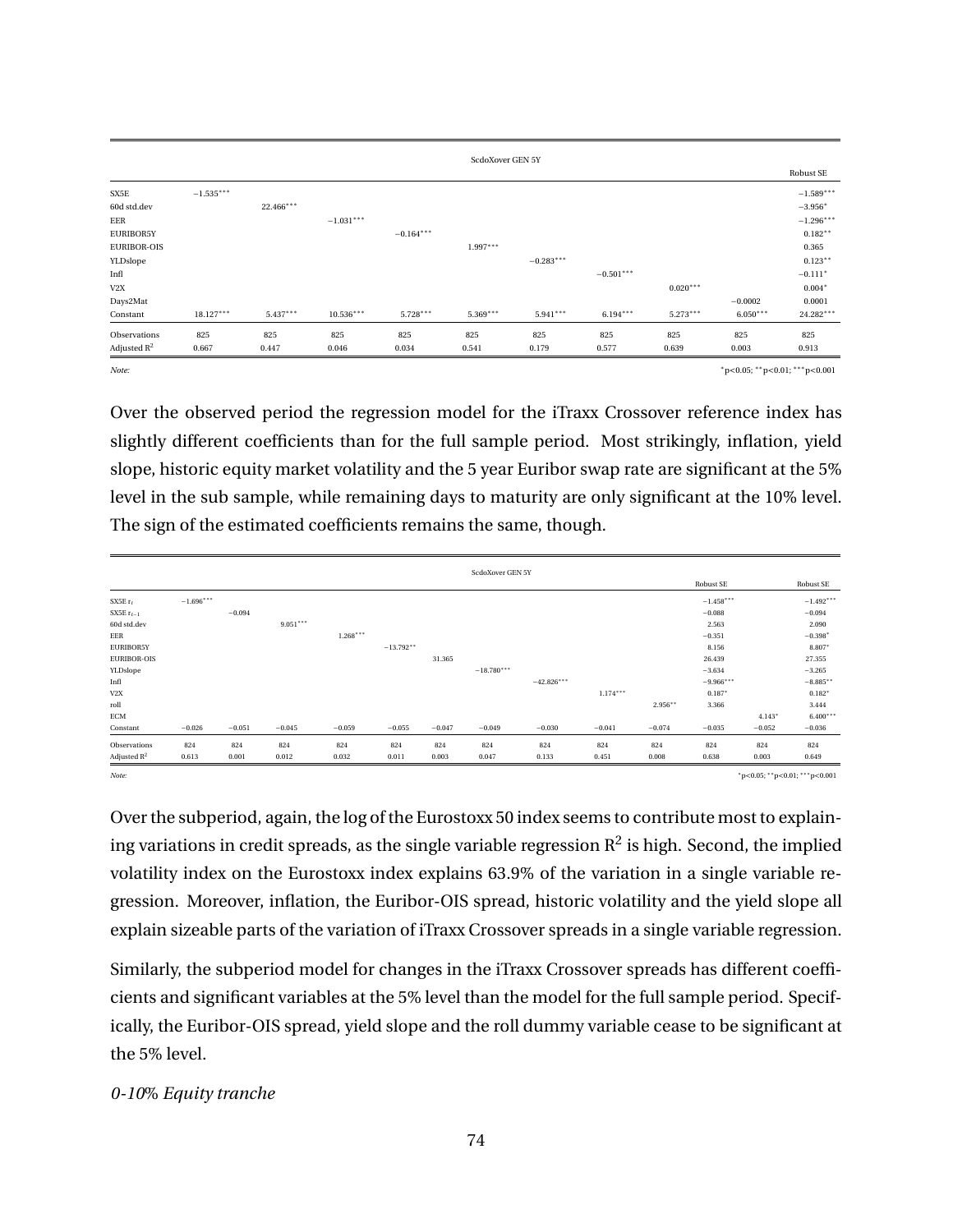|                       |            |             |            |             |             | SCDO010 GEN 5Y |             |             |            |             |             |
|-----------------------|------------|-------------|------------|-------------|-------------|----------------|-------------|-------------|------------|-------------|-------------|
|                       |            |             |            |             |             |                |             |             |            |             | Robust SE   |
| <b>Bid-Ask spread</b> | $0.033***$ |             |            |             |             |                |             |             |            |             | 0.0003      |
| SX5E                  |            | $-0.546***$ |            |             |             |                |             |             |            |             | $-0.494***$ |
| 60d std.dev           |            |             | 6.963***   |             |             |                |             |             |            |             | 1.499       |
| EER                   |            |             |            | $-0.248***$ |             |                |             |             |            |             | $-0.431*$   |
| <b>EURIBOR5Y</b>      |            |             |            |             | $-0.112***$ |                |             |             |            |             | $-0.018$    |
| <b>EURIBOR-OIS</b>    |            |             |            |             |             | $0.623***$     |             |             |            |             | $-0.021$    |
| YLDslope              |            |             |            |             |             |                | $-0.100***$ |             |            |             | 0.020       |
| Infl                  |            |             |            |             |             |                |             | $-0.157***$ |            |             | 0.016       |
| V2X                   |            |             |            |             |             |                |             |             | $0.006***$ |             | $0.002***$  |
| Days2Mat              |            |             |            |             |             |                |             |             |            | $0.0001***$ | $0.0001**$  |
| Constant              | $5.002***$ | $9.470***$  | $4.968***$ | $6.213***$  | $5.070***$  | $4.947***$     | $5.136***$  | 5.205***    | $4.924***$ | $4.851***$  | $10.777***$ |
| Observations          | 825        | 825         | 825        | 825         | 825         | 825            | 825         | 825         | 825        | 825         | 825         |
| Adjusted $R^2$        | 0.124      | 0.699       | 0.356      | 0.021       | 0.134       | 0.436          | 0.187       | 0.472       | 0.460      | 0.054       | 0.862       |

*Note:* <sup>∗</sup>p<0.05; ∗∗p<0.01; ∗∗∗p<0.001

For the log level of payment upfront for the equity tranche the Eurostoxx 50, the effective exchange rate, implied volatility and remaining time to maturity are significant at the 5% level. In contrast, in a single variable regression, the log Eurostoxx 50 index, the inflation swap rate, implied volatility, the Euribor-OIS spread and historic volatility explain the variation in the log payment upfront well. The difference in significance between single variable regression and multivariate regression could be explained by shared components of the explanatory variables, such as market wide risk tolerance, real interest rate levels or market wide high trading activity in times of uncertainty. Evidence for market-wide shared components and similar variations could be seen in the moderate degree of correlation between our explanatory variables. In the final regression model however only the variables that explain variation in log credit spreads best remain significant. Comparing significant variables and their coefficients with the regression model of the underlying iTraxx Crossover generic 5-year index, it is striking that the generic equity tranche seems to be driven more by factors that are present in the Euro effective exchange rate, the Eurostoxx 50 level, implied volatility and remaining time to maturity, while being independent of interest rate measures and inflation. During the time between roll dates it is estimated that the payment upfront decreases by 358 basis points and 3.58% of the PUF on the roll date due to the term structure effect. Perhaps unsurprisingly, the equity tranche payment upfront is more sensitive to the level of implied volatility by options on the Eurostoxx 50. A longterm one unit increase in the V2X index is predicted to increase cost of protection for the equity tranche by 20 basis points plus 0.2% of the previously quoted payment upfront. Hence, an equity tranche that is deemed risky and therefore requires high upfront payment is more sensitive to implied volatility than an equity tranche with low payment upfront. A 1% increase in the Eurostoxx 50 index decreases the PUF by 49 bps and 0.49% of the previous PUF, which tends to be higher than the iTraxx Crossover sensitivity of -1.5% of the ceteris paribus cost of protection, measured in basis points par spread. A Possible explanation for this finding could be that the Eq-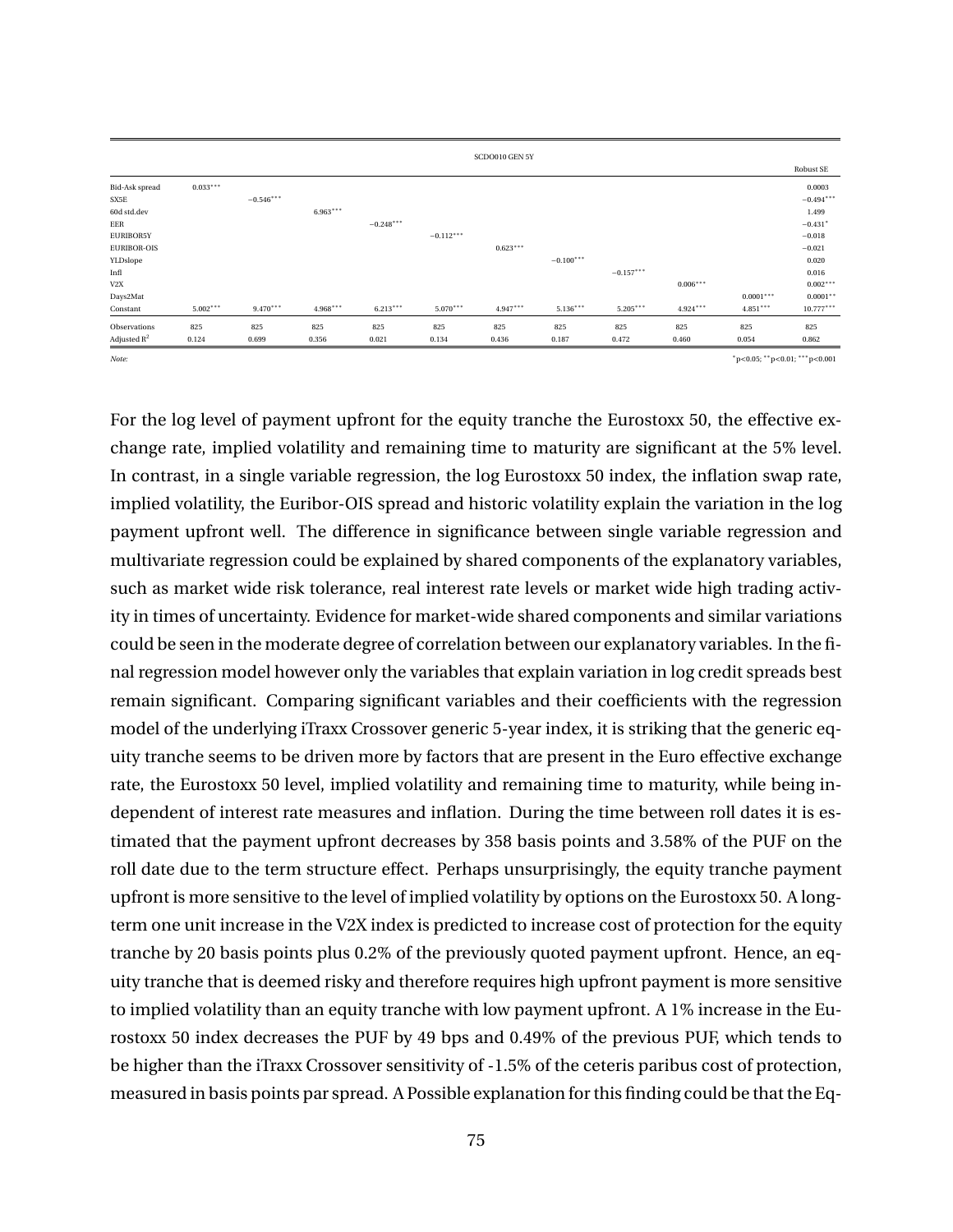uity tranche aggregates idiosyncratic risk of the most default risky companies present in the sub investment grade Crossover index and is therefore traded by highly speculative investors. For them changes in market value, lower volatility, less time to maturity and investor confidence is more important than systemic macroeconomic variables. Additionally, the insignificance of historic volatility and bid-ask spread could hint at that the most speculative tranche is liquidly traded in financial markets.

|                         |          |             |             |          |            |           |          | SCDO010 GEN 5Y |             |            |          |             |          |                                       |
|-------------------------|----------|-------------|-------------|----------|------------|-----------|----------|----------------|-------------|------------|----------|-------------|----------|---------------------------------------|
|                         |          |             |             |          |            |           |          |                |             |            |          | Robust SE   |          | Robust SE                             |
| <b>Bid-Ask spread</b>   | $0.108*$ |             |             |          |            |           |          |                |             |            |          | 0.100       |          | 0.097                                 |
| SX5E $r_t$              |          | $-0.190***$ |             |          |            |           |          |                |             |            |          | $-0.066$    |          | $-0.088**$                            |
| SX5E $r_{t-1}$          |          |             | $-0.237***$ |          |            |           |          |                |             |            |          | $-0.228***$ |          | $-0.230***$                           |
| 60d std.dev             |          |             |             | $-0.516$ |            |           |          |                |             |            |          | $-1.331$    |          | $-1.446$                              |
| EER                     |          |             |             |          | $0.418***$ |           |          |                |             |            |          | 0.144       |          | 0.118                                 |
| <b>EURIBOR5Y</b>        |          |             |             |          |            | $-2.584*$ |          |                |             |            |          | $-0.555$    |          | $-0.773$                              |
| <b>EURIBOR-OIS</b>      |          |             |             |          |            |           | 7.160    |                |             |            |          | 2.032       |          | 1.920                                 |
| YLDslope                |          |             |             |          |            |           |          | $-2.533**$     |             |            |          | $-0.446$    |          | $-0.183$                              |
| Infl                    |          |             |             |          |            |           |          |                | $-6.564***$ |            |          | $-1.645$    |          | $-1.404$                              |
| $_{\rm V2X}$            |          |             |             |          |            |           |          |                |             | $0.157***$ |          | $0.097***$  |          | $0.096***$                            |
| roll                    |          |             |             |          |            |           |          |                |             |            | 0.736    | 0.629       |          | 0.882                                 |
| <b>ECM</b>              |          |             |             |          |            |           |          |                |             |            |          |             | $3.196*$ | 5.709***                              |
| Constant                | $-0.006$ | $-0.003$    | $-0.003$    | $-0.007$ | $-0.009$   | $-0.007$  | $-0.005$ | $-0.006$       | $-0.003$    | $-0.005$   | $-0.009$ | $-0.004$    | $-0.006$ | $-0.005$                              |
| Observations            | 824      | 824         | 824         | 824      | 824        | 824       | 824      | 824            | 824         | 824        | 824      | 824         | 824      | 824                                   |
| Adjusted $\mathbb{R}^2$ | 0.004    | 0.091       | 0.142       | $-0.001$ | 0.042      | 0.004     | 0.001    | 0.009          | 0.036       | 0.095      | 0.002    | 0.256       | 0.005    | 0.274                                 |
| Note:                   |          |             |             |          |            |           |          |                |             |            |          |             |          | $"p<0.05;$ ** $p<0.01;$ *** $p<0.001$ |

Changes in the payment up-front for the equity tranche are, according to the empirical model, driven by returns on the Eurostoxx 50, lagged returns on the Eurostoxx 50, changes in implied volatility and the one-day-lagged difference between the level payment up-front predicted by the initial model and the observed payment-up front. The regression of changes in the equity tranche payment upfront has an adjusted  $R^2$  of 27.1%

In univariate regressions, one day lagged Eurostoxx 50 returns, changes in implied volatility and Eurostoxx 50 returns explain the largest part of the variation in upfront payment changes over the given timeframe when compared to the other explanatory variables included to the regression. In comparison with the iTraxx Crossover subperiod model it is striking that changes in the Euro effective exchange rate, the Euribor swap rate and inflation are not significant for explaining variation in the Crossover equity tranche price, while one-day lagged Eurostoxx 50 returns are significant in the regression. Interestingly the coefficient of the lagged Eurostoxx return is larger (in absolute value) than the same-day coefficient. We interpret this as further testament next to stale prices for thin markets and low liquidity. A short-term spike in the implied volatility index increases cost of protection for the equity tranche by 9.6 basis points plus 0.096% of the previously quoted PUF, which is lower than in the log level regression and could be evidence that the equity tranche is not very sensitive to short term changes in 30-day implied volatility. Similarly, the equity tranche's short-term sensitivity to the Eurostoxx 50 equity index is smaller than the long-term sensitivity. Aggregating same-day and one-day lagged sensitivities gives a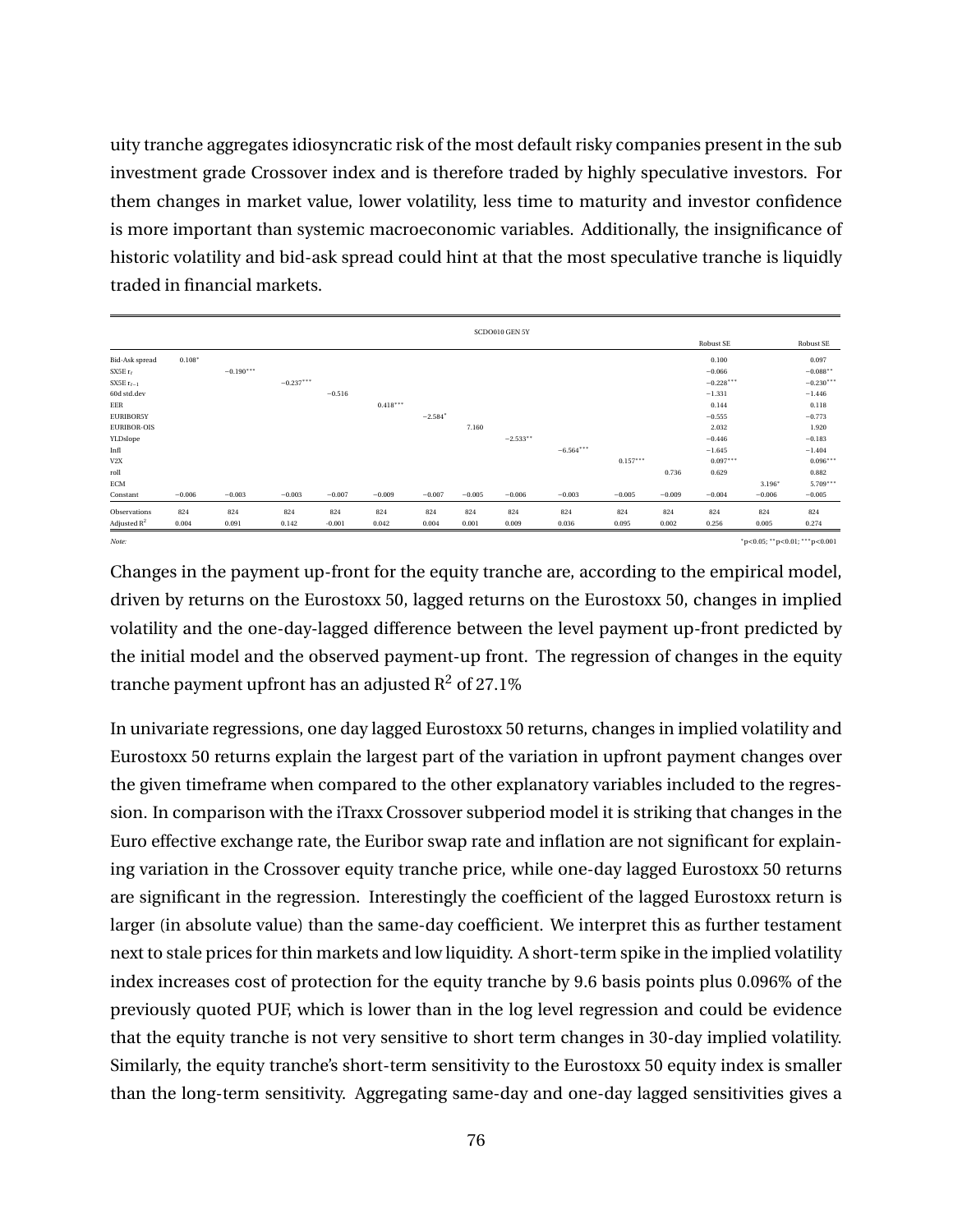short-term sensitivity of ?39 bps and 0.388% of the previous PUF quote. When comparing the log level model with the log difference model, it is also noteworthy that in the former model there is a significant constant while in the latter model the constant term is not significant.

In summary, evidence from the log level and log difference regressions suggest that over the observed period, while controlling for the term structure effect, the equity tranche on the iTraxx Crossover was primarily driven by components that also moved equity markets and influenced volatility expectations.

|                         |            |             |            |             |             | SCDO1020 GEN 5Y |             |             |            |             |                                   |
|-------------------------|------------|-------------|------------|-------------|-------------|-----------------|-------------|-------------|------------|-------------|-----------------------------------|
|                         |            |             |            |             |             |                 |             |             |            |             | Robust SE                         |
| <b>Bid-Ask spread</b>   | $0.038***$ |             |            |             |             |                 |             |             |            |             | $-0.004**$                        |
| SX5E                    |            | $-0.715***$ |            |             |             |                 |             |             |            |             | $-0.657***$                       |
| 60d std.dev             |            |             | $8.869***$ |             |             |                 |             |             |            |             | 0.402                             |
| EER                     |            |             |            | $-0.305***$ |             |                 |             |             |            |             | $-0.508***$                       |
| <b>EURIBOR5Y</b>        |            |             |            |             | $-0.162***$ |                 |             |             |            |             | $-0.028***$                       |
| <b>EURIBOR-OIS</b>      |            |             |            |             |             | $0.817***$      |             |             |            |             | $0.114***$                        |
| YLDslope                |            |             |            |             |             |                 | $-0.142***$ |             |            |             | $0.014***$                        |
| Infl                    |            |             |            |             |             |                 |             | $-0.208***$ |            |             | 0.014                             |
| V2X                     |            |             |            |             |             |                 |             |             | $0.007***$ |             | $0.001***$                        |
| Days2Mat                |            |             |            |             |             |                 |             |             |            | $0.0001***$ | $0.0001***$                       |
| Constant                | $4.599***$ | $10.430***$ | $4.538***$ | $6.072***$  | $4.672***$  | $4.507***$      | $4.763***$  | $4.847***$  | $4.485***$ | $4.416***$  | 12.060***                         |
| Observations            | 825        | 825         | 825        | 825         | 825         | 825             | 825         | 825         | 825        | 825         | 825                               |
| Adjusted $\mathbb{R}^2$ | 0.078      | 0.776       | 0.373      | 0.021       | 0.182       | 0.486           | 0.242       | 0.532       | 0.465      | 0.045       | 0.923                             |
| Note:                   |            |             |            |             |             |                 |             |             |            |             | $p<0.05$ ; ** p<0.01; *** p<0.001 |

#### *10-20*% *Junior Mezzanine tranche*

For the log payment-up-front of the junior mezzanine tranche, the Eurostoxx 50 index, effective Euro exchange rate, the Euribor 5-year swap rate, Euribor-OIS spread, yield slope, implied volatility and time to maturity are significant at the 5% level. In single variable regressions, the log level of the Eurostoxx 50 index, inflation, implied volatility, the Euribor-OIS spread, the yield slope and historic volatility explain sizeable parts of the payment upfront variation of the junior mezzanine tranche.

Comparing significant variables and their coefficients with the regression model of the underlying iTraxx Crossover generic 5-year index, it is striking that besides common significant variables with the iTraxx Crossover regression the generic junior mezzanine tranche seems not to be driven by components present in historic volatility and inflation expectations, but in the Euribor-OIS spread.

A long-term appreciation of the Euro against a basket of 20 currencies reduces the PUF by 50.8 bps and makes protection by 0.51% cheaper than the ceteris paribus quoted PUF. This tends to be less than the iTraxx Crossover's sensitivity to the Euro effective exchange rate. During the time between roll dates it is estimated that the payment upfront decreases by 358 basis points and 3.58% of the PUF on the roll date due to the term structure effect. The junior mezzanine tranche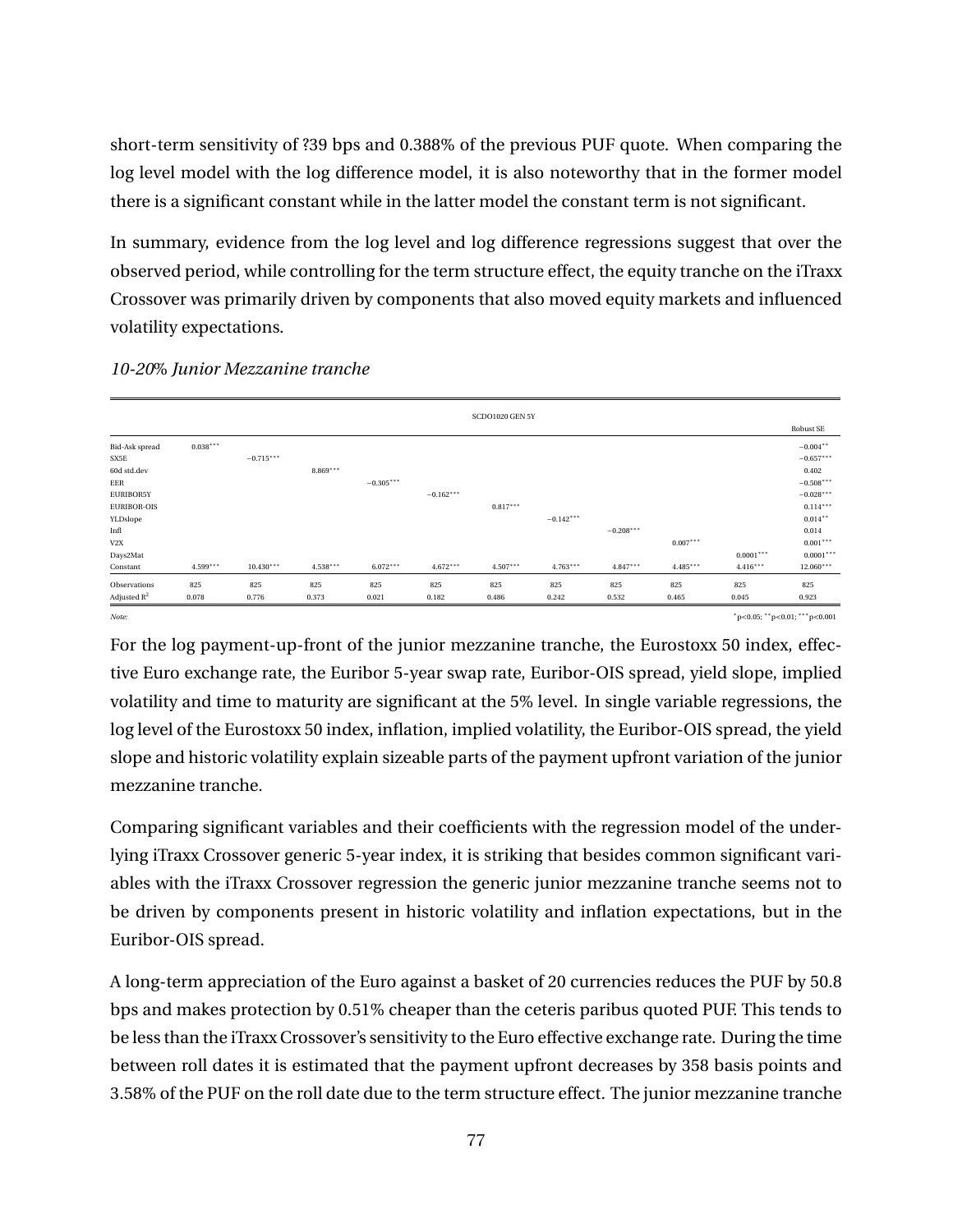payment upfront is less sensitive to the level of implied volatility by options on the Eurostoxx 50 than the equity tranche. A long-term one unit increase in the V2X index is predicted to increase cost of protection for the equity tranche by 10 basis points plus 0.1% of the ceteris paribus quoted payment upfront. Again, a tranche that is deemed risky and therefore requires high upfront payment is more sensitive to implied volatility than an equity tranche with low payment upfront. A 1% increase in the Eurostoxx 50 index decreases the PUF by 66 bps and 0.66% of the previous PUF, which is higher than the sensitivity of the equity tranche. A Possible explanation for this finding could be that the junior mezzanine tranche is less exposed to idiosyncratic risk of the most default risky companies present in the sub investment grade Crossover index. The most default risky companies are likely not included in the Eurostoxx 50 index, which serves as the equity benchmark in this regression, and hence, by design, will covary less with the benchmark. Furthermore, those companies in distress will be affected more by idiosyncratic factors which is why market returns will be less correlated with changes in their equity value Altman, [1998.](#page-93-0) Hence the risk inherent to the junior mezzanine tranche originates more from companies that are currently not in distress and therefore more correlated with market returns. It is furthermore striking that the log level of the junior mezzanine tranche is partly driven by the level of the Euribor-OIS spread. This makes sense as commercial and investment banks are market makers for synthetic CDO tranches and thus represent major parts of counterparty risk. If there is doubt about financial integrity market makers might demand higher upfront payments to be less dependent on counterparty risk. The yield slope contributes to explaining observed variation in PUF demanded by the market for taking on a position in the junior mezzanine tranche. Specifically, a steeper slope of the yield curve is predicted to increase the price of protection demanded by the market. A technical explanation for the estimated coefficient could be found in the loss expectations of the market. As the junior mezzanine tranche might expect losses early in the lifetime of the tranche while premium payments are constant and paid in fixed intervals over the tranche's tenor. Other things equal, under this assumption the present value of protection might be less sensitive to changes in the long-term interest rate than the present value of the premium leg. As a result, under a steeper yield curve the present value of the premium leg decreases relatively faster than the present value of protection. Hence a higher payment upfront is necessary to balance present values at the inception of the transaction.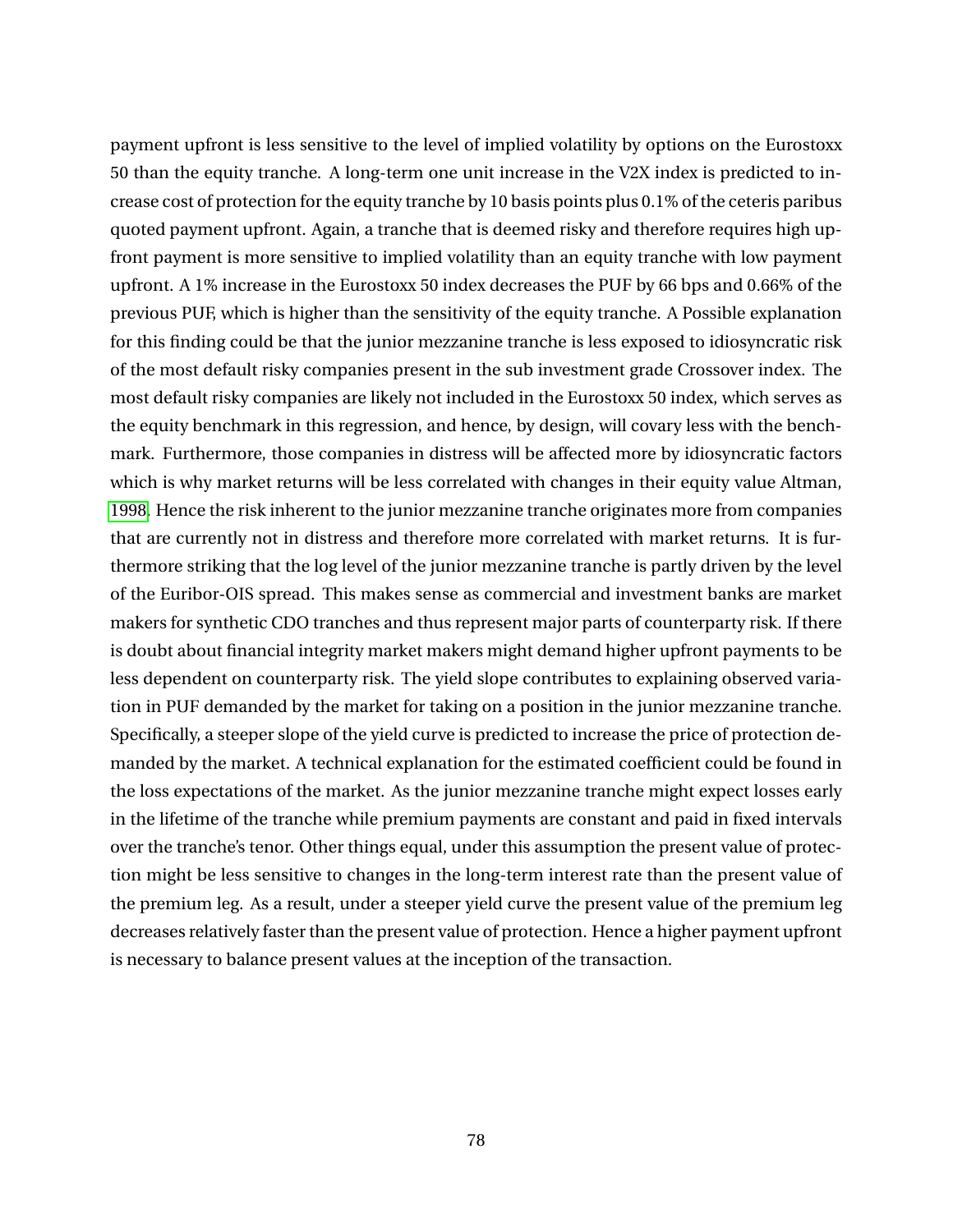|                       |          |             |             |           |            |           |          | SCDO1020 GEN 5Y |             |            |            |                  |          |             |
|-----------------------|----------|-------------|-------------|-----------|------------|-----------|----------|-----------------|-------------|------------|------------|------------------|----------|-------------|
|                       |          |             |             |           |            |           |          |                 |             |            |            | <b>Robust SE</b> |          | Robust SE   |
| <b>Bid-Ask spread</b> | 0.132    |             |             |           |            |           |          |                 |             |            |            | 0.113            |          | 0.084       |
| SX5E $r_t$            |          | $-0.298***$ |             |           |            |           |          |                 |             |            |            | $-0.161***$      |          | $-0.226***$ |
| SX5E $r_{t-1}$        |          |             | $-0.353***$ |           |            |           |          |                 |             |            |            | $-0.343***$      |          | $-0.350***$ |
| 60d std.dev           |          |             |             | $-0.955$  |            |           |          |                 |             |            |            | $-2.274*$        |          | $-2.397*$   |
| EER                   |          |             |             |           | $0.606***$ |           |          |                 |             |            |            | 0.175            |          | 0.124       |
| <b>EURIBOR5Y</b>      |          |             |             |           |            | $-3.442*$ |          |                 |             |            |            | $-0.416$         |          | $-0.767$    |
| <b>EURIBOR-OIS</b>    |          |             |             |           |            |           | 8.575    |                 |             |            |            | 2.427            |          | 3.174       |
| YLDslope              |          |             |             |           |            |           |          | $-3.710**$      |             |            |            | $-0.715$         |          | $-0.400$    |
| Infl                  |          |             |             |           |            |           |          |                 | $-9.439***$ |            |            | $-1.973$         |          | $-1.395$    |
| V2X                   |          |             |             |           |            |           |          |                 |             | $0.232***$ |            | $0.104**$        |          | $0.097**$   |
| roll                  |          |             |             |           |            |           |          |                 |             |            | $1.937***$ | $1.819*$         |          | $2.188**$   |
| ECM                   |          |             |             |           |            |           |          |                 |             |            |            |                  | 3.678    | $11.361***$ |
| Constant              | $-0.013$ | $-0.009$    | $-0.008$    | $-0.014$  | $-0.017$   | $-0.014$  | $-0.012$ | $-0.013$        | $-0.009$    | $-0.011$   | $-0.021$   | $-0.013$         | $-0.014$ | $-0.013$    |
| Observations          | 824      | 824         | 824         | 824       | 824        | 824       | 824      | 824             | 824         | 824        | 824        | 824              | 824      | 824         |
| Adjusted $R^2$        | 0.003    | 0.125       | 0.176       | $-0.0002$ | 0.050      | 0.004     | 0.001    | 0.011           | 0.042       | 0.116      | 0.012      | 0.329            | 0.003    | 0.363       |

*Note:* <sup>∗</sup>p<0.05; ∗∗p<0.01; ∗∗∗p<0.001

Changes in the payment up-front for the junior mezzanine tranche are, according to the empirical model, driven by returns on the Eurostoxx 50, lagged returns on the Eurostoxx 50, changes in historical volatility, implied volatility, the roll date and the one-day-lagged difference between the level payment up-front predicted by the initial model and the observed payment-up front. In univariate regressions, the variation in the log difference of payments upfront for the junior mezzanine tranche is well explained by one trading day lagged returns of the Eurostoxx 50, Eurostoxx 50 returns and implied volatility.

Comparing the variable that are significant for explaining changes in the PUF with explanatory variable significant for explaining changes in the iTraxx Crossover CDS spread it is interesting that changes in the effective exchange rate, changes in the Euribor 5-year rate and the inflation rate are not significant for changes in the junior mezzanine tranche, while changes in historic volatility and one-day lagged Eurostoxx 50 returns are significant. Additionally, the coefficient of historic volatility is puzzling: an increase in historic volatility is predicted to reduce the payment upfront. Mathematically that means that volatility that enters the 60 trading-day moving average is larger than volatility that leaves the average. Historic volatility hence rises in periods of increasing volatility in equity markets.

In comparison with the log level model it is striking that in the short-term changes in the payment upfront are indeed driven by changes in equity prices and implied volatility. Over the long-term the level of payment upfront for the junior mezzanine tranche on the Crossover index is driven by both financial and economic variables.

#### *20-35*% *Mezzanine tranche*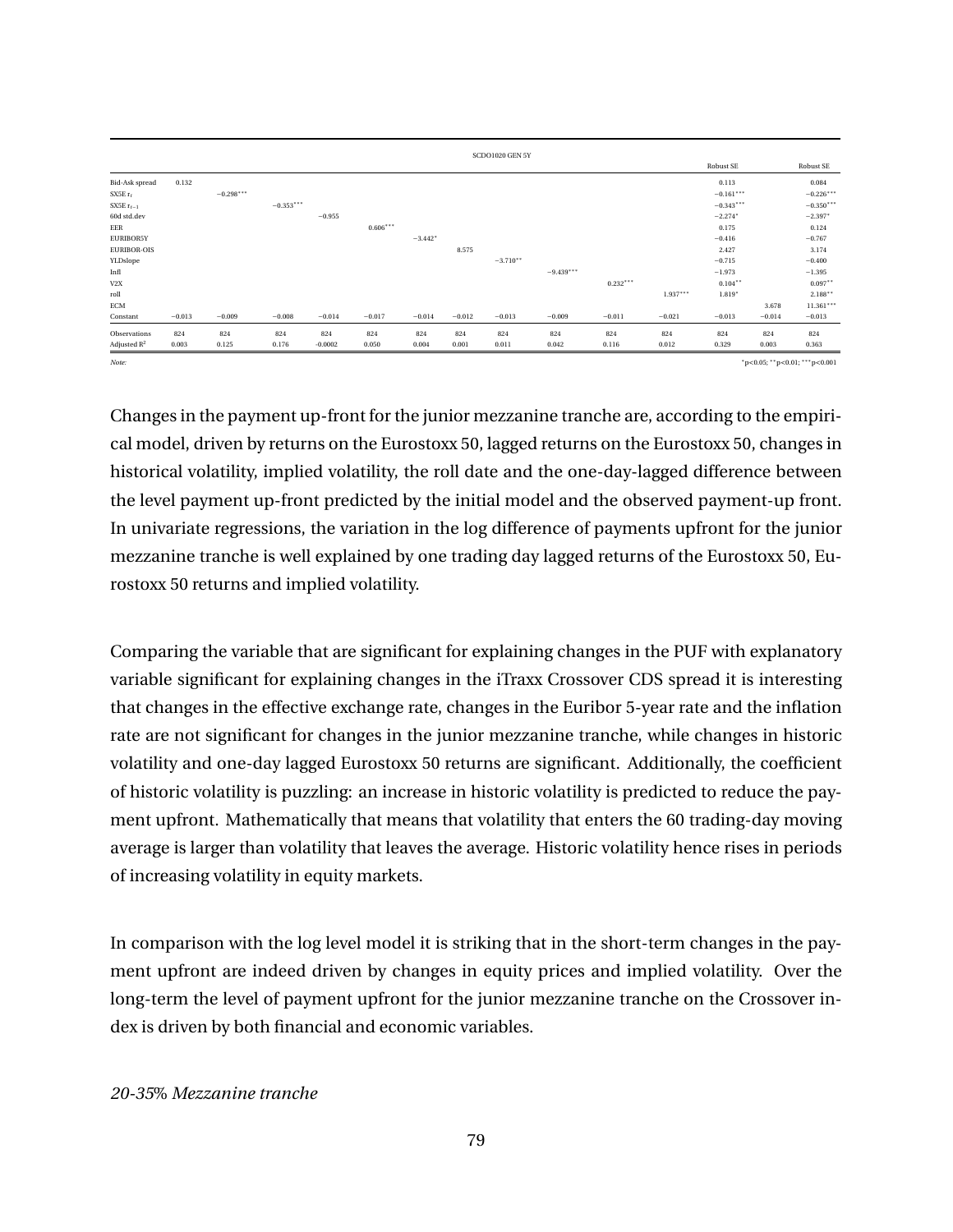|                       |             |             |            |             |             | SCDO2035 GEN 5Y |             |             |            |                                       |             |
|-----------------------|-------------|-------------|------------|-------------|-------------|-----------------|-------------|-------------|------------|---------------------------------------|-------------|
| <b>Bid-Ask spread</b> | $-0.015***$ |             |            |             |             |                 |             |             |            |                                       | 0.004       |
| SX5E                  |             | $-0.340***$ |            |             |             |                 |             |             |            |                                       | $-0.382***$ |
| 60d std.dev           |             |             | $5.141***$ |             |             |                 |             |             |            |                                       | $-0.687$    |
| EER                   |             |             |            | $-0.225***$ |             |                 |             |             |            |                                       | $-0.135*$   |
| EURIBOR5Y             |             |             |            |             | $-0.030***$ |                 |             |             |            |                                       | $0.067***$  |
| <b>EURIBOR-OIS</b>    |             |             |            |             |             | $0.477***$      |             |             |            |                                       | 0.139       |
| YLDslope              |             |             |            |             |             |                 | $-0.082***$ |             |            |                                       | $-0.023*$   |
| Infl                  |             |             |            |             |             |                 |             | $-0.119***$ |            |                                       | 0.003       |
| V2X                   |             |             |            |             |             |                 |             |             | $0.004***$ |                                       | 0.001       |
| Days2Mat              |             |             |            |             |             |                 |             |             |            | $0.0001***$                           | 0.00002     |
| Constant              | $4.477***$  | $7.223***$  | $4.413***$ | $5.529***$  | $4.479***$  | 4.395***        | $4.544***$  | $4.591***$  | $4.380***$ | $4.385***$                            | $8.139***$  |
| Observations          | 825         | 825         | 825        | 825         | 825         | 825             | 825         | 825         | 825        | 825                                   | 825         |
| Adjusted $R^2$        | 0.136       | 0.628       | 0.450      | 0.042       | 0.022       | 0.594           | 0.291       | 0.626       | 0.590      | 0.024                                 | 0.906       |
| Note:                 |             |             |            |             |             |                 |             |             |            | $*n<0.05$ , $**n<0.01$ , $***n<0.001$ |             |

For the log payment upfront of the mezzanine tranche, bid-ask spreads, the Eurostoxx 50 index, the Euribor 5-year swap rate and the yield slope are significant at the 5% level. In a regression of the log payment upfront on the individual explanatory variables the log level of the Eurostoxx 50, inflation, implied volatility, historic volatility and the Euribor-OIS spread explain large parts of the variance in the log PUF. In comparison with the underlying iTraxx Crossover index and other tranches it is striking that implied volatility and remaining time to maturity are not significant at the 5% level. Furthermore, in comparison with the junior mezzanine tranche and the subperiod model it is interesting that the yield curve slope coefficient switched signs, predicting reduced cost of protection on the mezzanine tranche under a steeper yield curve. This could be due to the fact the mezzanine tranche will only serve as protection once 20% of the underlying portfolio of loans have defaulted. As we consider newly created index tranches, it seems reasonable to assume that loss expectation by market participants for the tranche are relatively to the two junior tranches more distant in the future. Hence as the yield curve steepens, expected loss is discounted more (as it has a higher duration) than the premium leg which is distributed over time and hence has a low duration. Thus, by a technical argument, cost of protection decreases as the present value of protection decreases more rapidly than the present value of premiums under a steeper yield curve. From an economic perspective a steeper yield curve could be a sign of market expectations on high future GDP growth, which would benefit the economy, thereby improve debt fundamentals for high-yield obligations, which would make the mezzanine tranche more secure and hence reduce required cost of protection, i.e. the payment upfront.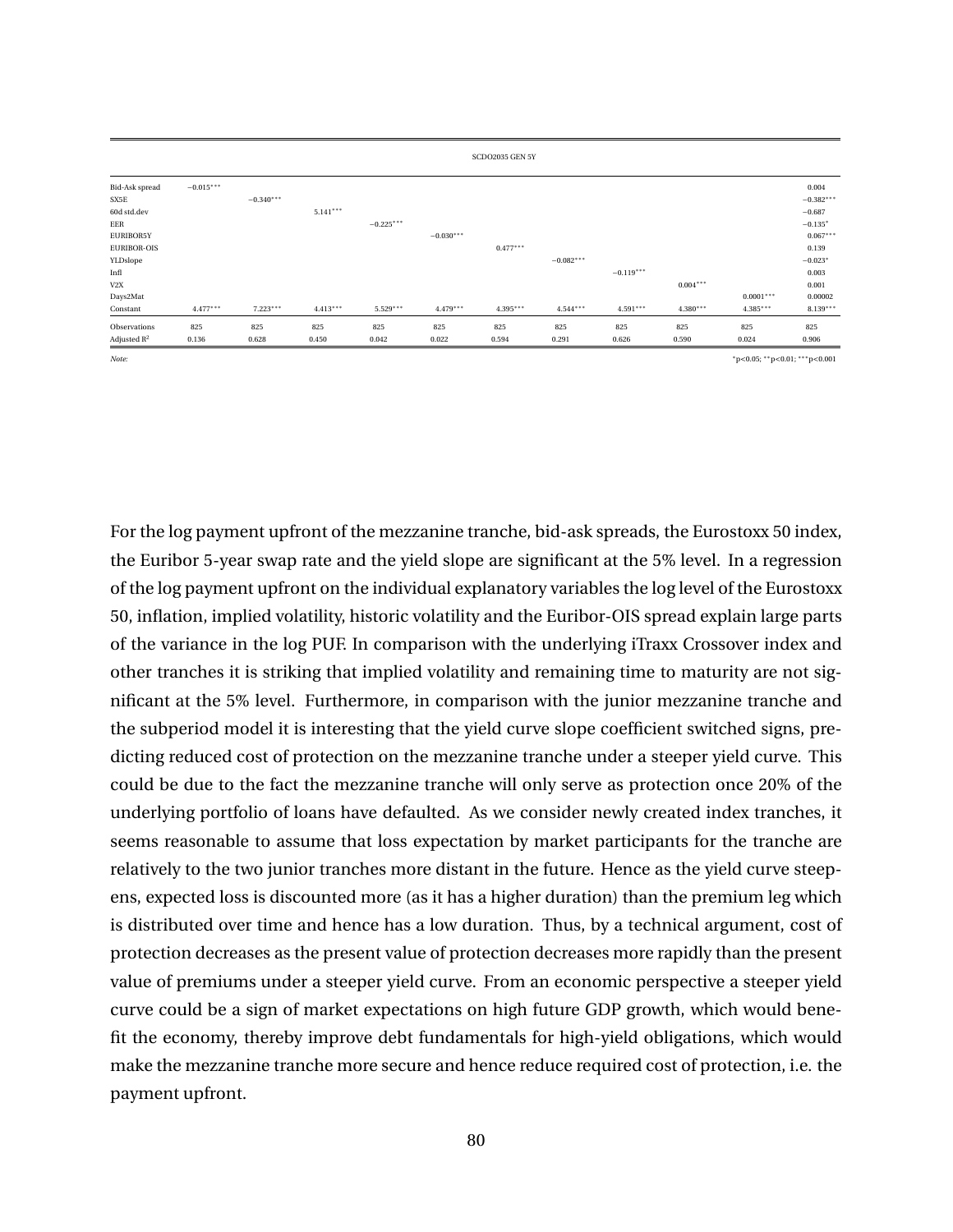|                    |          |             |             |          |            |          |          | SCDO2035 GEN 5Y |             |            |           |             |                                              |             |
|--------------------|----------|-------------|-------------|----------|------------|----------|----------|-----------------|-------------|------------|-----------|-------------|----------------------------------------------|-------------|
|                    |          |             |             |          |            |          |          |                 |             |            | Robust SE |             | Robust SE                                    |             |
| Bid-Ask spread     | 0.129    |             |             |          |            |          |          |                 |             |            |           | 0.091       |                                              | 0.105       |
| SX5E $r_t$         |          | $-0.184***$ |             |          |            |          |          |                 |             |            |           | $-0.108***$ |                                              | $-0.155***$ |
| SX5E $r_{t-1}$     |          |             | $-0.221***$ |          |            |          |          |                 |             |            |           | $-0.210***$ |                                              | $-0.218***$ |
| 60d std.dev        |          |             |             | $-0.682$ |            |          |          |                 |             |            |           | $-1.598*$   |                                              | $-1.758*$   |
| EER                |          |             |             |          | $0.421***$ |          |          |                 |             |            |           | $0.144*$    |                                              | 0.121       |
| <b>EURIBOR5Y</b>   |          |             |             |          |            | $-1.276$ |          |                 |             |            |           | 0.962       |                                              | 1.794       |
| <b>EURIBOR-OIS</b> |          |             |             |          |            |          | 7.683    |                 |             |            |           | 6.264       |                                              | 8.223*      |
| YLDslope           |          |             |             |          |            |          |          | $-1.741*$       |             |            |           | $-0.318$    |                                              | $-0.584$    |
| Infl               |          |             |             |          |            |          |          |                 | $-5.955***$ |            |           | $-1.451$    |                                              | $-0.949$    |
| V2X                |          |             |             |          |            |          |          |                 |             | $0.140***$ |           | $0.056*$    |                                              | $0.050*$    |
| roll               |          |             |             |          |            |          |          |                 |             |            | $0.959**$ | 0.872       |                                              | 0.923       |
| ECM                |          |             |             |          |            |          |          |                 |             |            |           |             | 3.202                                        | 13.119***   |
| Constant           | $-0.014$ | $-0.011$    | $-0.010$    | $-0.014$ | $-0.016$   | $-0.014$ | $-0.012$ | $-0.013$        | $-0.011$    | $-0.012$   | $-0.017$  | $-0.011$    | $-0.014$                                     | $-0.011$    |
| Observations       | 824      | 824         | 824         | 824      | 824        | 824      | 824      | 824             | 824         | 824        | 824       | 824         | 824                                          | 824         |
| Adjusted $R^2$     | 0.003    | 0.127       | 0.185       | 0.0001   | 0.064      | 0.001    | 0.003    | 0.006           | 0.045       | 0.113      | 0.007     | 0.340       | 0.002                                        | 0.381       |
| Note:              |          |             |             |          |            |          |          |                 |             |            |           |             | $n < 0.05$ : ** n $< 0.01$ : *** n $< 0.001$ |             |

Changes in the payment up-front for the mezzanine tranche are, according to the empirical model, driven by returns on the Eurostoxx 50, lagged returns on the Eurostoxx 50, changes in historical volatility, changes in the Euribor-OIS spread, changes of implied volatility and the one-day-lagged difference between the level payment up-front predicted by the initial model and the observed payment-up front. In a regression of the log difference of the mezzanine payment upfront one day lagged Eurostoxx 50 returns, same day Eurostoxx 50 returns and changes in implied volatility have the highest individual explanatory power of the selected explanatory variables. In comparison with changes in the Crossover index it is remarkable that the Mezzanine tranche sensitivity to Eurostoxx 50 returns is about the same size as in the level regression. Opposed to the iTraxx Crossover model there is a dependence between Euribor-OIS spreads and the mezzanine tranche. Again, there is a negative relationship between changes in historical volatility and the payment upfront demanded for protection on the mezzanine tranche.

|                       |            |             |            |             |            | <b>SCDO35100 GEN 5Y</b> |             |             |            |                                     |             |
|-----------------------|------------|-------------|------------|-------------|------------|-------------------------|-------------|-------------|------------|-------------------------------------|-------------|
| <b>Bid-Ask spread</b> | $0.032***$ |             |            |             |            |                         |             |             |            |                                     | $-0.001$    |
| SX5E                  |            | $-1.944***$ |            |             |            |                         |             |             |            |                                     | $-2.002***$ |
| 60d std.dev           |            |             | 38.854***  |             |            |                         |             |             |            |                                     | 1.739       |
| EER                   |            |             |            | $-3.507***$ |            |                         |             |             |            |                                     | $-2.422***$ |
| <b>EURIBOR5Y</b>      |            |             |            |             | 0.083      |                         |             |             |            |                                     | $0.432***$  |
| <b>EURIBOR-OIS</b>    |            |             |            |             |            | 3.965***                |             |             |            |                                     | $1.463**$   |
| YLDslope              |            |             |            |             |            |                         | $-0.524***$ |             |            |                                     | 0.045       |
| Infl                  |            |             |            |             |            |                         |             | $-0.788***$ |            |                                     | 0.092       |
| V2X                   |            |             |            |             |            |                         |             |             | $0.034***$ |                                     | $0.007***$  |
| Days2Mat              |            |             |            |             |            |                         |             |             |            | $0.001***$                          | $0.001***$  |
| Constant              | $4.030***$ | 20.058***   | $3.861***$ | 20.770***   | $4.295***$ | $3.661***$              | $4.764***$  | $5.092***$  | $3.600***$ | $2.595***$                          | 29.731***   |
| Observations          | 825        | 825         | 825        | 825         | 825        | 825                     | 825         | 825         | 825        | 825                                 | 825         |
| Adjusted $R^2$        | 0.125      | 0.330       | 0.413      | 0.167       | 0.002      | 0.659                   | 0.190       | 0.440       | 0.557      | 0.153                               | 0.915       |
| Note:                 |            |             |            |             |            |                         |             |             |            | $*p<0.05$ ; $*p<0.01$ ; $**p<0.001$ |             |

*35-100*% *senior tranche*

For the log spreads of the senior tranche, the Eurostoxx 50 index, the effective exchange rate, the Euribor 5-year swap rate, the difference between Euribor and OIS rate, the level of implied volatility and remaining time to maturity are significant at the 5% level. In a single variable re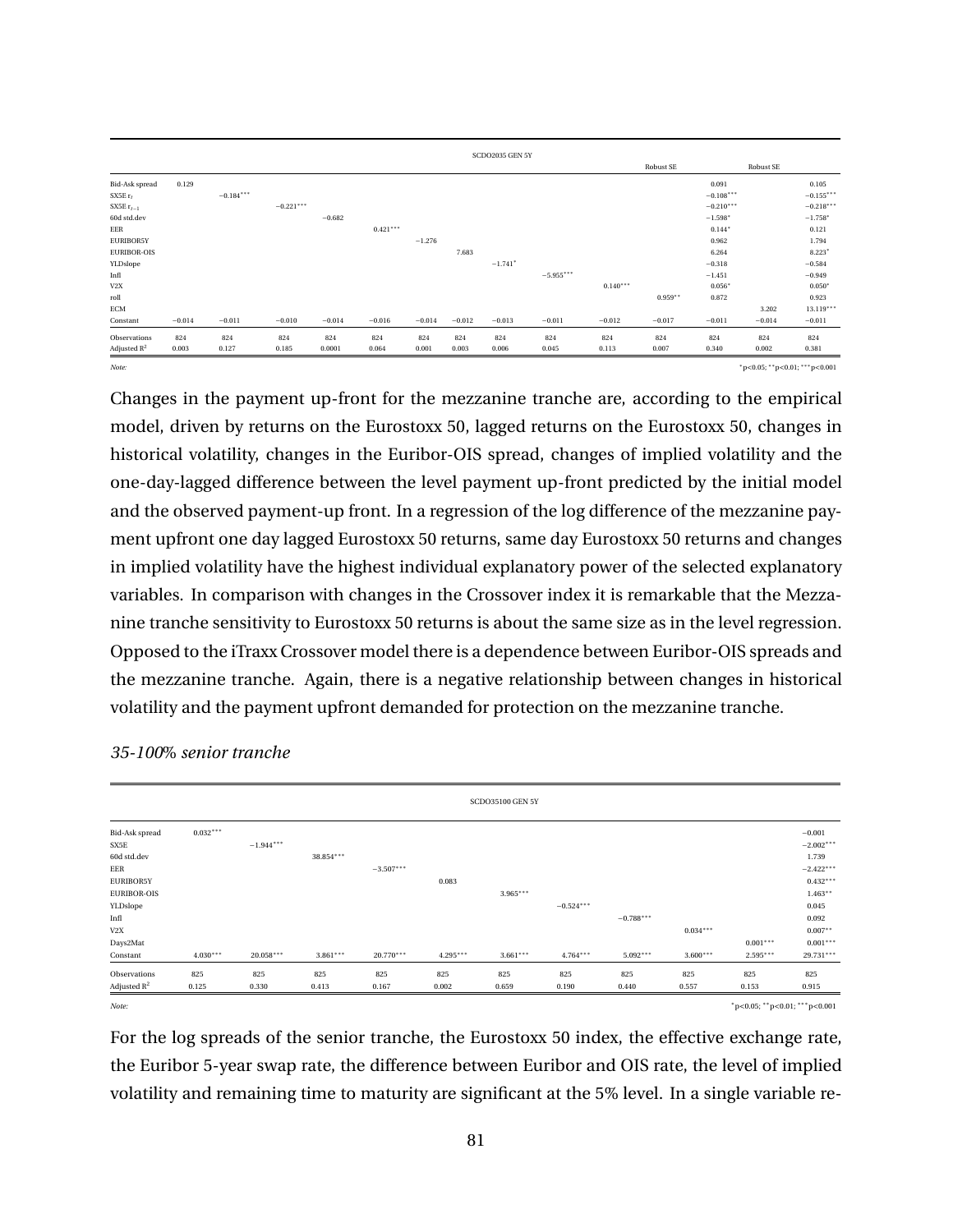gression of the log level of the senior tranche spread the Euribor-OIS spread, implied volatility, inflation, historic volatility and the log level of the Eurostoxx 50 index have relatively large individual explanatory power of the variation in log spreads. In comparison with the underlying iTraxx Crossover estimated coefficients, it is interesting that the senior tranche is more sensitive to Eurostoxx 50 returns as well as implied volatility from options on the Eruostoxx 50. In comparison to the mezzanine tranche the Euribor coefficient increases in size. In comparison with other regression models the term structure effect is more pronounced. Again, the Euribor-OIS spread explains significant parts of the variation in spreads on the senior tranche.

|                    |          |             |             |          |            |          |          | <b>SCDO35100 GEN 5Y</b> |              |            |           |             |                                       |             |
|--------------------|----------|-------------|-------------|----------|------------|----------|----------|-------------------------|--------------|------------|-----------|-------------|---------------------------------------|-------------|
|                    |          |             |             |          |            |          |          |                         |              |            | Robust SE |             | Robust SE                             |             |
| Bid-Ask spread     | $-0.118$ |             |             |          |            |          |          |                         |              |            |           | $-0.148$    |                                       | $-0.153$    |
| SX5E $r_t$         |          | $-1.284***$ |             |          |            |          |          |                         |              |            |           | $-0.656**$  |                                       | $-1.167***$ |
| SX5E $r_{t-1}$     |          |             | $-1.367***$ |          |            |          |          |                         |              |            |           | $-1.280***$ |                                       | $-1.321***$ |
| 60d std.dev        |          |             |             | $-4.367$ |            |          |          |                         |              |            |           | $-10.459*$  |                                       | $-10.736$   |
| EER                |          |             |             |          | $3.314***$ |          |          |                         |              |            |           | $1.600**$   |                                       | $1.088*$    |
| <b>EURIBOR5Y</b>   |          |             |             |          |            | $-5.653$ |          |                         |              |            |           | 5.305       |                                       | 12.902      |
| <b>EURIBOR-OIS</b> |          |             |             |          |            |          | 40.148   |                         |              |            |           | 30.089      |                                       | 51.745      |
| YLDslope           |          |             |             |          |            |          |          | $-10.654$               |              |            |           | $-1.518$    |                                       | $-2.447$    |
| Infl               |          |             |             |          |            |          |          |                         | $-35.459***$ |            |           | $-3.271$    |                                       | 1.010       |
| V2X                |          |             |             |          |            |          |          |                         |              | $1.010***$ |           | $0.484**$   |                                       | $0.382*$    |
| roll               |          |             |             |          |            |          |          |                         |              |            | 15.724*** | 15.318      |                                       | 19.585**    |
| ECM                |          |             |             |          |            |          |          |                         |              |            |           |             | 13.427***                             | $21.556***$ |
| Constant           | $-0.095$ | $-0.074$    | $-0.073$    | $-0.098$ | $-0.112$   | $-0.095$ | $-0.087$ | $-0.092$                | $-0.075$     | $-0.084$   | $-0.151$  | $-0.126$    | $-0.095$                              | $-0.129$    |
| Observations       | 824      | 824         | 824         | 824      | 824        | 824      | 824      | 824                     | 824          | 824        | 824       | 824         | 824                                   | 824         |
| Adjusted $R^2$     | 0.001    | 0.076       | 0.087       | $-0.001$ | 0.049      | $-0.001$ | 0.0002   | 0.002                   | 0.019        | 0.073      | 0.028     | 0.207       | 0.033                                 | 0.287       |
| Note:              |          |             |             |          |            |          |          |                         |              |            |           |             | $"p<0.05;$ ** $p<0.01;$ *** $p<0.001$ |             |

Changes in quoted spreads of the senior tranche are, according to the empirical model, driven by returns on the Eurostoxx 50, lagged returns on the Eurostoxx 50, changes in the effective exchange rate, changes in the Euribor-OIS spread, changes of implied volatility, the roll date and the one-day-lagged difference between the level CDS spread predicted by the initial model and the observed payment-up front. In a univariate regression changes in the log spread are well explained individually by the one-day-lagged Eurostoxx 50 return, the same-day Eurostoxx 50 return and changes in implied volatility. Comparison of the estimated model for changes in spreads with the model for the underlying reference CDS index, the log level model and other tranches reiterates the surprisingly high sensitivity of the senior tranche's CDS spreads to equity variables such as the Eurostoxx 50 return and implied volatility from options on the Eurostoxx 50. A possible explanation for this observed pattern might be that the senior tranche aggregates systematic risk and hence covaries over the long- and short-term more with market wide factors that also drive returns of the benchmark index, the Eurostoxx 50. A puzzling result for short term variation is observed with the Euro effective exchange rate. Over the short term the model suggests that Euro appreciation against a currency basket of 20 foreign currencies increases credit spreads on the tranche, while over the long-term exchange rate appreciation reduces the tranche spread. One possible explanation of this result might be given with the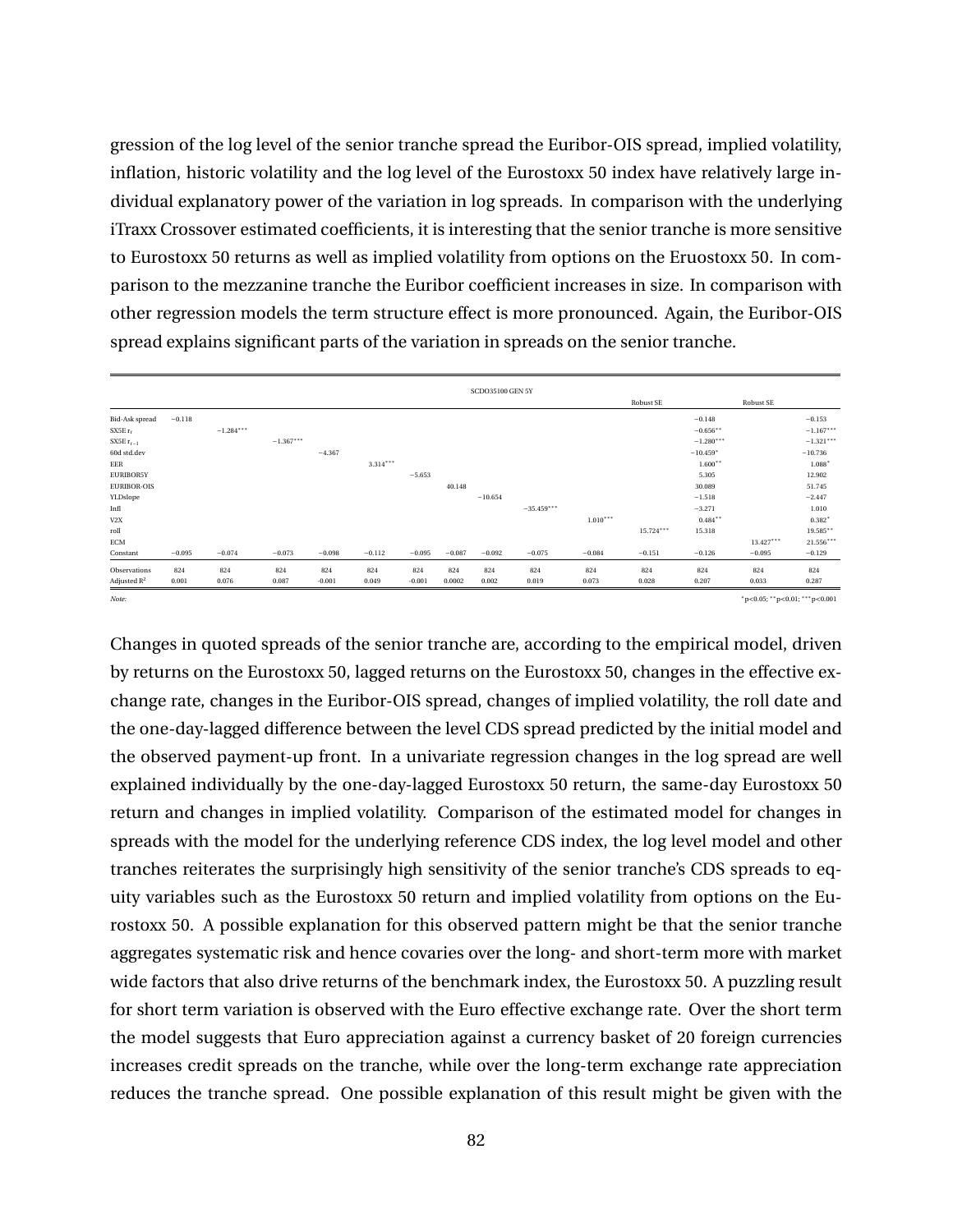overshooting hypothesis of exchange rates. Under the assumption that good's prices are slow to change in the short run, prices of currencies flexible, no arbitrage via the uncovered interest parity holds and that expectations about the exchange rate are rational, the hypothesis predicts that upon a change of an exogenous variable the short-term effect of the variable change on a currency's price can be larger than the long-term effect of the change. From a company perspective a positive external shock to the economy could therefore mean, that in the short-term currency appreciation hurts the company's exports as the exchange rate overshoots depressing revenues and hence cash flow available for debt service with other things equal. Over the long term as the currency price decreases from the overshooting level (but possibly remains higher than ex ante) and as the positive external shock materialises in the economy company fundamentals benefit and the company's debt servicing ability could increase.

High adjusted *R* 2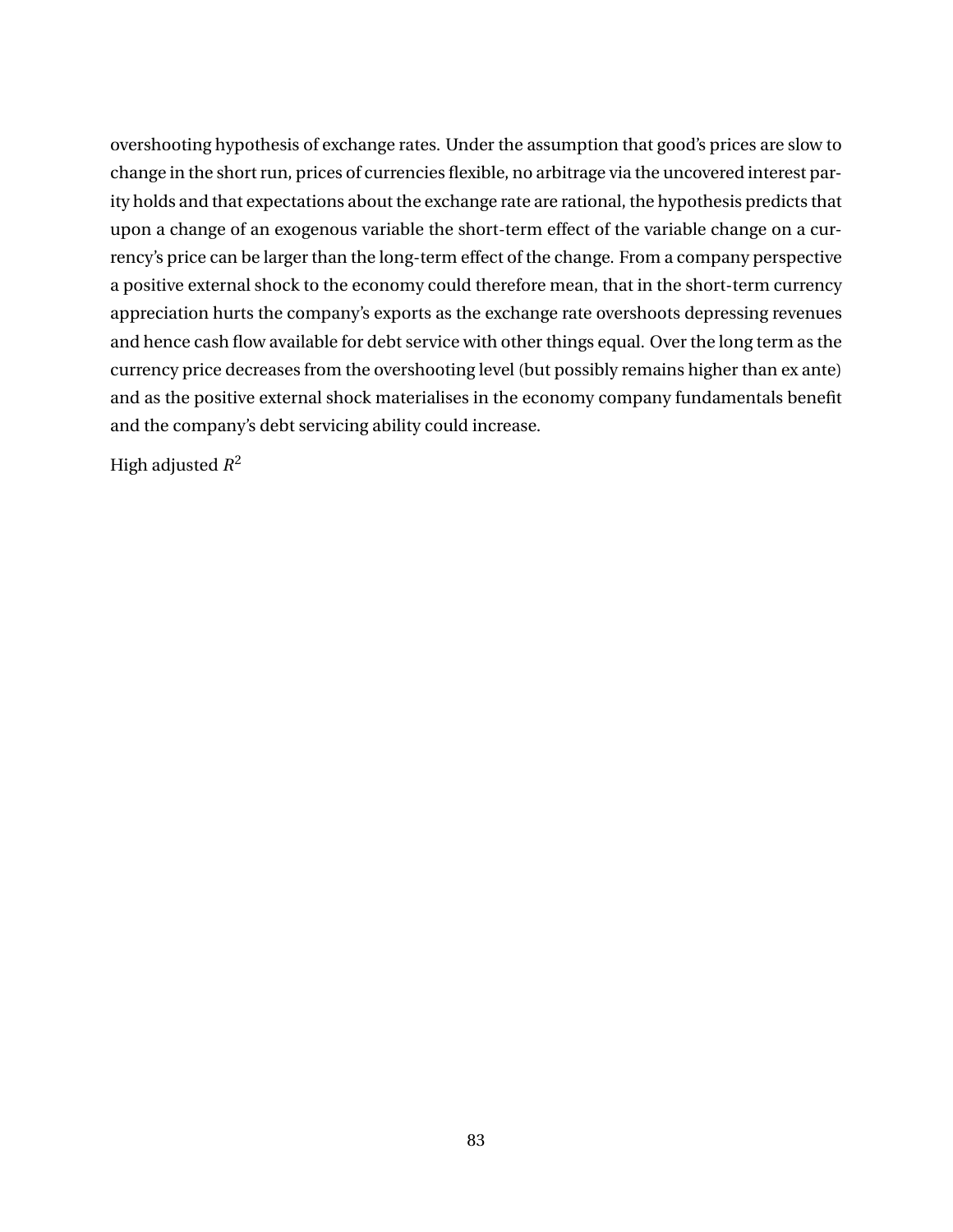## **Principal Component Analysis**

To understand the structure of the remaining variation in our data we analyse the regression residuals from the cointegration model as well as from the error correction model by investigating the principal components of the residual's normalised covariance matrices. We thereby follow a similar approach as Collin-Dufresn et al., [2001](#page-93-1) and Ericsson et al., [2009.](#page-94-0) Suggested procedure allows us to investigate whether there exists a common factor that explains a large part of the cross-sectional variation of spreads and spread changes that have not been explained by the respective set of explanatory variables. By conducting a principal component analysis, we hence investigate whether there have been credit market specific factors driving spreads and their changes during the sample period.

We find that the residuals of index and single name level regressions share a relatively large principal component, explaining 40.3% of the variation in the 8 model's residuals. For single name CDSs the largest principal component explains 54.2%, for the iTraxx Indices 63.7% and for the tranches on the iTraxx Crossover 70.7% of variation of the residuals from the respective cointegration model.

For residuals from the error correction model we find that the first principal component of index and single name residuals explains 46.6% of variation in the residuals. On a stand-alone basis the first principal component explains 45.2% of variation for single name CDSs, for the iTraxx Indices 79.8% and for the tranches on the iTraxx Crossover 79.6% of variation of the residuals from the respective error correction model.

The relatively large first principal components indicate that there remains a shared factor in the residuals that explains large part of the variation in CDS spread levels and changes and is not related to foreign exchange, rates or equity markets. We therefore interpret the large common principal component as a credit market specific factor. This specific factor could be evidence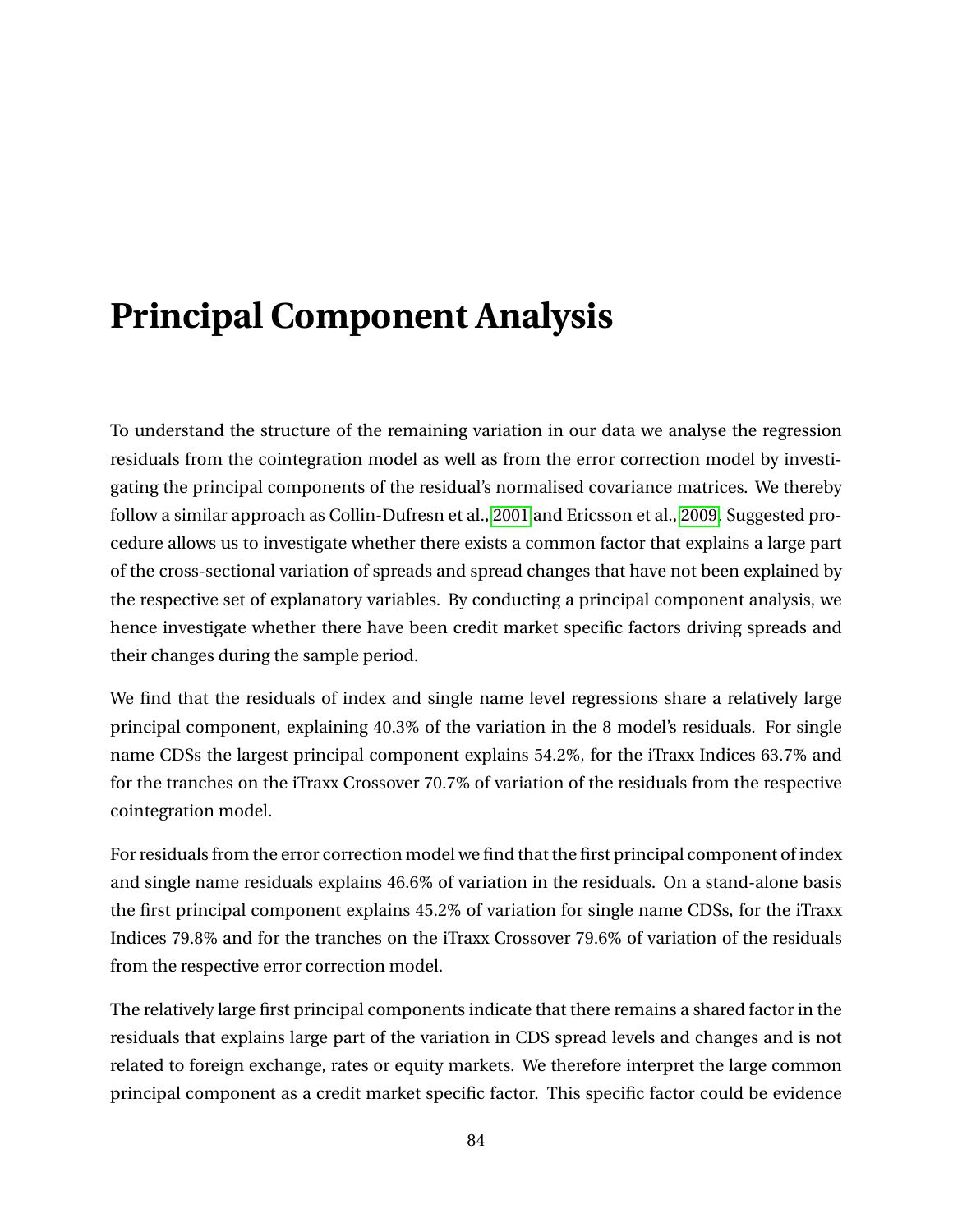for some degree of segmentation between credit markets and other financial markets.



85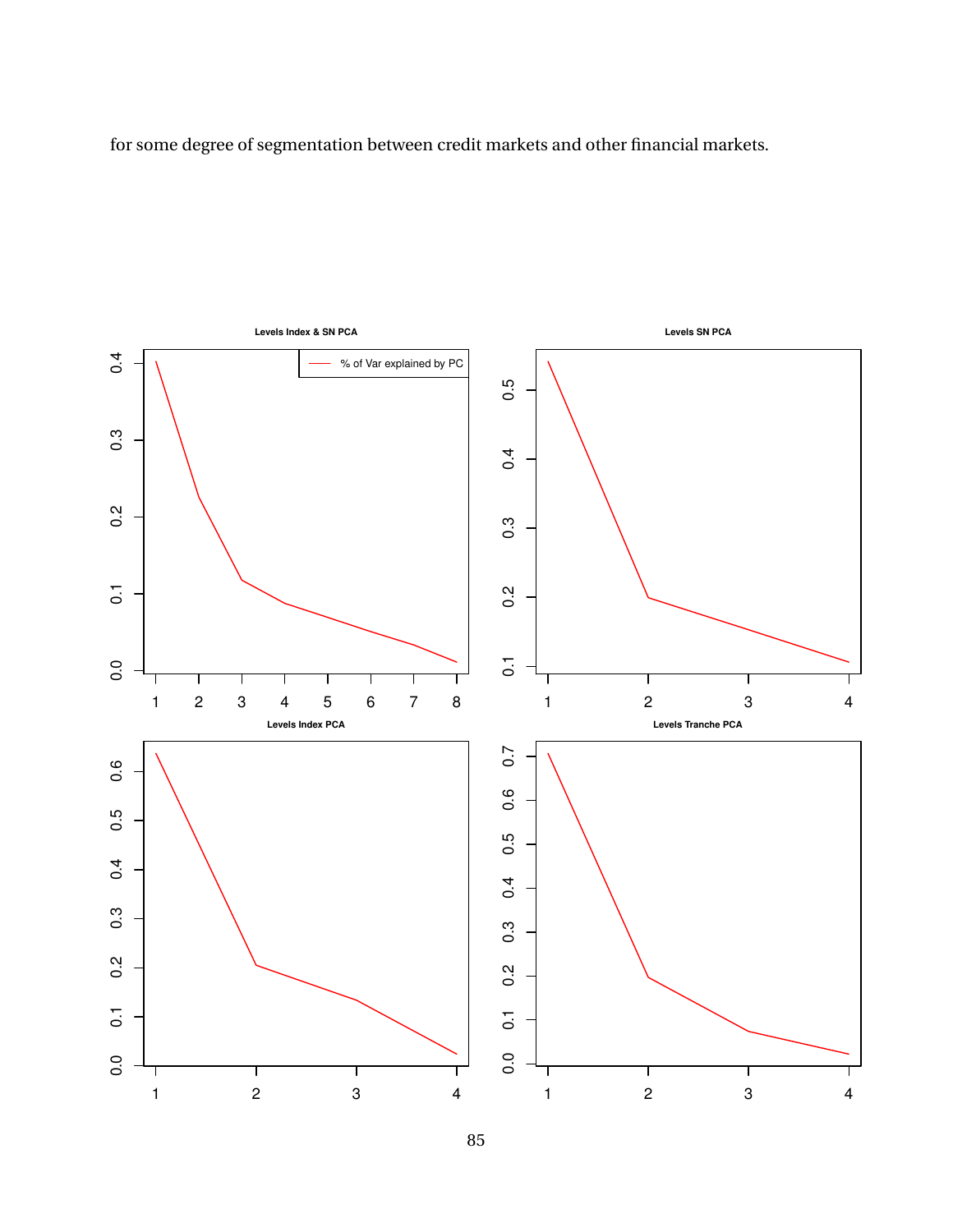

86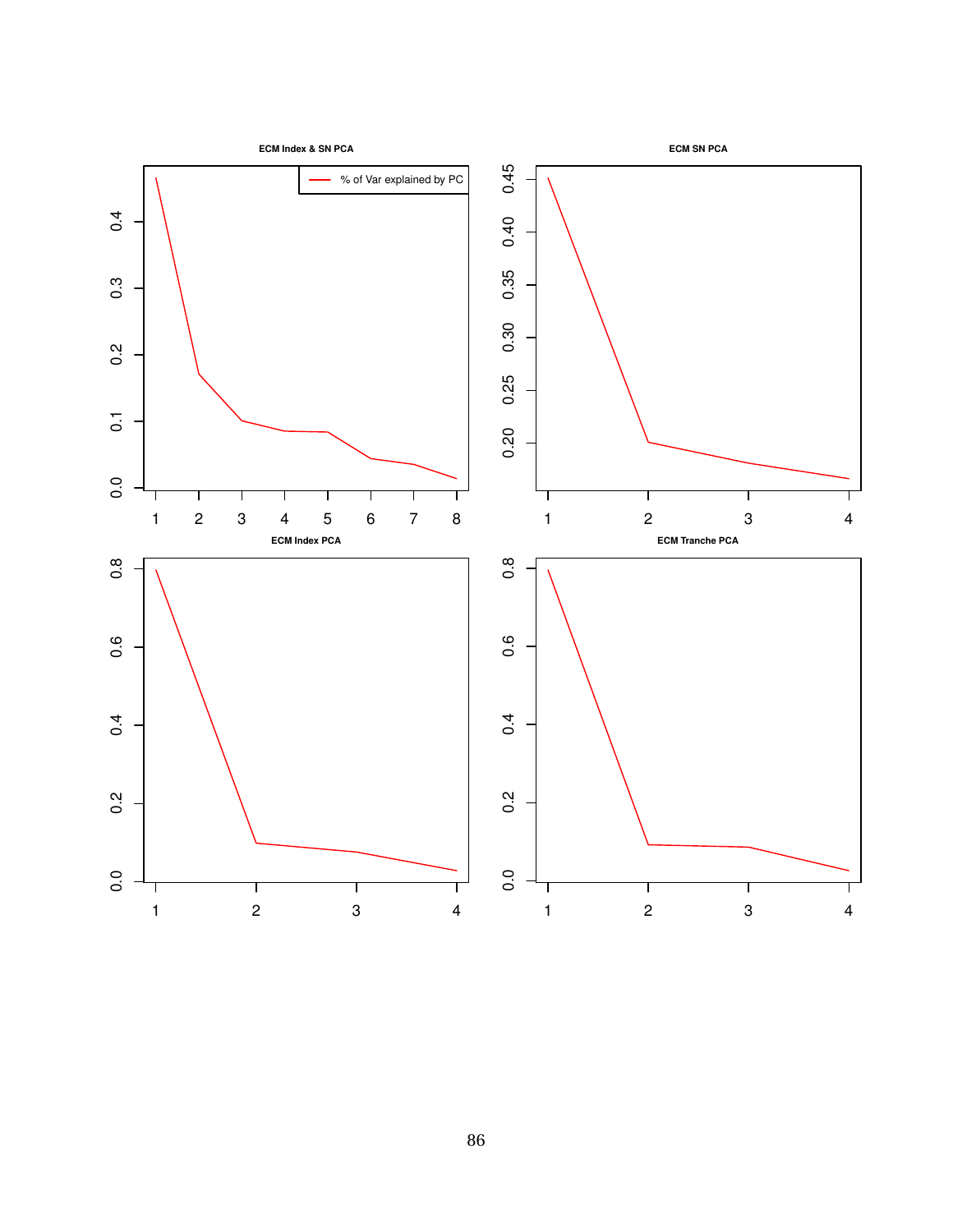# **Equity and Credit Market (lead-lag analysis)**

To understand the level of integration between credit and equity markets better we test for granger causality between changes of the iTraxx Indices' spreads and Eurostoxx 50 returns as well as for changes in selected single name CDS spreads and their reference entity's market capitalisation.

Surprisingly, we find that in the conditional distribution of current Eurostoxx 50 returns, oneday-lagged changes in the spread of iTraxx indices add information for the explanation of current Eurostoxx 50 returns. Vice versa, one-day-lagged Eurostoxx 50 returns add no information for explaining changes in the iTraxx CDS index swaps. Over the observed period it hence seems that there is a unidirectional dynamic relationship and that iTraxx CDS indices were faster in pricing new information than the Eurostoxx 50.

For the selection of single name credit derivatives, we find the opposite to be true. Changes in the respective CDS spreads do not add information for the explanation of concurrent changes in market capitalisation of the reference entity. Vice versa, one-day lagged changes in market capitalisation add information for the explanation of changes in the respective CDS spread. It hence seems that there is a unidirectional dynamic relationship and that stockholders process new information quicker, trade on that information and thereby affect the stock price than credit investors do.

A possible explanation for this finding could be a similar argument as in Grossman and Stiglitz, [1980.](#page-94-1) The authors let investors split into "informed" and "uninformed" investors as there is a cost for information but also a reward in the form of higher returns to being "informed". Given that mainly professional investors are active in credit markets, it seems fair to assume that they have low cost of information and can process information quickly such that prices reflect new information fast. In equity markets, there are relatively, fewer professional investors, hence new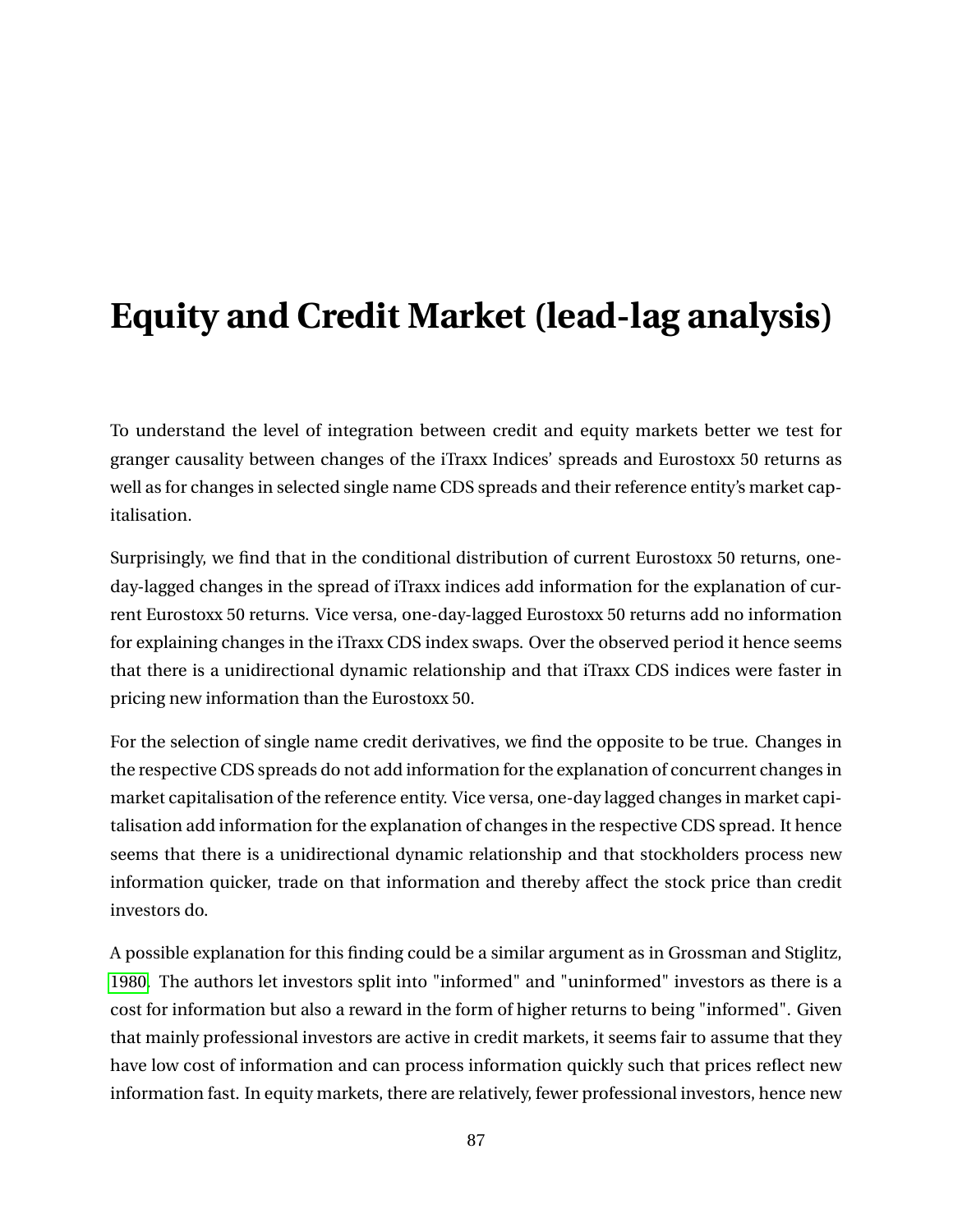information could be reflected slower in prices.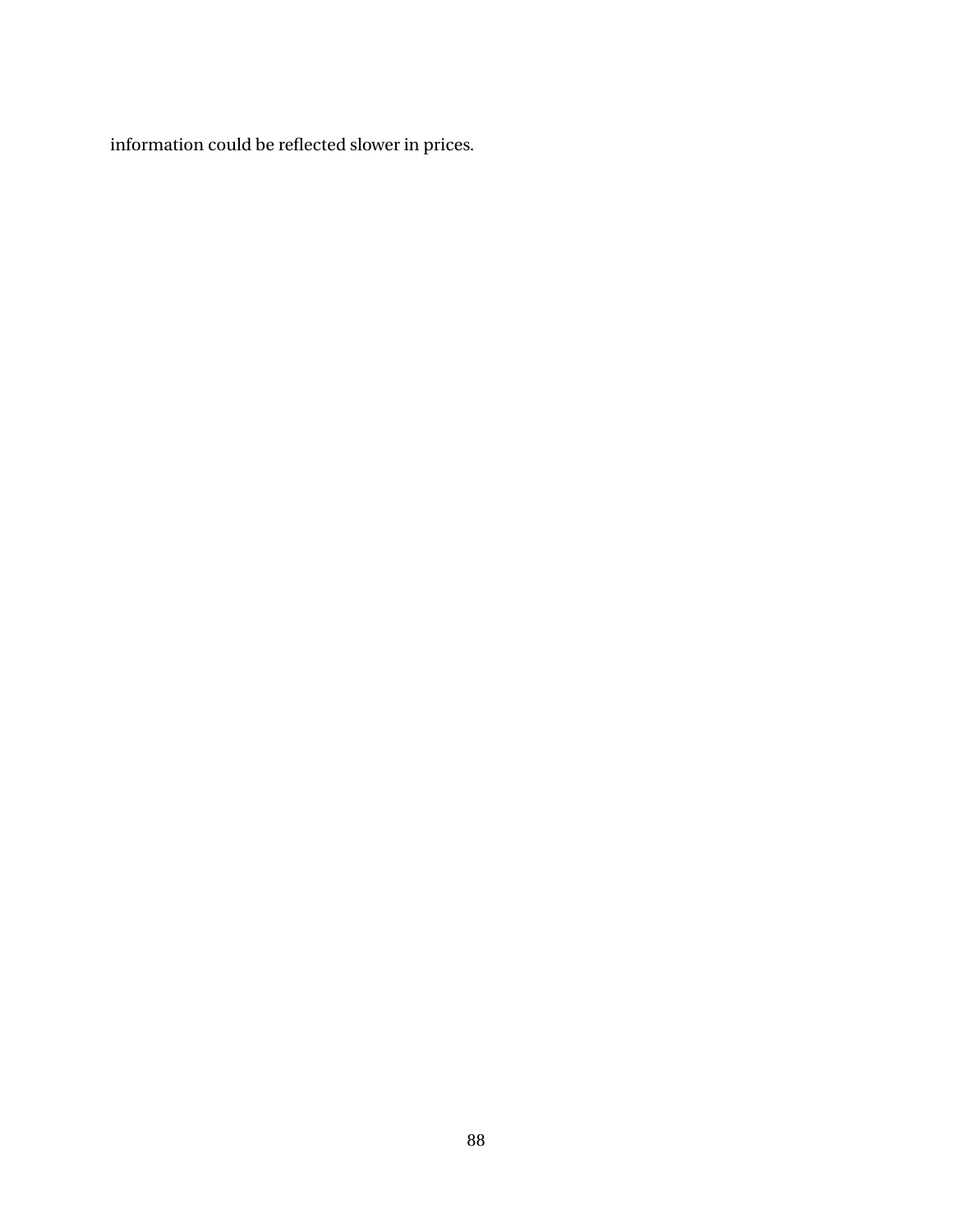## **Discussion of Results**

If the list of factors that we considered for explaining levels and changes of CDS spreads was comprehensive, the selected modelling approach adequate and our data without bias, then our results would suggest that CDS markets share common trends with Equity, FX and rates markets as well as that efficient pricing depends on the liquidity of the respective markets. That is, the CDS market would to a large extent seem to be driven by different aggregate risk factors than suggested by structural models. If this conclusion holds then using traditional models of credit risk for the pricing and hedging of CDSs would be flawed. A different possibility, of course, is that we have omitted important systemic variables from our analysis, use data that is biased for our inference or employ faulty models.

To check for omitted variable bias additional explanatory variables could be included to the regression of log levels and log difference of CDS spreads. Natural choices could include quadratic and cross terms of existing explanatory variables in order to check if enforced linearity does not spuriously generate the observed results, daily transaction data on prices and volume of trades to better understand market dynamics and sensitivity of actual transactions to the chosen set of explanatory variables, a variance measure for volatility in CDS prices, volatility implied by options on CDS indices to account for expected variance of returns - including implied default correlation in CDS indices or SMB and HML factors to account for size and value effects of reference entities in credit markets. Furthermore, our analysis may be repeated for subperiods to gain further insight on the changes in importance of explanatory variables in explaining variation in CDS spreads. This approach could be complemented by considering an extended timeframe which is then tested for breaks in the true data generating process. We imagine that including the global financial crisis to the dataset and analysing the effect of small bang and big bang protocols while controlling for our (extended) set of explanatory variables could be an interesting direction of further research. A different, potentially interesting, direction of further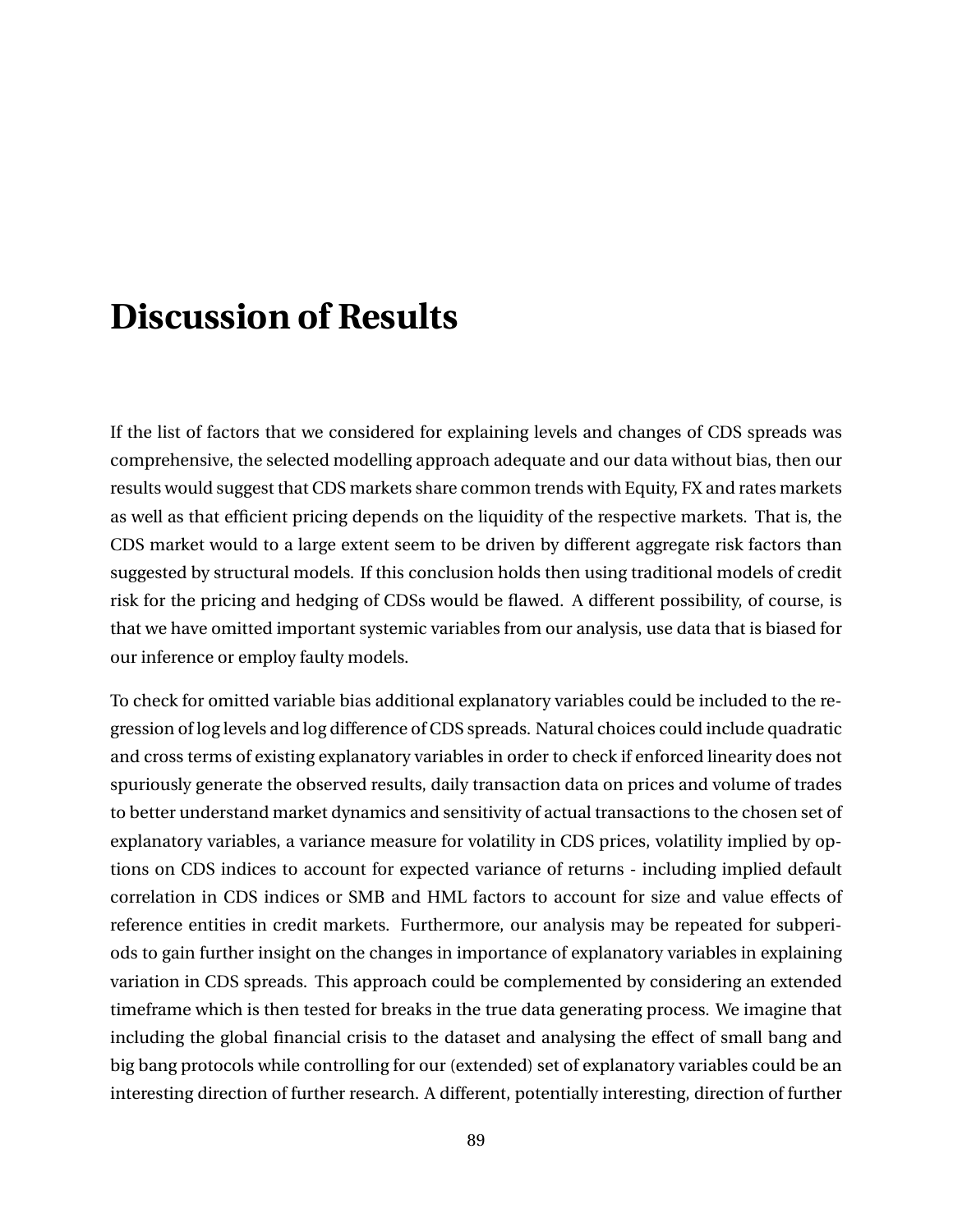research could include an investigation of volatility of observed CDS prices and arch effects. A further next step could be to estimate a cointegrated VAR model with variables from the potentially extended dataset and to use the residuals for building a VECM for changes in CDS spreads.

A source of bias in our selected set of explanatory variables could be that we only observe the subset of quoted prices that are reported by Bloomberg. We hence fail to control for effects of trades and market activity measured in trade sizes, notional outstanding and frequency of trades per day and include potentially distorted closing prices in our Analysis. Access to a full dataset of trades and long record market activity could hence lead to different estimation results. A long record of market activity would furthermore alleviate the problem of noise in the data due to the low liquidity of most CDS markets.

In the cointegration model it is safe to use ordinary least squares for the estimation of coefficients on non-stationary variables. In fact, OLS regression will produce super-consistent estimators Greene, [2012](#page-94-2) and coefficients will be consistent in the presence of simultaneity. However, residuals tend to be serially correlated which is why we use Newey and West's heteroskedasticity and autocorrelation consistent (HAC) standard errors, which will only asymptotically be correct for inference Jin, Phillips, and Sun, [2006.](#page-94-3) Hence our inference about the significance of the estimated coefficients might be a source of error. This potential source of error will however not influence results obtained from the ECM regression, as found by Phillips, [1991.](#page-95-0) Overall, we are hence confident about the results and inference obtained from the cointegration and error correction model.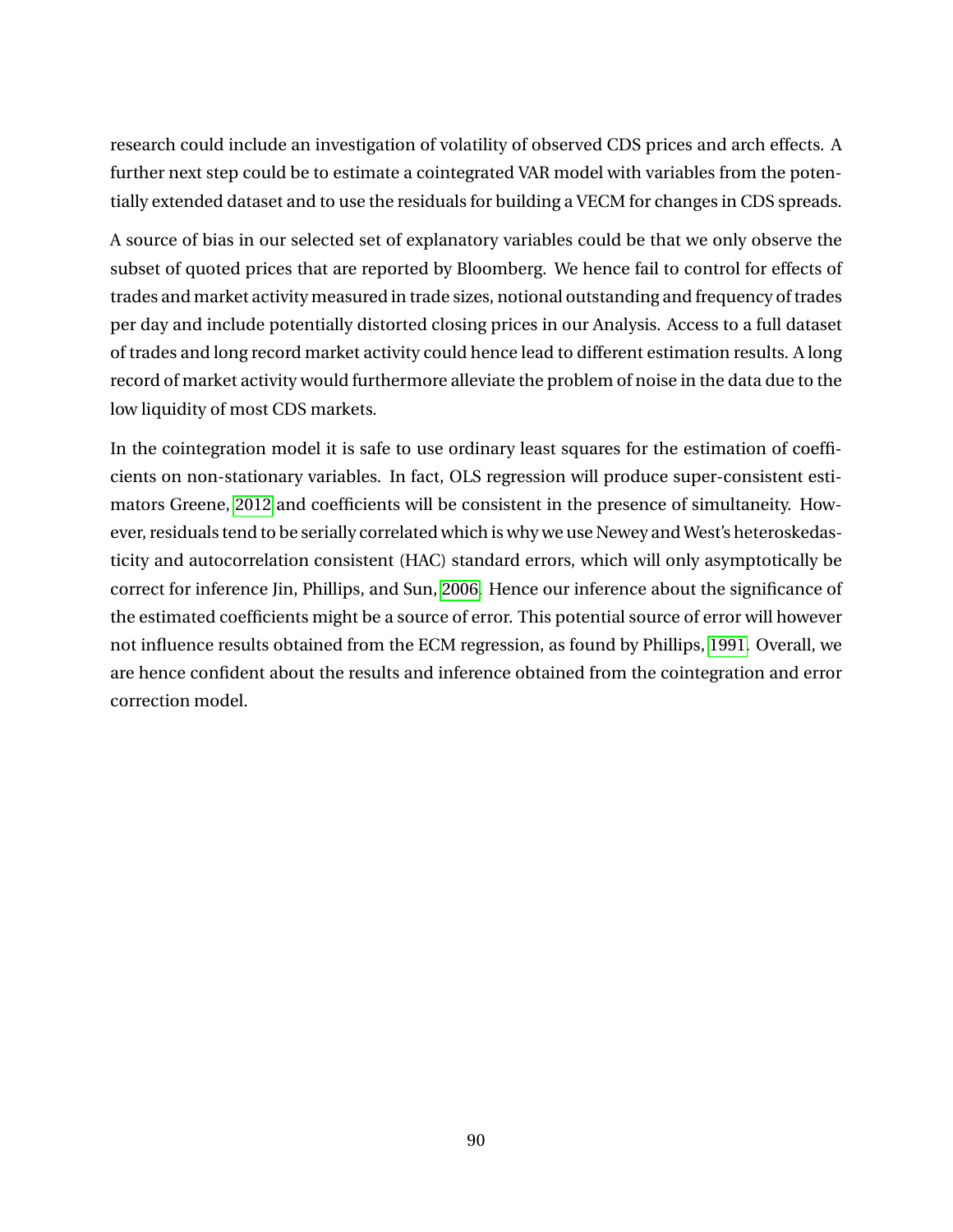## **Conclusion**

We investigate the levels of spreads and changes in spreads for generic CDS indices, a selection of single name CDSs and generic CDS index tranches. Several interesting results are obtained.

First, we find evidence of pockets in the CDS market that are inefficiently priced. That is, in the prices for protection at close on a given trading day, not all current information seems to be included in single name CDS prices, tranches. Interestingly enough we find that, on the other hand, granger causality between lagged changes in the spread of iTraxx CDS indices provides additional information for explaining returns of the Eurostoxx 50. iTraxx Indices hence seem to price new information quicker than the Eurostoxx 50. This finding is in conflict with Chakravarty and Sarkar, [1999,](#page-93-2) Schultz, [2001](#page-95-1) and Hotchkiss and Ronen, [2002](#page-94-4) who find that stock and bond markets are equally adept at efficiently incorporating new information into prices, that is they price efficiently.

Second, we find evidence that the long-term CDS spread moves with long-term market factors that are present in foreign exchange markets, rate markets, the bund yield term structure and equity valuation. In a cointegration model we are able to explain large parts of the variation in CDS spread levels. In addition, we find evidence in principal components of regression residuals that there is a credit market specific factor present in both short-term changes of spreads and long-term spread levels. We are hence able to find similar findings as **collin2001determinants** and Ericsson et al., [2009.](#page-94-0)

Third, we find that long-term spread levels are mostly explained by equity valuations for CDS indices and non-firm specific variables for single name CDSs, while short-term changes in CDS spreads are largely driven by changes in implied volatility. With an error correction model that includes the lagged residuals of the respective levels regression we are able to explain up to 63.7% of the variance in changes of CDS Index spreads and at least 13.8% for changes in less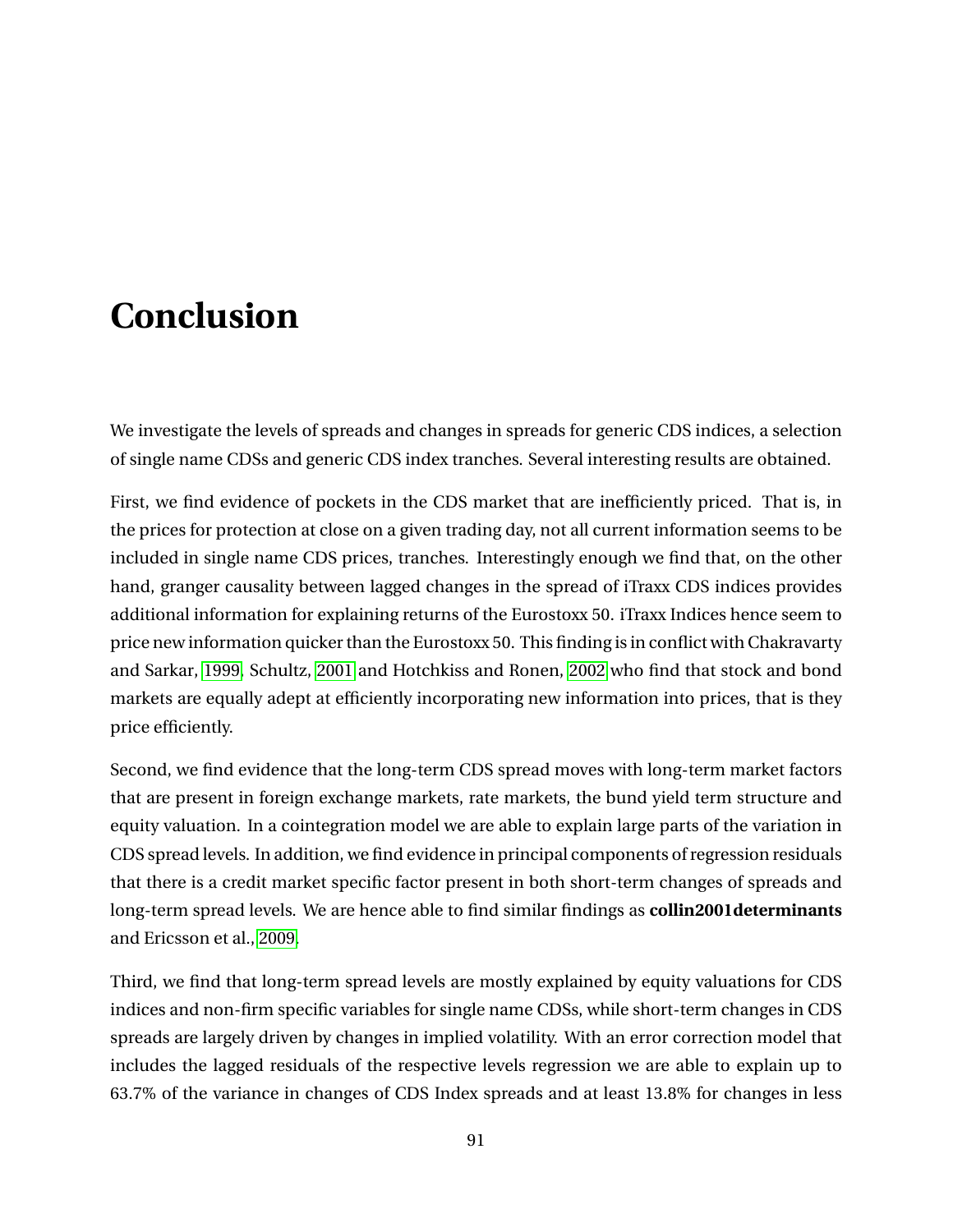liquid single name CDSs.

Finally, we find significant explanatory power of the relative strength of the Euro and changes in the inflation swap rate for explaining variation in CDS spread changes. Given that we control for financial variables in the regression, we interpret this effect as evidence that investors in CDS markets price fundamental beliefs about the economy into CDS spreads.

A natural explanation for our findings is some degree of segmentation of credit from foreign exchange, equity and rates markets. If markets are segmented to some degree and different types of investors trade in credit, stocks, foreign exchange and rate markets, then prices in those markets could be driven by differing demand and supply shocks. Hence, while over the longterm credit, equity, foreign exchange and rates markets would share some common trends, over the short-term significant variation from the equilibrium model exists.

A different explanation could be imperfections in the data that we use on CDS markets. So potentially an aggregate factor driving liquidity in credit markets could explain the common factor that we are detecting. The measures that we use to control for liquidity might simply be inadequate at capturing this factor. However, the fact that we find similar results in liquid CDS index markets as well as in illiquid markets for CDS single names and tranches on the iTraxx Crossover gives us confidence that the credit specific factor is not due to liquidity.

Our findings hence again shed light on a shortcoming of theoretical models for credit risk. Besides risk-free interest rates credit risk models predict that largely firm specific variables predict the cost of protection for a certain reference entity. However, we find that large part of spread levels and changes in spreads are driven by systemic factors and a credit market specific factor. Therefore, our paper suggests the need for further work on equilibrium models of credit pricing.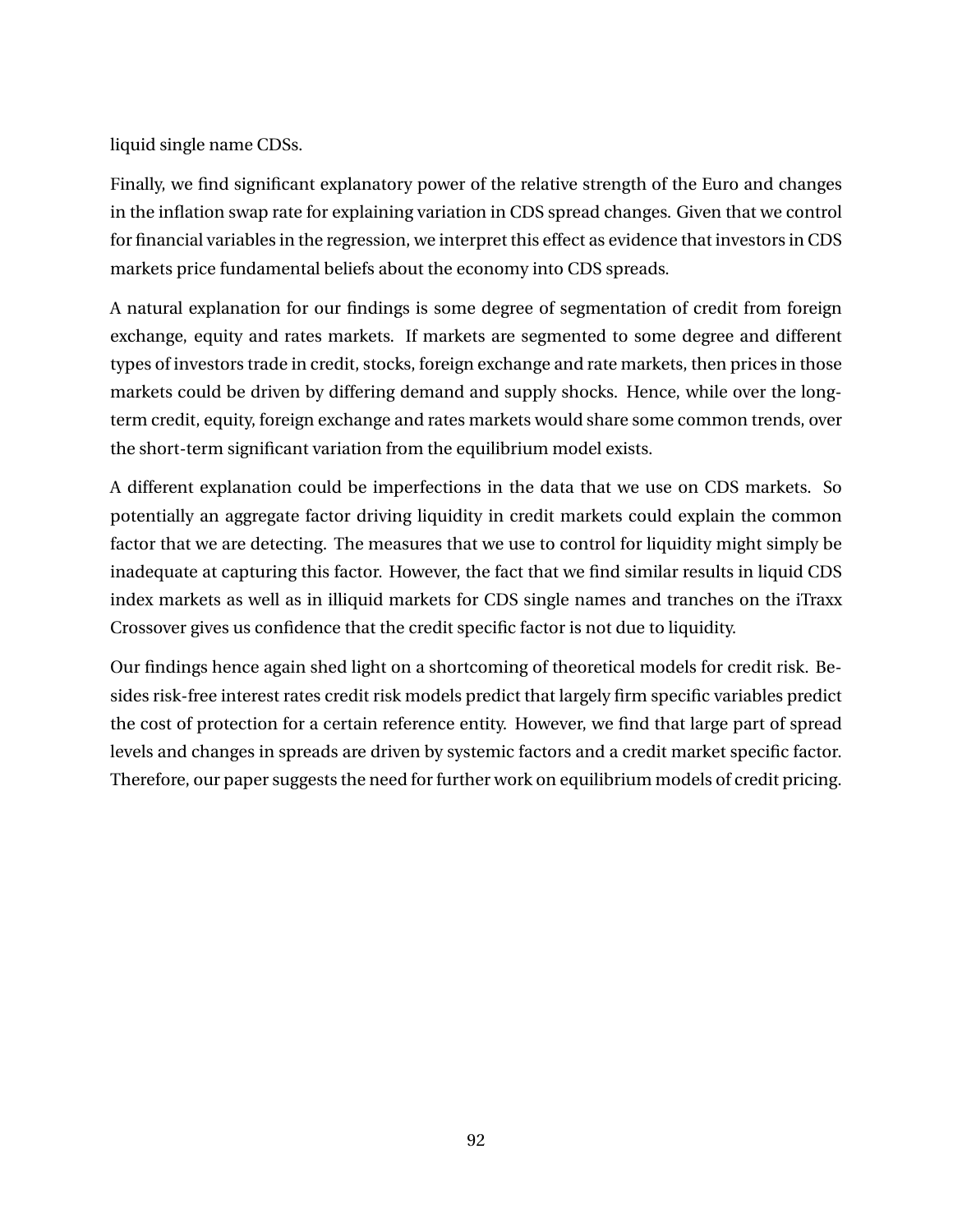## **Bibliography**

(2018).

(2018).

- Abid, F. & Naifar, N. (2005). The impact of stock returns volatility on credit default swap rates: A copula study. *International Journal of Theoretical and Applied Finance*, *8*(08), 1135–1155.
- Alexander, C. & Kaeck, A. (2008). Regime dependent determinants of credit default swap spreads. *Journal of Banking and Finance*, *32*(6), 1008–1021.
- <span id="page-93-0"></span>Altman, E. (1998). Market dynamics and investment performance of distressed and defaulted debt securities.
- Altman, E., Brady, B., Resti, A., & Sironi, A. (2005). The link between default and recovery rates: Theory, empirical evidence, and implications. *The Journal of Business*, *78*(6), 2203–2228.
- Association, I. C. M. (2018). The european corporate single name credit default swap market.
- Augustin, P., Subrahmanyam, M. G., Tang, D. Y., Wang, S. Q., et al. (2014). Credit default swaps: A survey. *Foundations and Trends in Finance*, *9*(1–2), 1–196.
- Bai, J. & Wu, L. (2016). Anchoring credit default swap spreads to firm fundamentals. *51*(5), 1521– 1543.
- Bank, E. C. (2009). Credit default swaps and counterparty risk, 4–91.
- Black, F. & Scholes, M. (1973). The pricing of options and corporate liabilities. *Journal of Political Economy*, *81*(3), 637–654.
- Blanco, R., Brennan, S., & Marsh, I. W. (2005). An empirical analysis of the dynamic relation between investment-grade bonds and credit default swaps. *The journal of Finance*, *60*(5), 2255–2281.
- Breitenfellner, B. & Wagner, N. (2012). Explaining aggregate credit default swap spreads. *International Review of Financial Analysis*, *22*, 18–29.
- Bystrom, H. (2008). Credit default swaps and equity prices: The itraxx cds index market. *Credit Risk-Models, Derivatives, and Management. Financial Mathematics Series*, *6*.
- Campbell, J. Y. & Taksler, G. B. (2003). Equity volatility and corporate bond yields. *Journal of Finance*, *58*(6), 2321–2350.
- <span id="page-93-2"></span>Chakravarty, S. & Sarkar, A. (1999). Liquidity in us fixed income markets: A comparison of the bid-ask spread in corporate, government and municipal bond markets.
- <span id="page-93-1"></span>Collin-Dufresn, P., Goldstein, R. S., & Martin, J. S. (2001). The determinants of credit spread changes. *The Journal of Finance*, *56*(6), 2177–2207.
- D'Errico, M., Battiston, S., Peltonen, T., & Scheicher, M. (2017). How does risk flow in the credit default swap market? *Journal of Financial Stability*.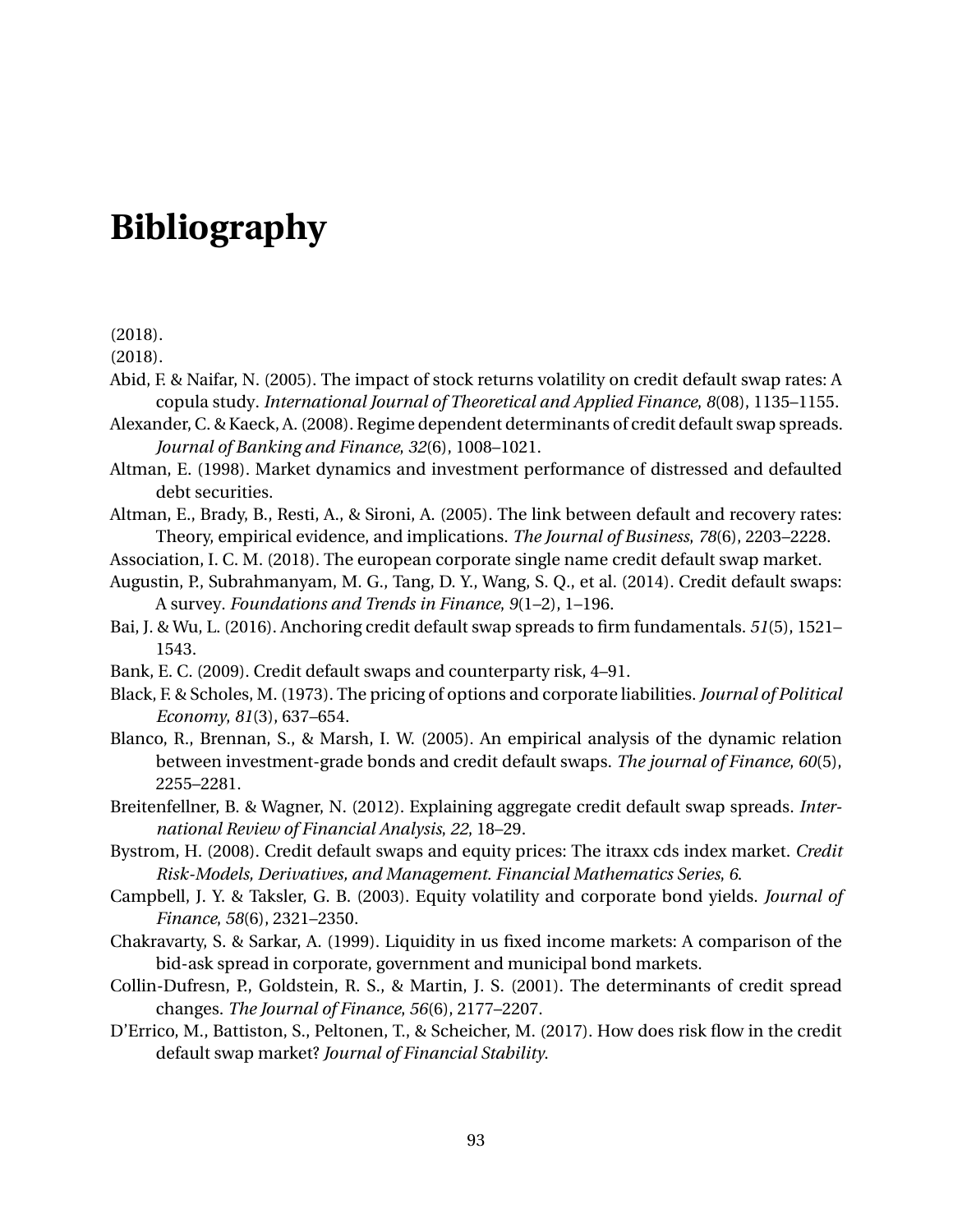Duffie, D. & Singleton, K. J. (1999). Modeling term structures of defaultable bonds. *12*(4), 687– 720.

- Engle, R. F. & Granger, C. W. J. (1987). Co-integration and error correction: Representation, estimation, and testing. *Econometrica*, *55*(2), 251–276.
- <span id="page-94-0"></span>Ericsson, J., Jacobs, K., & Oviedo, R. (2009). The determinants of credit default swap premia. *Journal of Financial and Quantitative Analysis*, *44*(1), 109–132.
- Fung, H.-G., Sierra, G. E., Yau, J., & Zhang, G. (2008). Are the us stock market and credit default swap market related? evidence from the cdx indices.
- Giammarino, F. & Barrieu, P. (2009). A semiparametric model for the systematic factors of portfolio credit risk premia. *Journal of Empirical Finance*, *16*(4), 655–670.
- <span id="page-94-2"></span>Greene, W. H. (2012). *Econometric analysis* (7. ed., International ed.). Pearson series in economics. Harlow: Pearson Education.
- <span id="page-94-1"></span>Grossman, S. J. & Stiglitz, J. E. (1980). On the impossibility of informationally efficient markets. *The American Economic Review*, *70*(3), 393–408.
- Gujarati, D. (2004). Basic econometrics. united states military academy, west point. Tata McGraw-Hill.
- <span id="page-94-4"></span>Hotchkiss, E. S. & Ronen, T. (2002). The informational efficiency of the corporate bond market: An intraday analysis. *The Review of Financial Studies*, *15*(5), 1325–1354. doi[:10.1093/rfs/](https://dx.doi.org/10.1093/rfs/15.5.1325) [15.5.1325](https://dx.doi.org/10.1093/rfs/15.5.1325)
- Houweling, P. & Vorst, T. (2005). Pricing default swaps: Empirical evidence. *Journal of International Money and Finance*, *24*(8), 1200–1225.
- Huang, J.-Z. & Huang, M. (2012). How much of the corporate-treasury yield spread is due to credit risk? *The Review of Asset Pricing Studies*, *2*(2), 153–202.
- Hull, J. C. (2012). *Options, futures, and other derivatives* (8. ed.). Harlow: Pearson.
- Hull, J. C. & White, A. (2000). Valuing credit default swaps i: No counterparty default risk.
- ICMA. (2018). *The european corporate single name credit default swap market*. International Capital Market Association.
- Jarrow, R. A. & Turnbull, S. M. (1995). Pricing derivatives on financial securities subject to credit risk. *Journal of Finance*, *50*(1), 53–85.
- <span id="page-94-3"></span>Jin, S., Phillips, P. C., & Sun, Y. (2006). A new approach to robust inference in cointegration. *Economics Letters*, *91*(2), 300–306.
- Keiding, H. (2016). *Economics of banking*. Basingstoke: Palgrave Macmillan.
- Lando, D. (1998). On cox processes and credit risky securities. *Review of Derivatives Research*, *2*(2), 99–120.
- Lando, D. (2004). *Credit risk modeling: Theory and applications*. Princeton, NJ: Princeton University Press.
- Longstaff, F. A., Mithal, S., & Neis, E. (2005). Corporate yield spreads: Default risk or liquidity? new evidence from the credit default swap market. *The Journal of Finance*, *60*(5), 2213– 2253.
- Markit. (2009). Cds small bang: Understanding the global contract european convention changes. Markit. (2010). Credit event auction primer.
- Markit. (2014). Credit indices a primer.
- Markit. (2016). Itraxx europe index rules.